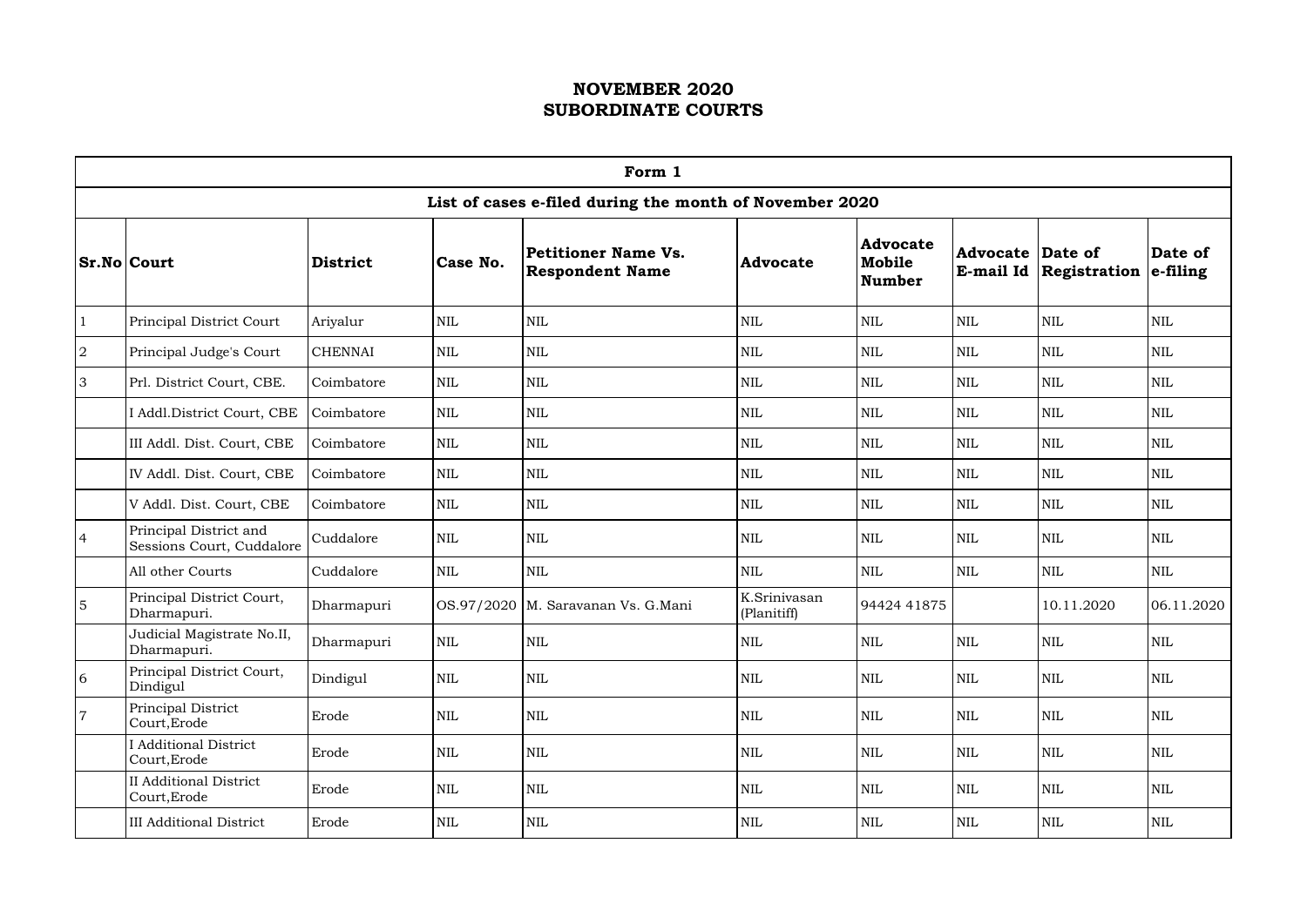|    | Form 1                                           |                 |              |                                                         |                 |                                            |                              |                         |                         |  |  |  |
|----|--------------------------------------------------|-----------------|--------------|---------------------------------------------------------|-----------------|--------------------------------------------|------------------------------|-------------------------|-------------------------|--|--|--|
|    |                                                  |                 |              | List of cases e-filed during the month of November 2020 |                 |                                            |                              |                         |                         |  |  |  |
|    | <b>Sr.No Court</b>                               | <b>District</b> | Case No.     | <b>Petitioner Name Vs.</b><br><b>Respondent Name</b>    | <b>Advocate</b> | <b>Advocate</b><br>Mobile<br><b>Number</b> | <b>Advocate</b><br>E-mail Id | Date of<br>Registration | Date of<br>$ $ e-filing |  |  |  |
|    | Court, Gobichettipalayam                         |                 |              |                                                         |                 |                                            |                              |                         |                         |  |  |  |
|    | <b>IV Additional District</b><br>Court, Bhavani. | Erode           | $\mbox{NIL}$ | <b>NIL</b>                                              | <b>NIL</b>      | <b>NIL</b>                                 | $\mbox{NIL}$                 | <b>NIL</b>              | <b>NIL</b>              |  |  |  |
|    | Principal Subordinate<br>Court, Erode            | Erode           | $\mbox{NIL}$ | <b>NIL</b>                                              | <b>NIL</b>      | $\mbox{NIL}$                               | <b>NIL</b>                   | <b>NIL</b>              | <b>NIL</b>              |  |  |  |
|    | Additional Subordinate<br>Court, Erode           | Erode           | <b>NIL</b>   | <b>NIL</b>                                              | <b>NIL</b>      | $\mbox{NIL}$                               | <b>NIL</b>                   | <b>NIL</b>              | <b>NIL</b>              |  |  |  |
|    | <b>II</b> Additional Subordinate<br>Court, Erode | Erode           | $\mbox{NIL}$ | <b>NIL</b>                                              | <b>NIL</b>      | $\mbox{NIL}$                               | <b>NIL</b>                   | <b>NIL</b>              | <b>NIL</b>              |  |  |  |
|    | Sub Court,<br>Gobichettipalayam                  | Erode           | $\mbox{NIL}$ | $\mbox{NIL}$                                            | $\mbox{NIL}$    | $\mbox{NIL}$                               | $\mbox{NIL}$                 | <b>NIL</b>              | $\text{NIL}$            |  |  |  |
| 8  | Principal District<br>Court, Chengalpattu        | Kancheepuram    | $\mbox{NIL}$ | $\mbox{NIL}$                                            | <b>NIL</b>      | $\mbox{NIL}$                               | $\mbox{NIL}$                 | <b>NIL</b>              | <b>NIL</b>              |  |  |  |
| 9  | Principal District Court                         | Kanniya Kumari  | $\mbox{NIL}$ | $\mbox{NIL}$                                            | <b>NIL</b>      | $\mbox{NIL}$                               | <b>NIL</b>                   | <b>NIL</b>              | $\mbox{NIL}$            |  |  |  |
| 10 | Principal District Court                         | Karur           | <b>NIL</b>   | <b>NIL</b>                                              | <b>NIL</b>      | $\mbox{NIL}$                               | <b>NIL</b>                   | <b>NIL</b>              | <b>NIL</b>              |  |  |  |
| 11 | Principal District Court,<br>Krishnagiri         | Krishnagiri     | $\mbox{NIL}$ | <b>NIL</b>                                              | <b>NIL</b>      | $\mbox{NIL}$                               | <b>NIL</b>                   | <b>NIL</b>              | <b>NIL</b>              |  |  |  |
|    | Additional District Court,<br>Krishnagiri        | Krishnagiri     | $\mbox{NIL}$ | <b>NIL</b>                                              | <b>NIL</b>      | $\mbox{NIL}$                               | <b>NIL</b>                   | <b>NIL</b>              | $\mbox{NIL}$            |  |  |  |
|    | <b>Additional District Court,</b><br>Hosur.      | Krishnagiri     | $\mbox{NIL}$ | <b>NIL</b>                                              | <b>NIL</b>      | $\mbox{NIL}$                               | <b>NIL</b>                   | <b>NIL</b>              | <b>NIL</b>              |  |  |  |
| 12 | Prl. Dist. & Sessions Court                      | Madurai         | $\mbox{NIL}$ | NIL                                                     | NIL             | $\mbox{NIL}$                               | <b>NIL</b>                   | <b>NIL</b>              | <b>NIL</b>              |  |  |  |
|    | I Addl. Dist. & Sessions<br>Court                | Madurai         | $\mbox{NIL}$ | <b>NIL</b>                                              | <b>NIL</b>      | <b>NIL</b>                                 | <b>NIL</b>                   | <b>NIL</b>              | <b>NIL</b>              |  |  |  |
|    | I Addl. Sub Court                                | Madurai         | $\mbox{NIL}$ | <b>NIL</b>                                              | NIL             | $\mbox{NIL}$                               | <b>NIL</b>                   | <b>NIL</b>              | <b>NIL</b>              |  |  |  |
|    | II Addl. Sub Court                               | Madurai         | $\mbox{NIL}$ | $\mbox{NIL}$                                            | $\mbox{NIL}$    | $\mbox{NIL}$                               | <b>NIL</b>                   | <b>NIL</b>              | $\mbox{NIL}$            |  |  |  |
| 13 | District Court,<br>Nagapattinam                  | Nagapattinam    | $\mbox{NIL}$ | <b>NIL</b>                                              | NIL             | $\mbox{NIL}$                               | $\mbox{NIL}$                 | <b>NIL</b>              | $\mbox{NIL}$            |  |  |  |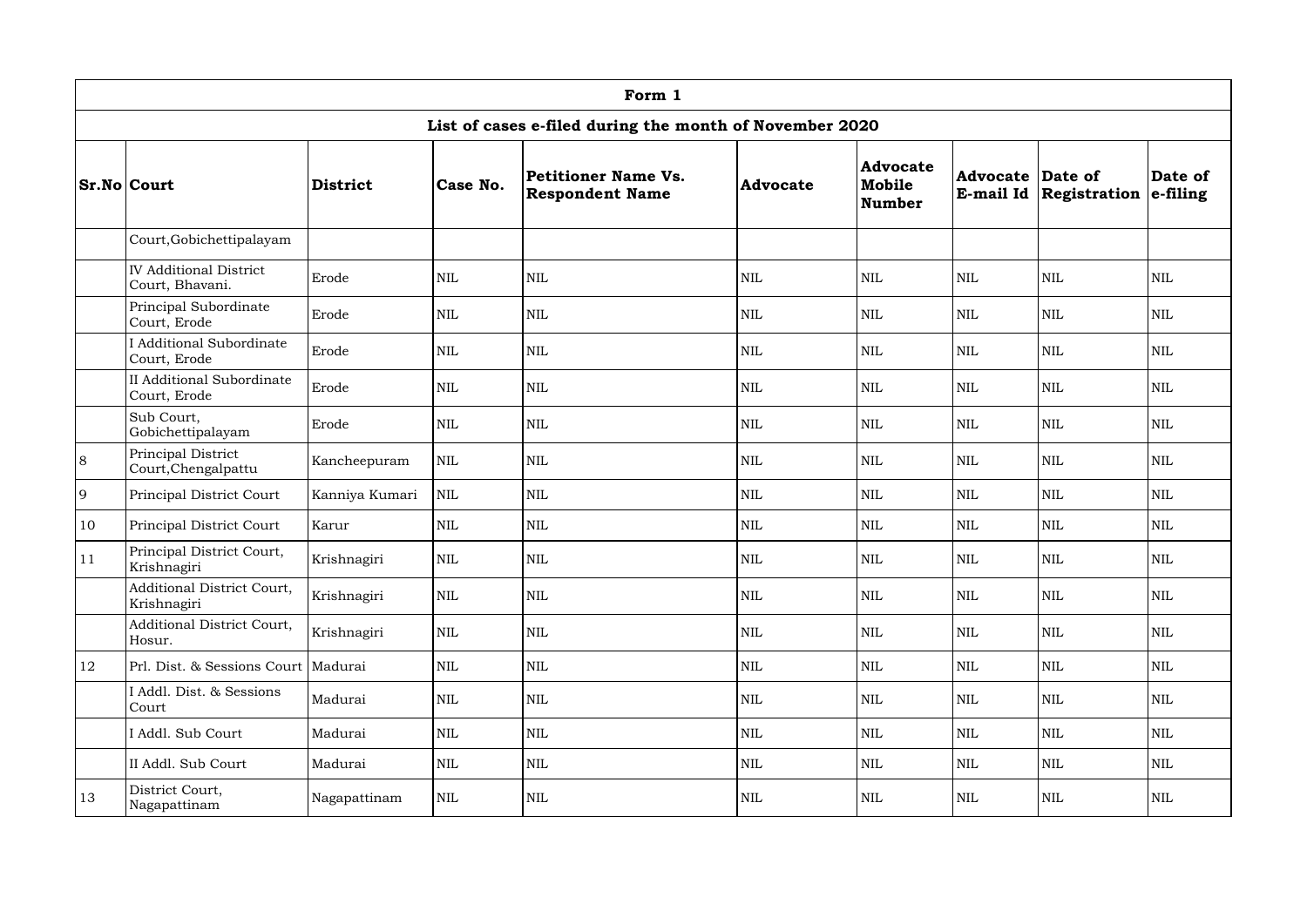|    |                                                                                                                                                                                                                                                                                                                                                                                                                                                                                 |                    |              | Form 1                                                  |                 |                                            |                         |                               |                         |
|----|---------------------------------------------------------------------------------------------------------------------------------------------------------------------------------------------------------------------------------------------------------------------------------------------------------------------------------------------------------------------------------------------------------------------------------------------------------------------------------|--------------------|--------------|---------------------------------------------------------|-----------------|--------------------------------------------|-------------------------|-------------------------------|-------------------------|
|    |                                                                                                                                                                                                                                                                                                                                                                                                                                                                                 |                    |              | List of cases e-filed during the month of November 2020 |                 |                                            |                         |                               |                         |
|    | <b>Sr.No Court</b><br>District<br>Fast Track Mahila Court,<br>Nagapattinam<br>Additional District Court,<br>Mayiladuthurai<br>Sub Court, Nagapattinam<br>Principal Sub Court,<br>Mayiladuthurai<br>Additional Sub Court,<br>Mayiladuthurai<br>The Principal District<br>Namakkal<br>Judge<br>District Court<br>Nilgris<br>Udhagamandalam, Nilgris<br>Principal District Court<br>Mahila Court<br>Sub Court<br>The Principal District<br>Pudukottai<br>Court<br>The Mahila Court |                    | Case No.     | Petitioner Name Vs.<br><b>Respondent Name</b>           | <b>Advocate</b> | <b>Advocate</b><br>Mobile<br><b>Number</b> | <b>Advocate Date of</b> | <b>E-mail Id Registration</b> | Date of<br>$ $ e-filing |
|    |                                                                                                                                                                                                                                                                                                                                                                                                                                                                                 | Nagapattinam       | $\mbox{NIL}$ | <b>NIL</b>                                              | <b>NIL</b>      | <b>NIL</b>                                 | <b>NIL</b>              | <b>NIL</b>                    | <b>NIL</b>              |
|    |                                                                                                                                                                                                                                                                                                                                                                                                                                                                                 | Nagapattinam       | $\mbox{NIL}$ | <b>NIL</b>                                              | <b>NIL</b>      | $\mbox{NIL}$                               | <b>NIL</b>              | <b>NIL</b>                    | <b>NIL</b>              |
|    |                                                                                                                                                                                                                                                                                                                                                                                                                                                                                 | Nagapattinam       | $\mbox{NIL}$ | <b>NIL</b>                                              | <b>NIL</b>      | $\mbox{NIL}$                               | <b>NIL</b>              | $\mbox{NIL}$                  | <b>NIL</b>              |
|    |                                                                                                                                                                                                                                                                                                                                                                                                                                                                                 | Nagapattinam       | $\mbox{NIL}$ | <b>NIL</b>                                              | <b>NIL</b>      | <b>NIL</b>                                 | NIL                     | <b>NIL</b>                    | <b>NIL</b>              |
|    |                                                                                                                                                                                                                                                                                                                                                                                                                                                                                 | Nagapattinam       | $\mbox{NIL}$ | <b>NIL</b>                                              | <b>NIL</b>      | <b>NIL</b>                                 | <b>NIL</b>              | <b>NIL</b>                    | <b>NIL</b>              |
| 14 |                                                                                                                                                                                                                                                                                                                                                                                                                                                                                 |                    | $\mbox{NIL}$ | <b>NIL</b>                                              | <b>NIL</b>      | <b>NIL</b>                                 | <b>NIL</b>              | <b>NIL</b>                    | <b>NIL</b>              |
| 15 |                                                                                                                                                                                                                                                                                                                                                                                                                                                                                 |                    | $\mbox{NIL}$ | <b>NIL</b>                                              | <b>NIL</b>      | <b>NIL</b>                                 | <b>NIL</b>              | <b>NIL</b>                    | <b>NIL</b>              |
| 16 |                                                                                                                                                                                                                                                                                                                                                                                                                                                                                 | Perambalur         | $\mbox{NIL}$ | <b>NIL</b>                                              | <b>NIL</b>      | <b>NIL</b>                                 | <b>NIL</b>              | <b>NIL</b>                    | <b>NIL</b>              |
|    |                                                                                                                                                                                                                                                                                                                                                                                                                                                                                 | Perambalur         | $\mbox{NIL}$ | <b>NIL</b>                                              | <b>NIL</b>      | <b>NIL</b>                                 | NIL                     | <b>NIL</b>                    | <b>NIL</b>              |
|    |                                                                                                                                                                                                                                                                                                                                                                                                                                                                                 | Perambalur         | <b>NIL</b>   | <b>NIL</b>                                              | $\mbox{NIL}$    | <b>NIL</b>                                 | <b>NIL</b>              | <b>NIL</b>                    | <b>NIL</b>              |
| 17 |                                                                                                                                                                                                                                                                                                                                                                                                                                                                                 |                    | $\mbox{NIL}$ | <b>NIL</b>                                              | $\mbox{NIL}$    | $\mbox{NIL}$                               | $\mbox{NIL}$            | $\mbox{NIL}$                  | <b>NIL</b>              |
|    |                                                                                                                                                                                                                                                                                                                                                                                                                                                                                 | Pudukottai         | $\mbox{NIL}$ | $\mbox{NIL}$                                            | $\mbox{NIL}$    | $\mbox{NIL}$                               | NIL                     | $\mbox{NIL}$                  | <b>NIL</b>              |
|    | The Principal Sub Court                                                                                                                                                                                                                                                                                                                                                                                                                                                         | Pudukottai         | $\mbox{NIL}$ | <b>NIL</b>                                              | $\mbox{NIL}$    | $\mbox{NIL}$                               | NIL                     | $\mbox{NIL}$                  | <b>NIL</b>              |
|    | The Additional Sub Court                                                                                                                                                                                                                                                                                                                                                                                                                                                        | Pudukottai         | $\mbox{NIL}$ | $\mbox{NIL}$                                            | $\mbox{NIL}$    | $\mbox{NIL}$                               | NIL                     | $\mbox{NIL}$                  | $\mbox{NIL}$            |
|    | The Additional District<br>Court                                                                                                                                                                                                                                                                                                                                                                                                                                                | Pudukottai         | $\mbox{NIL}$ | <b>NIL</b>                                              | $\mbox{NIL}$    | $\mbox{NIL}$                               | NIL                     | $\mbox{NIL}$                  | $\mbox{NIL}$            |
|    | The Sub Court,<br>Aranthangi                                                                                                                                                                                                                                                                                                                                                                                                                                                    | Pudukottai         | $\mbox{NIL}$ | $\mbox{NIL}$                                            | $\mbox{NIL}$    | $\mbox{NIL}$                               | NIL                     | $\mbox{NIL}$                  | $\mbox{NIL}$            |
| 18 | Principal District Court                                                                                                                                                                                                                                                                                                                                                                                                                                                        | Ramanathapuram NIL |              | <b>NIL</b>                                              | $\mbox{NIL}$    | $\mbox{NIL}$                               | NIL                     | $\mbox{NIL}$                  | $\mbox{NIL}$            |
| 19 | Principal District Court,<br>Salem.                                                                                                                                                                                                                                                                                                                                                                                                                                             | Salem              | $\mbox{NIL}$ | <b>NIL</b>                                              | NIL             | $\mbox{NIL}$                               | NIL                     | NIL                           | $\mbox{NIL}$            |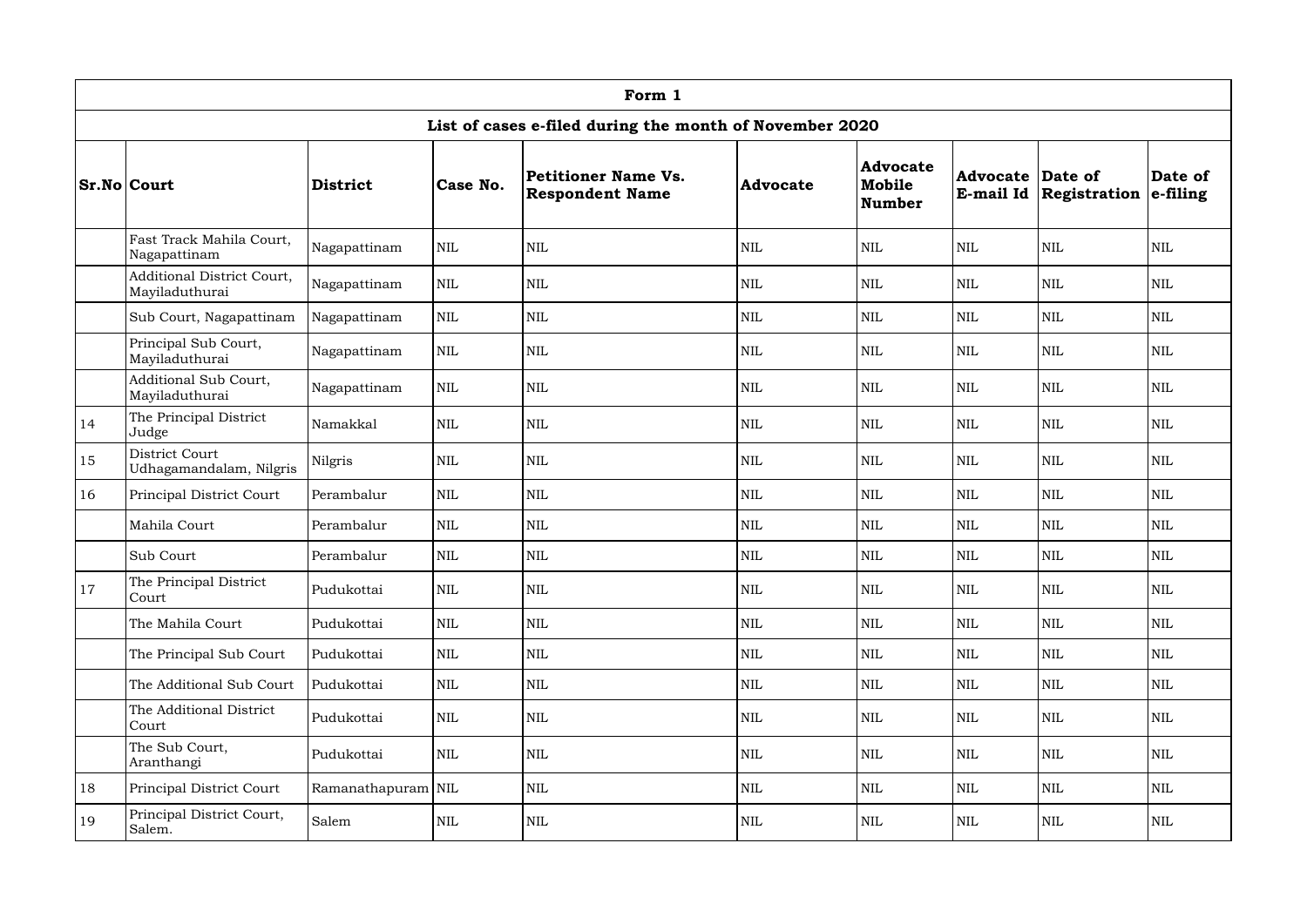|    | Form 1                                                 |                 |              |                                                                                                          |                             |                                            |            |                                          |                         |  |  |  |  |
|----|--------------------------------------------------------|-----------------|--------------|----------------------------------------------------------------------------------------------------------|-----------------------------|--------------------------------------------|------------|------------------------------------------|-------------------------|--|--|--|--|
|    |                                                        |                 |              | List of cases e-filed during the month of November 2020                                                  |                             |                                            |            |                                          |                         |  |  |  |  |
|    | <b>Sr.No Court</b>                                     | <b>District</b> | Case No.     | Petitioner Name Vs.<br><b>Respondent Name</b>                                                            | Advocate                    | <b>Advocate</b><br>Mobile<br><b>Number</b> | Advocate   | Date of<br><b>E-mail Id Registration</b> | Date of<br>$ $ e-filing |  |  |  |  |
| 20 | Principal District and<br>Sessions Court               | Sivagangai      | $\mbox{NIL}$ | $\mbox{NIL}$                                                                                             | <b>NIL</b>                  | <b>NIL</b>                                 | <b>NIL</b> | <b>NIL</b>                               | <b>NIL</b>              |  |  |  |  |
| 21 | Prl. District Court                                    | Thanjavur       | 149/2020     | Sampoorana Aquva Agencites<br>Vs R.Prabakaran                                                            | V.Viswanathan               | 9842426422                                 | Nil        | 05.11.2020                               | 22.01.2020              |  |  |  |  |
|    | Prl. District Court                                    | Thanjavur       | 150/2020     | Sampoorana Aquva Agencites<br>Vs R.K.G.Shanmugasundaram                                                  | V.Viswanathan               | 9842426422                                 | Nil        | 05.11.2020                               | 22.01.2020              |  |  |  |  |
|    | Prl. District Court                                    | Thanjavur       | 155/2020     | IDBI Bank Ltd. Kumbakonam<br>Branch Vs.G.Manoj and<br>another                                            | K.Shanmugam                 | 9443106690                                 | Nil        | 19.11.2020                               | 29.10.2020              |  |  |  |  |
|    | Prl. District Court                                    | Thanjavur       | 156/2020     | Union Bank of India Erswhile<br>Corporation Bank,<br>Kumbakonam Branch<br>Vs.D.Vijayaprasath and another | M.Abdulsubahan 9443395955   |                                            | Nil        | 19.11.2020                               | 02.11.2020              |  |  |  |  |
|    | Prl. District Court                                    | Thanjavur       | 157/2020     | Union Bank of india Erstwhile<br>Corporation<br>Bank, Kumbakonam Branch<br>Vs.R.Senthilkumar and another | M.Abdulsubahan   9443395955 |                                            | Nil        | 19.11.2020                               | 02.11.2020              |  |  |  |  |
|    | <b>III Additional District</b><br>Judge, Pattukkottai. | Thanjavur       | Nil          | Nil                                                                                                      | Nil                         | Nil                                        | Nil        | Nil                                      | Nil                     |  |  |  |  |
| 22 | Principal District Court                               | Theni           | $\mbox{NIL}$ | $\mbox{NIL}$                                                                                             | $\mbox{NIL}$                | $\mbox{NIL}$                               | <b>NIL</b> | <b>NIL</b>                               | <b>NIL</b>              |  |  |  |  |
| 23 | Principal District Court,<br>Thoothukudi               | Thoothukudi     | $\mbox{NIL}$ | <b>NIL</b>                                                                                               | <b>NIL</b>                  | <b>NIL</b>                                 | <b>NIL</b> | <b>NIL</b>                               | <b>NIL</b>              |  |  |  |  |
| 24 | Principal District Court                               | Tiruchirappalli | $\mbox{NIL}$ | $\mbox{NIL}$                                                                                             | <b>NIL</b>                  | <b>NIL</b>                                 | <b>NIL</b> | <b>NIL</b>                               | <b>NIL</b>              |  |  |  |  |
|    | <b>II Additional District Court</b>                    | Tiruchirappalli | $\mbox{NIL}$ | $\mbox{NIL}$                                                                                             | <b>NIL</b>                  | $\mbox{NIL}$                               | <b>NIL</b> | <b>NIL</b>                               | <b>NIL</b>              |  |  |  |  |
| 25 | Principal District Court                               | Tirunelveli     | $\mbox{NIL}$ | $\mbox{NIL}$<br>$\mbox{NIL}$<br><b>NIL</b>                                                               |                             |                                            | <b>NIL</b> | <b>NIL</b>                               | <b>NIL</b>              |  |  |  |  |
| 26 | Principal District Court,<br>Tiruppur                  | Tiruppur        | 0. S. 1/2020 | Kennadi Prakash R<br><b>Vs</b><br>Sri Meenachi Devi Agro<br>Products                                     | A.R.<br>Hariprasaadh        | 9443204544                                 |            | 06.11.2020                               | 06.11.2020              |  |  |  |  |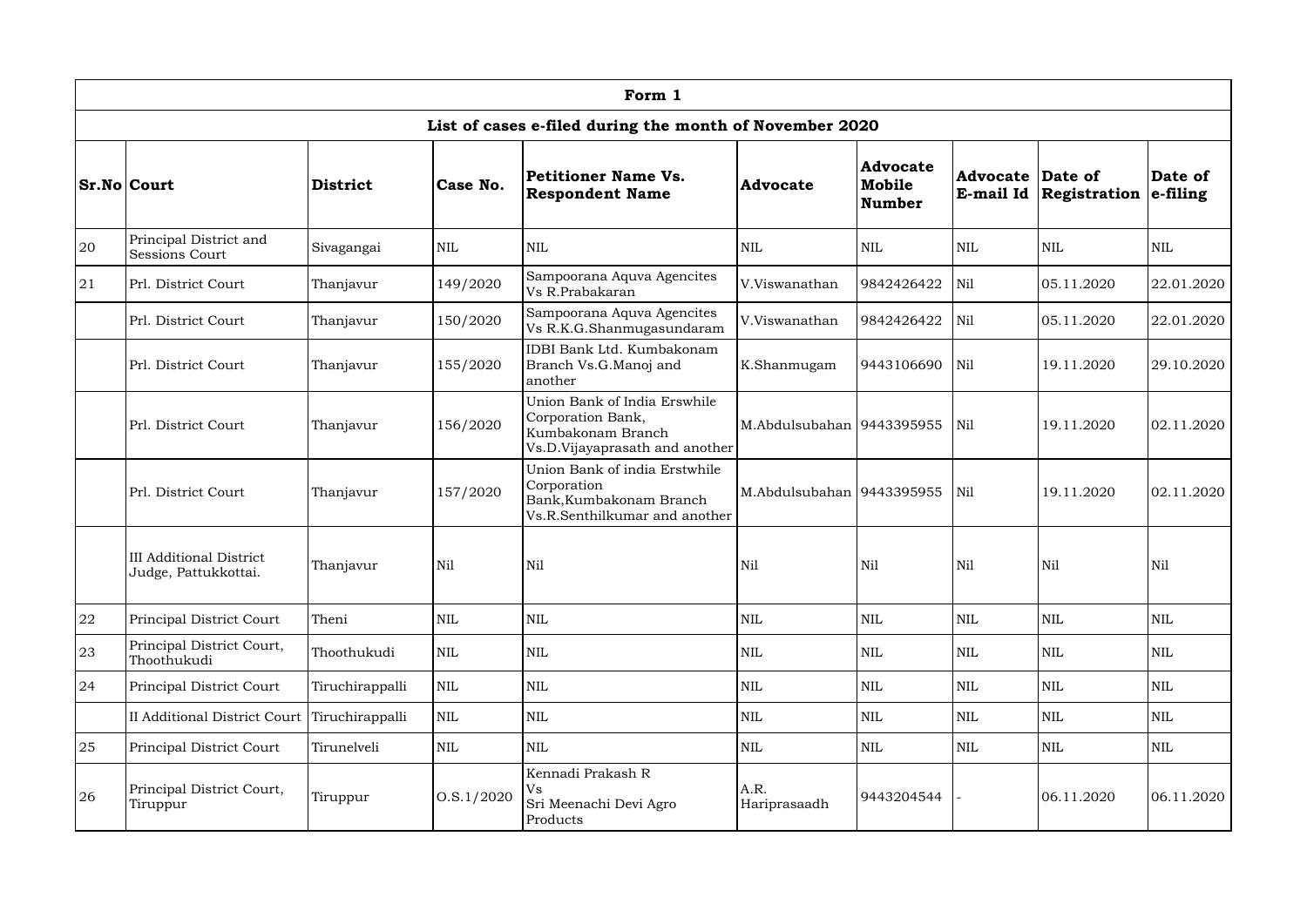|    | Form 1                                                             |                 |                      |                                                         |                 |                                            |                                      |              |                         |  |  |  |
|----|--------------------------------------------------------------------|-----------------|----------------------|---------------------------------------------------------|-----------------|--------------------------------------------|--------------------------------------|--------------|-------------------------|--|--|--|
|    |                                                                    |                 |                      | List of cases e-filed during the month of November 2020 |                 |                                            |                                      |              |                         |  |  |  |
|    | <b>Sr.No Court</b>                                                 | <b>District</b> | Case No.             | Petitioner Name Vs.<br><b>Respondent Name</b>           | <b>Advocate</b> | <b>Advocate</b><br>Mobile<br><b>Number</b> | <b>Advocate Date of</b><br>E-mail Id | Registration | Date of<br>$ $ e-filing |  |  |  |
|    | Additional Sub Court,<br>Tiruppur                                  | Tiruppur        | O.S. No.<br>230/2020 | M. Ramesh Vs. R. Uma<br>maheshwari                      | N.V. Giri       | 9363004750                                 |                                      | 05.11.2020   | 19-10-2020              |  |  |  |
| 27 | Principal District Court,<br>Tiruvallur                            | Tiruvallur      | $\mbox{NIL}$         | <b>NIL</b>                                              | <b>NIL</b>      | <b>NIL</b>                                 | <b>NIL</b>                           | <b>NIL</b>   | $\mbox{NIL}$            |  |  |  |
|    | The I Additional District<br>and Sessions Court,<br>Tiruvallur.    | Tiruvallur      | <b>NIL</b>           | <b>NIL</b>                                              | <b>NIL</b>      | <b>NIL</b>                                 | <b>NIL</b>                           | <b>NIL</b>   | <b>NIL</b>              |  |  |  |
|    | The II Additional District<br>and Sessions Court,<br>Poonamallee.  | Tiruvallur      | <b>NIL</b>           | <b>NIL</b>                                              | <b>NIL</b>      | <b>NIL</b>                                 | <b>NIL</b>                           | <b>NIL</b>   | <b>NIL</b>              |  |  |  |
|    | The III Additional District<br>and Sessions Court,<br>Poonamallee. | Tiruvallur      | $\mbox{NIL}$         | <b>NIL</b>                                              | <b>NIL</b>      | $\mbox{NIL}$                               | $\mbox{NIL}$                         | $\text{NIL}$ | <b>NIL</b>              |  |  |  |
|    | The IV Additional District<br>and Sessions Court,<br>Ponneri.      | Tiruvallur      | <b>NIL</b>           | <b>NIL</b>                                              | NIL             | $\mbox{NIL}$                               | $\mbox{NIL}$                         | $\text{NIL}$ | <b>NIL</b>              |  |  |  |
|    | The Sub Court, Tiruvallur.                                         | Tiruvallur      | $\mbox{NIL}$         | <b>NIL</b>                                              | <b>NIL</b>      | $\mbox{NIL}$                               | <b>NIL</b>                           | <b>NIL</b>   | <b>NIL</b>              |  |  |  |
|    | The Sub Court,<br>Poonamallee.                                     | Tiruvallur      | $\mbox{NIL}$         | <b>NIL</b>                                              | <b>NIL</b>      | $\mbox{NIL}$                               | <b>NIL</b>                           | $\text{NIL}$ | <b>NIL</b>              |  |  |  |
|    | The Sub Court, Tiruttani.                                          | Tiruvallur      | $\mbox{NIL}$         | <b>NIL</b>                                              | $\mbox{NIL}$    | $\mbox{NIL}$                               | $\mbox{NIL}$                         | $\mbox{NIL}$ | $\mbox{NIL}$            |  |  |  |
| 28 | Principal District Court,<br>Tiruvannamalai.                       | Tiruvannamalai  | $\mbox{NIL}$         | <b>NIL</b>                                              | <b>NIL</b>      | $\mbox{NIL}$                               | <b>NIL</b>                           | $\mbox{NIL}$ | <b>NIL</b>              |  |  |  |
|    | <b>Additional District Court</b><br>(FTC), Arni                    | Tiruvannamalai  | $\mbox{NIL}$         | <b>NIL</b>                                              | <b>NIL</b>      | $\mbox{NIL}$                               | <b>NIL</b>                           | $\mbox{NIL}$ | <b>NIL</b>              |  |  |  |
| 29 | Principal District Court                                           | Tiruvarur       | $\mbox{NIL}$         | <b>NIL</b>                                              | <b>NIL</b>      | $\mbox{NIL}$                               | <b>NIL</b>                           | <b>NIL</b>   | <b>NIL</b>              |  |  |  |
| 30 | Principal District Court,<br>Vellore                               | Vellore         | $\mbox{NIL}$         | <b>NIL</b>                                              | <b>NIL</b>      | $\mbox{NIL}$                               | <b>NIL</b>                           | $\mbox{NIL}$ | $\mbox{NIL}$            |  |  |  |
| 31 | Principal District Court                                           | Villupuram      | $\mbox{NIL}$         | $\mbox{NIL}$                                            | $\mbox{NIL}$    | $\mbox{NIL}$                               | <b>NIL</b>                           | $\mbox{NIL}$ | <b>NIL</b>              |  |  |  |
| 32 | Principal District Court,<br>Srivillliputtur                       | Virudhunagar    | $\mbox{NIL}$         | <b>NIL</b>                                              | NIL             | $\mbox{NIL}$                               | <b>NIL</b>                           | $\mbox{NIL}$ | <b>NIL</b>              |  |  |  |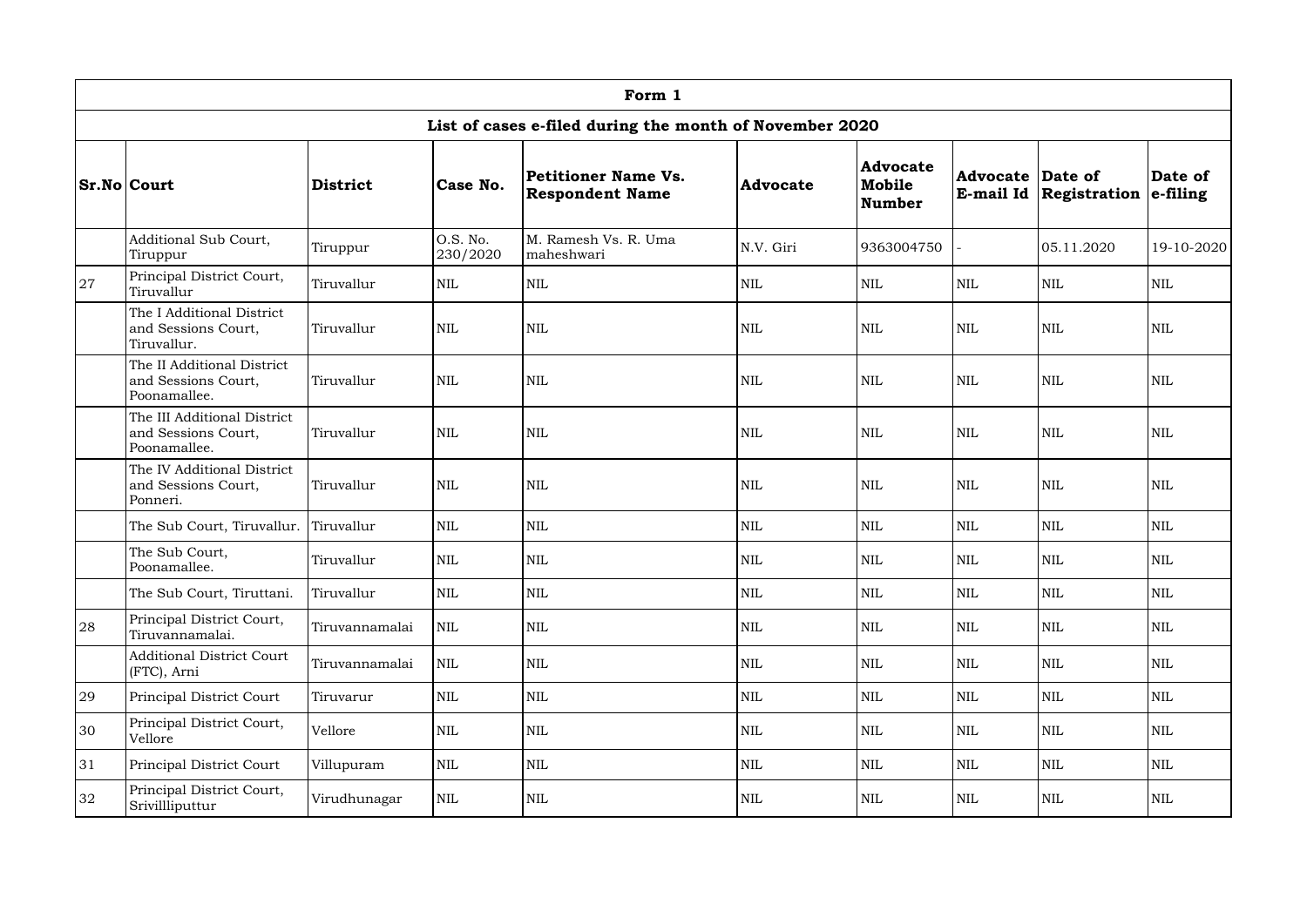|    | Form 1                                                  |                             |                 |                                     |                         |                                                            |            |            |            |  |  |  |
|----|---------------------------------------------------------|-----------------------------|-----------------|-------------------------------------|-------------------------|------------------------------------------------------------|------------|------------|------------|--|--|--|
|    | List of cases e-filed during the month of November 2020 |                             |                 |                                     |                         |                                                            |            |            |            |  |  |  |
|    | <b>Sr.No Court</b>                                      | <b>District</b><br>Case No. | <b>Advocate</b> | <b>Advocate</b><br>Mobile<br>Number | <b>Advocate Date of</b> | $\mathbf{E}\text{-}\mathbf{mail}$ Id Registration e-filing | Date of    |            |            |  |  |  |
|    | Sub Court, Sivakasi                                     | Virudhunagar                | <b>NIL</b>      | <b>NIL</b>                          | NIL                     | <b>NIL</b>                                                 | <b>NIL</b> | <b>NIL</b> | <b>NIL</b> |  |  |  |
| 33 | PDJ                                                     | Puducherry                  | <b>NIL</b>      | <b>NIL</b>                          | NIL                     | <b>NIL</b>                                                 | <b>NIL</b> | <b>NIL</b> | <b>NIL</b> |  |  |  |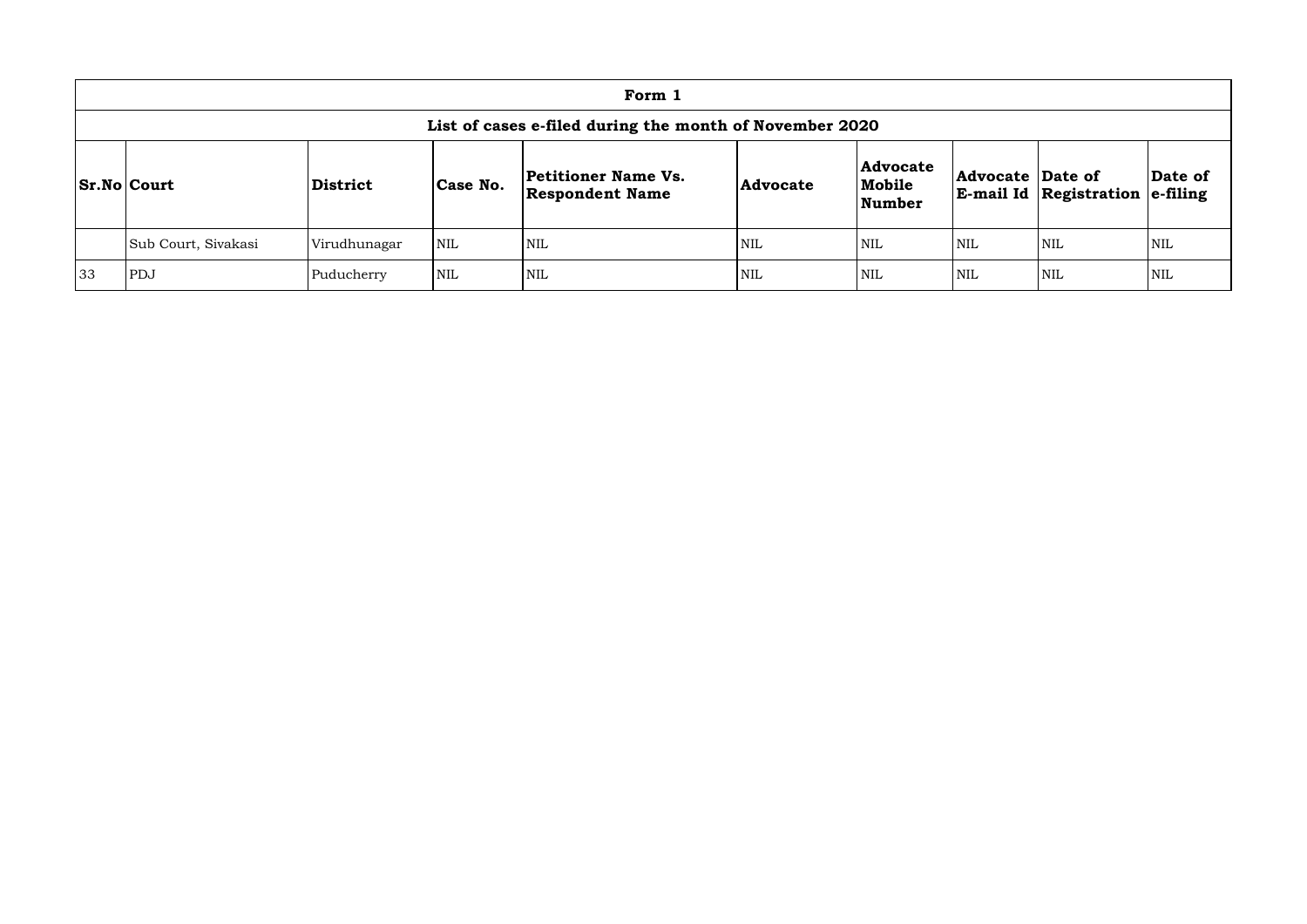|                | Form 2                                                     |                 |            |                                                                                           |              |                                                          |                                    |  |  |  |  |
|----------------|------------------------------------------------------------|-----------------|------------|-------------------------------------------------------------------------------------------|--------------|----------------------------------------------------------|------------------------------------|--|--|--|--|
|                |                                                            |                 |            | List of cases in which e-payment of Court fees was made during the month of November 2020 |              |                                                          |                                    |  |  |  |  |
|                | <b>Sr.No Court</b>                                         | <b>District</b> | Case No.   | Petitioner Name Vs.<br><b>Respondent Name</b>                                             |              | Date of<br>$ {\bf Advocate} \overline{\bf Registration}$ | Date of e-payment<br>of Court Fees |  |  |  |  |
| $\mathbf{1}$   | Principal District Court                                   | Ariyalur        | <b>NIL</b> | $\mbox{NIL}$                                                                              | <b>NIL</b>   | $\mbox{NIL}$                                             | <b>NIL</b>                         |  |  |  |  |
| $\sqrt{2}$     | Principal Judge's Court                                    | <b>CHENNAI</b>  | <b>NIL</b> | <b>NIL</b>                                                                                | <b>NIL</b>   | <b>NIL</b>                                               | <b>NIL</b>                         |  |  |  |  |
| 3              | Prl. District Court, CBE.                                  | Coimbatore      | <b>NIL</b> | <b>NIL</b>                                                                                | <b>NIL</b>   | <b>NIL</b>                                               | <b>NIL</b>                         |  |  |  |  |
|                | I Addl. District Court, CBE                                | Coimbatore      | <b>NIL</b> | NIL                                                                                       | <b>NIL</b>   | <b>NIL</b>                                               | <b>NIL</b>                         |  |  |  |  |
|                | III Addl. Dist. Court, CBE                                 | Coimbatore      | <b>NIL</b> | NIL                                                                                       | <b>NIL</b>   | <b>NIL</b>                                               | <b>NIL</b>                         |  |  |  |  |
|                | IV Addl. Dist. Court, CBE                                  | Coimbatore      | <b>NIL</b> | <b>NIL</b>                                                                                | <b>NIL</b>   | <b>NIL</b>                                               | <b>NIL</b>                         |  |  |  |  |
|                | V Addl. Dist. Court, CBE                                   | Coimbatore      | <b>NIL</b> | $\mbox{NIL}$                                                                              | <b>NIL</b>   | $\mbox{NIL}$                                             | <b>NIL</b>                         |  |  |  |  |
| $\overline{4}$ | Principal District and Sessions Court,<br>Cuddalore        | Cuddalore       | <b>NIL</b> | NIL                                                                                       | NIL          | <b>NIL</b>                                               | <b>NIL</b>                         |  |  |  |  |
|                | All other Courts                                           | Cuddalore       | <b>NIL</b> | NIL                                                                                       | NIL          | <b>NIL</b>                                               | <b>NIL</b>                         |  |  |  |  |
| $\overline{5}$ | Principal District Court, Dharmapuri.                      | Dharmapuri      | <b>NIL</b> | NIL                                                                                       | <b>NIL</b>   | <b>NIL</b>                                               | <b>NIL</b>                         |  |  |  |  |
|                | Judicial Magistrate No.II, Dharmapuri.                     | Dharmapuri      | <b>NIL</b> | NIL                                                                                       | <b>NIL</b>   | $\mbox{NIL}$                                             | <b>NIL</b>                         |  |  |  |  |
| 6              | Principal District Court, Dindigul                         | Dindigul        | <b>NIL</b> | NIL                                                                                       | $\mbox{NIL}$ | <b>NIL</b>                                               | $\mbox{NIL}$                       |  |  |  |  |
| $\overline{7}$ | Principal District Court, Erode                            | Erode           | <b>NIL</b> | NIL                                                                                       | $\mbox{NIL}$ | <b>NIL</b>                                               | $\mbox{NIL}$                       |  |  |  |  |
|                | I Additional District Court, Erode                         | Erode           | <b>NIL</b> | NIL                                                                                       | <b>NIL</b>   | NIL                                                      | <b>NIL</b>                         |  |  |  |  |
|                | II Additional District Court, Erode                        | Erode           | <b>NIL</b> | <b>NIL</b>                                                                                | <b>NIL</b>   | <b>NIL</b>                                               | <b>NIL</b>                         |  |  |  |  |
|                | <b>III Additional District</b><br>Court, Gobichettipalayam | Erode           | <b>NIL</b> | NIL                                                                                       | NIL          | <b>NIL</b>                                               | $\mbox{NIL}$                       |  |  |  |  |
|                | IV Additional District Court, Bhavani.                     | Erode           | <b>NIL</b> | <b>NIL</b>                                                                                | <b>NIL</b>   | NIL                                                      | NIL                                |  |  |  |  |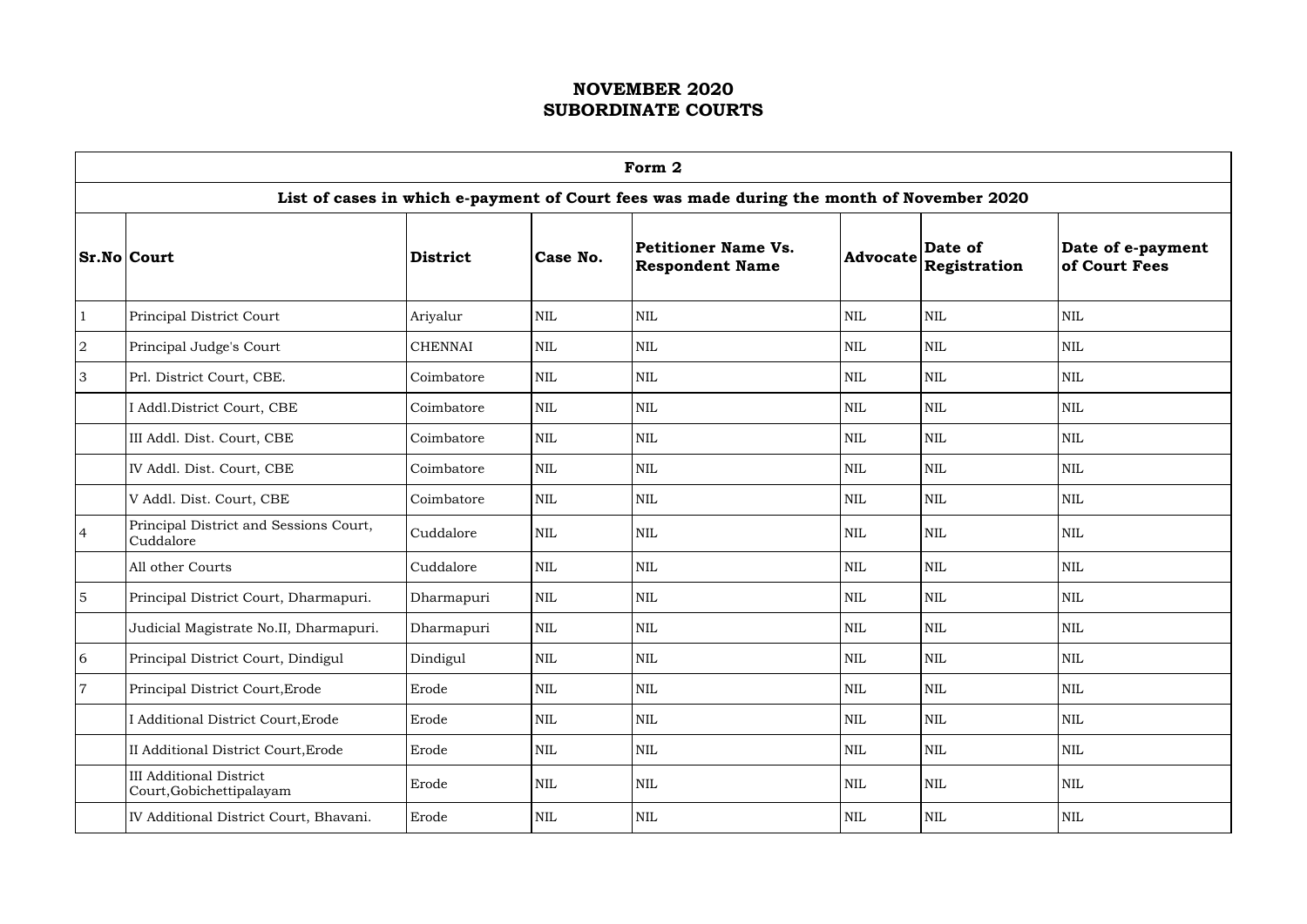|    | Form 2                                    |                 |              |                                                                                           |                 |                         |                                    |  |  |  |  |
|----|-------------------------------------------|-----------------|--------------|-------------------------------------------------------------------------------------------|-----------------|-------------------------|------------------------------------|--|--|--|--|
|    |                                           |                 |              | List of cases in which e-payment of Court fees was made during the month of November 2020 |                 |                         |                                    |  |  |  |  |
|    | <b>Sr.No Court</b>                        | <b>District</b> | Case No.     | Petitioner Name Vs.<br><b>Respondent Name</b>                                             | <b>Advocate</b> | Date of<br>Registration | Date of e-payment<br>of Court Fees |  |  |  |  |
|    | Principal Subordinate Court, Erode        | Erode           | <b>NIL</b>   | <b>NIL</b>                                                                                | <b>NIL</b>      | <b>NIL</b>              | <b>NIL</b>                         |  |  |  |  |
|    | I Additional Subordinate Court, Erode     | Erode           | <b>NIL</b>   | <b>NIL</b>                                                                                | <b>NIL</b>      | <b>NIL</b>              | <b>NIL</b>                         |  |  |  |  |
|    | II Additional Subordinate Court, Erode    | Erode           | <b>NIL</b>   | <b>NIL</b>                                                                                | <b>NIL</b>      | NIL                     | <b>NIL</b>                         |  |  |  |  |
|    | Sub Court, Gobichettipalayam              | Erode           | <b>NIL</b>   | $\mbox{NIL}$                                                                              | <b>NIL</b>      | <b>NIL</b>              | <b>NIL</b>                         |  |  |  |  |
| 8  | Principal District Court, Chengalpattu    | Kancheepuram    | $\mbox{NIL}$ | <b>NIL</b>                                                                                | <b>NIL</b>      | <b>NIL</b>              | <b>NIL</b>                         |  |  |  |  |
| 9  | Principal District Court                  | Kanniya Kumari  | $\mbox{NIL}$ | $\mbox{NIL}$                                                                              | <b>NIL</b>      | $\mbox{NIL}$            | <b>NIL</b>                         |  |  |  |  |
| 10 | Principal District Court                  | Karur           | $\mbox{NIL}$ | <b>NIL</b>                                                                                | <b>NIL</b>      | NIL                     | <b>NIL</b>                         |  |  |  |  |
| 11 | Principal District Court, Krishnagiri     | Krishnagiri     | <b>NIL</b>   | <b>NIL</b>                                                                                | <b>NIL</b>      | <b>NIL</b>              | <b>NIL</b>                         |  |  |  |  |
|    | Additional District Court, Krishnagiri    | Krishnagiri     | $\mbox{NIL}$ | <b>NIL</b>                                                                                | <b>NIL</b>      | <b>NIL</b>              | <b>NIL</b>                         |  |  |  |  |
|    | Additional District Court, Hosur.         | Krishnagiri     | <b>NIL</b>   | $\mbox{NIL}$                                                                              | <b>NIL</b>      | NIL                     | <b>NIL</b>                         |  |  |  |  |
| 12 | Prl. Dist. & Sessions Court               | Madurai         | <b>NIL</b>   | <b>NIL</b>                                                                                | <b>NIL</b>      | <b>NIL</b>              | <b>NIL</b>                         |  |  |  |  |
|    | I Addl. Dist. & Sessions Court            | Madurai         | $\mbox{NIL}$ | $\mbox{NIL}$                                                                              | $\mbox{NIL}$    | $\mbox{NIL}$            | $\mbox{NIL}$                       |  |  |  |  |
|    | I Addl. Sub Court                         | Madurai         | <b>NIL</b>   | $\mbox{NIL}$                                                                              | <b>NIL</b>      | $\mbox{NIL}$            | <b>NIL</b>                         |  |  |  |  |
|    | II Addl. Sub Court                        | Madurai         | <b>NIL</b>   | $\mbox{NIL}$                                                                              | $\mbox{NIL}$    | $\mbox{NIL}$            | <b>NIL</b>                         |  |  |  |  |
| 13 | District Court, Nagapattinam              | Nagapattinam    | <b>NIL</b>   | $\mbox{NIL}$                                                                              | <b>NIL</b>      | <b>NIL</b>              | <b>NIL</b>                         |  |  |  |  |
|    | Fast Track Mahila Court, Nagapattinam     | Nagapattinam    | <b>NIL</b>   | <b>NIL</b>                                                                                | $\mbox{NIL}$    | <b>NIL</b>              | <b>NIL</b>                         |  |  |  |  |
|    | Additional District Court, Mayiladuthurai | Nagapattinam    | <b>NIL</b>   | $\mbox{NIL}$                                                                              | <b>NIL</b>      | $\mbox{NIL}$            | <b>NIL</b>                         |  |  |  |  |
|    | Sub Court, Nagapattinam                   | Nagapattinam    | <b>NIL</b>   | $\mbox{NIL}$                                                                              | <b>NIL</b>      | $\mbox{NIL}$            | <b>NIL</b>                         |  |  |  |  |
|    | Principal Sub Court, Mayiladuthurai       | Nagapattinam    | <b>NIL</b>   | $\mbox{NIL}$                                                                              | <b>NIL</b>      | <b>NIL</b>              | <b>NIL</b>                         |  |  |  |  |
|    | Additional Sub Court, Mayiladuthurai      | Nagapattinam    | NIL          | <b>NIL</b>                                                                                | <b>NIL</b>      | <b>NIL</b>              | <b>NIL</b>                         |  |  |  |  |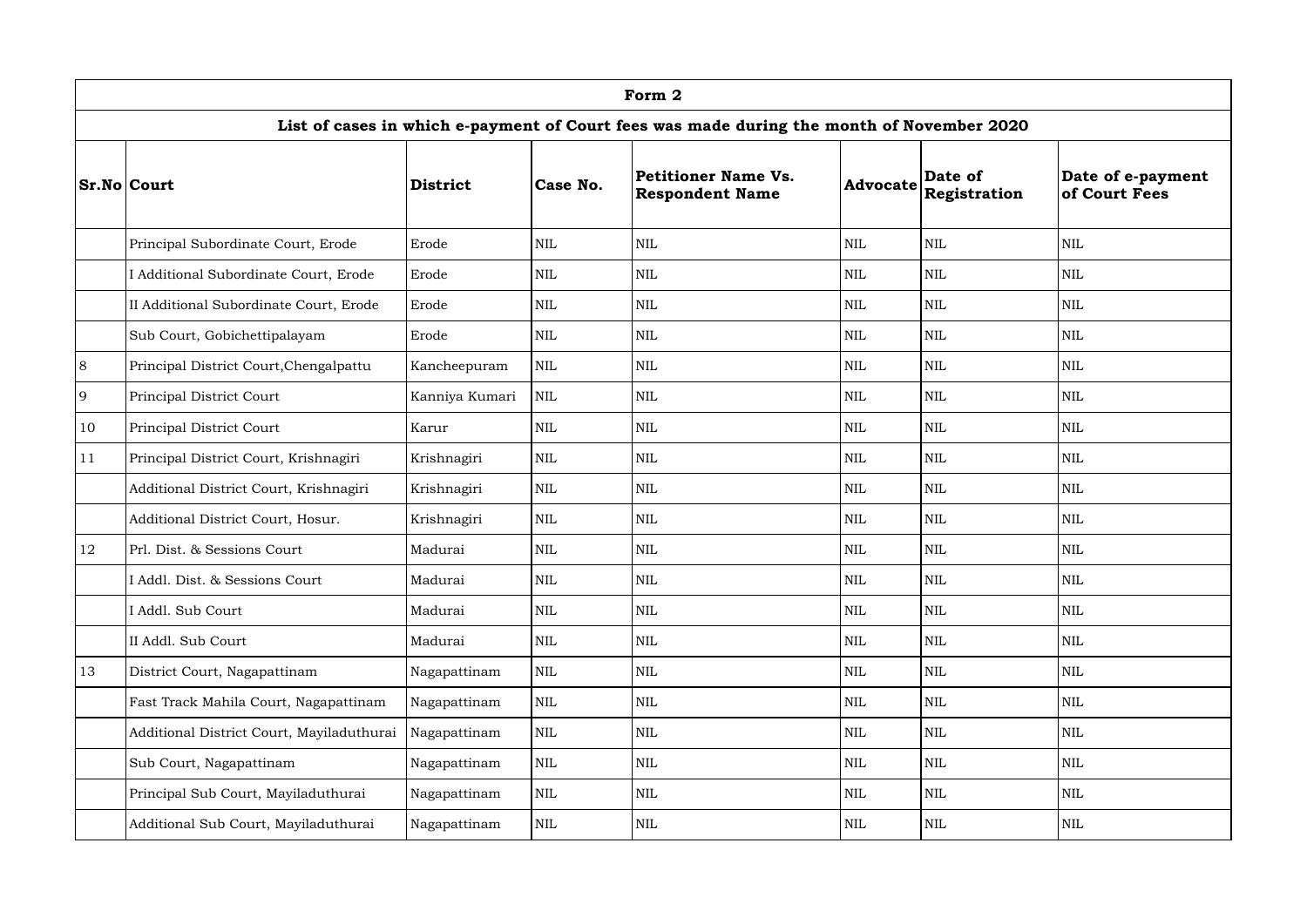|            | Form 2                                       |                    |              |                                                                                           |                 |                         |                                    |  |  |  |  |  |
|------------|----------------------------------------------|--------------------|--------------|-------------------------------------------------------------------------------------------|-----------------|-------------------------|------------------------------------|--|--|--|--|--|
|            |                                              |                    |              | List of cases in which e-payment of Court fees was made during the month of November 2020 |                 |                         |                                    |  |  |  |  |  |
|            | <b>Sr.No Court</b>                           | <b>District</b>    | Case No.     | <b>Petitioner Name Vs.</b><br><b>Respondent Name</b>                                      | <b>Advocate</b> | Date of<br>Registration | Date of e-payment<br>of Court Fees |  |  |  |  |  |
| 14         | The Principal District Judge                 | Namakkal           | <b>NIL</b>   | $\mbox{NIL}$                                                                              | <b>NIL</b>      | NIL                     | <b>NIL</b>                         |  |  |  |  |  |
| 15         | District Court Udhagamandalam, Nilgris       | Nilgris            | <b>NIL</b>   | <b>NIL</b>                                                                                | <b>NIL</b>      | <b>NIL</b>              | <b>NIL</b>                         |  |  |  |  |  |
| 16         | Principal District Court                     | Perambalur         | $\mbox{NIL}$ | <b>NIL</b>                                                                                | <b>NIL</b>      | <b>NIL</b>              | <b>NIL</b>                         |  |  |  |  |  |
|            | Mahila Court                                 | Perambalur         | <b>NIL</b>   | $\mbox{NIL}$                                                                              | $\mbox{NIL}$    | <b>NIL</b>              | <b>NIL</b>                         |  |  |  |  |  |
|            | Sub Court                                    | Perambalur         | $\mbox{NIL}$ | <b>NIL</b>                                                                                | <b>NIL</b>      | <b>NIL</b>              | <b>NIL</b>                         |  |  |  |  |  |
| 17         | The Principal District Court                 | Pudukottai         | $\mbox{NIL}$ | <b>NIL</b>                                                                                | <b>NIL</b>      | <b>NIL</b>              | <b>NIL</b>                         |  |  |  |  |  |
|            | The Mahila Court                             | Pudukottai         | $\mbox{NIL}$ | <b>NIL</b>                                                                                | <b>NIL</b>      | $\mbox{NIL}$            | <b>NIL</b>                         |  |  |  |  |  |
|            | The Principal Sub Court                      | Pudukottai         | $\mbox{NIL}$ | $\mbox{NIL}$                                                                              | <b>NIL</b>      | <b>NIL</b>              | <b>NIL</b>                         |  |  |  |  |  |
|            | The Additional Sub Court                     | Pudukottai         | $\mbox{NIL}$ | $\mbox{NIL}$                                                                              | <b>NIL</b>      | $\mbox{NIL}$            | <b>NIL</b>                         |  |  |  |  |  |
|            | The Additional District Court                | Pudukottai         | $\mbox{NIL}$ | $\mbox{NIL}$                                                                              | $\mbox{NIL}$    | $\mbox{NIL}$            | <b>NIL</b>                         |  |  |  |  |  |
|            | The Sub Court, Aranthangi                    | Pudukottai         | <b>NIL</b>   | $\mbox{NIL}$                                                                              | <b>NIL</b>      | <b>NIL</b>              | <b>NIL</b>                         |  |  |  |  |  |
| 18         | <b>Principal District Court</b>              | Ramanathapuram NIL |              | $\mbox{NIL}$                                                                              | $\mbox{NIL}$    | $\mbox{NIL}$            | <b>NIL</b>                         |  |  |  |  |  |
| 19         | Principal District Court, Salem.             | Salem              | $\mbox{NIL}$ | $\mbox{NIL}$                                                                              | <b>NIL</b>      | <b>NIL</b>              | <b>NIL</b>                         |  |  |  |  |  |
| 20         | Principal District and Sessions Court        | Sivagangai         | NIL          | $\mbox{NIL}$                                                                              | <b>NIL</b>      | <b>NIL</b>              | <b>NIL</b>                         |  |  |  |  |  |
| 21         | Prl. District Court                          | Thanjavur          | $\mbox{NIL}$ | $\mbox{NIL}$                                                                              | $\mbox{NIL}$    | $\mbox{NIL}$            | <b>NIL</b>                         |  |  |  |  |  |
|            | III Additional District Judge, Pattukkottai. | Thanjavur          | $\mbox{NIL}$ | $\mbox{NIL}$                                                                              | <b>NIL</b>      | $\mbox{NIL}$            | <b>NIL</b>                         |  |  |  |  |  |
| ${\bf 22}$ | Principal District Court                     | Theni              | $\mbox{NIL}$ | $\mbox{NIL}$                                                                              | $\mbox{NIL}$    | $\mbox{NIL}$            | $\mbox{NIL}$                       |  |  |  |  |  |
| 23         | Principal District Court, Thoothukudi        | Thoothukudi        | $\mbox{NIL}$ | $\mbox{NIL}$                                                                              | $\mbox{NIL}$    | $\mbox{NIL}$            | <b>NIL</b>                         |  |  |  |  |  |
| 24         | Principal District Court                     | Tiruchirappalli    | $\mbox{NIL}$ | $\mbox{NIL}$                                                                              | $\mbox{NIL}$    | $\mbox{NIL}$            | <b>NIL</b>                         |  |  |  |  |  |
|            | <b>II Additional District Court</b>          | Tiruchirappalli    | NIL          | NIL                                                                                       | $\mbox{NIL}$    | <b>NIL</b>              | <b>NIL</b>                         |  |  |  |  |  |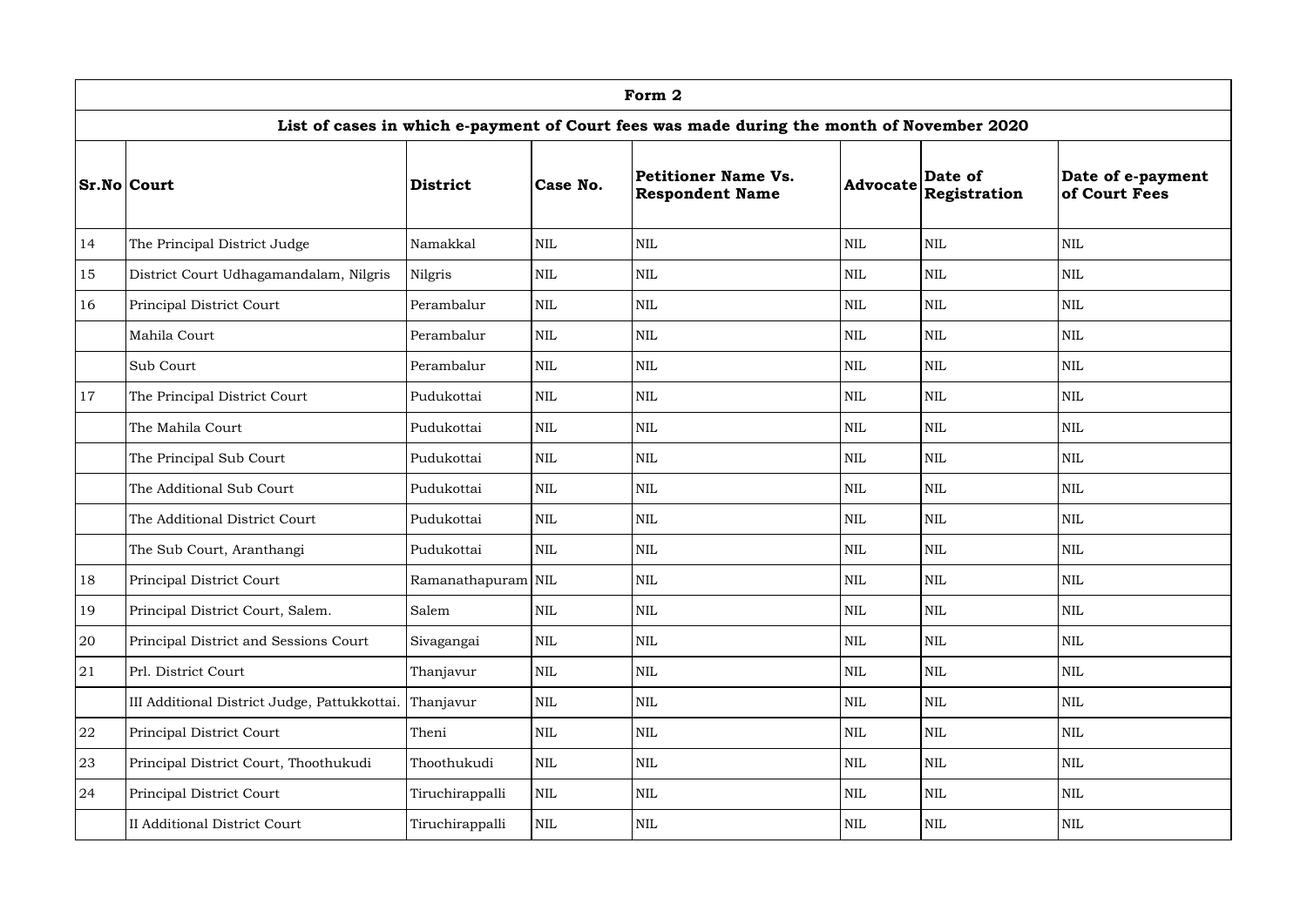|    | Form 2                                                          |                 |                      |                                                                                           |                 |                         |                                    |  |  |  |  |  |
|----|-----------------------------------------------------------------|-----------------|----------------------|-------------------------------------------------------------------------------------------|-----------------|-------------------------|------------------------------------|--|--|--|--|--|
|    |                                                                 |                 |                      | List of cases in which e-payment of Court fees was made during the month of November 2020 |                 |                         |                                    |  |  |  |  |  |
|    | <b>Sr.No Court</b>                                              | <b>District</b> | Case No.             | <b>Petitioner Name Vs.</b><br><b>Respondent Name</b>                                      | <b>Advocate</b> | Date of<br>Registration | Date of e-payment<br>of Court Fees |  |  |  |  |  |
| 25 | Principal District Court                                        | Tirunelveli     | <b>NIL</b>           | NIL                                                                                       | <b>NIL</b>      | <b>NIL</b>              | <b>NIL</b>                         |  |  |  |  |  |
| 26 | Additional Sub Court, Tiruppur.                                 | Tiruppur        | O.S. No.<br>230/2020 | M. Ramesh Vs. R. Uma<br>maheshwari                                                        | N.V. Giri       | 05.11.2020              | 19.10.2020                         |  |  |  |  |  |
| 27 | Principal District Court, Tiruvallur                            | Tiruvallur      | <b>NIL</b>           | <b>NIL</b>                                                                                | <b>NIL</b>      | <b>NIL</b>              | <b>NIL</b>                         |  |  |  |  |  |
|    | The I Additional District and Sessions<br>Court, Tiruvallur.    | Tiruvallur      | <b>NIL</b>           | NIL                                                                                       | <b>NIL</b>      | NIL                     | <b>NIL</b>                         |  |  |  |  |  |
|    | The II Additional District and Sessions<br>Court, Poonamallee.  | Tiruvallur      | <b>NIL</b>           | NIL                                                                                       | <b>NIL</b>      | <b>NIL</b>              | <b>NIL</b>                         |  |  |  |  |  |
|    | The III Additional District and Sessions<br>Court, Poonamallee. | Tiruvallur      | <b>NIL</b>           | NIL                                                                                       | <b>NIL</b>      | <b>NIL</b>              | <b>NIL</b>                         |  |  |  |  |  |
|    | The IV Additional District and Sessions<br>Court, Ponneri.      | Tiruvallur      | <b>NIL</b>           | $\mbox{NIL}$                                                                              | <b>NIL</b>      | <b>NIL</b>              | <b>NIL</b>                         |  |  |  |  |  |
|    | The Sub Court, Tiruvallur.                                      | Tiruvallur      | <b>NIL</b>           | $\mbox{NIL}$                                                                              | <b>NIL</b>      | <b>NIL</b>              | <b>NIL</b>                         |  |  |  |  |  |
|    | The Sub Court, Poonamallee.                                     | Tiruvallur      | <b>NIL</b>           | NIL                                                                                       | <b>NIL</b>      | <b>NIL</b>              | <b>NIL</b>                         |  |  |  |  |  |
|    | The Sub Court, Tiruttani.                                       | Tiruvallur      | NIL                  | $\mbox{NIL}$                                                                              | <b>NIL</b>      | <b>NIL</b>              | <b>NIL</b>                         |  |  |  |  |  |
| 28 | Principal District Court, Tiruvannamalai.                       | Tiruvannamalai  | NIL                  | $\mbox{NIL}$                                                                              | $\mbox{NIL}$    | NIL                     | <b>NIL</b>                         |  |  |  |  |  |
|    | Additional District Court (FTC), Arni                           | Tiruvannamalai  | <b>NIL</b>           | $\mbox{NIL}$                                                                              | <b>NIL</b>      | NIL                     | <b>NIL</b>                         |  |  |  |  |  |
| 29 | Principal District Court                                        | Tiruvarur       | <b>NIL</b>           | $\mbox{NIL}$                                                                              | <b>NIL</b>      | NIL                     | <b>NIL</b>                         |  |  |  |  |  |
| 30 | Principal District Court, Vellore                               | Vellore         | <b>NIL</b>           | $\mbox{NIL}$                                                                              | $\mbox{NIL}$    | NIL                     | <b>NIL</b>                         |  |  |  |  |  |
| 31 | <b>Principal District Court</b>                                 | Villupuram      | <b>NIL</b>           | $\mbox{NIL}$                                                                              | <b>NIL</b>      | NIL                     | <b>NIL</b>                         |  |  |  |  |  |
| 32 | Principal District Court, Srivillliputtur                       | Virudhunagar    | <b>NIL</b>           | $\mbox{NIL}$                                                                              | $\mbox{NIL}$    | NIL                     | $\mbox{NIL}$                       |  |  |  |  |  |
|    | Sub Court, Sivakasi                                             | Virudhunagar    | <b>NIL</b>           | $\mbox{NIL}$                                                                              | <b>NIL</b>      | NIL                     | <b>NIL</b>                         |  |  |  |  |  |
| 33 | PDJ                                                             | Puducherry      | <b>NIL</b>           | $\mbox{NIL}$                                                                              | <b>NIL</b>      | NIL                     | <b>NIL</b>                         |  |  |  |  |  |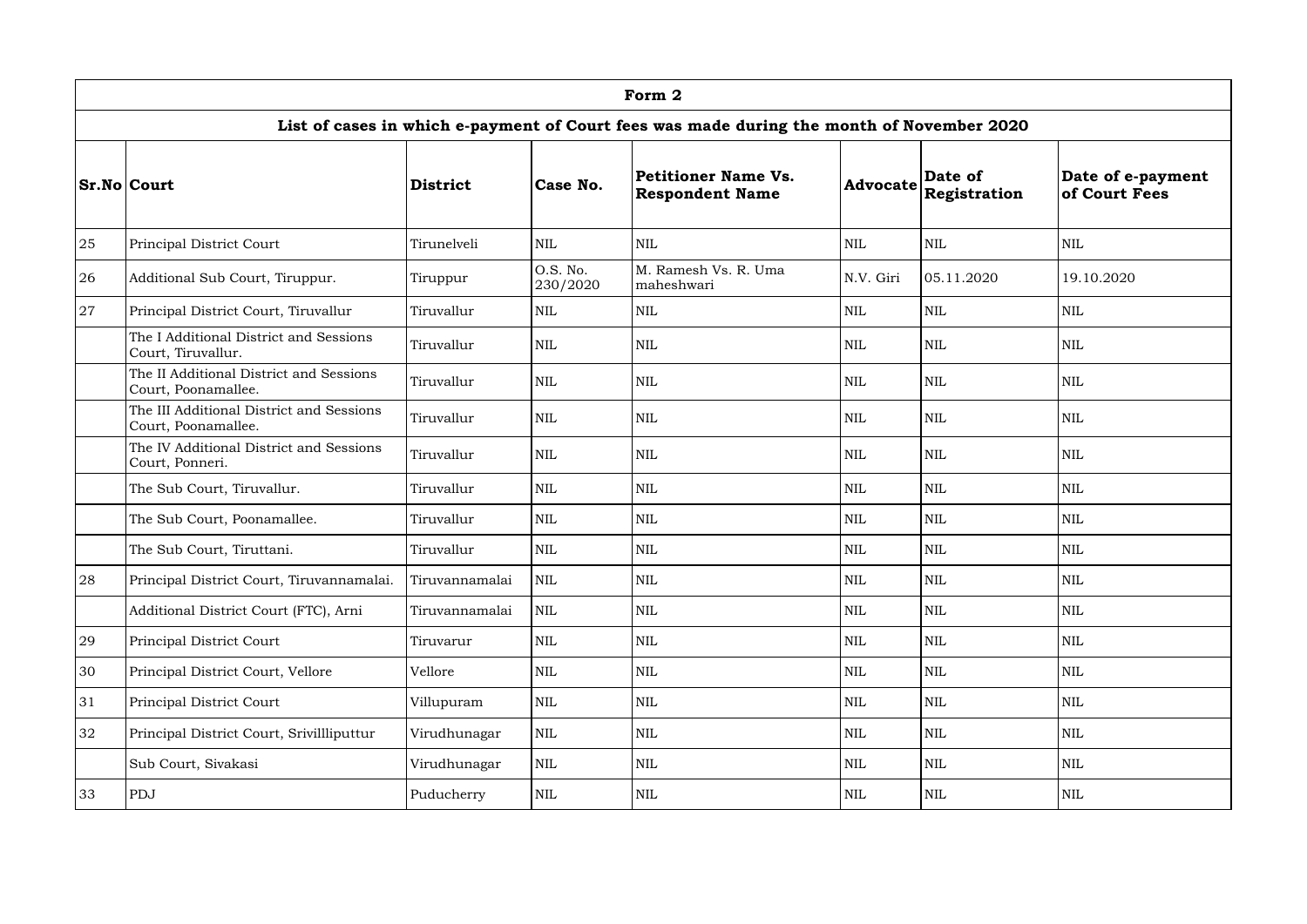|                | Form 3                                                     |                 |                         |                                                                                                        |              |                         |                                                              |  |  |  |  |  |  |
|----------------|------------------------------------------------------------|-----------------|-------------------------|--------------------------------------------------------------------------------------------------------|--------------|-------------------------|--------------------------------------------------------------|--|--|--|--|--|--|
|                |                                                            |                 |                         | List of cases in which Electronic Service of Process has taken place during the month of November 2020 |              |                         |                                                              |  |  |  |  |  |  |
|                | <b>Sr.No Court</b>                                         | <b>District</b> | Case No.                | <b>Petitioner Name</b><br>Vs. Respondent<br><b>Name</b>                                                | Advocate     | Date of<br>Registration | Date of<br>Electronic<br><b>Service of</b><br><b>Process</b> |  |  |  |  |  |  |
| $\vert$ 1      | Principal District Court                                   | Ariyalur        | NIL                     | <b>NIL</b>                                                                                             | <b>NIL</b>   | $\mbox{NIL}$            | <b>NIL</b>                                                   |  |  |  |  |  |  |
| $\overline{2}$ | Principal Judge's Court                                    | <b>CHENNAI</b>  | <b>NIL</b>              | NIL                                                                                                    | <b>NIL</b>   | <b>NIL</b>              | <b>NIL</b>                                                   |  |  |  |  |  |  |
| 3              | Prl. District Court, CBE.                                  | Coimbatore      | $\mbox{NIL}$            | <b>NIL</b>                                                                                             | $\mbox{NIL}$ | $\mbox{NIL}$            | <b>NIL</b>                                                   |  |  |  |  |  |  |
|                | I Addl.District Court, CBE                                 | Coimbatore      | NIL                     | NIL                                                                                                    | $\mbox{NIL}$ | $\text{NIL}$            | <b>NIL</b>                                                   |  |  |  |  |  |  |
|                | III Addl. Dist. Court, CBE                                 | Coimbatore      | NIL                     | NIL                                                                                                    | $\mbox{NIL}$ | $\mbox{NIL}$            | <b>NIL</b>                                                   |  |  |  |  |  |  |
|                | IV Addl. Dist. Court, CBE                                  | Coimbatore      | <b>NIL</b>              | NIL                                                                                                    | $\mbox{NIL}$ | $\mbox{NIL}$            | <b>NIL</b>                                                   |  |  |  |  |  |  |
|                | V Addl. Dist. Court, CBE                                   | Coimbatore      | NIL                     | <b>NIL</b>                                                                                             | NIL          | $\mbox{NIL}$            | <b>NIL</b>                                                   |  |  |  |  |  |  |
| $\overline{4}$ | Principal District and Sessions Court,<br>Cuddalore        | Cuddalore       | NIL                     | NIL                                                                                                    | $\mbox{NIL}$ | <b>NIL</b>              | <b>NIL</b>                                                   |  |  |  |  |  |  |
|                | All other Courts                                           | Cuddalore       | NIL                     | NIL                                                                                                    | $\mbox{NIL}$ | $\text{NIL}$            | <b>NIL</b>                                                   |  |  |  |  |  |  |
| $\overline{5}$ | Principal District Court, Dharmapuri.                      | Dharmapuri      | NIL                     | NIL                                                                                                    | <b>NIL</b>   | $\mbox{NIL}$            | <b>NIL</b>                                                   |  |  |  |  |  |  |
|                | Judicial Magistrate No.II, Dharmapuri.                     | Dharmapuri      | $\mbox{NIL}$            | <b>NIL</b>                                                                                             | $\mbox{NIL}$ | $\text{NIL}$            | <b>NIL</b>                                                   |  |  |  |  |  |  |
| 6              | Principal District Court, Dindigul                         | Dindigul        | <b>NIL</b>              | NIL                                                                                                    | <b>NIL</b>   | <b>NIL</b>              | <b>NIL</b>                                                   |  |  |  |  |  |  |
| $\overline{7}$ | Principal District Court, Erode                            | Erode           | NIL                     | NIL                                                                                                    | $\mbox{NIL}$ | $\mbox{NIL}$            | <b>NIL</b>                                                   |  |  |  |  |  |  |
|                | I Additional District Court, Erode                         | Erode           | <b>NIL</b>              | NIL                                                                                                    | $\mbox{NIL}$ | $\mbox{NIL}$            | <b>NIL</b>                                                   |  |  |  |  |  |  |
|                | II Additional District Court, Erode                        | Erode           | NIL                     | NIL                                                                                                    | <b>NIL</b>   | $\mbox{NIL}$            | <b>NIL</b>                                                   |  |  |  |  |  |  |
|                | <b>III Additional District</b><br>Court, Gobichettipalayam | Erode           | NIL                     | NIL                                                                                                    | <b>NIL</b>   | <b>NIL</b>              | <b>NIL</b>                                                   |  |  |  |  |  |  |
|                | IV Additional District Court, Bhavani.                     | Erode           | NIL                     | NIL                                                                                                    | $\mbox{NIL}$ | $\text{NIL}$            | <b>NIL</b>                                                   |  |  |  |  |  |  |
|                | Principal Subordinate Court, Erode                         | Erode           | NIL                     | NIL                                                                                                    | $\mbox{NIL}$ | $\mbox{NIL}$            | <b>NIL</b>                                                   |  |  |  |  |  |  |
|                | I Additional Subordinate Court, Erode                      | Erode           | NIL                     | NIL                                                                                                    | <b>NIL</b>   | $\mbox{NIL}$            | <b>NIL</b>                                                   |  |  |  |  |  |  |
|                | II Additional Subordinate Court, Erode                     | Erode           | <b>NIL</b>              | NIL                                                                                                    | NIL          | $\mbox{NIL}$            | $\mbox{NIL}$                                                 |  |  |  |  |  |  |
|                | Sub Court, Gobichettipalayam                               | Erode           | NIL                     | NIL                                                                                                    | $\mbox{NIL}$ | $\mbox{NIL}$            | <b>NIL</b>                                                   |  |  |  |  |  |  |
| 8              | Principal District Court, Chengalpattu                     | Kancheepuram    | NIL                     | NIL                                                                                                    | <b>NIL</b>   | $\mbox{NIL}$            | <b>NIL</b>                                                   |  |  |  |  |  |  |
| 9              | Principal District Court                                   | Kanniya Kumari  | $\overline{\text{NIL}}$ | NIL                                                                                                    | $\mbox{NIL}$ | $\text{NIL}$            | <b>NIL</b>                                                   |  |  |  |  |  |  |
| 10             | Principal District Court                                   | Karur           | NIL                     | <b>NIL</b>                                                                                             | $\mbox{NIL}$ | <b>NIL</b>              | <b>NIL</b>                                                   |  |  |  |  |  |  |
| 11             | Principal District Court, Krishnagiri                      | Krishnagiri     | NIL                     | NIL                                                                                                    | NIL          | NIL                     | <b>NIL</b>                                                   |  |  |  |  |  |  |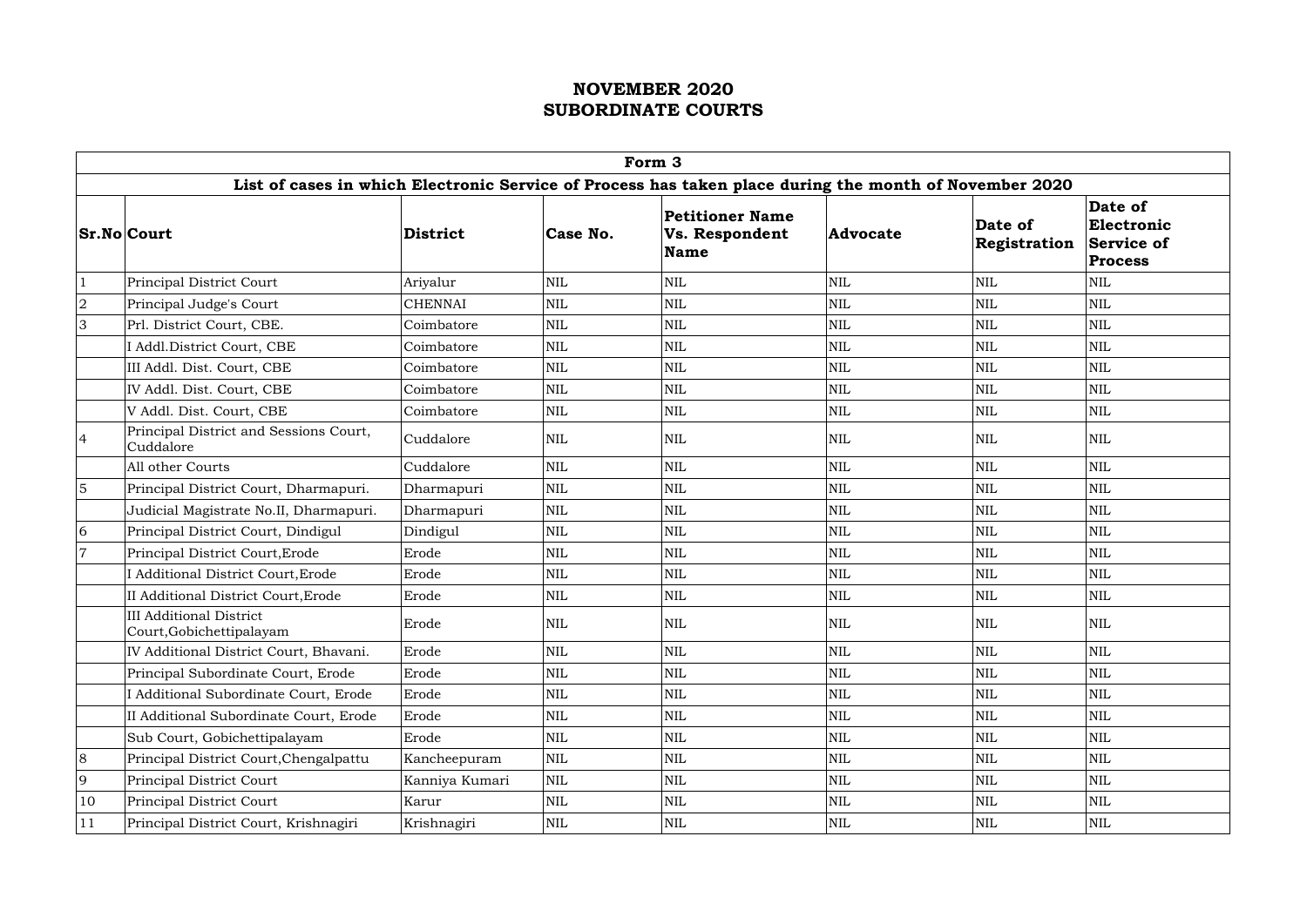|        | Form 3                                                                                                 |                 |              |                                                                |                 |                         |                                                       |  |  |  |  |  |
|--------|--------------------------------------------------------------------------------------------------------|-----------------|--------------|----------------------------------------------------------------|-----------------|-------------------------|-------------------------------------------------------|--|--|--|--|--|
|        | List of cases in which Electronic Service of Process has taken place during the month of November 2020 |                 |              |                                                                |                 |                         |                                                       |  |  |  |  |  |
|        | <b>Sr.No Court</b>                                                                                     | <b>District</b> | Case No.     | <b>Petitioner Name</b><br><b>Vs. Respondent</b><br><b>Name</b> | <b>Advocate</b> | Date of<br>Registration | Date of<br>Electronic<br>Service of<br><b>Process</b> |  |  |  |  |  |
|        | Additional District Court, Krishnagiri                                                                 | Krishnagiri     | NIL          | <b>NIL</b>                                                     | <b>NIL</b>      | <b>NIL</b>              | <b>NIL</b>                                            |  |  |  |  |  |
|        | Additional District Court, Hosur.                                                                      | Krishnagiri     | NIL          | <b>NIL</b>                                                     | $\text{NIL}$    | <b>NIL</b>              | <b>NIL</b>                                            |  |  |  |  |  |
| 12     | Prl. Dist. & Sessions Court                                                                            | Madurai         | <b>NIL</b>   | <b>NIL</b>                                                     | <b>NIL</b>      | NIL                     | NIL                                                   |  |  |  |  |  |
|        | I Addl. Dist. & Sessions Court                                                                         | Madurai         | NIL          | <b>NIL</b>                                                     | <b>NIL</b>      | <b>NIL</b>              | <b>NIL</b>                                            |  |  |  |  |  |
|        | I Addl. Sub Court                                                                                      | Madurai         | NIL          | <b>NIL</b>                                                     | <b>NIL</b>      | <b>NIL</b>              | <b>NIL</b>                                            |  |  |  |  |  |
|        | II Addl. Sub Court                                                                                     | Madurai         | <b>NIL</b>   | <b>NIL</b>                                                     | $\text{NIL}$    | <b>NIL</b>              | <b>NIL</b>                                            |  |  |  |  |  |
| 13     | District Court, Nagapattinam                                                                           | Nagapattinam    | $\mbox{NIL}$ | <b>NIL</b>                                                     | $\text{NIL}$    | NIL                     | <b>NIL</b>                                            |  |  |  |  |  |
|        | Fast Track Mahila Court, Nagapattinam                                                                  | Nagapattinam    | NIL          | <b>NIL</b>                                                     | $\mbox{NIL}$    | <b>NIL</b>              | <b>NIL</b>                                            |  |  |  |  |  |
|        | Additional District Court, Mayiladuthurai                                                              | Nagapattinam    | $\mbox{NIL}$ | <b>NIL</b>                                                     | <b>NIL</b>      | <b>NIL</b>              | <b>NIL</b>                                            |  |  |  |  |  |
|        | Sub Court, Nagapattinam                                                                                | Nagapattinam    | $\mbox{NIL}$ | <b>NIL</b>                                                     | <b>NIL</b>      | <b>NIL</b>              | <b>NIL</b>                                            |  |  |  |  |  |
|        | Principal Sub Court, Mayiladuthurai                                                                    | Nagapattinam    | $\mbox{NIL}$ | <b>NIL</b>                                                     | $\text{NIL}$    | NIL                     | <b>NIL</b>                                            |  |  |  |  |  |
|        | Additional Sub Court, Mayiladuthurai                                                                   | Nagapattinam    | NIL          | <b>NIL</b>                                                     | $\text{NIL}$    | <b>NIL</b>              | <b>NIL</b>                                            |  |  |  |  |  |
| 14     | The Principal District Judge                                                                           | Namakkal        | $\mbox{NIL}$ | <b>NIL</b>                                                     | <b>NIL</b>      | <b>NIL</b>              | <b>NIL</b>                                            |  |  |  |  |  |
| 15     | District Court Udhagamandalam, Nilgris                                                                 | <b>Nilgris</b>  | <b>NIL</b>   | <b>NIL</b>                                                     | $\mbox{NIL}$    | <b>NIL</b>              | <b>NIL</b>                                            |  |  |  |  |  |
| 16     | Principal District Court                                                                               | Perambalur      | NIL          | <b>NIL</b>                                                     | <b>NIL</b>      | NIL                     | NIL                                                   |  |  |  |  |  |
|        | Mahila Court                                                                                           | Perambalur      | NIL          | <b>NIL</b>                                                     | $\text{NIL}$    | <b>NIL</b>              | <b>NIL</b>                                            |  |  |  |  |  |
|        | Sub Court                                                                                              | Perambalur      | NIL          | <b>NIL</b>                                                     | <b>NIL</b>      | <b>NIL</b>              | <b>NIL</b>                                            |  |  |  |  |  |
| 17     | The Principal District Court                                                                           | Pudukottai      | $\mbox{NIL}$ | $\mbox{NIL}$                                                   | <b>NIL</b>      | <b>NIL</b>              | <b>NIL</b>                                            |  |  |  |  |  |
|        | The Mahila Court                                                                                       | Pudukottai      | NIL          | <b>NIL</b>                                                     | $\text{NIL}$    | <b>NIL</b>              | NIL                                                   |  |  |  |  |  |
|        | The Principal Sub Court                                                                                | Pudukottai      | <b>NIL</b>   | <b>NIL</b>                                                     | $\mbox{NIL}$    | <b>NIL</b>              | <b>NIL</b>                                            |  |  |  |  |  |
|        | The Additional Sub Court                                                                               | Pudukottai      | NIL          | <b>NIL</b>                                                     | $\text{NIL}$    | <b>NIL</b>              | NIL                                                   |  |  |  |  |  |
|        | The Additional District Court                                                                          | Pudukottai      | NIL          | <b>NIL</b>                                                     | $\mbox{NIL}$    | <b>NIL</b>              | <b>NIL</b>                                            |  |  |  |  |  |
|        | The Sub Court, Aranthangi                                                                              | Pudukottai      | NIL          | <b>NIL</b>                                                     | $\text{NIL}$    | NIL                     | <b>NIL</b>                                            |  |  |  |  |  |
| 18     | Principal District Court                                                                               | Ramanathapuram  | <b>NIL</b>   | <b>NIL</b>                                                     | $\mbox{NIL}$    | NIL                     | NIL                                                   |  |  |  |  |  |
| 19     | Principal District Court, Salem.                                                                       | Salem           | $\mbox{NIL}$ | <b>NIL</b>                                                     | $\text{NIL}$    | NIL                     | <b>NIL</b>                                            |  |  |  |  |  |
| $20\,$ | Principal District and Sessions Court                                                                  | Sivagangai      | NIL          | <b>NIL</b>                                                     | $\text{NIL}$    | NIL                     | <b>NIL</b>                                            |  |  |  |  |  |
| 21     | Prl. District Court                                                                                    | Thanjavur       | NIL          | <b>NIL</b>                                                     | $\text{NIL}$    | NIL                     | <b>NIL</b>                                            |  |  |  |  |  |
|        | III Additional District Judge,<br>Pattukkottai.                                                        | Thanjavur       | $\mbox{NIL}$ | <b>NIL</b>                                                     | <b>NIL</b>      | NIL                     | <b>NIL</b>                                            |  |  |  |  |  |
| 22     | Principal District Court                                                                               | Theni           | <b>NIL</b>   | <b>NIL</b>                                                     | $\mbox{NIL}$    | NIL                     | <b>NIL</b>                                            |  |  |  |  |  |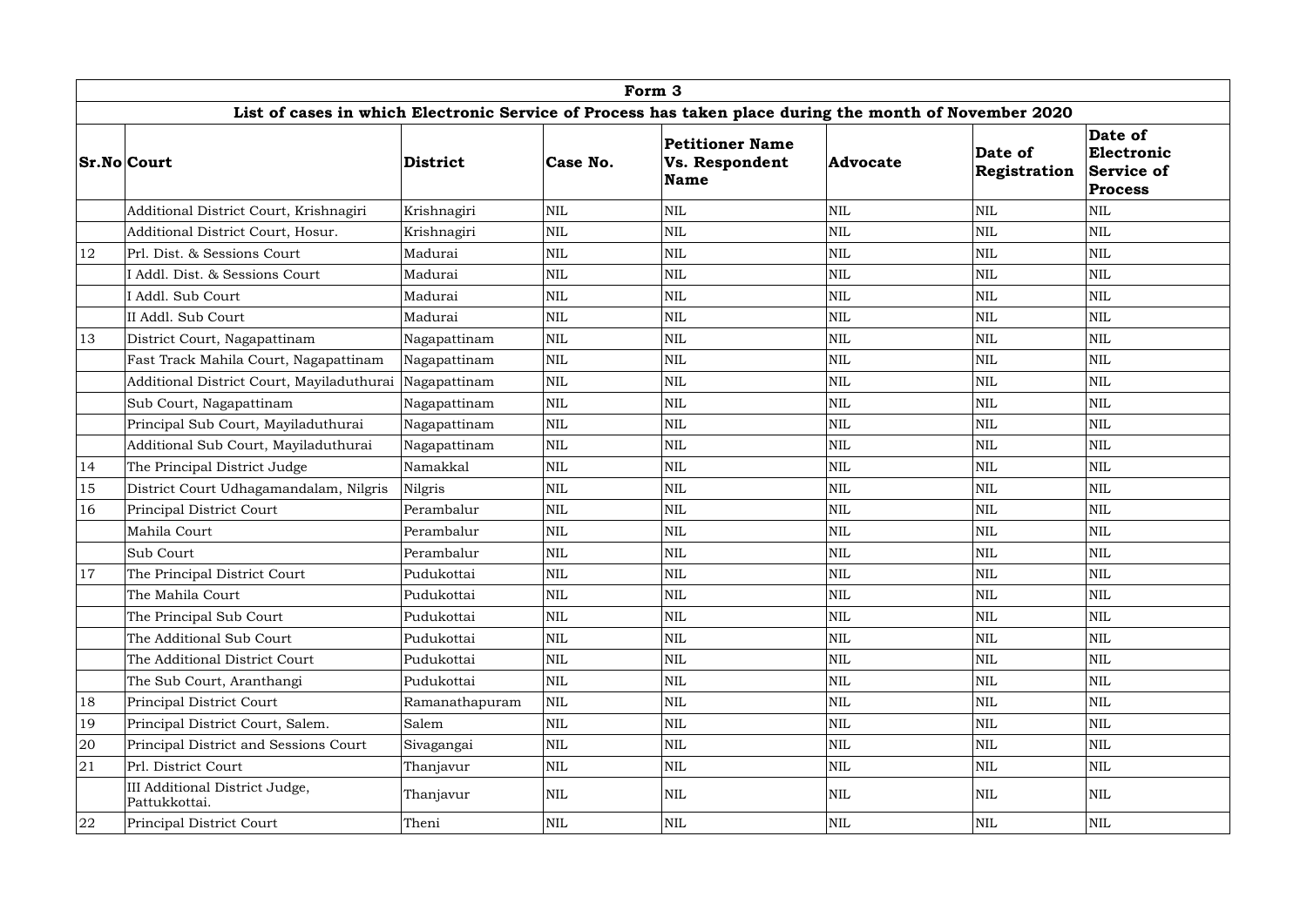|    | Form 3                                                          |                 |                      |                                                                                                        |                 |                         |                                                       |  |  |  |  |  |
|----|-----------------------------------------------------------------|-----------------|----------------------|--------------------------------------------------------------------------------------------------------|-----------------|-------------------------|-------------------------------------------------------|--|--|--|--|--|
|    |                                                                 |                 |                      | List of cases in which Electronic Service of Process has taken place during the month of November 2020 |                 |                         |                                                       |  |  |  |  |  |
|    | <b>Sr.No Court</b>                                              | <b>District</b> | Case No.             | <b>Petitioner Name</b><br><b>Vs. Respondent</b><br><b>Name</b>                                         | <b>Advocate</b> | Date of<br>Registration | Date of<br>Electronic<br>Service of<br><b>Process</b> |  |  |  |  |  |
| 23 | Principal District Court, Thoothukudi                           | Thoothukudi     | <b>NIL</b>           | <b>NIL</b>                                                                                             | $\mbox{NIL}$    | NIL                     | NIL                                                   |  |  |  |  |  |
| 24 | Principal District Court                                        | Tiruchirappalli | <b>NIL</b>           | $\mbox{NIL}$                                                                                           | $\text{NIL}$    | <b>NIL</b>              | NIL                                                   |  |  |  |  |  |
|    | II Additional District Court                                    | Tiruchirappalli | <b>NIL</b>           | <b>NIL</b>                                                                                             | $\text{NIL}$    | NIL                     | <b>NIL</b>                                            |  |  |  |  |  |
| 25 | Principal District Court                                        | Tirunelveli     | <b>NIL</b>           | <b>NIL</b>                                                                                             | NIL             | <b>NIL</b>              | <b>NIL</b>                                            |  |  |  |  |  |
| 26 | Additional Sub Court, Tiruppur                                  | Tiruppur        | O.S. No.<br>230/2020 | M. Ramesh Vs. R. Uma<br>maheshwari                                                                     | N.V. Giri       | 05.11.2020              | Nil                                                   |  |  |  |  |  |
| 27 | Principal District Court, Tiruvallur                            | Tiruvallur      | NIL                  | <b>NIL</b>                                                                                             | $\text{NIL}$    | NIL                     | NIL                                                   |  |  |  |  |  |
|    | The I Additional District and Sessions<br>Court, Tiruvallur.    | Tiruvallur      | NIL                  | <b>NIL</b>                                                                                             | $\mbox{NIL}$    | NIL                     | <b>NIL</b>                                            |  |  |  |  |  |
|    | The II Additional District and Sessions<br>Court, Poonamallee.  | Tiruvallur      | <b>NIL</b>           | <b>NIL</b>                                                                                             | NIL             | NIL                     | <b>NIL</b>                                            |  |  |  |  |  |
|    | The III Additional District and Sessions<br>Court, Poonamallee. | Tiruvallur      | <b>NIL</b>           | <b>NIL</b>                                                                                             | $\text{NIL}$    | NIL                     | <b>NIL</b>                                            |  |  |  |  |  |
|    | The IV Additional District and Sessions<br>Court, Ponneri.      | Tiruvallur      | NIL                  | <b>NIL</b>                                                                                             | $\text{NIL}$    | NIL                     | <b>NIL</b>                                            |  |  |  |  |  |
|    | The Sub Court, Tiruvallur.                                      | Tiruvallur      | <b>NIL</b>           | <b>NIL</b>                                                                                             | <b>NIL</b>      | NIL                     | <b>NIL</b>                                            |  |  |  |  |  |
|    | The Sub Court, Poonamallee.                                     | Tiruvallur      | <b>NIL</b>           | <b>NIL</b>                                                                                             | $\mbox{NIL}$    | <b>NIL</b>              | <b>NIL</b>                                            |  |  |  |  |  |
|    | The Sub Court, Tiruttani.                                       | Tiruvallur      | <b>NIL</b>           | <b>NIL</b>                                                                                             | $\text{NIL}$    | NIL                     | <b>NIL</b>                                            |  |  |  |  |  |
| 28 | Principal District Court, Tiruvannamalai.                       | Tiruvannamalai  | NIL                  | <b>NIL</b>                                                                                             | $\mbox{NIL}$    | NIL                     | NIL                                                   |  |  |  |  |  |
|    | Additional District Court (FTC), Arni                           | Tiruvannamalai  | $\mbox{NIL}$         | NIL                                                                                                    | $\mbox{NIL}$    | NIL                     | <b>NIL</b>                                            |  |  |  |  |  |
| 29 | Principal District Court                                        | Tiruvarur       | $\mbox{NIL}$         | NIL                                                                                                    | $\mbox{NIL}$    | NIL                     | NIL                                                   |  |  |  |  |  |
| 30 | Principal District Court, Vellore                               | Vellore         | $\mbox{NIL}$         | NIL                                                                                                    | <b>NIL</b>      | NIL                     | $\mbox{NIL}$                                          |  |  |  |  |  |
| 31 | Principal District Court                                        | Villupuram      | NIL                  | <b>NIL</b>                                                                                             | $\mbox{NIL}$    | <b>NIL</b>              | NIL                                                   |  |  |  |  |  |
| 32 | Principal District Court, Srivillliputtur                       | Virudhunagar    | $\mbox{NIL}$         | <b>NIL</b>                                                                                             | $\mbox{NIL}$    | NIL                     | <b>NIL</b>                                            |  |  |  |  |  |
|    | Sub Court, Sivakasi                                             | Virudhunagar    | NIL                  | $\mbox{NIL}$                                                                                           | $\mbox{NIL}$    | NIL                     | <b>NIL</b>                                            |  |  |  |  |  |
| 33 | PDJ                                                             | Puducherry      | NIL                  | <b>NIL</b>                                                                                             | NIL             | $\mbox{NIL}$            | <b>NIL</b>                                            |  |  |  |  |  |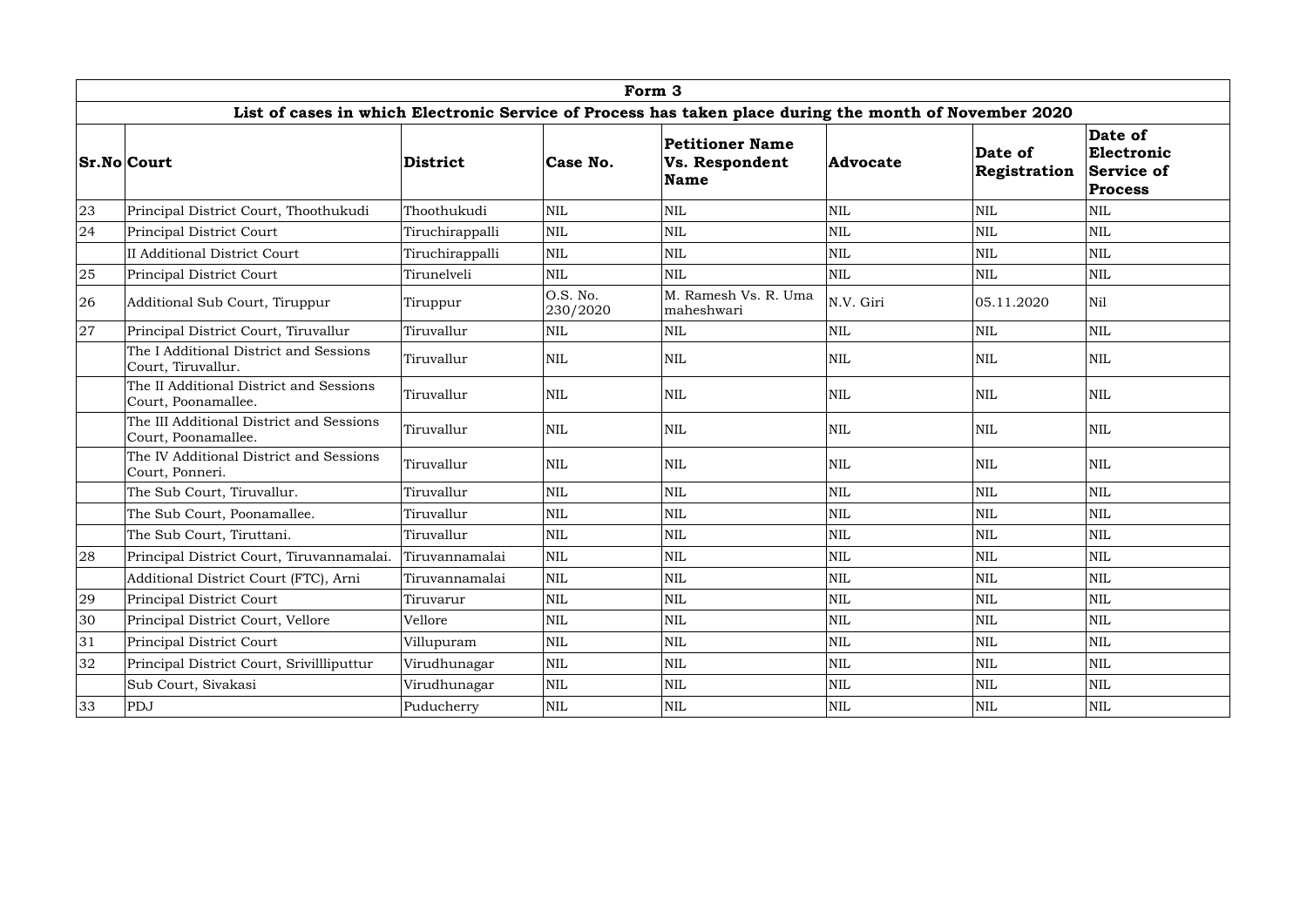$\Gamma$ 

|                | Form 4                                                                          |                 |                                                                                                   |              |                     |                                                        |  |  |  |  |  |
|----------------|---------------------------------------------------------------------------------|-----------------|---------------------------------------------------------------------------------------------------|--------------|---------------------|--------------------------------------------------------|--|--|--|--|--|
|                | List of total no. of cases randomly allocated during the month of November 2020 |                 |                                                                                                   |              |                     |                                                        |  |  |  |  |  |
|                | <b>Sr.No Court</b>                                                              | <b>District</b> | <b>Court Name</b>                                                                                 | Court No.    | Case<br><b>Type</b> | <b>Case Count (No. of cases</b><br>randomly allocated) |  |  |  |  |  |
|                | Principal District Court                                                        | Ariyalur        | <b>NIL</b>                                                                                        | <b>NIL</b>   | <b>NIL</b>          | <b>NIL</b>                                             |  |  |  |  |  |
| $\overline{2}$ | Principal Judge's Court                                                         | Chennai         | Principal Judge's Court is designated to<br>deal with the cases under Commercial<br>Original Suit | <b>NIL</b>   | <b>COS</b>          | <b>NIL</b>                                             |  |  |  |  |  |
| $\overline{3}$ | Prl. District Court, CBE.                                                       | Coimbatore      | Principal District & Sessions Court,<br>Coimbatore                                                | NIL          | Original<br>Suit    | 10                                                     |  |  |  |  |  |
|                | I Addl.District Court, CBE                                                      | Coimbatore      | <b>NIL</b>                                                                                        | $\mbox{NIL}$ | <b>NIL</b>          | <b>NIL</b>                                             |  |  |  |  |  |
|                | III Addl. Dist. Court, CBE                                                      | Coimbatore      | <b>NIL</b>                                                                                        | <b>NIL</b>   | <b>NIL</b>          | <b>NIL</b>                                             |  |  |  |  |  |
|                | IV Addl. Dist. Court, CBE                                                       | Coimbatore      | <b>NIL</b>                                                                                        | NIL          | <b>NIL</b>          | <b>NIL</b>                                             |  |  |  |  |  |
|                | V Addl. Dist. Court, CBE                                                        | Coimbatore      | <b>NIL</b>                                                                                        | $\mbox{NIL}$ | <b>NIL</b>          | <b>NIL</b>                                             |  |  |  |  |  |
| $\overline{4}$ | Principal District and Sessions Court,<br>Cuddalore                             | Cuddalore       | Principal District and Sessions Court,<br>Cuddalore                                               | NIL          | <b>COS</b>          | 4                                                      |  |  |  |  |  |
|                | All other Courts                                                                | Cuddalore       | <b>NIL</b>                                                                                        | $\text{NIL}$ | $\mbox{NIL}$        | <b>NIL</b>                                             |  |  |  |  |  |
| <sup>5</sup>   | Principal District Court, Dharmapuri.                                           | Dharmapuri      | <b>NIL</b>                                                                                        | <b>NIL</b>   | <b>NIL</b>          | <b>NIL</b>                                             |  |  |  |  |  |
|                | Judicial Magistrate No.II, Dharmapuri.                                          | Dharmapuri      | NIL                                                                                               | NIL          | NIL                 | NIL                                                    |  |  |  |  |  |
| 6              | Principal District Court, Dindigul                                              | Dindigul        | <b>NIL</b>                                                                                        | <b>NIL</b>   | <b>NIL</b>          | <b>NIL</b>                                             |  |  |  |  |  |
| $\overline{7}$ | Principal District Court, Erode                                                 | Erode           | <b>NIL</b>                                                                                        | <b>NIL</b>   | <b>NIL</b>          | $\mbox{NIL}$                                           |  |  |  |  |  |
|                | I Additional District Court, Erode                                              | Erode           | <b>NIL</b>                                                                                        | <b>NIL</b>   | <b>NIL</b>          | <b>NIL</b>                                             |  |  |  |  |  |
|                | II Additional District Court, Erode                                             | Erode           | <b>NIL</b>                                                                                        | $\mbox{NIL}$ | <b>NIL</b>          | <b>NIL</b>                                             |  |  |  |  |  |
|                | <b>III Additional District</b><br>Court, Gobichettipalayam                      | Erode           | <b>NIL</b>                                                                                        | <b>NIL</b>   | <b>NIL</b>          | <b>NIL</b>                                             |  |  |  |  |  |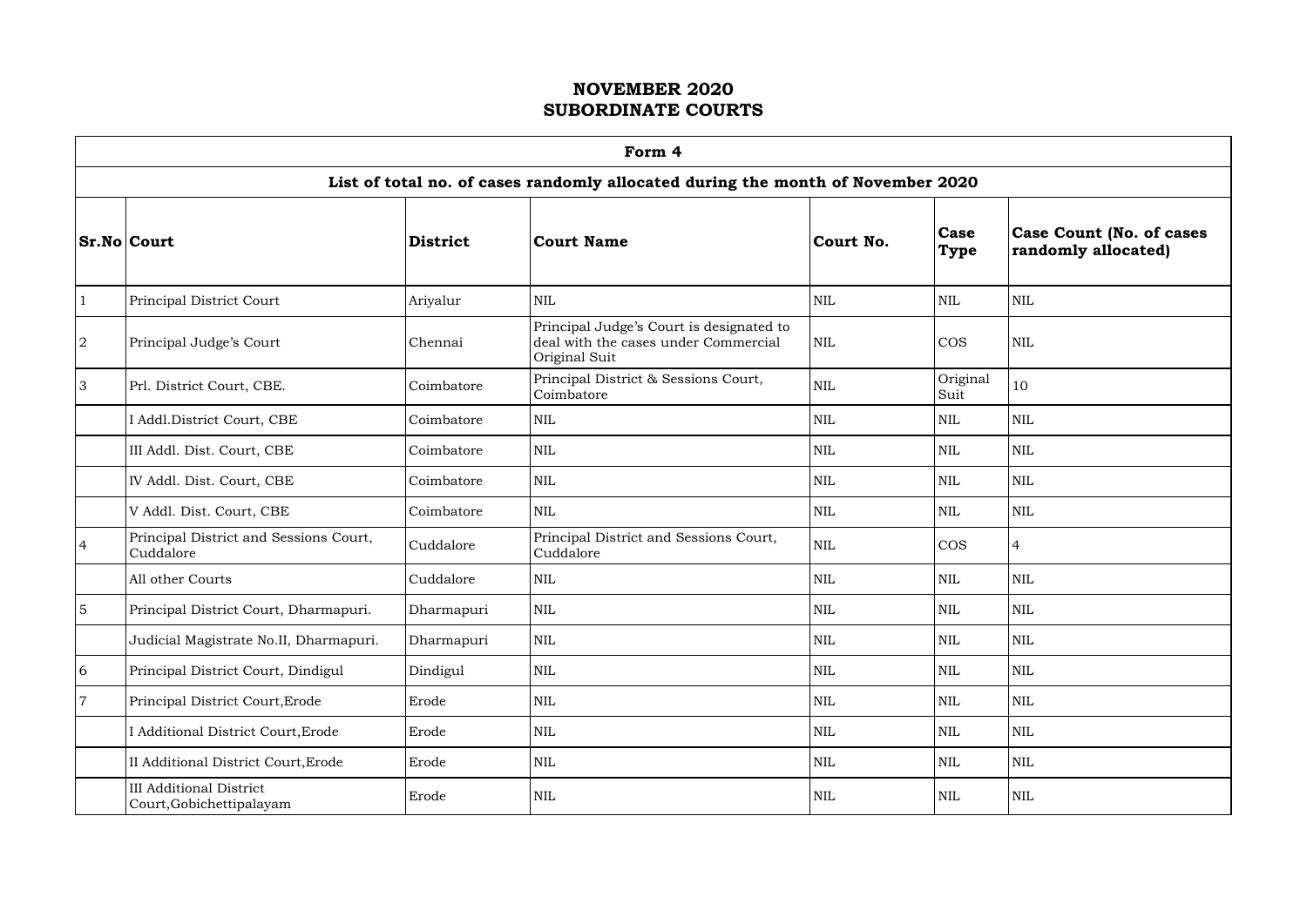|    | Form 4                                                                          |                 |                          |              |                     |                                                         |  |  |  |  |  |
|----|---------------------------------------------------------------------------------|-----------------|--------------------------|--------------|---------------------|---------------------------------------------------------|--|--|--|--|--|
|    | List of total no. of cases randomly allocated during the month of November 2020 |                 |                          |              |                     |                                                         |  |  |  |  |  |
|    | <b>Sr.No Court</b>                                                              | <b>District</b> | <b>Court Name</b>        | Court No.    | Case<br><b>Type</b> | <b>Case Count (No. of cases)</b><br>randomly allocated) |  |  |  |  |  |
|    | IV Additional District Court, Bhavani.                                          | Erode           | <b>NIL</b>               | $\mbox{NIL}$ | <b>NIL</b>          | $\mbox{NIL}$                                            |  |  |  |  |  |
|    | Principal Subordinate Court, Erode                                              | Erode           | $\text{NIL}$             | $\mbox{NIL}$ | <b>NIL</b>          | $\mbox{NIL}$                                            |  |  |  |  |  |
|    | I Additional Subordinate Court, Erode                                           | Erode           | <b>NIL</b>               | <b>NIL</b>   | <b>NIL</b>          | $\mbox{NIL}$                                            |  |  |  |  |  |
|    | II Additional Subordinate Court, Erode                                          | Erode           | <b>NIL</b>               | $\mbox{NIL}$ | <b>NIL</b>          | $\mbox{NIL}$                                            |  |  |  |  |  |
|    | Sub Court, Gobichettipalayam                                                    | Erode           | <b>NIL</b>               | $\mbox{NIL}$ | <b>NIL</b>          | <b>NIL</b>                                              |  |  |  |  |  |
| 8  | Principal District Court, Chengalpattu                                          | Kancheepuram    | <b>NIL</b>               | <b>NIL</b>   | <b>NIL</b>          | $\mbox{NIL}$                                            |  |  |  |  |  |
| 9  | Principal District Court                                                        | Kanniya Kumari  | Principal District Court |              | <b>OS</b>           | 5                                                       |  |  |  |  |  |
| 10 | Principal District Court                                                        | Karur           | <b>NIL</b>               | NIL          | <b>NIL</b>          | <b>NIL</b>                                              |  |  |  |  |  |
| 11 | Principal District Court, Krishnagiri                                           | Krishnagiri     | <b>NIL</b>               | NIL          | NIL                 | $\mbox{NIL}$                                            |  |  |  |  |  |
|    | Additional District Court, Krishnagiri                                          | Krishnagiri     | $\text{NIL}$             | $\mbox{NIL}$ | <b>NIL</b>          | <b>NIL</b>                                              |  |  |  |  |  |
|    | Additional District Court, Hosur.                                               | Krishnagiri     | <b>NIL</b>               | <b>NIL</b>   | <b>NIL</b>          | <b>NIL</b>                                              |  |  |  |  |  |
| 12 | Prl. Dist. & Sessions Court                                                     | Madurai         | $\rm NIL$                | $\mbox{NIL}$ | $\mbox{NIL}$        | $\mbox{NIL}$                                            |  |  |  |  |  |
|    | I Addl. Dist. & Sessions Court                                                  | Madurai         | $\text{NIL}$             | <b>NIL</b>   | <b>NIL</b>          | $\mbox{NIL}$                                            |  |  |  |  |  |
|    | I Addl. Sub Court                                                               | Madurai         | $\text{NIL}$             | $\mbox{NIL}$ | <b>NIL</b>          | <b>NIL</b>                                              |  |  |  |  |  |
|    | II Addl. Sub Court                                                              | Madurai         | $\text{NIL}$             | $\mbox{NIL}$ | <b>NIL</b>          | <b>NIL</b>                                              |  |  |  |  |  |
| 13 | District Court, Nagapattinam                                                    | Nagapattinam    | <b>NIL</b>               | $\mbox{NIL}$ | <b>NIL</b>          | $\mbox{NIL}$                                            |  |  |  |  |  |
|    | Fast Track Mahila Court, Nagapattinam                                           | Nagapattinam    | <b>NIL</b>               | <b>NIL</b>   | <b>NIL</b>          | <b>NIL</b>                                              |  |  |  |  |  |
|    | Additional District Court, Mayiladuthurai                                       | Nagapattinam    | $\text{NIL}$             | $\mbox{NIL}$ | <b>NIL</b>          | <b>NIL</b>                                              |  |  |  |  |  |
|    | Sub Court, Nagapattinam                                                         | Nagapattinam    | <b>NIL</b>               | $\mbox{NIL}$ | <b>NIL</b>          | <b>NIL</b>                                              |  |  |  |  |  |
|    | Principal Sub Court, Mayiladuthurai                                             | Nagapattinam    | <b>NIL</b>               | <b>NIL</b>   | <b>NIL</b>          | <b>NIL</b>                                              |  |  |  |  |  |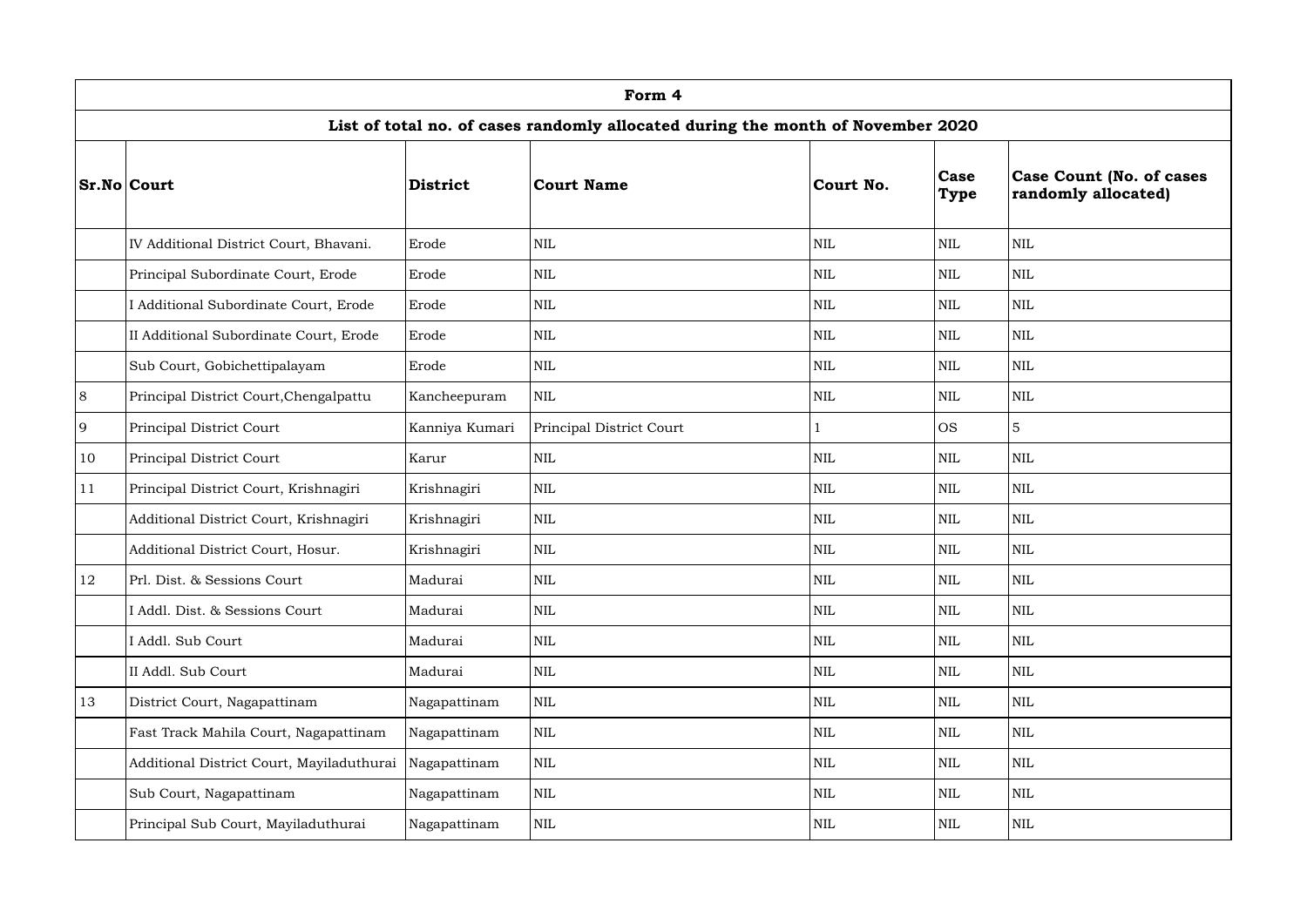|    | Form 4                                                                          |                    |                                  |              |                            |                                                        |  |  |  |  |  |
|----|---------------------------------------------------------------------------------|--------------------|----------------------------------|--------------|----------------------------|--------------------------------------------------------|--|--|--|--|--|
|    | List of total no. of cases randomly allocated during the month of November 2020 |                    |                                  |              |                            |                                                        |  |  |  |  |  |
|    | <b>Sr.No Court</b>                                                              | <b>District</b>    | <b>Court Name</b>                | Court No.    | <b>Case</b><br><b>Type</b> | <b>Case Count (No. of cases</b><br>randomly allocated) |  |  |  |  |  |
|    | Additional Sub Court, Mayiladuthurai                                            | Nagapattinam       | $\text{NIL}$                     | $\mbox{NIL}$ | <b>NIL</b>                 | $\mbox{NIL}$                                           |  |  |  |  |  |
| 14 | The Principal District Judge                                                    | Namakkal           | <b>NIL</b>                       | $\mbox{NIL}$ | <b>NIL</b>                 | $\mbox{NIL}$                                           |  |  |  |  |  |
| 15 | District Court Udhagamandalam, Nilgris                                          | Nilgris            | <b>NIL</b>                       | <b>NIL</b>   | <b>NIL</b>                 | $\mbox{NIL}$                                           |  |  |  |  |  |
| 16 | Principal District Court                                                        | Perambalur         | $\text{NIL}$                     | $\mbox{NIL}$ | <b>NIL</b>                 | $\mbox{NIL}$                                           |  |  |  |  |  |
|    | Mahila Court                                                                    | Perambalur         | $\text{NIL}$                     | $\mbox{NIL}$ | <b>NIL</b>                 | <b>NIL</b>                                             |  |  |  |  |  |
|    | Sub Court                                                                       | Perambalur         | <b>NIL</b>                       | <b>NIL</b>   | <b>NIL</b>                 | $\mbox{NIL}$                                           |  |  |  |  |  |
| 17 | The Principal District Court                                                    | Pudukottai         | <b>NIL</b>                       | $\mbox{NIL}$ | <b>NIL</b>                 | $\mbox{NIL}$                                           |  |  |  |  |  |
|    | The Mahila Court                                                                | Pudukottai         | <b>NIL</b>                       | $\mbox{NIL}$ | <b>NIL</b>                 | <b>NIL</b>                                             |  |  |  |  |  |
|    | The Principal Sub Court                                                         | Pudukottai         | <b>NIL</b>                       | <b>NIL</b>   | NIL                        | $\mbox{NIL}$                                           |  |  |  |  |  |
|    | The Additional Sub Court                                                        | Pudukottai         | $\text{NIL}$                     | $\mbox{NIL}$ | <b>NIL</b>                 | <b>NIL</b>                                             |  |  |  |  |  |
|    | The Additional District Court                                                   | Pudukottai         | <b>NIL</b>                       | <b>NIL</b>   | <b>NIL</b>                 | <b>NIL</b>                                             |  |  |  |  |  |
|    | The Sub Court, Aranthangi                                                       | Pudukottai         | $\rm NIL$                        | $\mbox{NIL}$ | $\mbox{NIL}$               | $\mbox{NIL}$                                           |  |  |  |  |  |
| 18 | Principal District Court                                                        | Ramanathapuram NIL |                                  | $\mbox{NIL}$ | <b>NIL</b>                 | $\mbox{NIL}$                                           |  |  |  |  |  |
| 19 | Principal District Court, Salem.                                                | Salem              | Principal District Court, Salem. |              | <b>COS</b>                 | $\overline{2}$                                         |  |  |  |  |  |
| 20 | Principal District and Sessions Court                                           | Sivagangai         | $\mbox{NIL}$                     | $\mbox{NIL}$ | <b>NIL</b>                 | $\mbox{NIL}$                                           |  |  |  |  |  |
| 21 | Prl. District Court                                                             | Thanjavur          | $\text{NIL}$                     | $\mbox{NIL}$ | <b>NIL</b>                 | <b>NIL</b>                                             |  |  |  |  |  |
|    | III Additional District Judge, Pattukkottai.                                    | Thanjavur          | $\text{NIL}$                     | <b>NIL</b>   | <b>NIL</b>                 | <b>NIL</b>                                             |  |  |  |  |  |
| 22 | Principal District Court                                                        | Theni              | $\text{NIL}$                     | $\mbox{NIL}$ | <b>NIL</b>                 | $\mbox{NIL}$                                           |  |  |  |  |  |
| 23 | Principal District Court, Thoothukudi                                           | Thoothukudi        | $\text{NIL}$                     | $\mbox{NIL}$ | $\mbox{NIL}$               | <b>NIL</b>                                             |  |  |  |  |  |
| 24 | Principal District Court                                                        | Tiruchirappalli    | <b>NIL</b>                       | <b>NIL</b>   | <b>NIL</b>                 | <b>NIL</b>                                             |  |  |  |  |  |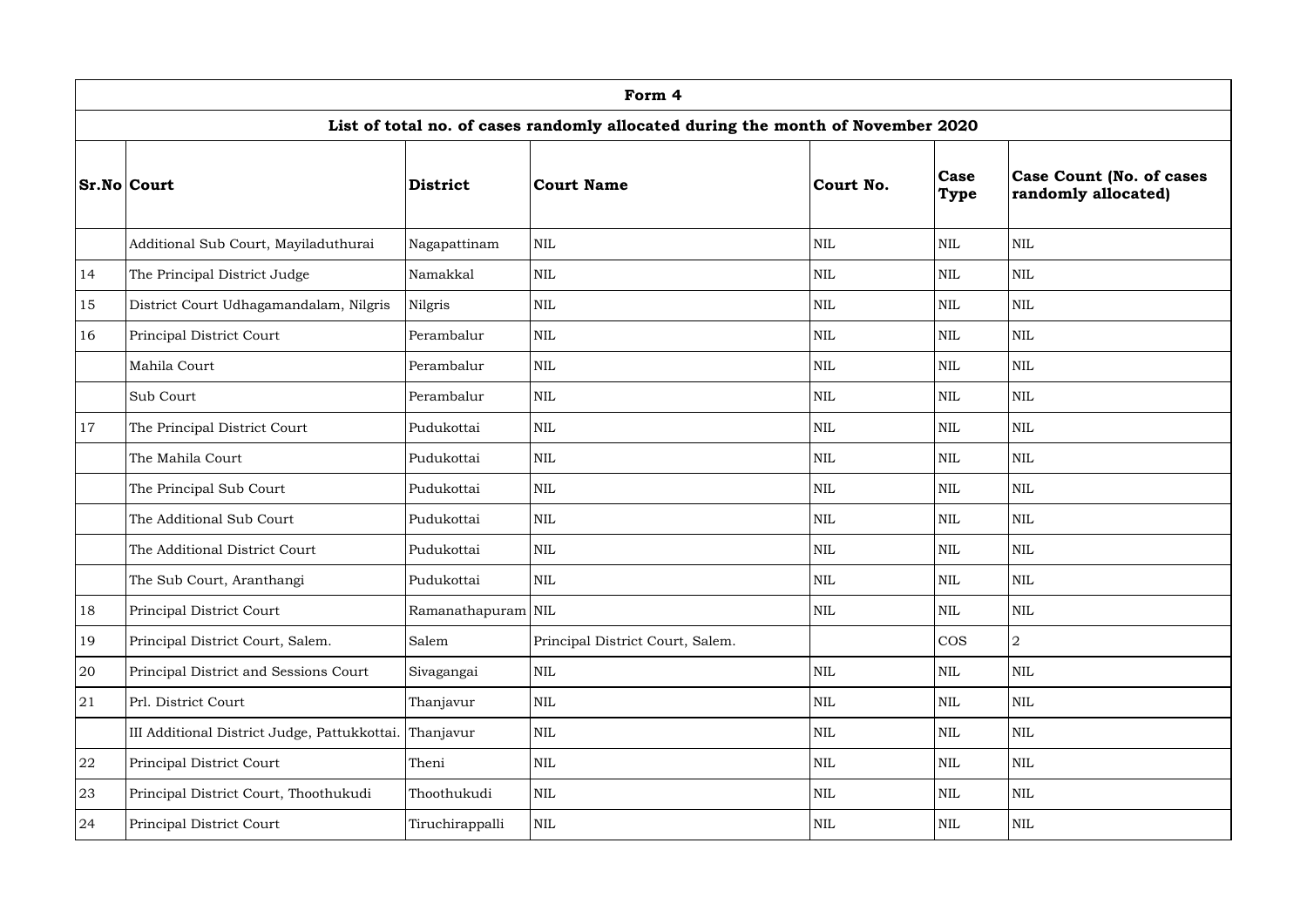|    | Form 4                                                                          |                 |                   |              |                     |                                                         |  |  |  |  |  |
|----|---------------------------------------------------------------------------------|-----------------|-------------------|--------------|---------------------|---------------------------------------------------------|--|--|--|--|--|
|    | List of total no. of cases randomly allocated during the month of November 2020 |                 |                   |              |                     |                                                         |  |  |  |  |  |
|    | <b>Sr.No Court</b>                                                              | <b>District</b> | <b>Court Name</b> | Court No.    | Case<br><b>Type</b> | <b>Case Count (No. of cases)</b><br>randomly allocated) |  |  |  |  |  |
|    | <b>II Additional District Court</b>                                             | Tiruchirappalli | <b>NIL</b>        | $\mbox{NIL}$ | <b>NIL</b>          | <b>NIL</b>                                              |  |  |  |  |  |
| 25 | Principal District Court                                                        | Tirunelveli     | <b>NIL</b>        | $\mbox{NIL}$ | <b>OS</b>           | 18                                                      |  |  |  |  |  |
| 26 | Principal Subordinate Court, Tiruppur                                           | Tiruppur        | <b>NIL</b>        | <b>NIL</b>   | <b>NIL</b>          | $\mbox{NIL}$                                            |  |  |  |  |  |
|    | Additional Sub Court, Tiruppur                                                  | Tiruppur        | <b>NIL</b>        | $\mbox{NIL}$ | <b>NIL</b>          | <b>NIL</b>                                              |  |  |  |  |  |
| 27 | Principal District Court, Tiruvallur                                            | Tiruvallur      | $\text{NIL}$      | NIL          | <b>NIL</b>          | <b>NIL</b>                                              |  |  |  |  |  |
|    | The I Additional District and Sessions<br>Court, Tiruvallur.                    | Tiruvallur      | <b>NIL</b>        | $\mbox{NIL}$ | <b>NIL</b>          | $\mbox{NIL}$                                            |  |  |  |  |  |
|    | The II Additional District and Sessions<br>Court, Poonamallee.                  | Tiruvallur      | $\text{NIL}$      | $\mbox{NIL}$ | NIL                 | $\mbox{NIL}$                                            |  |  |  |  |  |
|    | The III Additional District and Sessions<br>Court, Poonamallee.                 | Tiruvallur      | <b>NIL</b>        | NIL          | <b>NIL</b>          | $\mbox{NIL}$                                            |  |  |  |  |  |
|    | The IV Additional District and Sessions<br>Court, Ponneri.                      | Tiruvallur      | $\text{NIL}$      | $\mbox{NIL}$ | <b>NIL</b>          | <b>NIL</b>                                              |  |  |  |  |  |
|    | The Sub Court, Tiruvallur.                                                      | Tiruvallur      | <b>NIL</b>        | <b>NIL</b>   | <b>NIL</b>          | <b>NIL</b>                                              |  |  |  |  |  |
|    | The Sub Court, Poonamallee.                                                     | Tiruvallur      | $\text{NIL}$      | $\mbox{NIL}$ | $\mbox{NIL}$        | $\mbox{NIL}$                                            |  |  |  |  |  |
|    | The Sub Court, Tiruttani.                                                       | Tiruvallur      | $\text{NIL}$      | $\mbox{NIL}$ | <b>NIL</b>          | <b>NIL</b>                                              |  |  |  |  |  |
| 28 | Principal District Court, Tiruvannamalai.                                       | Tiruvannamalai  | <b>NIL</b>        | <b>NIL</b>   | <b>NIL</b>          | <b>NIL</b>                                              |  |  |  |  |  |
|    | Additional District Court (FTC), Arni                                           | Tiruvannamalai  | $\text{NIL}$      | $\mbox{NIL}$ | <b>NIL</b>          | <b>NIL</b>                                              |  |  |  |  |  |
| 29 | Principal District Court                                                        | Tiruvarur       | $\mbox{NIL}$      | $\mbox{NIL}$ | <b>NIL</b>          | $\mbox{NIL}$                                            |  |  |  |  |  |
| 30 | Principal District Court, Vellore                                               | Vellore         | $\text{NIL}$      | <b>NIL</b>   | <b>NIL</b>          | <b>NIL</b>                                              |  |  |  |  |  |
| 31 | Principal District Court                                                        | Villupuram      | $\text{NIL}$      | <b>NIL</b>   | <b>NIL</b>          | $\mbox{NIL}$                                            |  |  |  |  |  |
| 32 | Principal District Court, Srivillliputtur                                       | Virudhunagar    | $\text{NIL}$      | $\mbox{NIL}$ | <b>NIL</b>          | $\mbox{NIL}$                                            |  |  |  |  |  |
|    | Sub Court, Sivakasi                                                             | Virudhunagar    | <b>NIL</b>        | <b>NIL</b>   | <b>NIL</b>          | $\mbox{NIL}$                                            |  |  |  |  |  |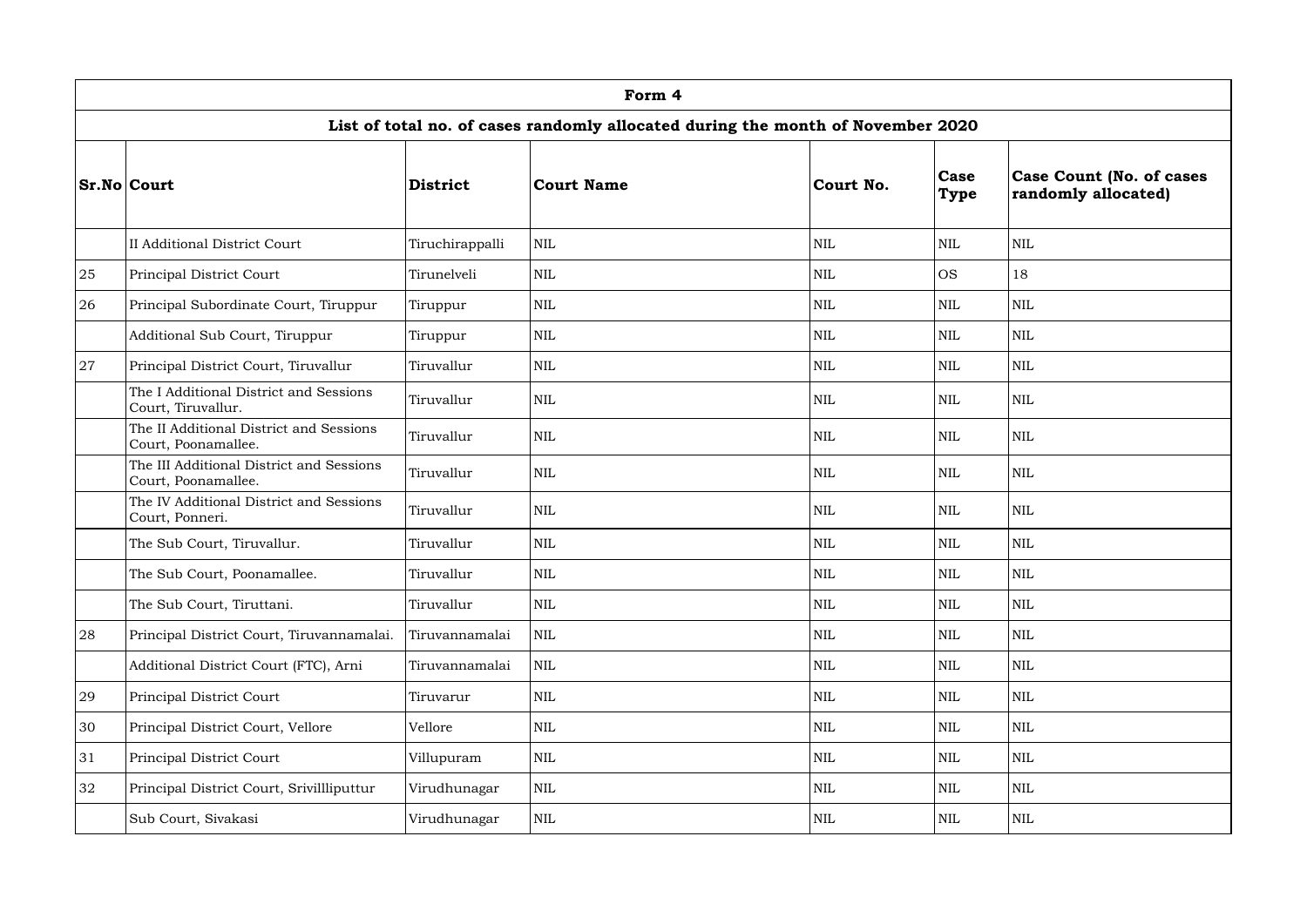|    |                                                                                 |            | Form 4     |            |                     |            |  |  |  |  |  |
|----|---------------------------------------------------------------------------------|------------|------------|------------|---------------------|------------|--|--|--|--|--|
|    | List of total no. of cases randomly allocated during the month of November 2020 |            |            |            |                     |            |  |  |  |  |  |
|    | <b>Sr.No Court</b>                                                              | District   | Court Name | Court No.  | <b>Case</b><br>Type | Ca<br>rar  |  |  |  |  |  |
| 33 | PDJ                                                                             | Puducherry | <b>NIL</b> | <b>NIL</b> | <b>NIL</b>          | <b>NIL</b> |  |  |  |  |  |

| Case Count (No. of cases<br>randomly allocated) |
|-------------------------------------------------|
|                                                 |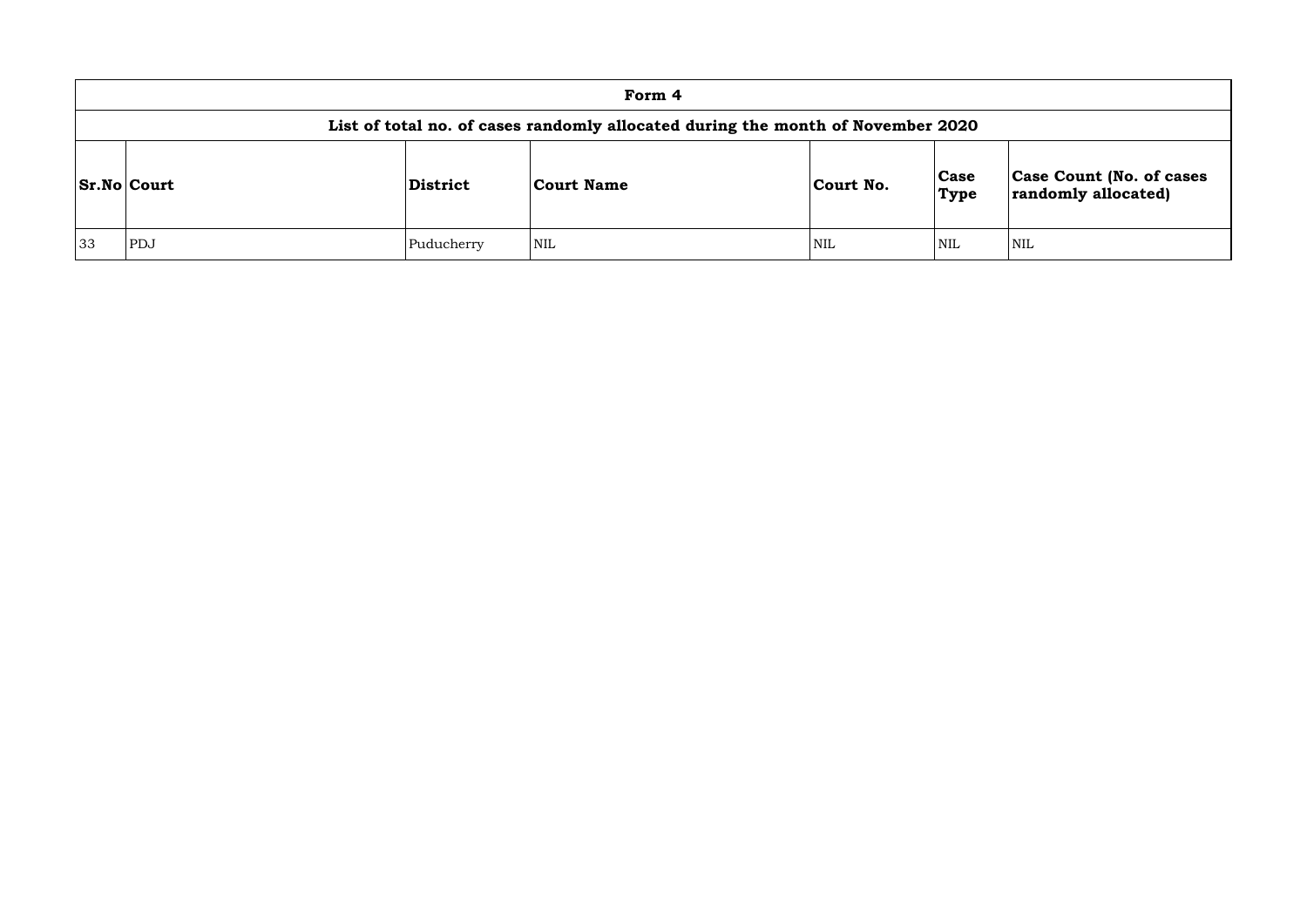|                | Form 5                    |                 |              |                                                                                                                                                                                                                                                                                                                                                          |                                                                   |                         |                                              |  |  |  |  |  |
|----------------|---------------------------|-----------------|--------------|----------------------------------------------------------------------------------------------------------------------------------------------------------------------------------------------------------------------------------------------------------------------------------------------------------------------------------------------------------|-------------------------------------------------------------------|-------------------------|----------------------------------------------|--|--|--|--|--|
|                |                           |                 |              | List of cases in which Case Management Hearing was held during the month of November 2020                                                                                                                                                                                                                                                                |                                                                   |                         |                                              |  |  |  |  |  |
|                | <b>Sr.No Court</b>        | <b>District</b> | Case No.     | <b>Petitioner Name Vs. Respondent</b><br><b>Name</b>                                                                                                                                                                                                                                                                                                     | <b>Advocate</b>                                                   | Date of<br>Registration | Date of Case<br><b>Management</b><br>Hearing |  |  |  |  |  |
|                | Principal District Court  | Ariyalur        | $\mbox{NIL}$ | <b>NIL</b>                                                                                                                                                                                                                                                                                                                                               | <b>NIL</b>                                                        | <b>NIL</b>              | NIL                                          |  |  |  |  |  |
| $\overline{2}$ | Principal Judge's Court   | Chennai         | $\cos 2/20$  | Punjab National Bank, Erswhile Oriental<br>Bank of Commerce Anna Salai, Chennai,<br>Rep. by its Power of Attorney agent Chief<br>Manager Mr. M. Velayudham - Plaintiff<br>$-VS-$<br>1. M/s. Cheers Entertainment Pvt Ltd,<br>Chennai.<br>2. Selvakumar Baalu<br>3. Prasadh MS<br>4. Ajesh Saklecha -- Defendant                                          | M/s. Anand Jain Rahul Jain                                        | 27.07.2020              | 03.11.2020                                   |  |  |  |  |  |
|                | Principal Judge's Court   | Chennai         | COS 4/20     | M/s. CLN Cinemas, Rep. by its<br>Proprietor, Mr. Praveen Prasad, No.15/8,<br>Dhanappa Mudalai Street, Madurai-<br>625 001. -- Plaintiff<br>$-VS-$<br>1. M/s. JSK Film Corporation, Rep. by<br>Authorized signatory, JSK. Satish Kumar<br>2. Qube Cinema Technologies, 42, Dr.<br>Ranga Road, Bhaskarapuram, Mylapore,<br>Chennai - 600 004. -- Defendant | M/s. V.P. Raman<br>M.S. Seshadri                                  | 26.08.2020              | 06.11.2020                                   |  |  |  |  |  |
|                | Principal Judge's Court   | Chennai         | $\cos 1/20$  | l. M/s. Larsen & Toubro Ltd, Gujarat<br>2. United India Insurance Company Ltd,<br>Mumbai  Plaintiffs<br>$-VS-$<br>NTC Logistics India (Pvt) Ltd, Chennai<br>Defendant                                                                                                                                                                                    | M/s Ashok Rajaraman<br>M/s. Andrew Vivek                          | 04.12.2019              | 09.11.2020                                   |  |  |  |  |  |
|                | Principal Judge's Court   | Chennai         | COS 7/20     | Haja Mohideen -- Plaintiff<br>S.V. Thangaraj -- Defendant                                                                                                                                                                                                                                                                                                | Mr. K. Harishankar (Plaintiff)<br>Mr. V. Deenadayalan (Defendant) | 13.10.2020              | 19.11.2020                                   |  |  |  |  |  |
|                | Principal Judge's Court   | Chennai         | $\cos 1/19$  | Bramananth Subramanian, Rep. by his<br>Specific Power of Attorney, Mr.<br>Chidambrama.  Plaintiff<br>$-VS-$<br>S.A. Chandrasekaran, Proprietor of M/s.<br>Green Signal  Defendant                                                                                                                                                                        | AL. Gandhimathi                                                   | 04.12.2019              | 20.11.2020                                   |  |  |  |  |  |
| $\overline{3}$ | Prl. District Court, CBE. | Coimbatore      | $\mbox{NIL}$ | NIL                                                                                                                                                                                                                                                                                                                                                      | <b>NIL</b>                                                        | NIL                     | <b>NIL</b>                                   |  |  |  |  |  |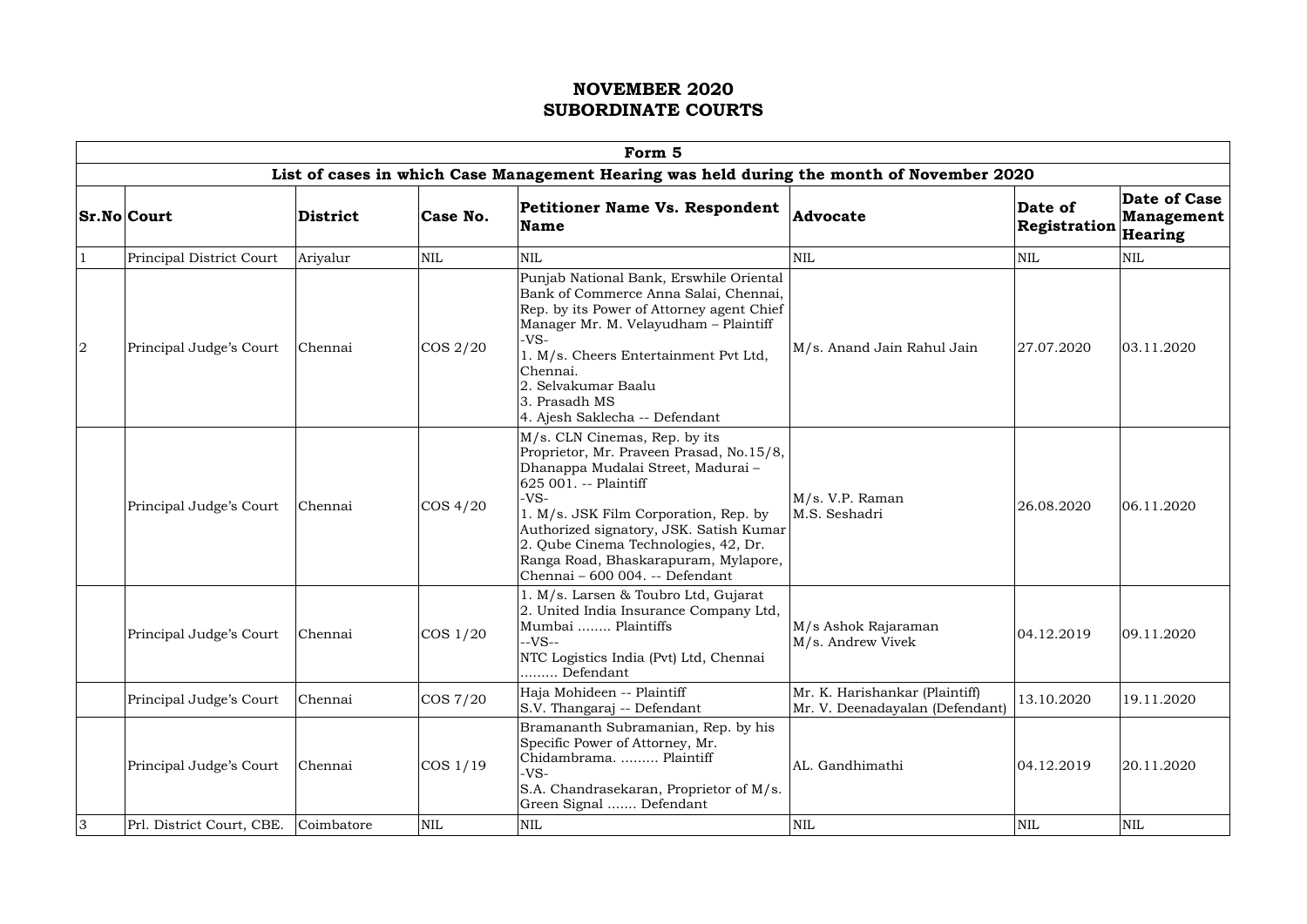|                 | Form 5                                                 |            |                      |                                                                                                       |                          |                         |                                              |  |  |  |  |
|-----------------|--------------------------------------------------------|------------|----------------------|-------------------------------------------------------------------------------------------------------|--------------------------|-------------------------|----------------------------------------------|--|--|--|--|
|                 |                                                        |            |                      | List of cases in which Case Management Hearing was held during the month of November 2020             |                          |                         |                                              |  |  |  |  |
|                 | <b>Sr.No Court</b>                                     | District   | Case No.             | <b>Petitioner Name Vs. Respondent</b><br>Name                                                         | <b>Advocate</b>          | Date of<br>Registration | <b>Date of Case</b><br>Management<br>Hearing |  |  |  |  |
|                 | I Addl.District Court,<br><b>CBE</b>                   | Coimbatore | <b>NIL</b>           | <b>NIL</b>                                                                                            | NIL                      | NIL                     | <b>NIL</b>                                   |  |  |  |  |
|                 | III Addl. Dist. Court, CBE Coimbatore                  |            | <b>NIL</b>           | <b>NIL</b>                                                                                            | NIL                      | <b>NIL</b>              | <b>NIL</b>                                   |  |  |  |  |
|                 | IV Addl. Dist. Court, CBE Coimbatore                   |            | $\mbox{NIL}$         | $\mbox{NIL}$                                                                                          | NIL                      | <b>NIL</b>              | $\mbox{NIL}$                                 |  |  |  |  |
|                 | V Addl. Dist. Court, CBE Coimbatore                    |            | <b>NIL</b>           | $\mbox{NIL}$                                                                                          | NIL                      | NIL                     | NIL                                          |  |  |  |  |
| $\overline{4}$  | Principal District and<br>Sessions Court,<br>Cuddalore | Cuddalore  | $\cos 1/2019$        | Shree Kumarasamy poly Chem Rep by<br>its GM, M.Arul selvam<br>vs Vibrant Laminate pvt. Ltd and others | P.Baskar                 | 25.11.2019              | 20.11.2020                                   |  |  |  |  |
|                 | Principal District and<br>Sessions Court,<br>Cuddalore | Cuddalore  | COS 2/2019           | SPDS .Kumar vs D.Karthikeyan                                                                          | P.Baskar                 | 12.12.2019              | 06.11.2020,<br>26.11.2020                    |  |  |  |  |
|                 | Principal District and<br>Sessions Court,<br>Cuddalore | Cuddalore  | COS 1/2020           | Kumarasamy Industries vs M/S Ether<br>Coating and<br>Engineers pvt. Ltd and others                    | P.Baskar                 | 22.01.2020              | 23.11.2020                                   |  |  |  |  |
|                 | Principal District and<br>Sessions Court,<br>Cuddalore | Cuddalore  | COS 2/2020           | Kavitha karthik Rep by Manager M.Arul<br>selvam vs<br>M/S Ether cooling and Eng pvt and<br>others     | P.Baskar                 | 04.02.2020              | 18.11.2020                                   |  |  |  |  |
|                 | All other Courts                                       | Cuddalore  | <b>NIL</b>           | <b>NIL</b>                                                                                            | NIL                      | $\mbox{NIL}$            | <b>NIL</b>                                   |  |  |  |  |
| $5\overline{5}$ | Principal District Court,<br>Dharmapuri.               | Dharmapuri | <b>NIL</b>           | <b>NIL</b>                                                                                            | NIL                      | NIL                     | <b>NIL</b>                                   |  |  |  |  |
|                 | Judicial Magistrate No.II,<br>Dharmapuri.              | Dharmapuri | NIL                  | <b>NIL</b>                                                                                            | <b>NIL</b>               | $\mbox{NIL}$            | <b>NIL</b>                                   |  |  |  |  |
| 6               | Principal District Court,<br>Dindigul.                 | Dindigul.  | AROP.No.<br>103/2018 | Muthappa Goundar vs District Collector,<br>Dindigul.                                                  | S.Harihara Ramachandiran | 05.10.2018              | 11.12.2020                                   |  |  |  |  |
|                 | Principal District Court,<br>Dindigul.                 | Dindigul.  | AROP.No.<br>111/2018 | Shanthi Vs District Collector, Dindigul.                                                              | S.Harihara Ramachandiran | 30.10.2018              | 11.12.2020                                   |  |  |  |  |
|                 | Principal District Court,<br>Dindigul.                 | Dindigul.  | AROP.No.<br>129/2018 | Mani and 2 others Vs District Collector,<br>Dindigul.                                                 | M.Ramalingam             | 12.12.2018              | 11.12.2020                                   |  |  |  |  |
|                 | Principal District Court,<br>Dindigul.                 | Dindigul.  | AROP.No.<br>136/2018 | Arayammal Vs District Collector,<br>Dindigul.                                                         | S.Harihara Ramachandiran | 21.12.2018              | 11.12.2020                                   |  |  |  |  |
|                 | Principal District Court,<br>Dindigul.                 | Dindigul.  | AROP.No.<br>137/2018 | Thangavel Vs District Collector, Dindigul. S.Harihara Ramachandiran                                   |                          | 21.12.2018              | 11.12.2020                                   |  |  |  |  |
|                 | Principal District Court,<br>Dindigul.                 | Dindigul.  | AROP.No.<br>138/2018 | Shanmugavel Vs District Collector,<br>Dindigul.                                                       | V.Arumugam               | 21.12.2018              | 11.12.2020                                   |  |  |  |  |
|                 | Principal District Court,<br>Dindigul.                 | Dindigul.  | AROP.No.<br>99/2019  | Palanichamy Vs District Collector,<br>Dindigul.                                                       | V.Palanichamy            | 18.07.2019              | 11.12.2020                                   |  |  |  |  |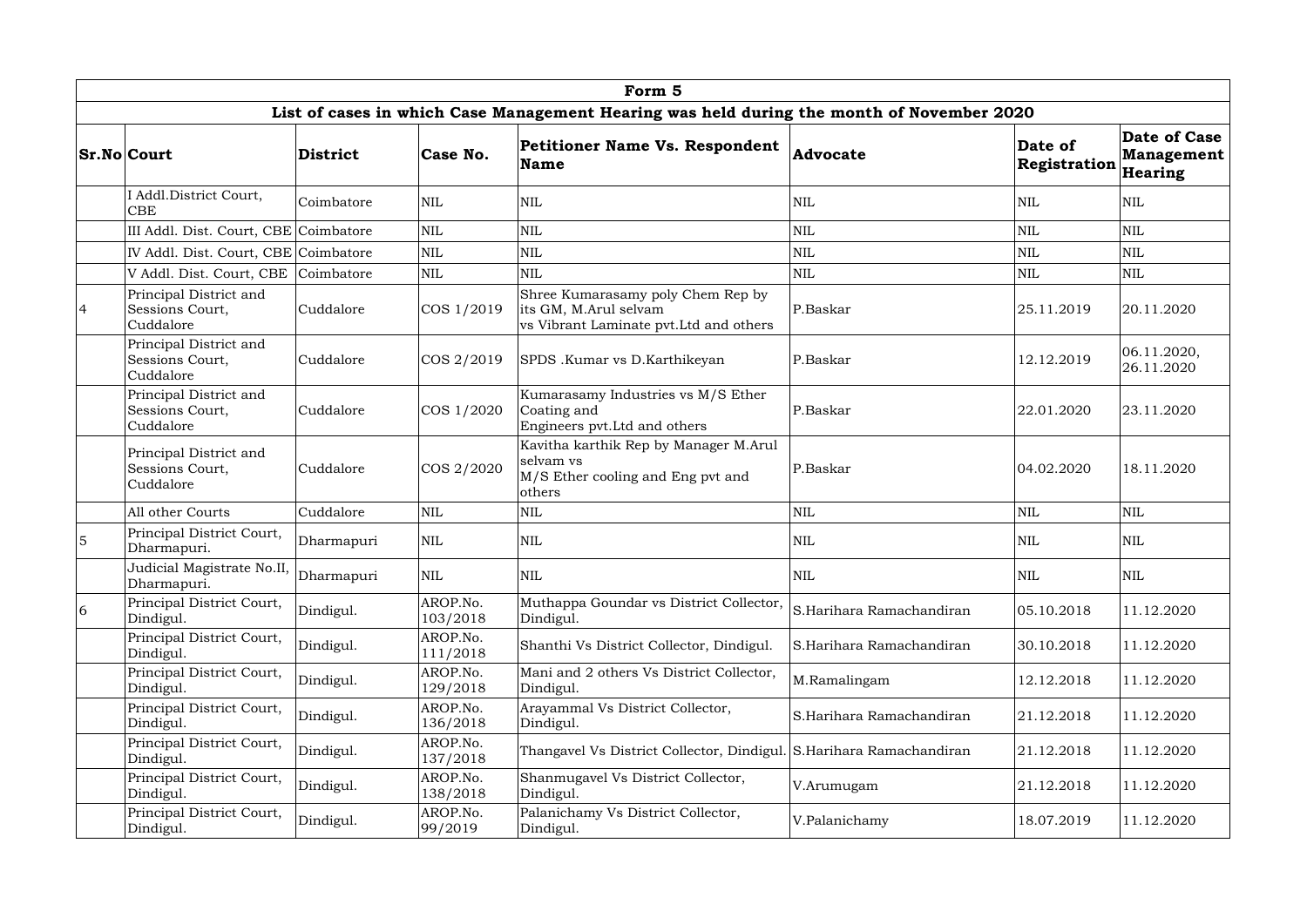| Form 5                                 |                 |                      |                                                                                                                        |                          |                         |                                                     |  |  |  |  |
|----------------------------------------|-----------------|----------------------|------------------------------------------------------------------------------------------------------------------------|--------------------------|-------------------------|-----------------------------------------------------|--|--|--|--|
|                                        |                 |                      | List of cases in which Case Management Hearing was held during the month of November 2020                              |                          |                         |                                                     |  |  |  |  |
| <b>Sr.No Court</b>                     | <b>District</b> | Case No.             | <b>Petitioner Name Vs. Respondent</b><br><b>Name</b>                                                                   | Advocate                 | Date of<br>Registration | <b>Date of Case</b><br><b>Management</b><br>Hearing |  |  |  |  |
| Principal District Court,<br>Dindigul. | Dindigul.       | AROP.No.<br>109/2019 | Thangavel Vs District Collector, Dindigul. S.Harihara Ramachandiran                                                    |                          | 19.08.2019              | 29.01.2021                                          |  |  |  |  |
| Principal District Court,<br>Dindigul. | Dindigul.       | AROP.No.<br>110/2019 | Nachimuthu Vs District Collector,<br>Dindigul.                                                                         | S.Harihara Ramachandiran | 19.08.2019              | 29.01.2021                                          |  |  |  |  |
| Principal District Court,<br>Dindigul. | Dindigul.       | AROP.No.<br>46/2020  | Thirumalaichamy Vs District Collector,<br>Dindigul.                                                                    | P.Mahendiran             | 06.07.2020              | 29.01.2021                                          |  |  |  |  |
| Principal District Court,<br>Dindigul. | Dindigul.       | AROP.No.<br>47/2020  | Karuppusamy Vs District Collector,<br>Dindigul.                                                                        | P.Mahendiran             | 06.07.2020              | 29.01.2021                                          |  |  |  |  |
| Principal District Court,<br>Dindigul. | Dindigul.       | AROP.No.<br>48/2020  | Murugesan Vs District Collector,<br>Dindigul.                                                                          | P.Mahendiran             | 06.07.2020              | 29.01.2021                                          |  |  |  |  |
| Principal District Court,<br>Dindigul. | Dindigul.       | AROP.No.<br>55/2020  | Sabapathi Vs District Collector, Dindigul. P.Mahendiran                                                                |                          | 14.08.2020              | 29.01.2021                                          |  |  |  |  |
| Principal District Court,<br>Dindigul. | Dindigul.       | AROP.No.<br>56/2020  | Selvaraj Vs District Collector, Dindigul.                                                                              | P.Mahendiran             | 14.08.2020              | 29.01.2021                                          |  |  |  |  |
| Principal District Court,<br>Dindigul. | Dindigul.       | 0. S.49/2015         | Samiyappa Gounter Vs The<br>Superintendent engineer & 2 others                                                         | S.M.Loganathan           | 07.07.2015              | 11.12.2020                                          |  |  |  |  |
| Principal District Court,<br>Dindigul. | Dindigul.       | O.S.50/2015          | Samiyappa Gounter Vs The<br>Superintendent engineer $\&$ 2 others                                                      | S.M.Loganathan           | 16.02.2015              | 11.12.2020                                          |  |  |  |  |
| Principal District Court,<br>Dindigul. | Dindigul.       | 0. S. 58 / 2018      | Fathima Beevi Vs M/s Sura Leathers                                                                                     | S.Krishnakumar           | 09.03.2018              | 06.01.2021                                          |  |  |  |  |
| Principal District Court,<br>Dindigul. | Dindigul.       | 0. S. 73/2018        | Saleem Raja Vs M/s Sura Leathers                                                                                       | S.Krishnakumar           | 09.04.2018              | 07.12.2020                                          |  |  |  |  |
| Principal District Court,<br>Dindigul. | Dindigul.       |                      | Hindu Nadar Uravin Murai & Others Vs<br>O.S.247/2018 The Commissioner Hindu Religious<br>Charitable endoment, Chennai. | P.S.Nirmalkumar          | 20.12.2018              | 10.12.2020                                          |  |  |  |  |
| Principal District Court,<br>Dindigul. | Dindigul.       | O.S. 8/2019          | Mohanraj & 2 others Vs Rajendran & 4<br>others                                                                         | P.Velumani               | 11.01.2019              | 01.12.2020                                          |  |  |  |  |
| Principal District Court,<br>Dindigul. | Dindigul.       | O.S.86/2020          | M/s. Sivaraj Spinning Mills Pvt., Ltd., Vs<br>M/s Sri Dhanalakshmi Enterprises                                         | T.Manikandan             | 02.07.2020              | 08.12.2020                                          |  |  |  |  |
| Principal District Court,<br>Dindigul. | Dindigul.       | O.S.<br>131/2020     | Canara Bank Batlagundu Branch Vs<br>1.Selvameena 2.Thangapandian                                                       | S.Krishnakumar           | 18.08.2020              | 21.01.2021                                          |  |  |  |  |
| Principal District Court,<br>Dindigul. | Dindigul.       | O.S.<br>139/2020     | Canara Bank Batlagundu Branch Vs<br>Muneeswarar Sirpi magaleer self help<br>group                                      | S.Krishnakumar           | 25.08.2020              | 14.12.2020                                          |  |  |  |  |
| Principal District Court,<br>Dindigul. | Dindigul.       | O.S 153/2020         | Canara Bank Dindigul Branch Vs 1.Shri<br>Krishna General Stores 2. Kanagavalli                                         | A.S.Ratha Krishnan       | 09.09.2020              | 14.12.2020                                          |  |  |  |  |
| Principal District Court,              | Dindigul.       | O.S.                 | Canara Bank SME Branch Dindigul Vs                                                                                     | V.S.Gandhimathi Nathan   | 08.09.2020              | 14.12.2020                                          |  |  |  |  |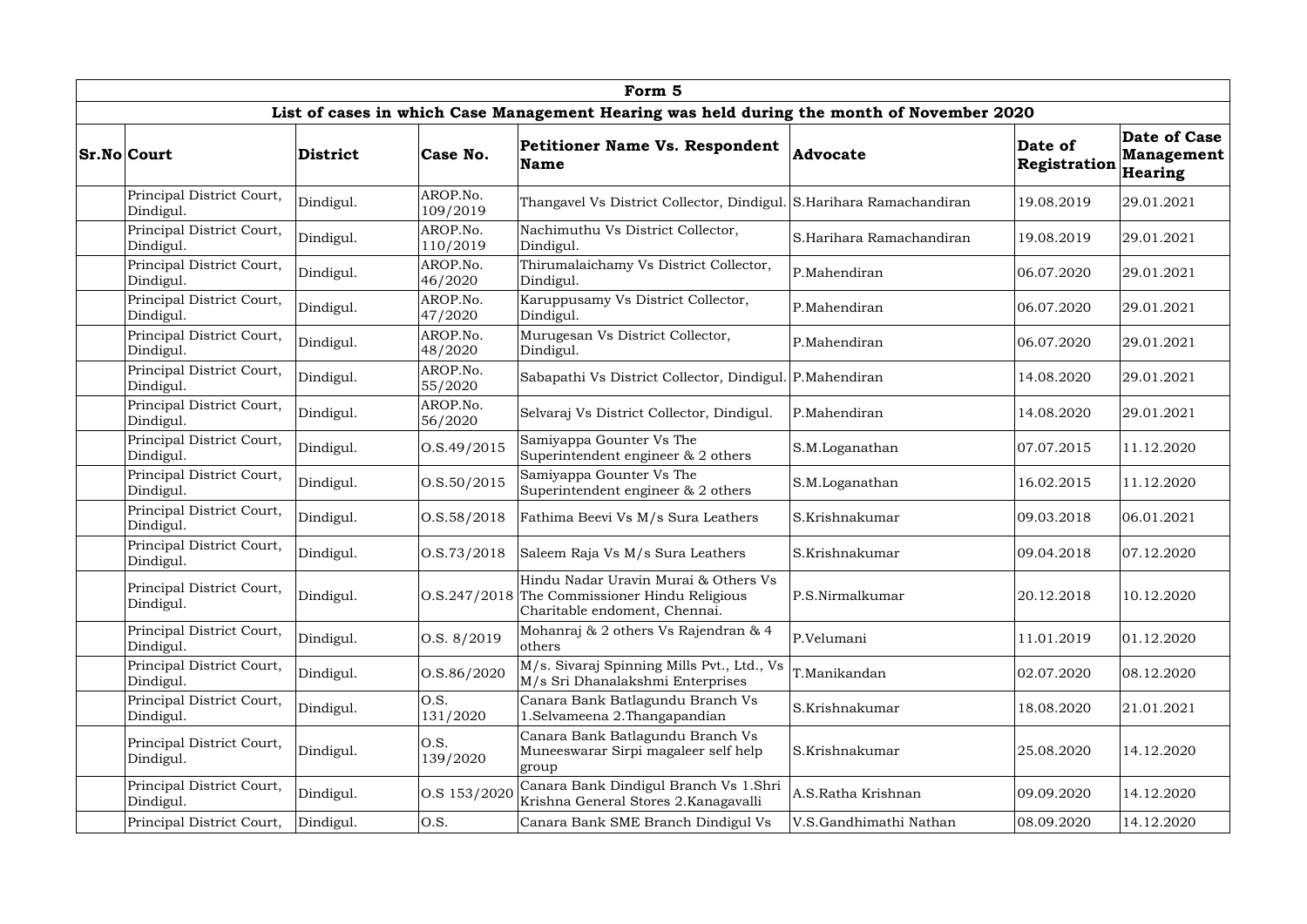|                                        | Form 5          |                      |                                                                                                                                |                        |                         |                                              |  |  |  |  |
|----------------------------------------|-----------------|----------------------|--------------------------------------------------------------------------------------------------------------------------------|------------------------|-------------------------|----------------------------------------------|--|--|--|--|
|                                        |                 |                      | List of cases in which Case Management Hearing was held during the month of November 2020                                      |                        |                         |                                              |  |  |  |  |
| <b>Sr.No Court</b>                     | <b>District</b> | Case No.             | <b>Petitioner Name Vs. Respondent</b><br>Name                                                                                  | Advocate               | Date of<br>Registration | Date of Case<br><b>Management</b><br>Hearing |  |  |  |  |
| Dindigul.                              |                 | 156/2020             | 1.Chiristy 2.Jayarani                                                                                                          |                        |                         |                                              |  |  |  |  |
| Principal District Court,<br>Dindigul. | Dindigul.       | O.S.<br>159/2020     | Canara Bank Batlagundu Branch Vs<br>1.Raman @ GopalaKrishnan 2.Ravi                                                            | S.Krishnakumar         | 08.09.2020              | 19.01.2021                                   |  |  |  |  |
| Principal District Court,<br>Dindigul. | Dindigul.       | O.S.161/2020         | Canara Bank, Nehrugi Nagar Branch,<br>Dindigul Vs Lourdhu Boss                                                                 | V.S.Gandhimathi Nathan | 08.09.2020              | 21.01.2021                                   |  |  |  |  |
| Principal District Court,<br>Dindigul. | Dindigul.       | O.S.181/2020         | Canara Bank, Batlagundu Branch Vs<br>Pitchaimani @another                                                                      | S.Krishnakumar         | 17.09.2020              | 07.01.2021                                   |  |  |  |  |
| Principal District Court,<br>Dindigul. | Dindigul.       | O.S.<br>196/2020     | Canara Bank, Batlagundu Branch Vs<br>Ashok Kumar and another                                                                   | N.Arumugam             | 28.09.2020              | 18.01.2021                                   |  |  |  |  |
| Principal District Court,<br>Dindigul. | Dindigul.       | $\vert$ O.S.197/2020 | Canara Bank, Batlagundu Branch Vs<br>Hithayathullah and another                                                                | S.Krishnakumar         | 28.09.2020              | 01.02.2021                                   |  |  |  |  |
| Principal District Court,<br>Dindigul. | Dindigul.       |                      | O.S.199/2020 Bank of India Vs M.Karthick Kumar                                                                                 | A.S.Radha Krishnan     | 01.10.2020              | 01.12.2020                                   |  |  |  |  |
| Principal District Court,<br>Dindigul. | Dindigul.       |                      | O.S.201/2020 Canara Bank Vs Selvam and another                                                                                 | S.Krishnakumar         | 01.10.2020              | 01.12.2020                                   |  |  |  |  |
| Principal District Court,<br>Dindigul. | Dindigul.       |                      | O.S.203/2020 Canara Bank Vs Vijaya                                                                                             | S.Krishnakumar         | 01.10.2020              | 02.12.2020                                   |  |  |  |  |
| Principal District Court,<br>Dindigul. | Dindigul.       | O.S.205/2020         | Canara Bank Vs Ramakrishnan and<br>another                                                                                     | S.Krishnakumar         | 01.10.2020              | 02.12.2020                                   |  |  |  |  |
| Principal District Court,<br>Dindigul. | Dindigul.       | O.S.206/2020         | Canara Bank Vs Sathik Batcha and<br>another                                                                                    | S.Krishnakumar         | 05.10.2020              | 03.12.2020                                   |  |  |  |  |
| Principal District Court,<br>Dindigul. | Dindigul.       |                      | O.S.207/2020 Canara Bank Vs Kumaresan and another S.Krishnakumar                                                               |                        | 05.10.2020              | 03.12.2020                                   |  |  |  |  |
| Principal District Court,<br>Dindigul. | Dindigul.       |                      | Canara Bank Vs Vaigai Magalir Self Help<br>O.S.208/2020 Group through its president<br>Tmt.B.Thangam and another               | S.Krishnakumar         | 05.10.2020              | 04.12.2020                                   |  |  |  |  |
| Principal District Court,<br>Dindigul. | Dindigul.       |                      | Indian Bank Vs Rainbow Aangal self help<br>$\vert$ O.S.209/2020 group through its Animator<br>T.Chandrasekar and another       | V.S.Gandhi Mathinathan | 05.10.2020              | 04.12.2020                                   |  |  |  |  |
| Principal District Court,<br>Dindigul. | Dindigul.       |                      | Indian Overseas Bank Vs M/s.Amman<br>$\vert 0.8.211/2020 \vert$ Agri clinic represented through its<br>proprietor I.Singadurai | D.C.Centhil            | 06.10.2020              | 07.12.2020                                   |  |  |  |  |
| Principal District Court,<br>Dindigul. | Dindigul.       | O.S.214/2020         | Canara Bank Vs Syed Abuthaheer and<br>another                                                                                  | S.Krishnakumar         | 07.10.2020              | 07.12.2020                                   |  |  |  |  |
| Principal District Court,<br>Dindigul. | Dindigul.       |                      | O.S.217/2020 Canara Bank Vs Kavitha and another                                                                                | S.Krishnakumar         | 07.10.2020              | 08.12.2020                                   |  |  |  |  |
| Principal District Court,              | Dindigul.       |                      | O.S.219/2020 Canara Bank Vs M/s.S.P.Grawals                                                                                    | S.Krishnakumar         | 07.10.2020              | 08.12.2020                                   |  |  |  |  |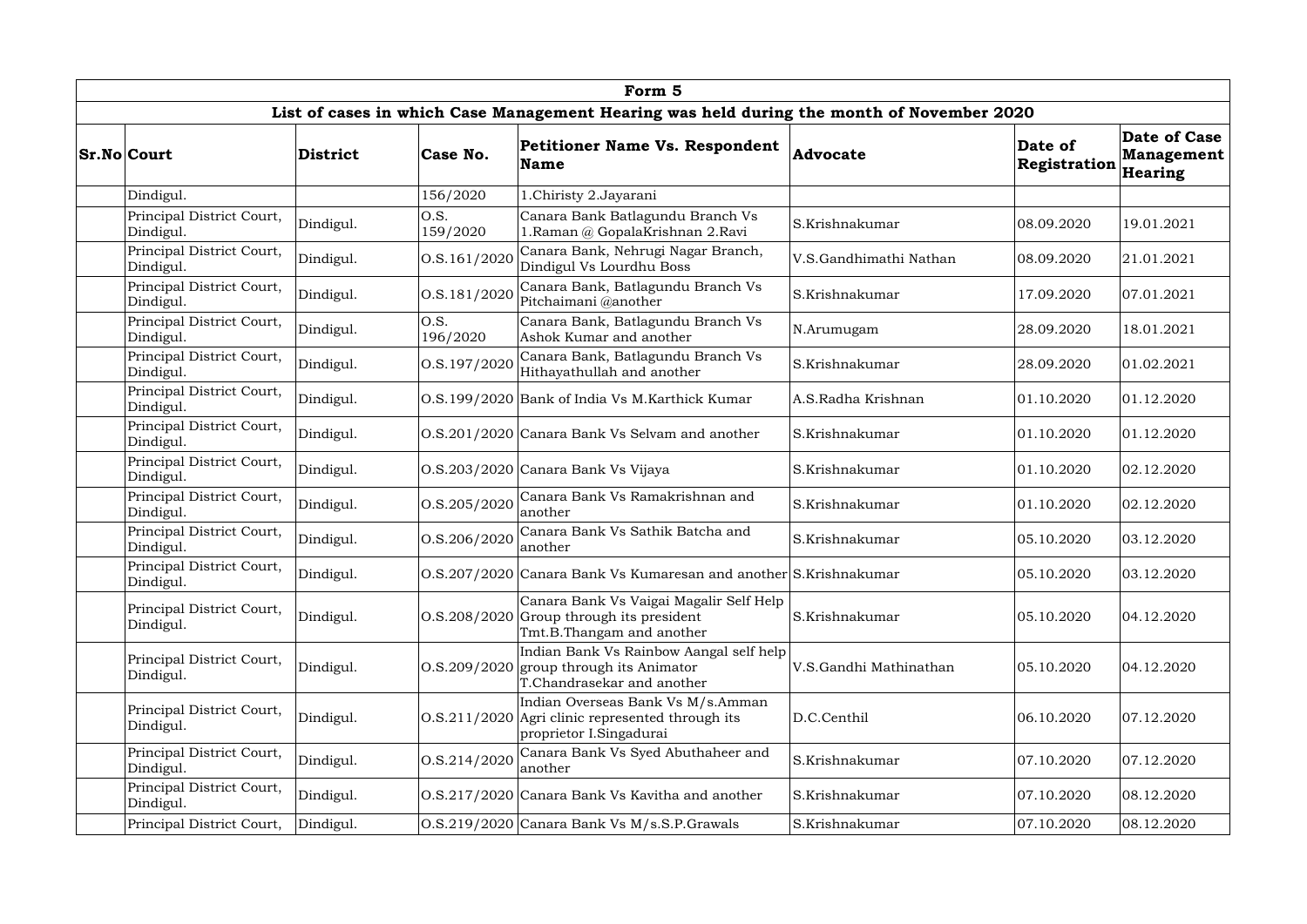| Form <sub>5</sub>                      |           |                      |                                                                                                                                                                                                     |                        |                         |                                              |  |  |  |  |
|----------------------------------------|-----------|----------------------|-----------------------------------------------------------------------------------------------------------------------------------------------------------------------------------------------------|------------------------|-------------------------|----------------------------------------------|--|--|--|--|
|                                        |           |                      | List of cases in which Case Management Hearing was held during the month of November 2020                                                                                                           |                        |                         |                                              |  |  |  |  |
| <b>Sr.No Court</b>                     | District  | Case No.             | <b>Petitioner Name Vs. Respondent</b><br><b>Name</b>                                                                                                                                                | Advocate               | Date of<br>Registration | Date of Case<br><b>Management</b><br>Hearing |  |  |  |  |
| Dindigul.                              |           |                      | represented by its proprietor<br>P.Ashokkumar and another                                                                                                                                           |                        |                         |                                              |  |  |  |  |
| Principal District Court,<br>Dindigul. | Dindigul. | 0. S. 221 / 2020     | Canara Bank Vs E.Poonkothai and<br>another                                                                                                                                                          | S.Krishnakumar         | 07.10.2020              | 09.12.2020                                   |  |  |  |  |
| Principal District Court,<br>Dindigul. | Dindigul. |                      | Canara Bank Vs Kavimalar Magalir<br>O.S.222/2020 Mandram Represented by its Animator<br>R.Muthulakshmi and another                                                                                  | S.Krishnakumar         | 07.10.2020              | 09.12.2020                                   |  |  |  |  |
| Principal District Court,<br>Dindigul. | Dindigul. |                      | O.S.225/2020 State Bank of Indian Vs N.Gobikrishnan                                                                                                                                                 | G.Ilampooranan         | 08.10.2020              | 10.12.2020                                   |  |  |  |  |
| Principal District Court,<br>Dindigul. | Dindigul. | 0. S. 227 / 2020     | Canara Bank Vs Arockia Ananda<br>Kulandaisamy                                                                                                                                                       | S.Krishnakumar         | 08.10.2020              | 10.12.2020                                   |  |  |  |  |
| Principal District Court,<br>Dindigul. | Dindigul. | 0. S. 231/2020       | Canara Bank Vs Sakthi Mariyamman<br>Magalir Sangam through its President<br>Jeyanthi and another                                                                                                    | S.Krishnakumar         | 13.10.2020              | 11.12.2020                                   |  |  |  |  |
| Principal District Court,<br>Dindigul. | Dindigul. | O.S.238/2020         | Indian Overseas Bank Vs G, Ganesan and<br>another                                                                                                                                                   | S.Krishnakumar         | 15.10.2020              | 06.01.2021                                   |  |  |  |  |
| Principal District Court,<br>Dindigul. | Dindigul. | O.S 247/2020         | Canara Bank, Batlagundu Branch Vs<br>Amaladevi @another                                                                                                                                             | S.Krishnakumar         | 02.11.2020              | 07.01.2021                                   |  |  |  |  |
| Principal District Court,<br>Dindigul. | Dindigul. | $\vert$ O.S 248/2020 | Canara Bank, Batlagundu Branch Vs<br>Sakayaraj @another                                                                                                                                             | S.Krishnakumar         | 02.11.2020              | 08.01.2021                                   |  |  |  |  |
| Principal District Court,<br>Dindigul. | Dindigul. | O.S 249/2020         | Indian Overses Bank, Dindigul Branch<br>Vs Ramanathan @another                                                                                                                                      | S.Krishnakumar         | 03.11.2020              | 08.01.2021                                   |  |  |  |  |
| Principal District Court,<br>Dindigul. | Dindigul. | O.S 251/2020         | Canara Bank, Batlagundu Branch Vs<br>Amutha                                                                                                                                                         | S.Krishnakumar         | 05.11.2020              | 08.01.2021                                   |  |  |  |  |
| Principal District Court,<br>Dindigul. | Dindigul. | O.S 256/2020         | Union Bank, Meddupatti Branch Vs<br>Ayyappan                                                                                                                                                        | A.S.Radha Krishnan     | 06.11.2020              | 11.01.2021                                   |  |  |  |  |
| Principal District Court,<br>Dindigul. | Dindigul. | $\vert$ O.S 251/2020 | Canara Bank, Batlagundu Branch Vs<br>Amutha                                                                                                                                                         | V.S.Gandhi Mathinathan | 07.11.2020              | 12.01.2021                                   |  |  |  |  |
| Principal District Court,<br>Dindigul. | Dindigul. |                      | M/s.Malayaan integrated Builders,<br>Partnership firm throrugh its Partner<br>$\cos 277/2020$ A.M. Arumugam Vs Institute of<br>Management Technology, Hyderabad<br>through its President and others | N.Sivakumar            | 19.11.2020              | 25.01.2021                                   |  |  |  |  |
| Principal District Court,<br>Dindigul. | Dindigul. | O.S 286/2020         | Canara Bank, Batlagundu Branch Vs<br>Meenakshi Sripi Self Help Group                                                                                                                                | S.Krishnakumar         | 20.11.2020              | 27.01.2021                                   |  |  |  |  |
| Principal District Court,<br>Dindigul. | Dindigul. | O.S 292/2020         | Canara Bank, Dindigul Branch Vs Selvi<br>@another                                                                                                                                                   | D.C.Centhil            | 21.11.2020              | 02.02.2021                                   |  |  |  |  |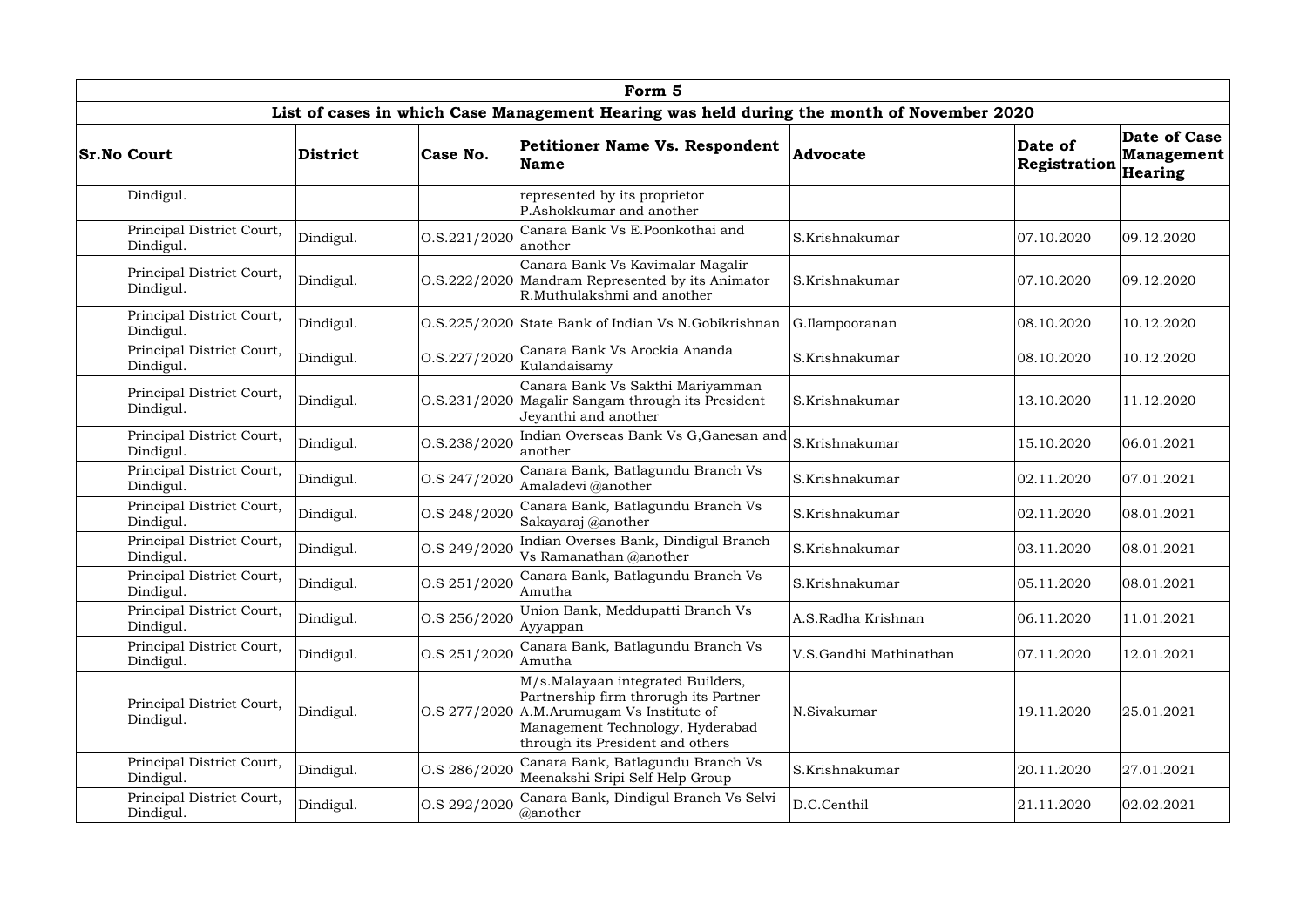|   | Form 5                                                     |                |              |                                                                                                                         |                    |                         |                                              |  |  |  |  |  |
|---|------------------------------------------------------------|----------------|--------------|-------------------------------------------------------------------------------------------------------------------------|--------------------|-------------------------|----------------------------------------------|--|--|--|--|--|
|   |                                                            |                |              | List of cases in which Case Management Hearing was held during the month of November 2020                               |                    |                         |                                              |  |  |  |  |  |
|   | Sr.No Court                                                | District       | Case No.     | <b>Petitioner Name Vs. Respondent</b><br><b>Name</b>                                                                    | Advocate           | Date of<br>Registration | Date of Case<br><b>Management</b><br>Hearing |  |  |  |  |  |
|   | Principal District Court,<br>Dindigul.                     | Dindigul.      | O.S 293/2020 | Union Bank, Medduppatti Branch Vs<br>Varadharaj                                                                         | A.S.Radha Krishnan | 21.11.2020              | 02.02.2021                                   |  |  |  |  |  |
|   | Principal District Court,<br>Dindigul.                     | Dindigul.      | O.S 296/2020 | State Bank of India, Nilakottai Branch Vs<br>Saravanan                                                                  | G.Ilampooranan     | 23.11.2020              | 03.02.2021                                   |  |  |  |  |  |
|   | Principal District Court,<br>Dindigul.                     | Dindigul.      | O.S 297/2020 | State Bank of India, Nilakottai Branch Vs G.Ilampooranan<br>Mariyappan                                                  |                    | 23.11.2020              | 03.02.2021                                   |  |  |  |  |  |
|   | Principal District Court,<br>Dindigul.                     | Dindigul.      | O.S 298/2020 | State Bank of India, Nilakottai Branch Vs G.Ilampooranan<br>Saravanan                                                   |                    | 23.11.2020              | 03.02.2021                                   |  |  |  |  |  |
|   | Principal District Court,<br>Dindigul.                     | Dindigul.      | O.S 301/2020 | Canara Bank, Batlagundu Branch Vs<br>M/s Anitha Textiles through its<br>Proprietor Ramesh, Ahamed Tajeeen and<br>others | S.Krishnakumar     | 23.11.2020              | 04.02.2021                                   |  |  |  |  |  |
|   | Principal District Court,<br>Dindigul.                     | Dindigul.      | O.S 300/2020 | Canara Bank, Batlagundu Branch Vs<br>M/s Anitha Textiles through its<br>Proprietor Ramesh, Ahamed Tajeeen and<br>others | S.Krishnakumar     | 23.11.2020              | 04.02.2021                                   |  |  |  |  |  |
|   | Principal District<br>Court, Erode                         | Erode          | <b>NIL</b>   | $\mbox{NIL}$                                                                                                            | NIL                | <b>NIL</b>              | <b>NIL</b>                                   |  |  |  |  |  |
|   | <b>Additional District</b><br>Court, Erode                 | Erode          | NIL          | $\mbox{NIL}$                                                                                                            | NIL                | $\mbox{NIL}$            | <b>NIL</b>                                   |  |  |  |  |  |
|   | <b>II</b> Additional District<br>Court, Erode              | Erode          | <b>NIL</b>   | <b>NIL</b>                                                                                                              | NIL                | NIL                     | <b>NIL</b>                                   |  |  |  |  |  |
|   | <b>III Additional District</b><br>Court, Gobichettipalayam | Erode          | <b>NIL</b>   | $\mbox{NIL}$                                                                                                            | $\mbox{NIL}$       | NIL                     | $\mbox{NIL}$                                 |  |  |  |  |  |
|   | <b>IV Additional District</b><br>Court, Bhavani.           | Erode          | <b>NIL</b>   | <b>NIL</b>                                                                                                              | NIL                | NIL                     | <b>NIL</b>                                   |  |  |  |  |  |
|   | Principal Subordinate<br>Court, Erode                      | Erode          | $\mbox{NIL}$ | <b>NIL</b>                                                                                                              | NIL                | NIL                     | <b>NIL</b>                                   |  |  |  |  |  |
|   | <b>I</b> Additional Subordinate<br>Court, Erode            | Erode          | $\mbox{NIL}$ | $\mbox{NIL}$                                                                                                            | NIL                | NIL                     | <b>NIL</b>                                   |  |  |  |  |  |
|   | II Additional Subordinate<br>Court, Erode                  | Erode          | NIL          | <b>NIL</b>                                                                                                              | NIL                | <b>NIL</b>              | <b>NIL</b>                                   |  |  |  |  |  |
|   | Sub Court,<br>Gobichettipalayam                            | Erode          | $\mbox{NIL}$ | <b>NIL</b>                                                                                                              | NIL                | <b>NIL</b>              | <b>NIL</b>                                   |  |  |  |  |  |
| 8 | Principal District<br>Court, Chengalpattu                  | Kancheepuram   | NIL          | $\mbox{NIL}$                                                                                                            | NIL                | NIL                     | <b>NIL</b>                                   |  |  |  |  |  |
| 9 | Principal District Court                                   | Kanniya Kumari | <b>NIL</b>   | $\mbox{NIL}$                                                                                                            | NIL                | <b>NIL</b>              | <b>NIL</b>                                   |  |  |  |  |  |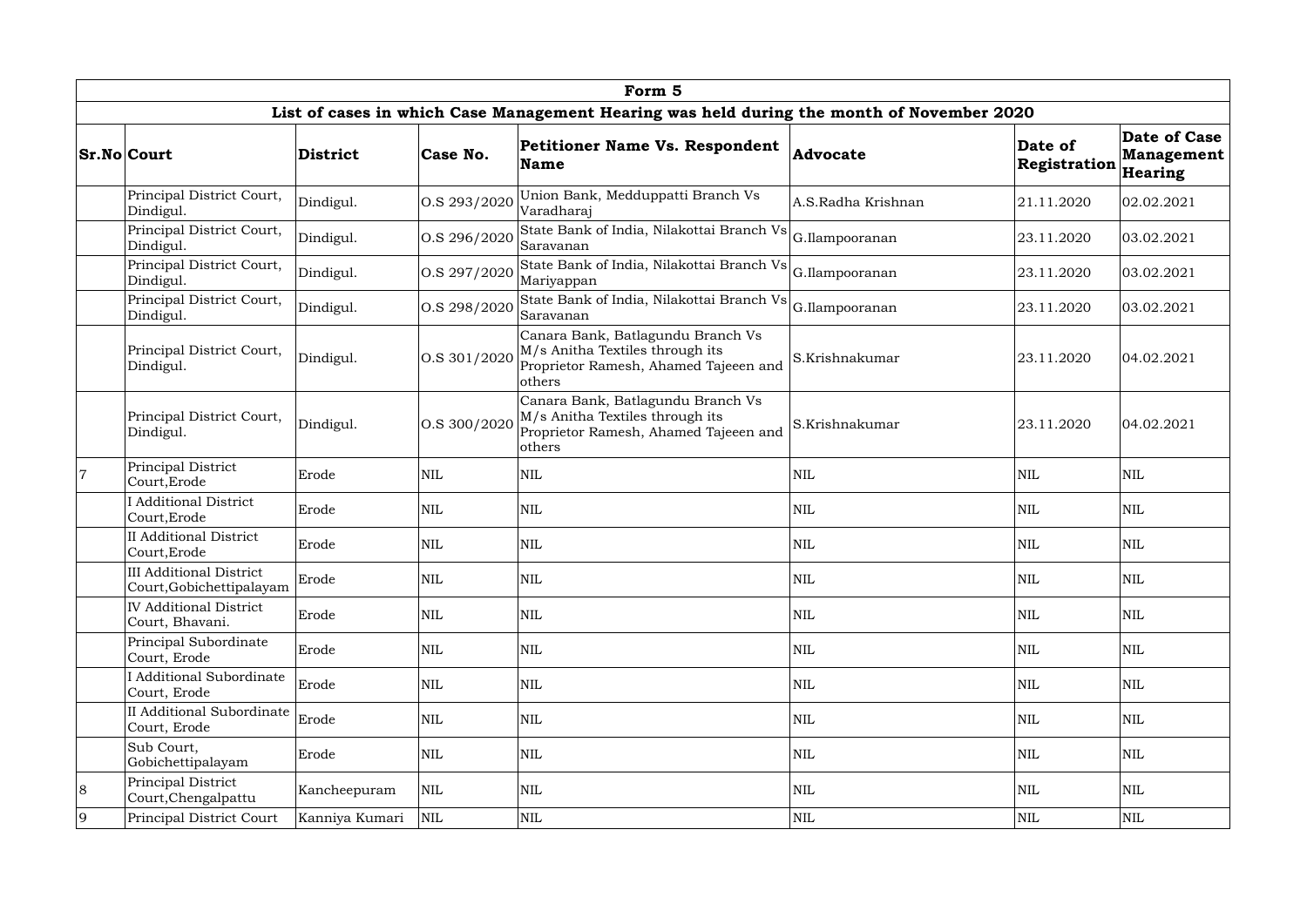|    | Form 5                   |                 |          |                                                                                                                                                                                                                                                                                                                                                                          |                                           |                         |                                              |  |  |  |
|----|--------------------------|-----------------|----------|--------------------------------------------------------------------------------------------------------------------------------------------------------------------------------------------------------------------------------------------------------------------------------------------------------------------------------------------------------------------------|-------------------------------------------|-------------------------|----------------------------------------------|--|--|--|
|    |                          |                 |          | List of cases in which Case Management Hearing was held during the month of November 2020                                                                                                                                                                                                                                                                                |                                           |                         |                                              |  |  |  |
|    | <b>Sr.No Court</b>       | <b>District</b> | Case No. | Petitioner Name Vs. Respondent<br><b>Name</b>                                                                                                                                                                                                                                                                                                                            | Advocate                                  | Date of<br>Registration | Date of Case<br><b>Management</b><br>Hearing |  |  |  |
| 10 | Principal District Court | Karur           | 03/2018  | Alaska Export USA Inc., Illinois, United<br>State of America, rep. by its Vice<br>President, Dr.Veerasikku Bommiasamy,<br>Illinois.<br>. Plaintiff Vs "1. M/s. Alaska Exports,<br>rep. by its Managing partner, Karur.<br>2. J.M.Ramalingam<br>3. S. Thirunavakarasu<br>. Defendants"                                                                                    | N.Thirumoorthy/E.K.Kumaresan   10.10.2018 |                         | 10.11.2020<br>20.11.2020<br>21.11.2020       |  |  |  |
|    | Principal District Court | Karur           | 01/2019  | M/s. Master Linens INC., a partnership<br>firm, represented by Manager cum Power<br>of Attorney M.Kumaravel  Plaintiff Vs<br>M/s. SANECO SAS., a Limited Liablity<br>Company by shares, incorporated under<br>the laws of France, rep by its General<br>Director, Mr.Benoit Dalle and President<br>Ms.Alix Pollet  Defendant                                             | K.Suresh/N.Kumaresan                      | 27.04.2019              | 02.11.2020<br>30.11.2020                     |  |  |  |
|    | Principal District Court | Karur           | 01/2020  | Thirunavukarasu<br>Proprietor M/s. Best Blue metals,<br>Aravakurichi  Plaintiff Vs "Ponnusamy,<br>Proprietor M/s. MSP Readymix Concrete,<br>Namakkal.<br>Defendant"                                                                                                                                                                                                      | K.Ramesh/A.Prabakaran                     | 22.01.2020              | 19.11.2020<br>30.11.2020                     |  |  |  |
|    | Principal District Court | Karur           | 02/2020  | M/s. Shobika Impex Private Ltd., Karur<br>rep. by its Managing Director<br>M.Sivasamy  Plaintiff Vs "1. M/s. Real<br>Relief Health Aps, rep. by its Director,<br>Esbjergvej, 6000 Kolding, Denmark.<br>2. M/s. Sun Pack Company Limited, rep<br>by its General Manager, Changzhou,<br>Jiangsu, China.  Defendants"                                                       | R.Anbaiya                                 | 25.06.2020              | 05.11.2020                                   |  |  |  |
|    | Principal District Court | Karur           | 03/2020  | M/s. Pon Vinayaga Blue Metals, rep. by<br>its partner Ponnusamy, S/o Subbarayan,<br>having business office at S.F. No. 434/4,<br>Karudaiyampalayam Village and post,<br>Aravakurichi Taluk, Karur District.<br>Plaintiff Vs Ponnusamy S\o. Marappa<br>Gounder, Proprietor of M/s. MSP<br>Readymix Concrete, No. 85-J, MSP<br>Building Salem Road, Namakkal.<br>Defendant | K.Ramesh                                  | 26.11.2020              |                                              |  |  |  |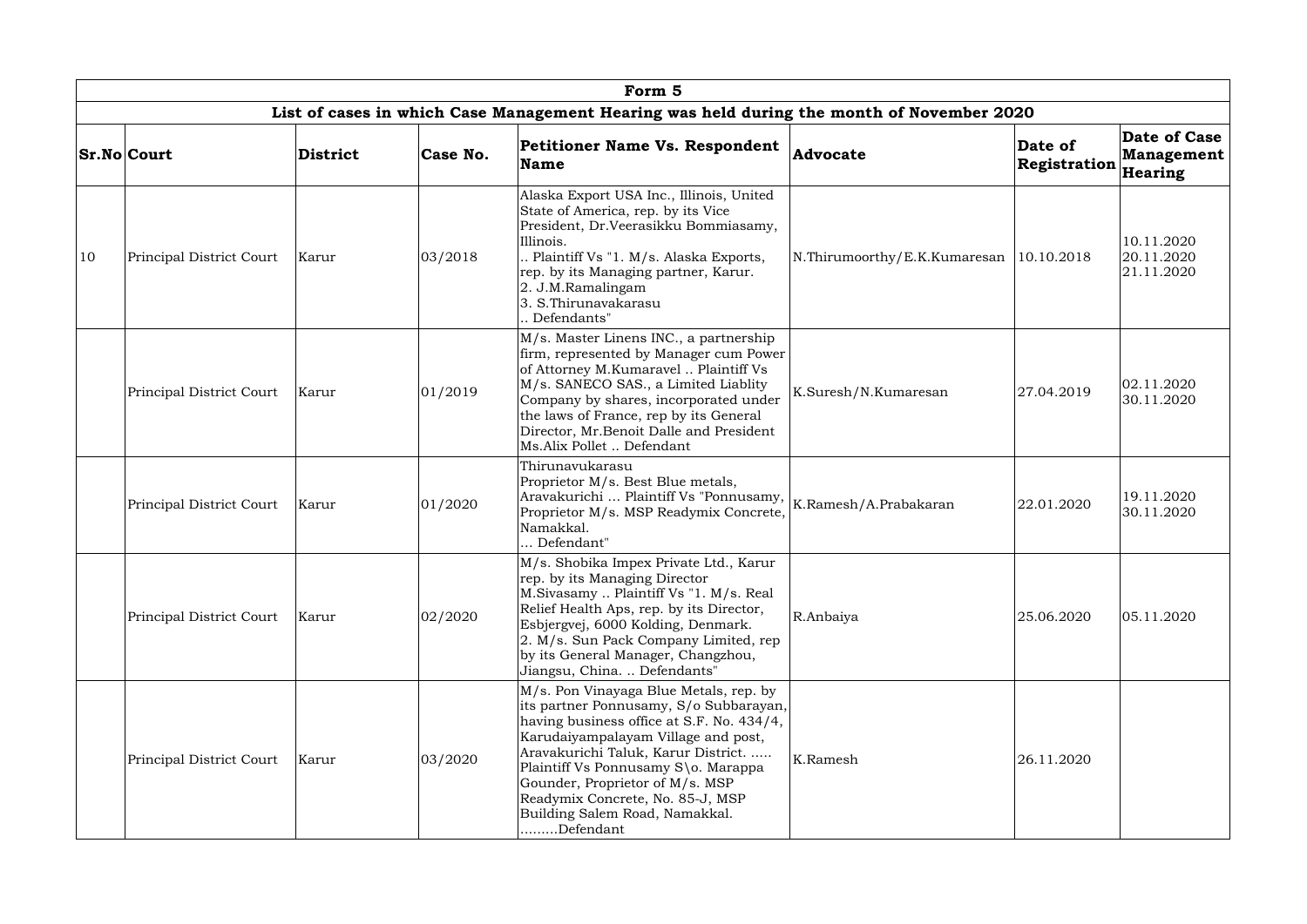|    | Form 5                                                |             |                          |                                                                                                                                                                                                                                                                                |                                                   |                         |                                                     |  |  |  |  |
|----|-------------------------------------------------------|-------------|--------------------------|--------------------------------------------------------------------------------------------------------------------------------------------------------------------------------------------------------------------------------------------------------------------------------|---------------------------------------------------|-------------------------|-----------------------------------------------------|--|--|--|--|
|    |                                                       |             |                          | List of cases in which Case Management Hearing was held during the month of November 2020                                                                                                                                                                                      |                                                   |                         |                                                     |  |  |  |  |
|    | <b>Sr.No Court</b>                                    | District    | Case No.                 | <b>Petitioner Name Vs. Respondent</b><br><b>Name</b>                                                                                                                                                                                                                           | <b>Advocate</b>                                   | Date of<br>Registration | Date of Case<br><b>Management</b><br><b>Hearing</b> |  |  |  |  |
| 11 | Principal District Court,<br>Krishnagiri              | Krishnagiri | <b>SFCOP</b><br>111/2011 | M/s. Tamil Nadu Industrial Investment<br>Corporation Ltd. Dharmapuri.<br>/VS/<br>1. M/s. Lakshmi Bakeries,<br>2. Thiru. G. Argunan, Krishnagiri.<br>3. Tmt. A. Tamilarasi, Krishnagiri.<br>4. Secretary Krishnagiri Co-op Housing<br>Society, Co-operative colony, Krishnagiri | Tr. A. R. Chakrapani<br>Vs.<br>Nil                | 19.11.2011              | 02.12.2020                                          |  |  |  |  |
|    | Principal District Court,<br>Krishnagiri              | Krishnagiri | O.S. 60/2020             | Bank of Baroda, Krishnagiri Branch<br>/Vs/<br>1. M/s. Boys Xerox, Krishnagiri.<br>2. K. Suresh.                                                                                                                                                                                | Tr. K. Velayudam<br>Vs.<br>Nil                    | 24.02.2020              | 01.12.2020                                          |  |  |  |  |
|    | Principal District Court,<br>Krishnagiri              | Krishnagiri | 0.S. 62/2020             | Bank of Baroda, Krishnagiri Branch<br>/Vs/<br>1. K. Santhi<br>2. N. Jayapal Krishnagiri                                                                                                                                                                                        | Tr. K. Velayudam<br>Vs.<br>Nil                    | 24.02.2020              | 01.12.2020                                          |  |  |  |  |
|    | Additional District Court, Krishnagiri<br>Krishnagiri |             | O.S. 65/2020             | Bank of Baroda,<br>Krishnagiri Branch<br>/Vs/<br>1. M/S. Boys Stickers & Arts, Rep. By its<br>prop. K. Suresh<br>2. K. Suresh<br>3. P. Suresh Kumar Periyaswamy                                                                                                                | Tr. K. Velayudam<br>Vs.<br>Nil                    | 24.02.2020              | 08.12.2020                                          |  |  |  |  |
|    | Additional District Court,<br>Hosur                   | Krishnagiri | O.S.No.<br>40/2014       | M/s.Rathna Packaging<br>India (P) Ltd, Rep.by S.Arumugam<br>//vs//<br>M/S.Rajaram Flour Mill (P) Ltd, rep.by<br>M.D. G.Balasubramaniam                                                                                                                                         | Mr.M.Rajendran<br>/Vs/<br>Mr.K.Nanjegowdu         | 16.04.2014              | 18.12.2020                                          |  |  |  |  |
|    | Additional District Court,<br>Hosur                   | Krishnagiri | O.S.No<br>07/2017        | M/s.Harita Seating<br>Systems Ltd, Belagondapalli, Hosur<br>Rep.by Senion Executive Mr.Nagina                                                                                                                                                                                  | Mr.N.S.Vidhya Baskar<br>/VS/<br>Mr.K.N.Chakradhar | 27.01.2017              | 08.12.2020                                          |  |  |  |  |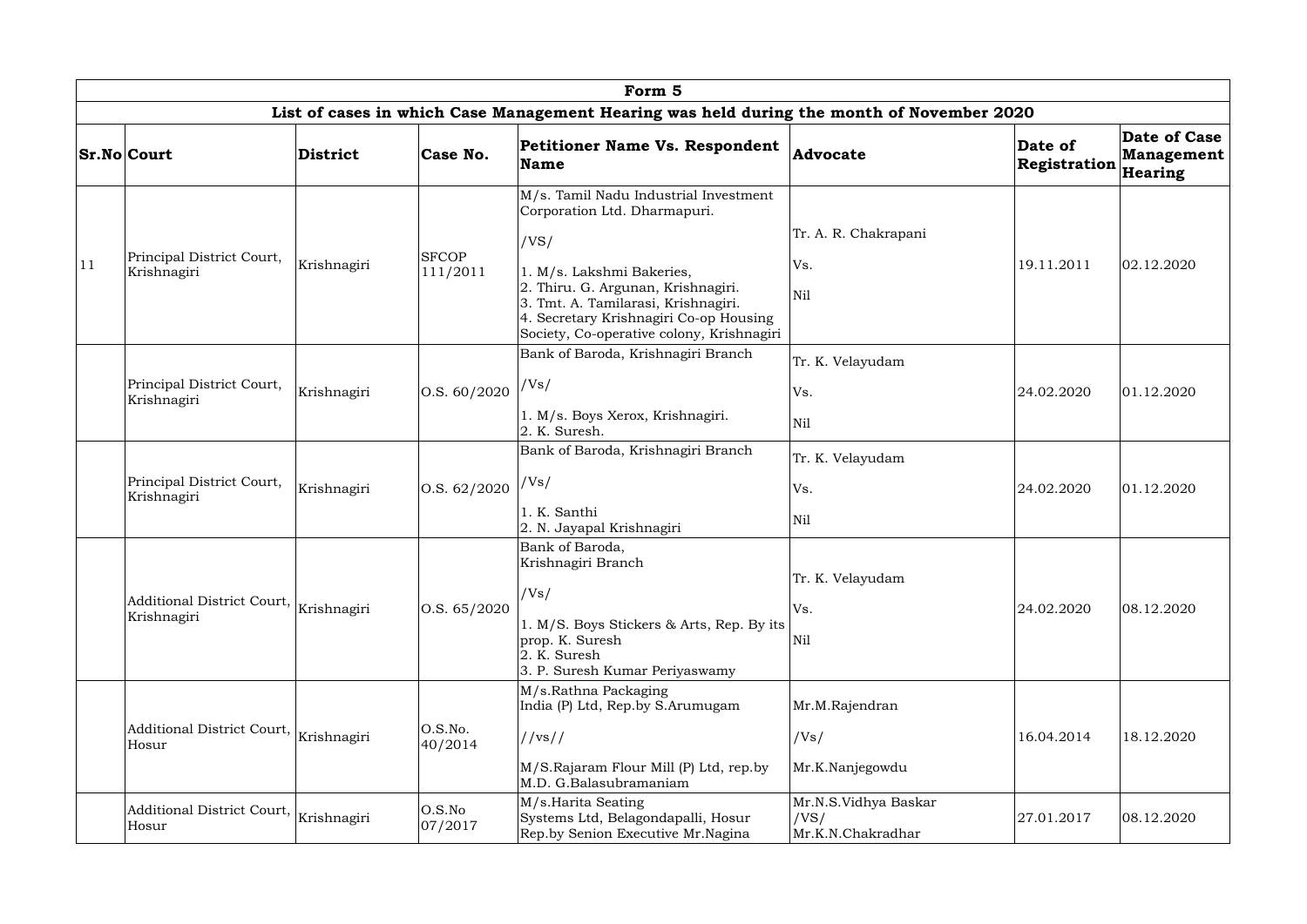| Form 5                                                        |                 |                     |                                                                                                                                                                                                                                                                                                                                                                                                                                                                                                                                                           |                                          |                         |                                              |  |  |  |
|---------------------------------------------------------------|-----------------|---------------------|-----------------------------------------------------------------------------------------------------------------------------------------------------------------------------------------------------------------------------------------------------------------------------------------------------------------------------------------------------------------------------------------------------------------------------------------------------------------------------------------------------------------------------------------------------------|------------------------------------------|-------------------------|----------------------------------------------|--|--|--|
|                                                               |                 |                     | List of cases in which Case Management Hearing was held during the month of November 2020                                                                                                                                                                                                                                                                                                                                                                                                                                                                 |                                          |                         |                                              |  |  |  |
| <b>Sr.No Court</b>                                            | <b>District</b> | Case No.            | Petitioner Name Vs. Respondent<br><b>Name</b>                                                                                                                                                                                                                                                                                                                                                                                                                                                                                                             | Advocate                                 | Date of<br>Registration | Date of Case<br><b>Management</b><br>Hearing |  |  |  |
| Additional District Court, $\big _{\rm Krishnagiri}$<br>Hosur |                 | O.S.No.<br>56/2017  | Singh<br>//VS//<br>M/s.Jaico Automobile Engineering<br>Co.Pvt, Ltd, rep.by M.D., Mr.Bupinder<br>Singh Chandha, Bangalore and 4 others<br>M/s.Global Actives Pvt., Ltd.,<br>Rep.by its Chief financial officer<br>M.S.Chandra Narayana now Rep.by<br>Director Mr.Satish Hebbar<br>//Vs//<br>1.M/s.Techpro Systems Ltd, Chennai,<br>Rep.by its Managing Director<br>2. M/s.NTPC Ltd, New Delhi Pakri<br>Barwadhih Coal Mining Project,<br>Jharkhand Rep.by it Managing Director<br>3. M/s. NTPC Ltd, (A Govt.of India<br>Enterprise), Coal mining projects, | Tr.P.Vijayaragavan<br>Vs.<br>Nil         | 12.04.2017              | 21.01.2021                                   |  |  |  |
| Additional District Court, $\big _{\rm Krishnagiri}$<br>Hosur |                 | O.S.No.<br>117/2017 | Hazaribag duly rep.by its Agm,<br>Mr.Gautam Sen<br>1. M/s.TVS Motor Compay<br>Ltd, Haritha, Hosur rep.by power of<br>attorney agent M/s United India<br>Insurance Co., Ltd, rep.by Senior<br>Divisional Manager Hosur<br>2. M/s.United India Insurance Co., Ltd,<br>Divisional Office, Hosur Rep.by Senior<br>Divisional Manager.<br>//Vs//<br>M/s Khaitan Logistics Pvt, Ltd, A-37,<br>RIICO, Industrial Area, Kukas, NH-8,<br>Jaipur                                                                                                                    | Mr.M.Jayakumar<br>/VS/<br>Mrs.T.Aabeetha | 10.11.2017              | 13.01.2021                                   |  |  |  |
| Additional District Court,<br>Hosur                           | Krishnagiri     | O.S.No.<br>65/2018  | Express Service Stations,<br>Rep.by its Working Partner M.Suresh<br>//Vs//                                                                                                                                                                                                                                                                                                                                                                                                                                                                                | Mr.K.Krishna<br>/Vs/                     | 17.05.2018              | 20.01.2021                                   |  |  |  |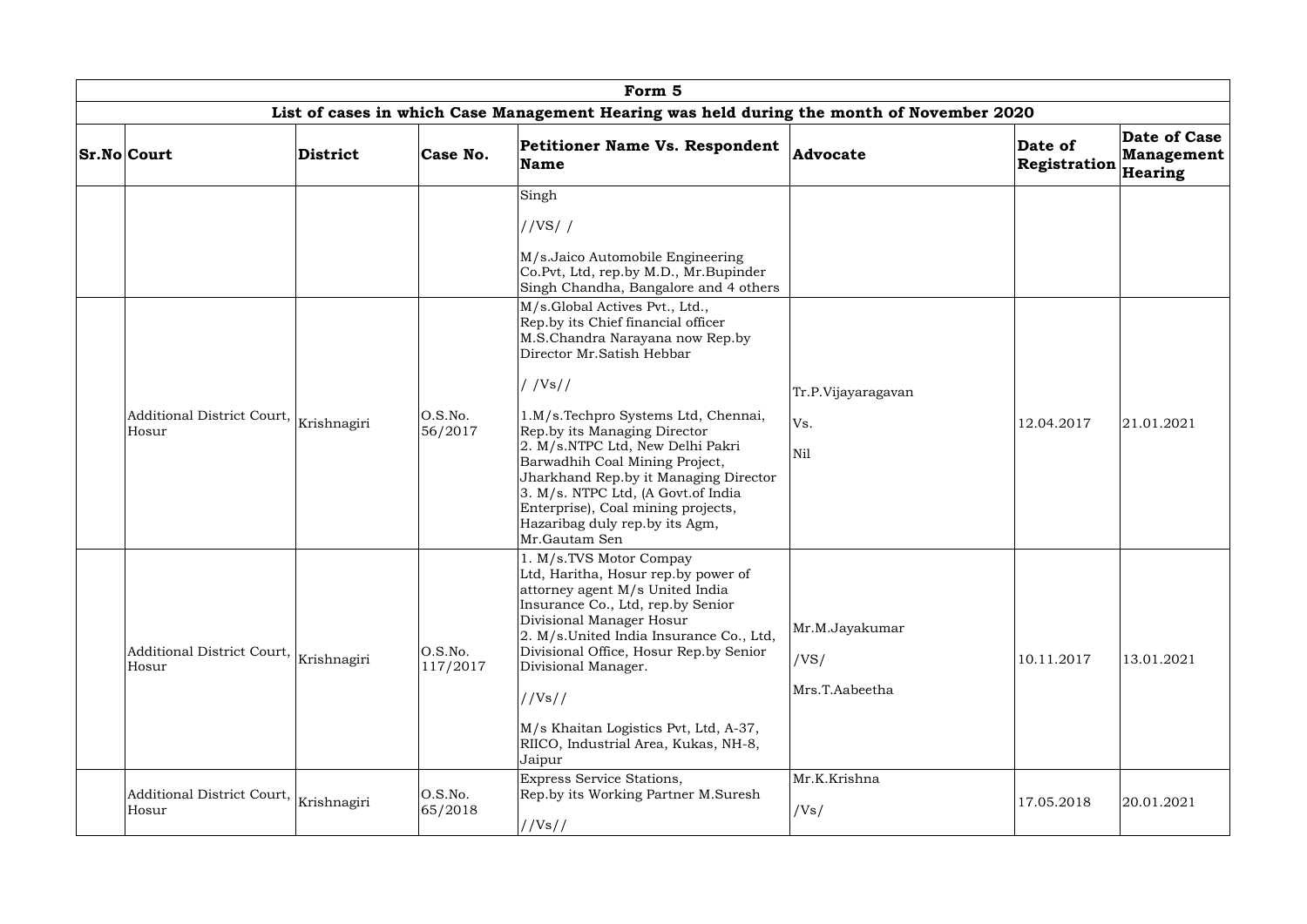| Form 5                                                        |             |                     |                                                                                                                                                                                                           |                                                       |                         |                                              |  |  |  |  |
|---------------------------------------------------------------|-------------|---------------------|-----------------------------------------------------------------------------------------------------------------------------------------------------------------------------------------------------------|-------------------------------------------------------|-------------------------|----------------------------------------------|--|--|--|--|
|                                                               |             |                     | List of cases in which Case Management Hearing was held during the month of November 2020                                                                                                                 |                                                       |                         |                                              |  |  |  |  |
| <b>Sr.No Court</b>                                            | District    | Case No.            | Petitioner Name Vs. Respondent<br>Name                                                                                                                                                                    | Advocate                                              | Date of<br>Registration | Date of Case<br>Management<br><b>Hearing</b> |  |  |  |  |
|                                                               |             |                     | Viswas concrete products Private Limited<br>Rep. Its Managing Dirctor.B.R.Vishwas<br>And Other                                                                                                            | Sri.ArunBhat                                          |                         |                                              |  |  |  |  |
| Additional District Court,<br>Hosur                           | Krishnagiri | O.S.No.<br>133/2018 | Bio Safe Solutions,<br>Hosur rep.by its Prop. P.Srinivasan<br>/VS/<br>M/S.Faively Transport Rail<br>Techonologies Indian Limited, Hosur<br>Rep.by its General Manager                                     | Mr.S.Raja Mahendra<br>/Vs/<br>Mr.T.Vijay              | 04.09.2018              | 13.01.2021                                   |  |  |  |  |
| Additional District Court, Krishnagiri<br>Hosur               |             | O.S.No.<br>167/2018 | M/s Endeka Ceramics Pvt Ltd., Rep.by<br>Acconts Manager Mr.Shenbaga<br>vinayagam<br>//VS//<br>M/s. Umbeto Ceramics International Pvt,  Mr.E.Arunan<br>Ltd., Mr.Vinay Kumbhat (Chief financial<br>Officer) | Mr.S.Balaji<br>/VS/                                   | 22.10.2018              | 21.01.2021                                   |  |  |  |  |
| Additional District Court, $\big _{\rm Krishnagiri}$<br>Hosur |             | O.S.No.<br>175/2018 | Canara Bank, SME Hosur Branch,<br>Rep.by its Senior Manager<br>//VS//<br>1. Sri Balaji Printers, Rep.by its Prop.<br>J.P.Santhosh,<br>2.Mr.J.P.Santhosh, Prop.of Sri Balaji<br>Printers                   | Mr.K.Velayudham,<br>/VS/<br>Mr.A.Sathiya<br>Narayanan | 08.11.2018              | 17.12.2020                                   |  |  |  |  |
| Additional District Court,   Krishnagiri<br>Hosur             |             | O.S.No.<br>194/2018 | R.Subramani<br>//VS//<br>1. N.Venkatasamy,<br>2. V.Venkatesh,<br>3. V.Vinay                                                                                                                               | Mr.P.Karthekeyan<br>/Vs/<br>Mr.M.S.Tamilnathan        | 01.12.2018              | 06.01.2021                                   |  |  |  |  |
| Additional District Court,<br>Hosur                           | Krishnagiri | O.S.No.<br>196/2018 | M/s Venkraft Paper Mills Pvt. Ltd.,<br>Rep.by Its SPA, Praksh<br>//VS//                                                                                                                                   | Mr.C.Karthick<br>/VS/<br>Mrs.Shobha                   | 03.12.2018              | 18.12.2020                                   |  |  |  |  |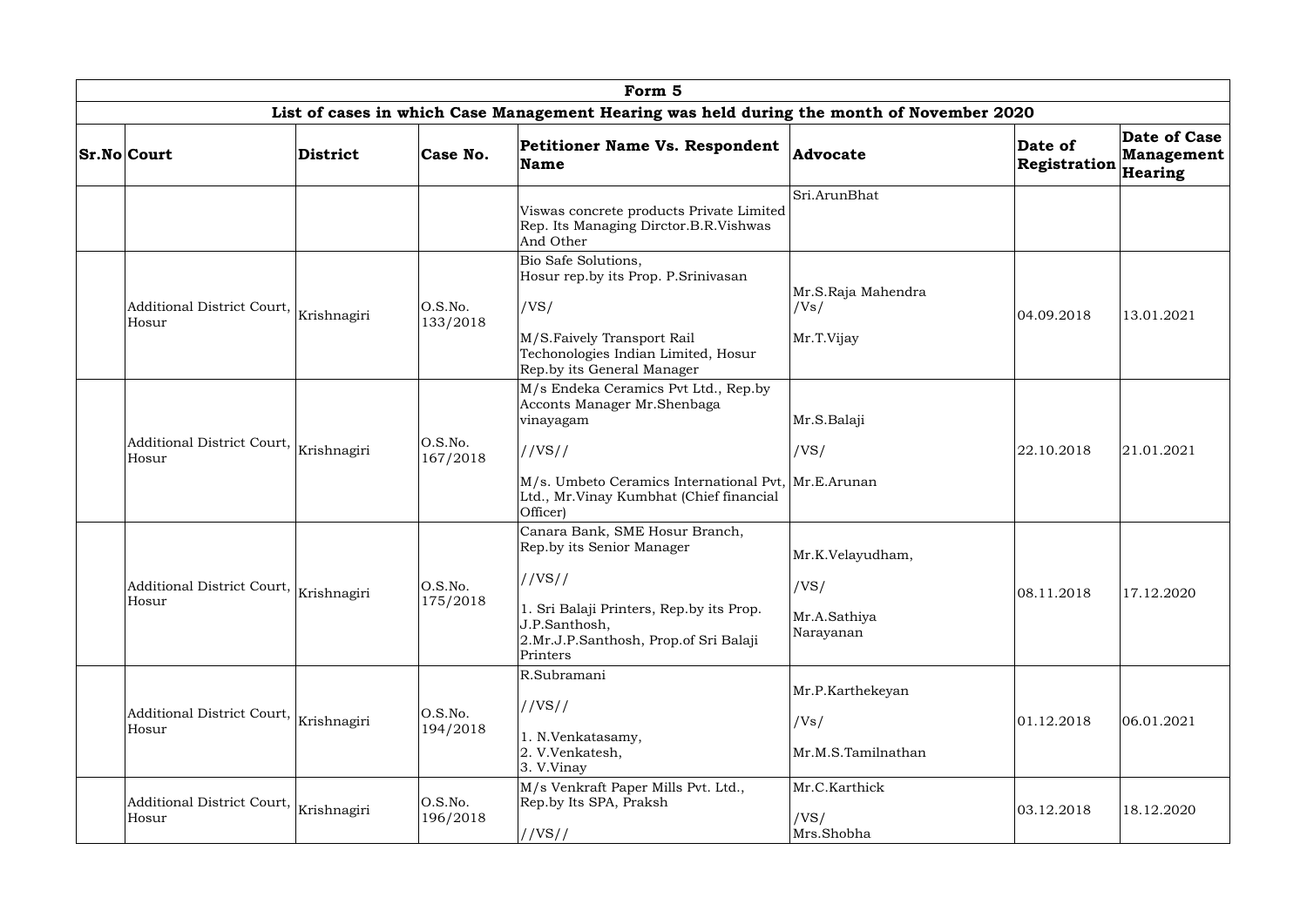| Form 5                                                        |                 |                     |                                                                                                                                                                                                                           |                                             |                         |                                       |  |  |  |  |
|---------------------------------------------------------------|-----------------|---------------------|---------------------------------------------------------------------------------------------------------------------------------------------------------------------------------------------------------------------------|---------------------------------------------|-------------------------|---------------------------------------|--|--|--|--|
|                                                               |                 |                     | List of cases in which Case Management Hearing was held during the month of November 2020                                                                                                                                 |                                             |                         |                                       |  |  |  |  |
| <b>Sr.No Court</b>                                            | <b>District</b> | Case No.            | Petitioner Name Vs. Respondent<br>Name                                                                                                                                                                                    | <b>Advocate</b>                             | Date of<br>Registration | Date of Case<br>Management<br>Hearing |  |  |  |  |
|                                                               |                 |                     | 1. Hemarani,<br>2. Minor. Roopashri,<br>3. Minor Chethan Minor Rep.by N.F<br>Mother D1 Hemarani                                                                                                                           |                                             |                         |                                       |  |  |  |  |
| Additional District Court, Krishnagiri<br>Hosur               |                 | O.S.No.<br>109/2019 | State Bank of India,<br>Tank Street Branch, Hosur Rep.by Its<br>Manager<br>//VS//<br>1. M/s.Vinayaka Business Co.op rep.by                                                                                                | Mr.S.Raj Vivekanand<br>/VS/<br>Nil          | 07.06.2019              | 18.12.2020                            |  |  |  |  |
|                                                               |                 | O.S.No.             | its prop. Akila,<br>2. Mrs.Akila<br>State Bank of India,<br>Tank Street Branch, Hsour rep.by Its<br><b>Branch Manager</b>                                                                                                 | Mr.S.Raj Vivekanand<br>/VS/                 |                         |                                       |  |  |  |  |
| Additional District Court, $\big _{\rm Krishnagiri}$<br>Hosur |                 | 113/2019            | //VS//<br>1. M/s.Vinayaka concrete Products,<br>rep.by its Prop. S.Aditya<br>2. S.Aditya                                                                                                                                  | Nil                                         | 10.06.2019              | 18.01.2021                            |  |  |  |  |
| Additional District Court, $\big _{\rm Krishnagiri}$<br>Hosur |                 | O.S.No<br>135/2019  | M/s.Copral Insulated Conductors (P) Ltd,<br>rep.by it Manager Thiru.N.Arumugam<br>//VS//<br>1. Stanislaus Prabhakaran,<br>2. Suzan Zenitha<br>3. M/s.Annai Auto Accessories.                                              | Mrs.T.Aabeetha<br>/VS/<br>J.K.Jayaseelan    | 19.06.2019              | 08.01.2021                            |  |  |  |  |
| Additional District Court, $\big _{\rm Krishnagiri}$<br>Hosur |                 | O.S.No.<br>173/2019 | M/s.Poornimkumar, Concrete<br>Product, Rep.by its Prop. Meenakshi<br>$/$ /VS//<br>1. M/s. AB Rock Products Rep.by its<br>prartners Anitha Nandha Kumar and<br>Baghya Kumar,<br>2. Anitha Nandha Kumar,<br>3. Baghya Kumar | Mrs.R.Kokila<br>/VS/<br>Mr.M.S. Tamilnathan | 06.08.2019              | 21.12.2020                            |  |  |  |  |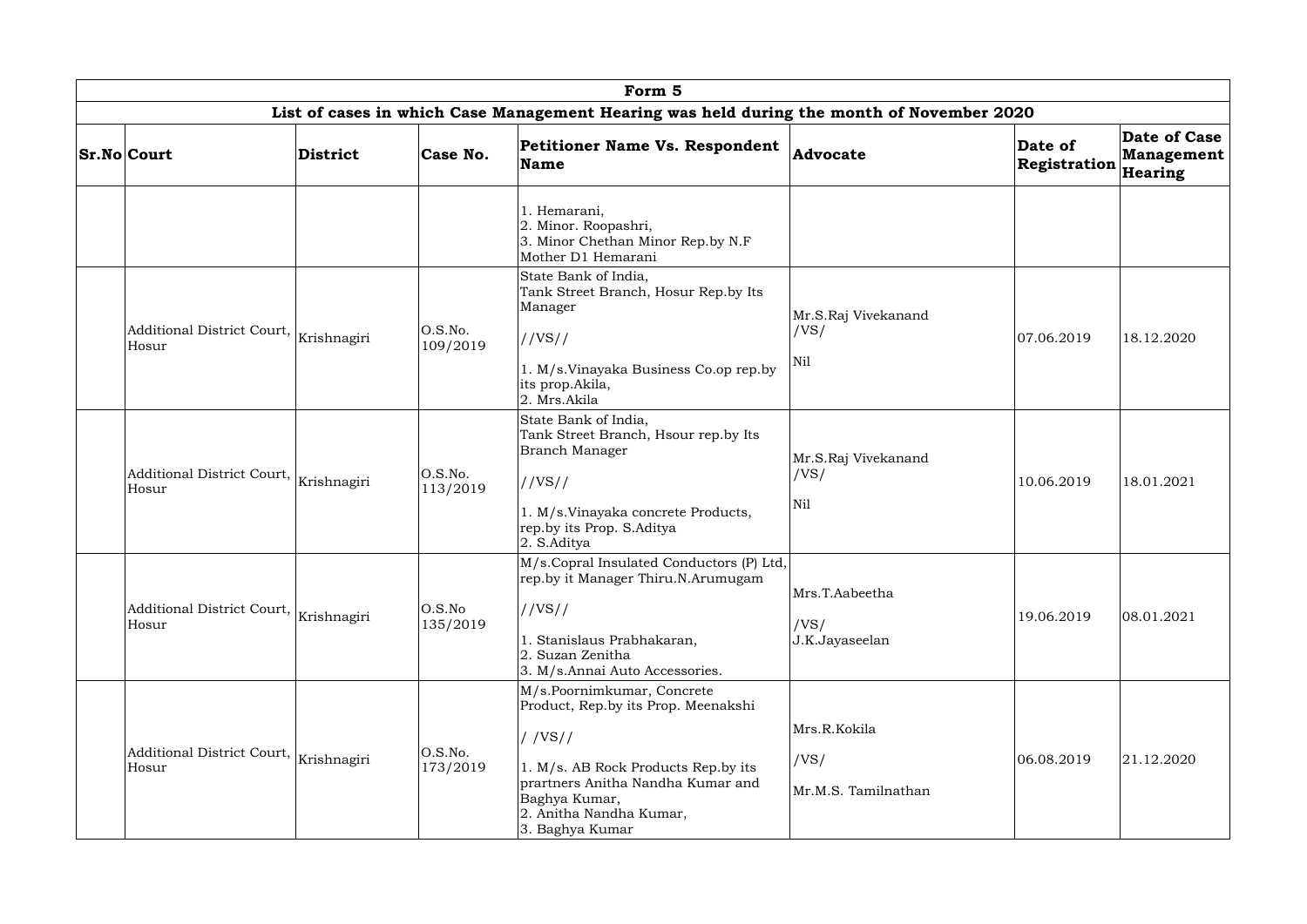|                                                               |                 |                     | Form 5                                                                                                                                                                                                               |                                                      |                         |                                       |
|---------------------------------------------------------------|-----------------|---------------------|----------------------------------------------------------------------------------------------------------------------------------------------------------------------------------------------------------------------|------------------------------------------------------|-------------------------|---------------------------------------|
|                                                               |                 |                     | List of cases in which Case Management Hearing was held during the month of November 2020                                                                                                                            |                                                      |                         |                                       |
| <b>Sr.No Court</b>                                            | <b>District</b> | Case No.            | <b>Petitioner Name Vs. Respondent</b><br><b>Name</b>                                                                                                                                                                 | <b>Advocate</b>                                      | Date of<br>Registration | Date of Case<br>Management<br>Hearing |
| Additional District Court,<br>Hosur                           | Krishnagiri     | O.S.No.<br>183/2019 | M/s.MAA Silk Ltd, Gawhati,<br>Rep.by its Managing Director, Sailendra<br>Kumar Bajoria,<br>//VS//<br>M/s S.K.Signature, Mumbai, Rep.by its<br>Partner, Sagar Khanna                                                  | Mr.G.T.Karunagaran<br>/VS/<br>Mr.P.Jayaseelan        | 26.08.2019              | 18.12.2020                            |
| Additional District Court,  <br>Hosur                         | Krishnagiri     | O.S.No.<br>185/2019 | M/s.ION Exchange<br>(India) Ltd, Rep.by Mr.Madhava Rao<br>//VS//<br>M/s.OCB Engineers, Rep.by<br>Mr.Chandrasekar Ogale                                                                                               | Mr.D.Jayapraksh<br>/VS/<br>Nil                       | 27.08.2019              | \18.12.2020                           |
| Additional District Court, $\big _{\rm Krishnagiri}$<br>Hosur |                 | O.S.No.<br>187/2019 | M/s.ION Exchange<br>(India) Ltd, Rep.by Mr.Madhava Rao<br>(Divisional Manager Finance)<br>//VS//<br>M/s.OCB Engineers, Rep.by<br>Mr.Chandrasekar Ogale                                                               | Mr.D.Jayapraksh<br>/VS/<br>Exparte                   | 27.08.2019              | 10.12.2020                            |
| Additional District Court, $\big _{\rm Krishnagiri}$<br>Hosur |                 | OS.No<br>222/2019   | M/s. Neocol represented by its partner<br>A.M.Sarathkumar,<br>//Vs. //<br>Nadesan S/o. Sampath Mooranapalli                                                                                                          | V.V.Venkateshan<br>//Vs. //<br>D.Thirunaukarasu      | 26.09.2019              | 10.12.2020                            |
| Additional District Court, $\big _{\rm Krishnagiri}$<br>Hosur |                 | OS.No<br>228/2019   | State bank of Inida, Represented by it<br>manager RASMECC its SARC stressed<br>asset resolution center Sri vari building<br>sipcot hosur<br>//Vs. //<br>1.M/s. Priasana Thimmarayasamy<br>2.G.Ramareddy<br>3.Anusuya | Tr.S.Rajvivekanand<br>//Vs. //<br>M.Venkataramareddy | 30.09.2019              | 06.01.2021                            |
| Additional District Court,<br>Hosur                           | Krishnagiri     | OS.No<br>230/2019   | M/s. Sri Vinayaga Engineering<br>Represented by Proprietor M.Govindaraj<br>S/o. Muniyappan Sipcot hosur                                                                                                              | R.Parathasarathi<br>//Vs://                          | 03.10.2019              | 22.12.2020                            |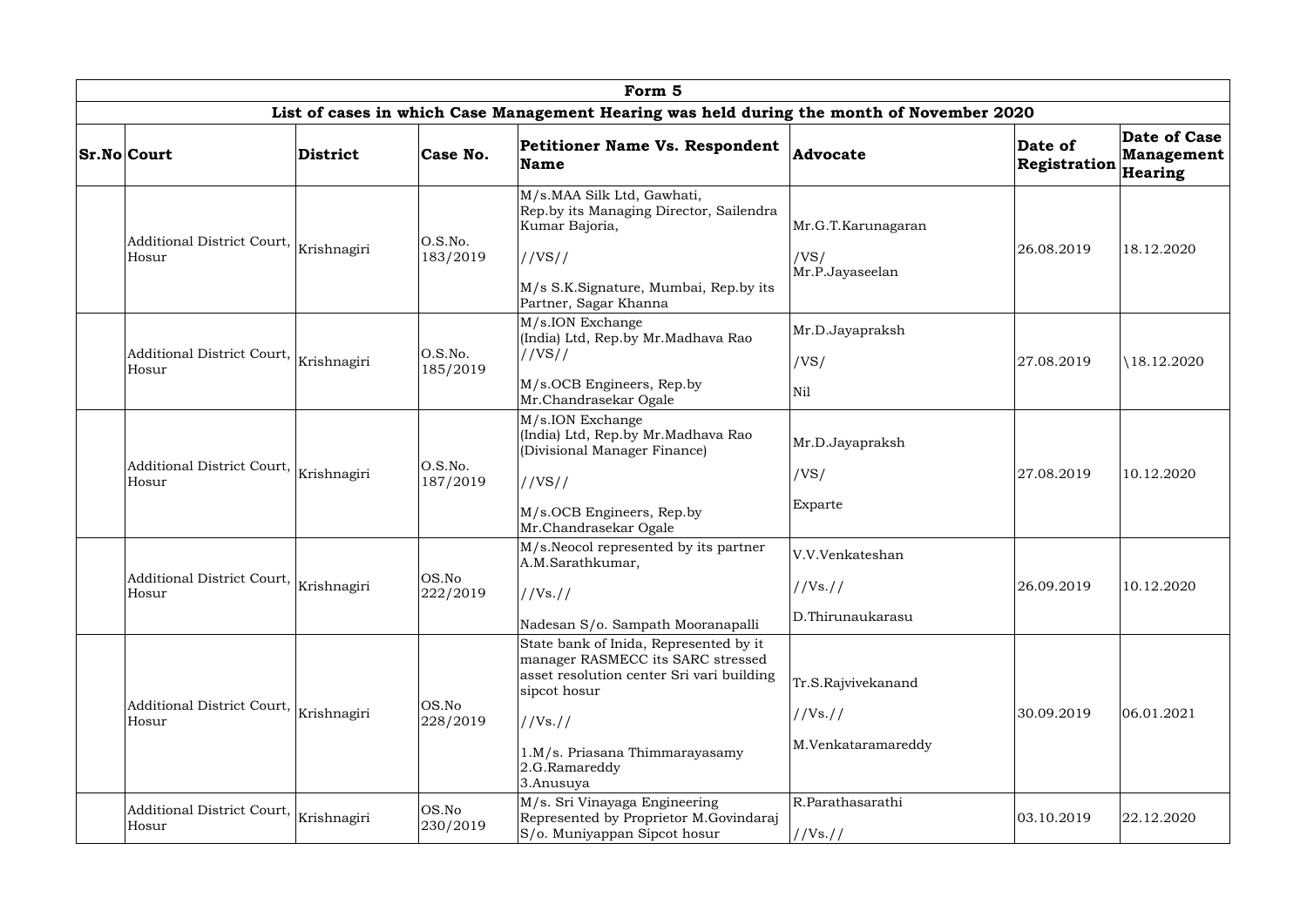|  | Form 5                                                        |                 |                                                                                                                                        |                                                                                                                                                                                                                                    |                                                   |                         |                                              |  |  |  |
|--|---------------------------------------------------------------|-----------------|----------------------------------------------------------------------------------------------------------------------------------------|------------------------------------------------------------------------------------------------------------------------------------------------------------------------------------------------------------------------------------|---------------------------------------------------|-------------------------|----------------------------------------------|--|--|--|
|  |                                                               |                 |                                                                                                                                        | List of cases in which Case Management Hearing was held during the month of November 2020                                                                                                                                          |                                                   |                         |                                              |  |  |  |
|  | <b>Sr.No Court</b>                                            | <b>District</b> | Case No.                                                                                                                               | Petitioner Name Vs. Respondent<br><b>Name</b>                                                                                                                                                                                      | <b>Advocate</b>                                   | Date of<br>Registration | Date of Case<br><b>Management</b><br>Hearing |  |  |  |
|  |                                                               |                 |                                                                                                                                        | //Vs. //                                                                                                                                                                                                                           | N.S.Vidhaya baskar                                |                         |                                              |  |  |  |
|  |                                                               |                 |                                                                                                                                        | 1. M.S. Rasandik auto components<br>pvt.ltd by its M.D.Rajivu kapoor,<br>2.Gowtham Bhattacharya, New delhi<br>3. Krishnan Unit -2 Head<br>Nanjagud, Mysore                                                                         |                                                   |                         |                                              |  |  |  |
|  | Additional District Court, Krishnagiri<br>Hosur               | OS.No.          | M/s.Ahya EXIM Rep. by its sole<br>Propretior Kalivani<br>//Vs. //                                                                      | Tr.K.Baskar                                                                                                                                                                                                                        |                                                   |                         |                                              |  |  |  |
|  |                                                               | 237/2019        | 1.M/s.Sri Saravana Electronics Rep. by<br>its Propretior Madhiyan<br>2.M/s. Sri Saravana TV Home Rep by its<br>Propretior Palaniyammal | //Vs. //<br>T.Shankar                                                                                                                                                                                                              | 17.10.2019                                        | 10.12.2020              |                                              |  |  |  |
|  | Additional District Court, Krishnagiri<br>Hosur               |                 | OS.No.<br>241/2019                                                                                                                     | Bank of Baroda, Branch at Hosur by its<br>Senior Manager, Mrs. Anitha, Hosur<br>//Vs. //<br>Alcot wires Rep. by its Propriteor<br>1.P.Velmurgan<br>2.P.Velmurugan S/o. Pichaimuth, Hosur                                           | Tr.K.Velayutham<br>//Vs. //<br>A.Sathiyanarayanan | 22.10.2019              | 16.12.2020                                   |  |  |  |
|  | Additional District Court,<br>Hosur                           | Krishnagiri     | OS.No.<br>295/2019                                                                                                                     | State Bank of Inida, Mookanandapalli<br>Branch by its Manager (SARC) Sipcot<br>Hosur<br>//Vs. //<br>Body Solid fitness center Gym, Rep. by it<br>Proprietor<br>1.Siva basavaraj<br>2. Siva Basavaraj S/o. Basavaraj,<br>Arasanatty | Mr.S.Raj Vivekanand<br>/VS/<br>Nil                | 12.012.2019             | 08.01.2021                                   |  |  |  |
|  | Additional District Court, $\big _{\rm Krishnagiri}$<br>Hosur |                 | OS.No.<br>300/2019                                                                                                                     | Bank of Baroda its by Properitor Mr.arun Tr. K. Velayudam<br>Kumar S/o. Narayana<br>//Vs. //                                                                                                                                       | Vs.<br>Nil                                        | 19.12.2019              | 04.12.2020                                   |  |  |  |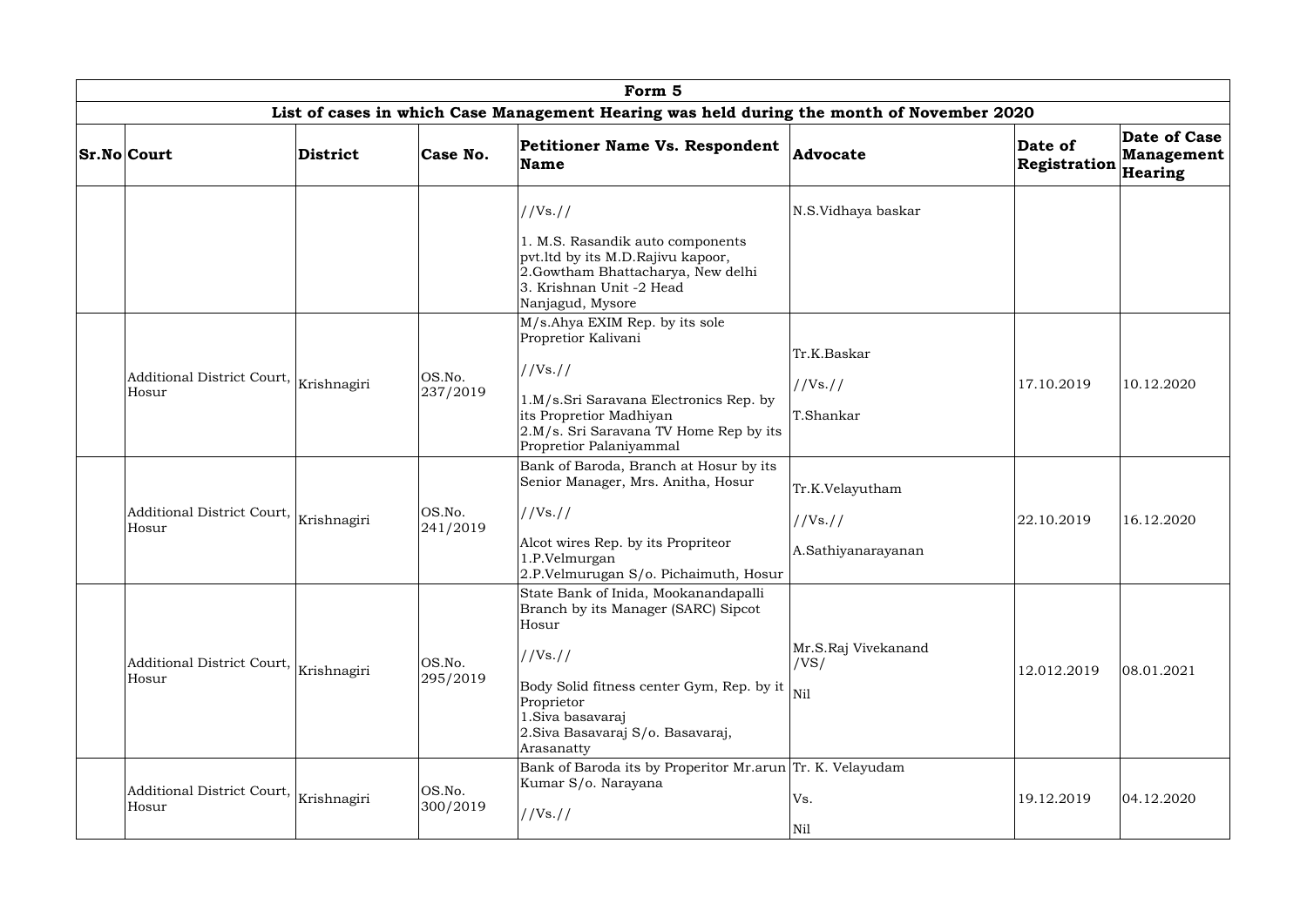|  |                                                 |                                                             |                                                    | Form 5                                                                                                                                                                                                                                                                                                                                      |                                                                                         |                         |                                              |  |
|--|-------------------------------------------------|-------------------------------------------------------------|----------------------------------------------------|---------------------------------------------------------------------------------------------------------------------------------------------------------------------------------------------------------------------------------------------------------------------------------------------------------------------------------------------|-----------------------------------------------------------------------------------------|-------------------------|----------------------------------------------|--|
|  |                                                 |                                                             |                                                    | List of cases in which Case Management Hearing was held during the month of November 2020                                                                                                                                                                                                                                                   |                                                                                         |                         |                                              |  |
|  | <b>Sr.No Court</b>                              | District                                                    | Case No.                                           | Petitioner Name Vs. Respondent<br><b>Name</b>                                                                                                                                                                                                                                                                                               | Advocate                                                                                | Date of<br>Registration | Date of Case<br><b>Management</b><br>Hearing |  |
|  |                                                 |                                                             |                                                    | M/s.Vimose Technologies Rep.by its<br>Prop. S.Sreevidhya having business<br>ARRS Silk, Hosur                                                                                                                                                                                                                                                |                                                                                         |                         |                                              |  |
|  | Additional District Court,  <br>Hosur           |                                                             |                                                    | Syndicate Bank having it branch office<br>sipcopt Phase-II by its branch manager<br>Ravi                                                                                                                                                                                                                                                    | Tr. K. Velayudam                                                                        |                         |                                              |  |
|  |                                                 | Krishnagiri                                                 | OS.No.<br>16/2020                                  | //Vs. //                                                                                                                                                                                                                                                                                                                                    | Vs.                                                                                     | 27.01.2020              | 18.12.2020                                   |  |
|  |                                                 |                                                             |                                                    | MYCAB, Rep. by its Proprietor<br>1.Balraj, Railway station Hosur<br>2.Balraj, S/o. Jayaraman, Periyar Nager<br>Eas, Hosur                                                                                                                                                                                                                   | N <sub>il</sub>                                                                         |                         |                                              |  |
|  | Hosur                                           | Additional District Court, Krishnagiri<br>OS.No.<br>17/2020 |                                                    |                                                                                                                                                                                                                                                                                                                                             | Syndicate Bank having it branch office<br>Sipcot Phase-II by its Branch Manager<br>Ravi | Tr. K. Velayudam        |                                              |  |
|  |                                                 |                                                             |                                                    | //Vs. //                                                                                                                                                                                                                                                                                                                                    | Vs.                                                                                     | 27.01.2020              | 10.12.2020                                   |  |
|  |                                                 |                                                             | L. Perumal, S/o. Lashmanan, Santhi<br>Nagar, Hosur | Nil                                                                                                                                                                                                                                                                                                                                         |                                                                                         |                         |                                              |  |
|  | Additional District Court, Krishnagiri<br>Hosur |                                                             | OS.No.<br>19/2020                                  | Corporation Bank by its branch at<br>Yesodha Mahal, Hosur by its Chief<br>Manager G.K.Murugan<br>//Vs. //<br>1. Samana @ Munusamy, S/o.<br>Munusamy @ Buddappa<br>2. Nandhish S/o. Samana @ Munusamy<br>3.S.Munjula D/o. Samana @ Munusamy,<br>W/o. Suresh<br>4. Chowdeshwari, D/o. Samana @<br>munusamy<br>5.Shilpa D/o. Samana @ Munusamy | Tr. K. Velayudam<br>Vs.<br>Nil                                                          | 29.01.2020              | 14.12.2020                                   |  |
|  | Additional District Court,                      | Krishnagiri                                                 | OS.No                                              | 6. Jagadesh S/o. Samana @ Munusamy<br>7. Minor. Eswari, D/o. Samana @<br>Munusamy<br>Bank of India having its Head Office at<br>Mumbai and also having Branch at                                                                                                                                                                            | Tr. K. Velayudam                                                                        | 13.02.2020              | 03.12.2020                                   |  |
|  | Hosur                                           |                                                             | 52/2020                                            | Hosur Rep. by its Chife Manager Keshor   Vs.                                                                                                                                                                                                                                                                                                |                                                                                         |                         |                                              |  |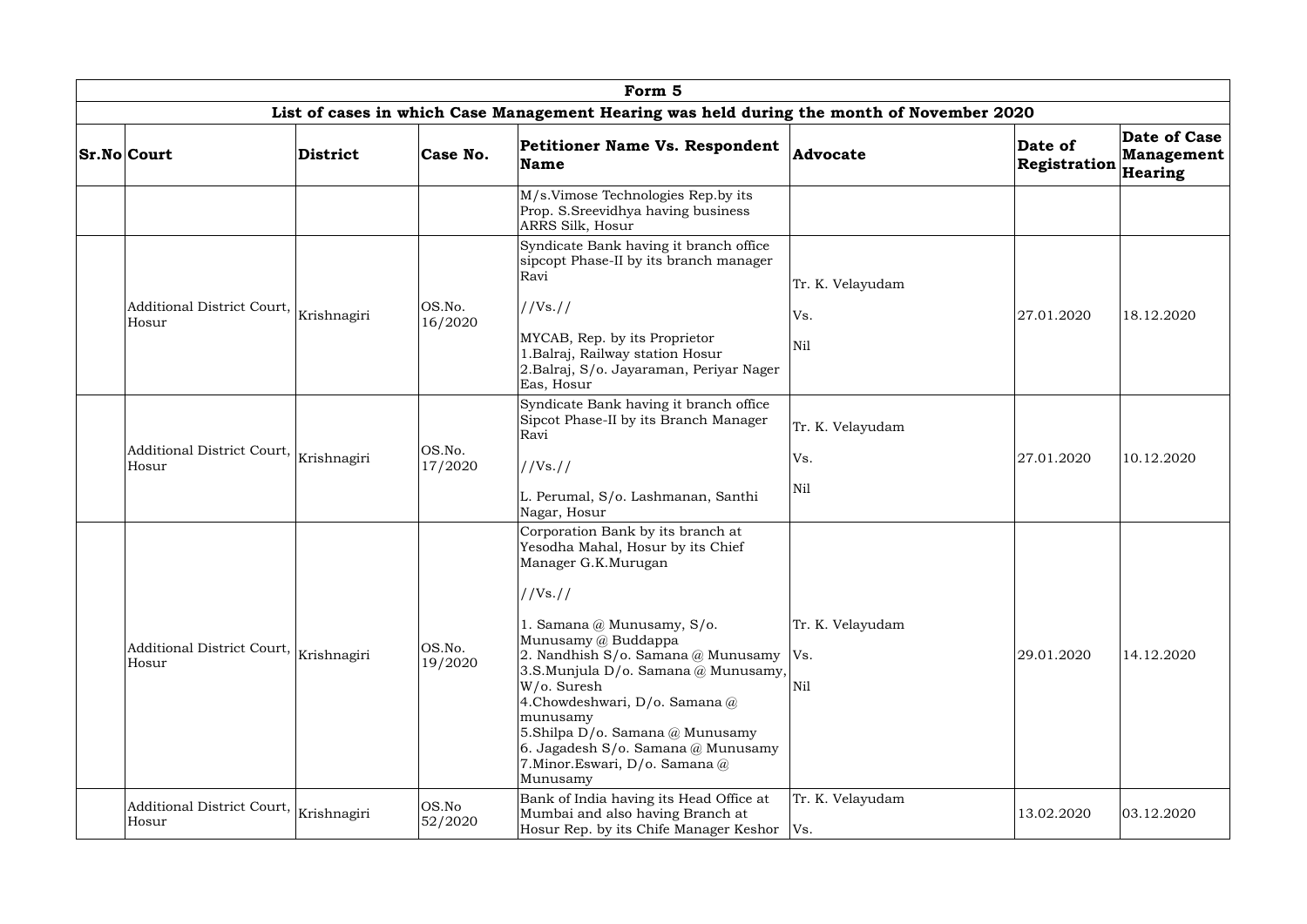| Form 5                                                        |                 |                   |                                                                                                                                                                                                                                                                                                                                                                              |                                  |                         |                                       |  |  |  |  |
|---------------------------------------------------------------|-----------------|-------------------|------------------------------------------------------------------------------------------------------------------------------------------------------------------------------------------------------------------------------------------------------------------------------------------------------------------------------------------------------------------------------|----------------------------------|-------------------------|---------------------------------------|--|--|--|--|
|                                                               |                 |                   | List of cases in which Case Management Hearing was held during the month of November 2020                                                                                                                                                                                                                                                                                    |                                  |                         |                                       |  |  |  |  |
| <b>Sr.No Court</b>                                            | <b>District</b> | Case No.          | <b>Petitioner Name Vs. Respondent</b><br>Name                                                                                                                                                                                                                                                                                                                                | Advocate                         | Date of<br>Registration | Date of Case<br>Management<br>Hearing |  |  |  |  |
|                                                               |                 |                   | Kumar<br>//Vs. //<br>ENIMA PUT AERO SPECE Rep. by it<br>Proprietor<br>1.M.Manigandan<br>2. Manigandan, S/o. Madhan, Keel<br>kuppam, Pochampalli                                                                                                                                                                                                                              | Nil                              |                         |                                       |  |  |  |  |
| Additional District Court, Krishnagiri<br>Hosur               |                 | OS.No.<br>64/2020 | Bank of Baroda having its Head Office<br>Rep. by its chief Manager Mr.Anit Kumar<br>singh S/o.Late.Chandstaka prasad singh<br>R.K.G op. Traffic polic station Bangalore,<br>Bypass road hosur.<br>//Vs. //<br>M/S.Balaji silks Turisting works, by it<br>Proprietor<br>1.Mrs.Kalavathi,<br>2.Mrs. Kalavathi W/o. Ragupathi,<br>Therpetti road, Denkanikottai,<br>Krishnagiri | Tr. K. Velayudam<br>Vs.<br>Nil   | 24.02.2020              | 08.01.2021                            |  |  |  |  |
| Additional District Court, $\big _{\rm Krishnagiri}$<br>Hosur |                 | OS.No<br>68/2020  | M/S. Swathi Alloy Steels Rep. by its<br>Managing Partner Mr. Lokesh Sagtani<br>//Vs. //<br>Mr. R.Manjunath, S/o. Ramesh, Sipcot<br>Housing colony, Hosur                                                                                                                                                                                                                     | Tr.K.Ananada Kumar<br>Vs.<br>Nil | 25.02.2020              | 11.12.2020                            |  |  |  |  |
| Additional District Court,<br>Hosur                           | Krishnagiri     | OS.No.<br>71/2020 | Syndicate Bank having its Branch Office<br>at sipcot Phase-II<br>Mr.Ravi S/o. Thammaiah<br>//Vs. //<br>1.M/s.sudhakar Enterperiser, by its<br>Proprietor T.Sudhakar, Ganapathi Nagar, Nil<br>Hosur<br>2.T.Sudhakar S/o.Thiyagarajan,<br>Meenachi nagar, Chithanapalli, Hosur                                                                                                 | Tr. K. Velayudam<br>Vs.          | 27.02.2020              | 05.01.2021                            |  |  |  |  |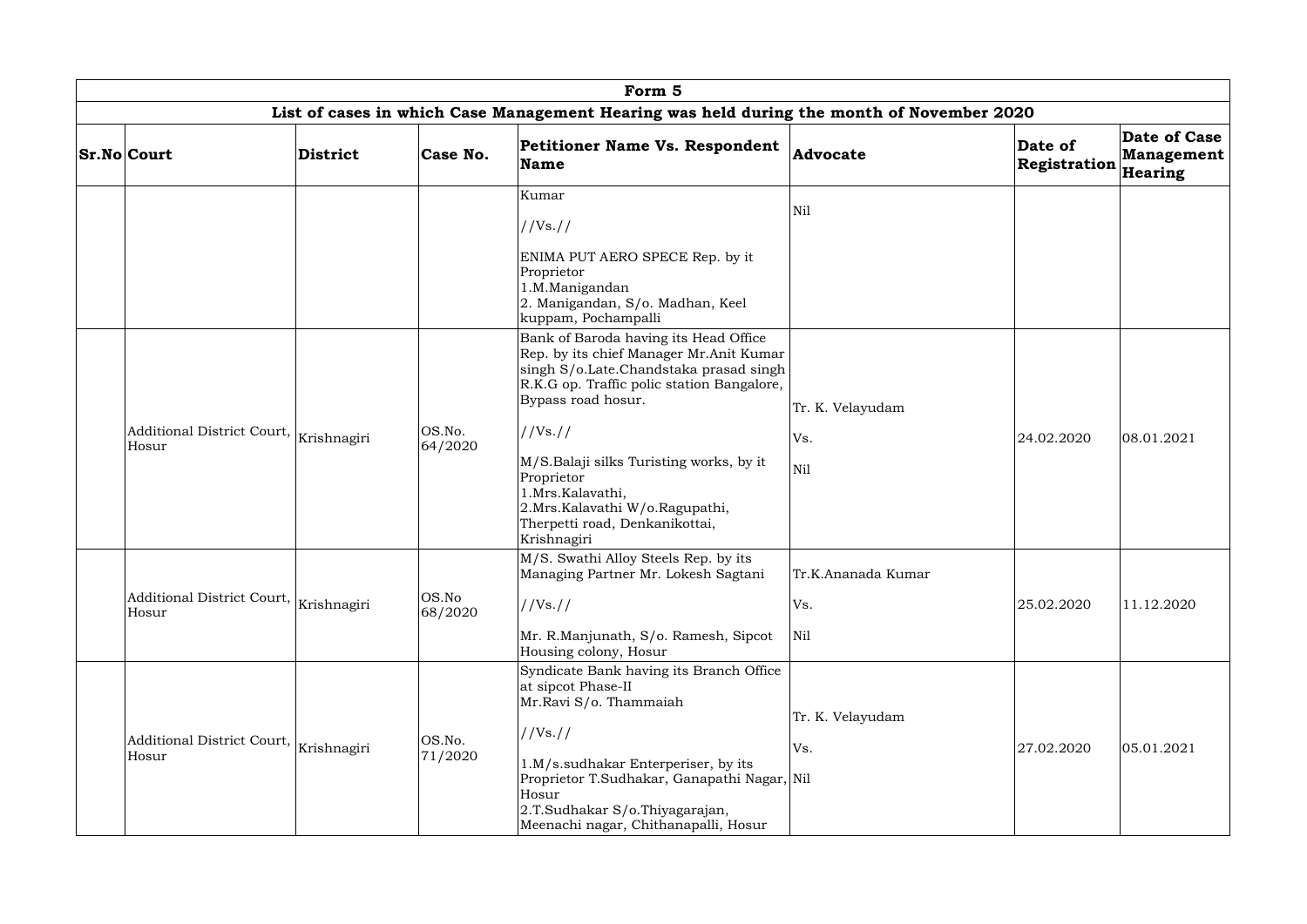|                                                               |                 |                   | Form 5                                                                                                                                                                                                                                                                                                                                                         |                                            |                         |                                              |
|---------------------------------------------------------------|-----------------|-------------------|----------------------------------------------------------------------------------------------------------------------------------------------------------------------------------------------------------------------------------------------------------------------------------------------------------------------------------------------------------------|--------------------------------------------|-------------------------|----------------------------------------------|
|                                                               |                 |                   | List of cases in which Case Management Hearing was held during the month of November 2020                                                                                                                                                                                                                                                                      |                                            |                         |                                              |
| <b>Sr.No Court</b>                                            | <b>District</b> | Case No.          | Petitioner Name Vs. Respondent<br><b>Name</b>                                                                                                                                                                                                                                                                                                                  | Advocate                                   | Date of<br>Registration | Date of Case<br><b>Management</b><br>Hearing |
| Additional District Court, Krishnagiri<br>Hosur               |                 | OS.No.<br>72/2020 | Syndicate Bank having its Branch Office<br>at Sipcot Phase-II, Branch Hosur,<br>Rep.by its Branch Manager<br>M.Ravi, S/o.Thammaiah<br>//Vs. //<br>1.M/s. ASM Travels Rep. by it Proprietor<br>V.Madesh<br>2.V.Madesh, S/o.Venkatesh Thorapalli<br>Agraharam vill, Hosur                                                                                        | Tr. K. Velayudam<br>Vs.<br>N <sub>il</sub> | 27.02.2020              | 05.01.2021                                   |
| Additional District Court, Krishnagiri<br>Hosur               |                 | OS.No.<br>73/2020 | Synadicate Bank having its branch office<br>at Sipcot Phase-II, Rep. by its Branch<br>Manager, Mr.Ravi, S/o. Thimmaiah<br>//Vs. //<br>1.M/s.Revathi Travels Rep. by it<br>Proprietor B.Anusuya Bai, Bedrapalli,<br>Sipcot Post, Hosur.<br>2.B.Anusuya Bai, W/o. Balaji Sigh,<br>Bedarapalli, Zuzuwadi, Hosur.                                                  | Tr. K. Velayudam<br>Vs.<br>Nil             | 27.02.2020              | 11.01.2021                                   |
| Additional District Court,<br>Hosur                           | Krishnagiri     | OS.No.<br>91/2020 | M/s.GLOBAL CALCIUM Pvt. Ltd., Rep.<br>by its Deputy General Manager,<br>S.R.Muni Rao S/o. Late.Rama Rao,Sipcot<br>Industrial company, Hosur<br>//Vs. //<br>1.M/s.ALMAS Technologies Pvt.Ltd Rep.<br>by its Proprietor Mr.Sudan singh.<br>2.Mr.Sudan Singh, M/s.ACMAS<br>Technologies Pvt.Ltd, having its<br>registered office at kundli, Sonepet,<br>Hariyana. | Mt.T.Shankar<br>Vs.<br>Nil                 | 09.03.2020              | 08.01.2021                                   |
| Additional District Court, $\big _{\rm Krishnagiri}$<br>Hosur |                 | OS.No.<br>94/2020 | M/s. Barger paists India ltd represented<br>by its Authroised Mr.T.Srinivasan having $ $<br>Sipcot, Hosur.<br>//Vs. //<br>M/s. SHREE Automaticity Industries<br>C/o. Abishak Industrict by its Proprietor                                                                                                                                                      | Tr.K.Ananda Kumar<br>Vs.<br>Nil            | 10.03.2020              | 09.12.2020                                   |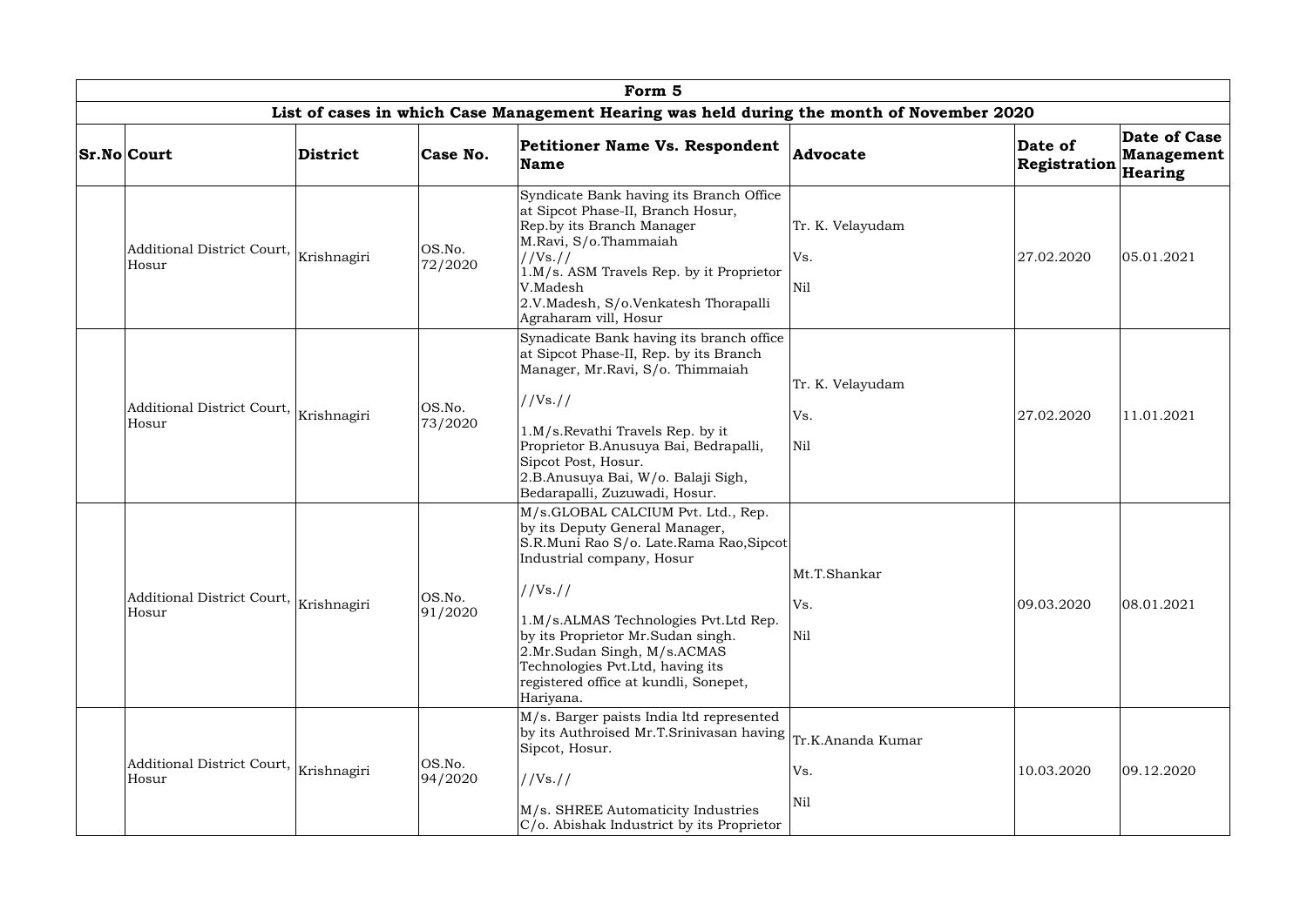| Form 5                              |             |                    |                                                                                                                                                                                                                                                                                                                                                                 |                                   |                         |                                              |  |  |  |
|-------------------------------------|-------------|--------------------|-----------------------------------------------------------------------------------------------------------------------------------------------------------------------------------------------------------------------------------------------------------------------------------------------------------------------------------------------------------------|-----------------------------------|-------------------------|----------------------------------------------|--|--|--|
|                                     |             |                    | List of cases in which Case Management Hearing was held during the month of November 2020                                                                                                                                                                                                                                                                       |                                   |                         |                                              |  |  |  |
| <b>Sr.No Court</b>                  | District    | Case No.           | <b>Petitioner Name Vs. Respondent</b><br>Name                                                                                                                                                                                                                                                                                                                   | <b>Advocate</b>                   | Date of<br>Registration | Date of Case<br><b>Management</b><br>Hearing |  |  |  |
|                                     |             |                    | M.RajaGowandr Mohanraj, Sipcot Hosur.                                                                                                                                                                                                                                                                                                                           |                                   |                         |                                              |  |  |  |
|                                     |             |                    | Andhra Bank having its branch ofice at<br>Housr Represented by its Branch<br>Manager, Mr.G.Abhishek,<br>S/o.Mr.G.Prabhakar David,                                                                                                                                                                                                                               | Tr. K. Velayudam                  |                         |                                              |  |  |  |
| Additional District Court,          | Krishnagiri | OS.No.             | //Vs. //                                                                                                                                                                                                                                                                                                                                                        | Vs.                               | 24.03.2020              | 04.12.2020                                   |  |  |  |
| Hosur                               |             | 102/2020           | 1.M/s.M.R.Automobiles, Res.by its<br>Prop.R.Prabhakar<br>2.R.Prabhakar, S/o.Ramakrishnappa,<br>Prop. Of M/s.M.R.Automobiles<br>Nothikuppam, Hosur                                                                                                                                                                                                               | Nil                               |                         |                                              |  |  |  |
| Additional District Court,<br>Hosur | Krishnagiri | OS.No.<br>103/2020 | Andhra Bank having its branch Office at<br>Hosur represented by its Branch<br>Manager, Mr.G.Abhishek,<br>S/o.Mr.G.Prabhakar David<br>//Vs. //<br>1.M/s.Sri Manjunatha Hardware &<br>Paints, Rep.by its Prop.K.Manjunatha,<br>Bagalur Road, Hosur<br>2.K.Manjunatha, S/o.Kemparao, Prop.of<br>M/s.Sri Manjunatha Hardware & Paints,<br>Kumbalam, Krishnagiri dt. | Tr. K. Velayudam<br>Vs.<br>Nil    | 24.03.2020              | 16.12.2020                                   |  |  |  |
| Additional District Court,<br>Hosur | Krishnagiri | OS.No<br>110/2020  | Hosur COIR Foams Pvt. Ltd. Rep. by its<br>Manager (Account and finance)<br>Mr.M.V.R.K.Kishore S/o.<br>M.V.Jaganmohan Rao, Sipcot industrial<br>East, Hosur.<br>//Vs. //<br>Mrs.Ankita Mishra Proprietor<br>M/s.Gayathiri Emporium, Narayana<br>Street, Leelamahal road,<br>Vishakapatinam.                                                                      | Tr.M.S.Tamil Nathan<br>Vs.<br>Nil | 06.06.2020              | 11.12.2020                                   |  |  |  |
| Additional District Court,<br>Hosur | Krishnagiri | OS.No.<br>111/2020 | Bank of India, having its head Office Res. Tr. K. Velayudam<br>by its consituent Attorney<br>Mr.T.Sivakumar, S/o. Thandavan at                                                                                                                                                                                                                                  | Vs.                               | 06.06.2020              | 04.12.2020                                   |  |  |  |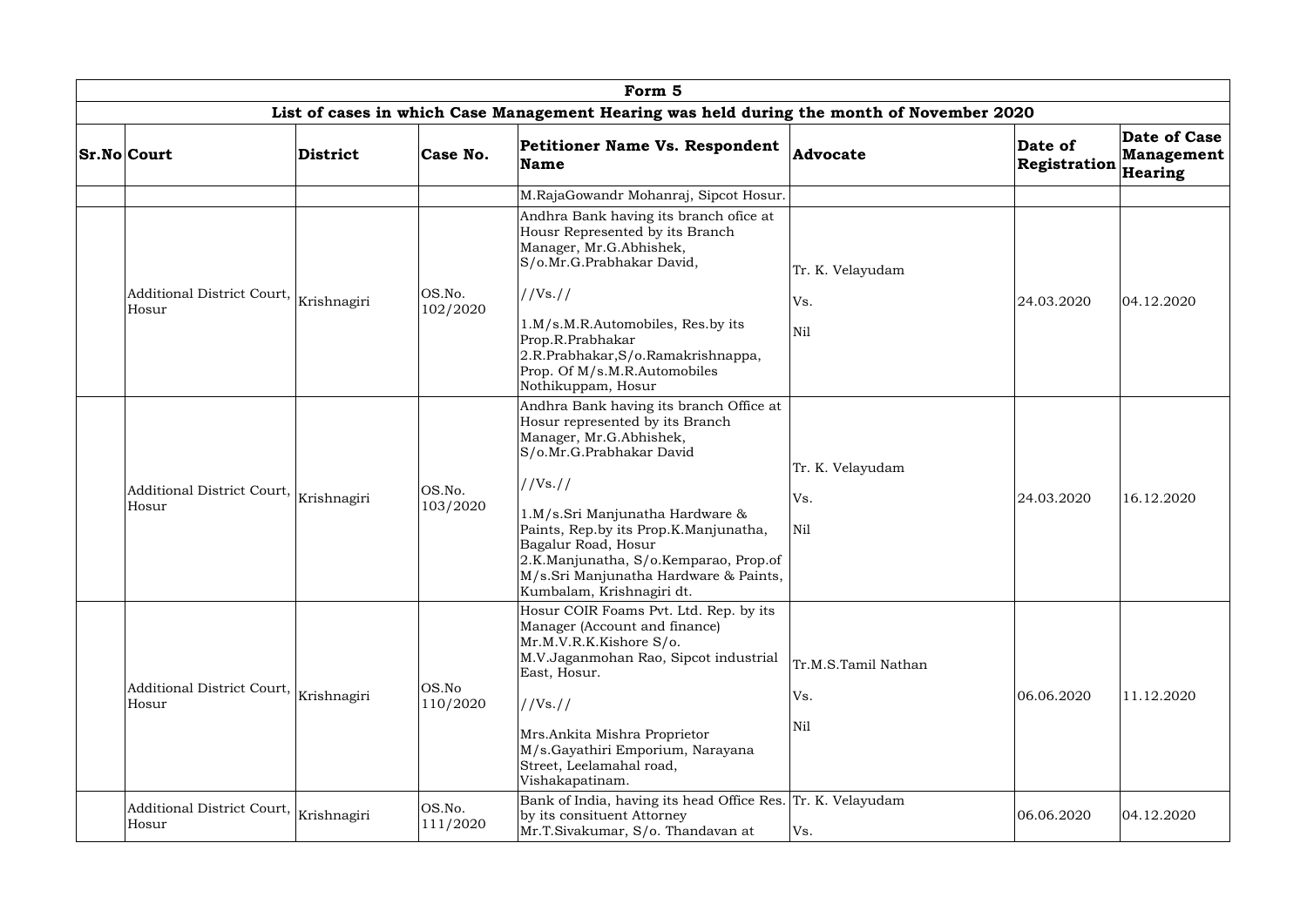|    |                                                                                           |                 |                                                                                                                                                                                                                                                                                                                                                                                    | Form 5                                                                                                                                                                                                                                                                                   |                         |                         |                                                |  |  |  |  |  |
|----|-------------------------------------------------------------------------------------------|-----------------|------------------------------------------------------------------------------------------------------------------------------------------------------------------------------------------------------------------------------------------------------------------------------------------------------------------------------------------------------------------------------------|------------------------------------------------------------------------------------------------------------------------------------------------------------------------------------------------------------------------------------------------------------------------------------------|-------------------------|-------------------------|------------------------------------------------|--|--|--|--|--|
|    | List of cases in which Case Management Hearing was held during the month of November 2020 |                 |                                                                                                                                                                                                                                                                                                                                                                                    |                                                                                                                                                                                                                                                                                          |                         |                         |                                                |  |  |  |  |  |
|    | <b>Sr.No Court</b>                                                                        | <b>District</b> | Case No.                                                                                                                                                                                                                                                                                                                                                                           | Petitioner Name Vs. Respondent<br><b>Name</b>                                                                                                                                                                                                                                            | Advocate                | Date of<br>Registration | Date of Case  <br><b>Management</b><br>Hearing |  |  |  |  |  |
|    |                                                                                           |                 |                                                                                                                                                                                                                                                                                                                                                                                    | M.M.Reddy complex old Bangalore road,<br>Hosur.<br>//Vs. //<br>1.M/s.Easik Kumaran Auto Pats, Rep. by<br>its Proprietor S.Jansi Rani Rajeshwari<br>layout, Sipcot, Hosur.<br>2.S.Jansi Rani W/o. Rathinam Bharathi<br>Nagar, Mookandapalli, Hosur                                        | Nil                     |                         |                                                |  |  |  |  |  |
|    | Additional District Court, $\big _{\rm Krishnagiri}$<br>Hosur                             |                 | OS.No.<br>112/2020                                                                                                                                                                                                                                                                                                                                                                 | Andhra Bank Having its Branch Office at<br>Hosur. Rep. by its Branch Managaer<br>Mr.G.Adhishek S/o. Prabhakar David<br>//Vs. //<br> Mr.H.Mahaboob Khan, So. Hassan khan, $\big _{\rm Nil}$<br>Thorrapalli vill. Penandapalli post,<br>Hosur.<br>2.M.Govinda Reddy Alasapalli vill. Hosur | Tr. K. Velayudam<br>Vs. | 06.06.2020              | 04.12.2020                                     |  |  |  |  |  |
|    | Os.No<br>Additional District Court,<br>Krishnagiri<br>114/2020<br>Hosur                   |                 | Bank of India Having its head Office at<br>Mumbai, Rep. by its Mr.T.Sivakumar<br>S/o. S. Thandvan, MM Reddy complex old<br>Bangalore road, Hosur.<br>//Vs. //<br>1.M/s.Ganesh Engineering Rep. by it<br>Prop. U.Muthu Kumar Office at Kamaraj<br>Nagar, Sipcot, Hosur.<br>2.U.Muthu Kumar S/o. Uthandyapillai,<br>Kudiyana street, Muthal kattalai,<br>Pandurangapuram, Kumbakonam | Tr. K. Velayudam<br>Vs.<br>Nil                                                                                                                                                                                                                                                           | 06.06.2020              | 09.12.2020              |                                                |  |  |  |  |  |
| 12 | Prl. Dist. & Sessions<br>Court                                                            | Madurai         | <b>NIL</b>                                                                                                                                                                                                                                                                                                                                                                         | <b>NIL</b>                                                                                                                                                                                                                                                                               | <b>NIL</b>              | <b>NIL</b>              | <b>NIL</b>                                     |  |  |  |  |  |
|    | I Addl. Dist. & Sessions<br>Court                                                         | Madurai         | <b>NIL</b>                                                                                                                                                                                                                                                                                                                                                                         | $\mbox{NIL}$                                                                                                                                                                                                                                                                             | <b>NIL</b>              | <b>NIL</b>              | <b>NIL</b>                                     |  |  |  |  |  |
|    | I Addl. Sub Court                                                                         | Madurai         | <b>NIL</b>                                                                                                                                                                                                                                                                                                                                                                         | $\mbox{NIL}$                                                                                                                                                                                                                                                                             | <b>NIL</b>              | <b>NIL</b>              | <b>NIL</b>                                     |  |  |  |  |  |
|    | II Addl. Sub Court                                                                        | Madurai         | <b>NIL</b>                                                                                                                                                                                                                                                                                                                                                                         | $\mbox{NIL}$                                                                                                                                                                                                                                                                             | $\mbox{NIL}$            | <b>NIL</b>              | <b>NIL</b>                                     |  |  |  |  |  |
| 13 | District Court,                                                                           | Nagapattinam    | <b>NIL</b>                                                                                                                                                                                                                                                                                                                                                                         | <b>NIL</b>                                                                                                                                                                                                                                                                               | <b>NIL</b>              | NIL                     | <b>NIL</b>                                     |  |  |  |  |  |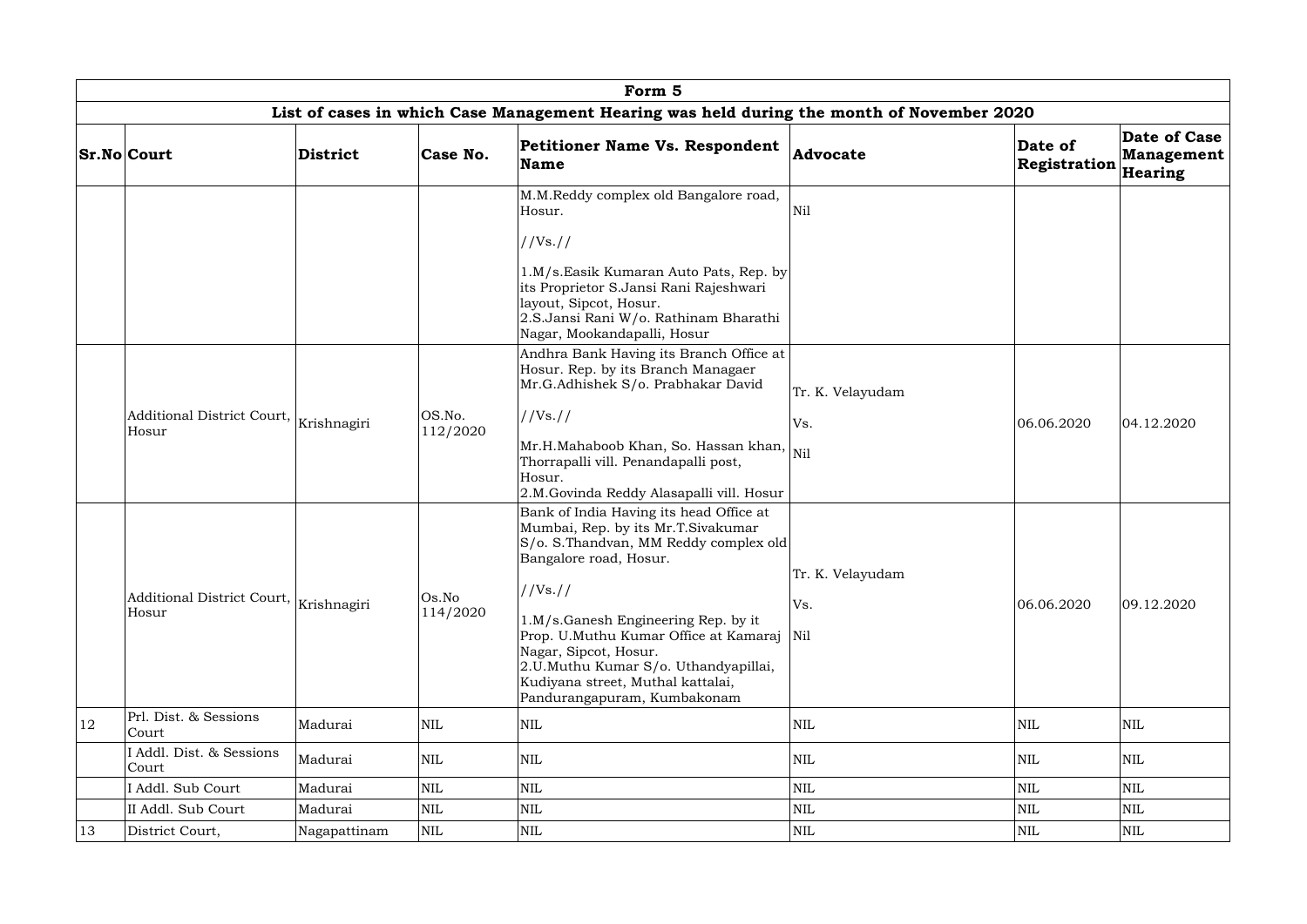|    | Form 5                                         |              |                |                                                                                                                                                        |                                        |                         |                                              |  |  |  |  |  |
|----|------------------------------------------------|--------------|----------------|--------------------------------------------------------------------------------------------------------------------------------------------------------|----------------------------------------|-------------------------|----------------------------------------------|--|--|--|--|--|
|    |                                                |              |                | List of cases in which Case Management Hearing was held during the month of November 2020                                                              |                                        |                         |                                              |  |  |  |  |  |
|    | <b>Sr.No Court</b>                             | District     | Case No.       | <b>Petitioner Name Vs. Respondent</b><br><b>Name</b>                                                                                                   | Advocate                               | Date of<br>Registration | Date of Case<br><b>Management</b><br>Hearing |  |  |  |  |  |
|    | Nagapattinam                                   |              |                |                                                                                                                                                        |                                        |                         |                                              |  |  |  |  |  |
|    | Fast Track Mahila Court,<br>Nagapattinam       | Nagapattinam | <b>NIL</b>     | $\mbox{NIL}$                                                                                                                                           | NIL                                    | <b>NIL</b>              | $\mbox{NIL}$                                 |  |  |  |  |  |
|    | Additional District Court,<br>Mayiladuthurai   | Nagapattinam | $\mbox{NIL}$   | $\mbox{NIL}$                                                                                                                                           | NIL                                    | <b>NIL</b>              | <b>NIL</b>                                   |  |  |  |  |  |
|    | Sub Court, Nagapattinam Nagapattinam           |              | <b>NIL</b>     | $\mbox{NIL}$                                                                                                                                           | <b>NIL</b>                             | NIL                     | NIL                                          |  |  |  |  |  |
|    | Principal Sub Court,<br>Mayiladuthurai         | Nagapattinam | <b>NIL</b>     | <b>NIL</b>                                                                                                                                             | NIL                                    | NIL                     | <b>NIL</b>                                   |  |  |  |  |  |
|    | <b>Additional Sub Court,</b><br>Mayiladuthurai | Nagapattinam | <b>NIL</b>     | <b>NIL</b>                                                                                                                                             | NIL                                    | <b>NIL</b>              | <b>NIL</b>                                   |  |  |  |  |  |
| 14 | The Principal District<br>Namakkal<br>Judge    |              | $\cos/2/2020$  | Vishnu Sudha Textiles Rep by its Sole<br>Properties TSudha Rep by her Power<br>Agent VRajagopalan Vs M/sKMS and<br>Company Rep by its Proprietor KBabu | Dakshinamoorthy.L(P),                  | 05-06-2018              | $ 05 - 11 - 2020 $                           |  |  |  |  |  |
|    | The Principal District<br>Judge                | Namakkal     | $\cos/3/2020$  | SSV Feeds rep by its Managing Partner<br>Vs Mani Poultry Farm rep by its<br>Proprietor SMMani and another                                              | Raghu.T.V(P),                          | 19-06-2018              | 10-11-2020                                   |  |  |  |  |  |
|    | The Principal District<br>Judge                | Namakkal     | $\cos/5/2020$  | Harin Feeds by its Manager<br>MSenthilkumar Vs Paramasivam Poultry<br>Farm by its Manager Paramasivam                                                  | Shanmugam.K(P),<br>Yoganathan.S(R),    | 21-08-2018              | 14-10-2020                                   |  |  |  |  |  |
|    | The Principal District<br>Judge                | Namakkal     | COS/6/2020     | PePe Feeds by its Managing Partner<br>PTamilarasan Vs Perianna gounder and<br>8 others                                                                 | Shanmugam.K(P),                        | 18-12-2018              | 28-10-2020                                   |  |  |  |  |  |
|    | The Principal District<br>Judge                | Namakkal     | COS/7/2020     | NPA Foods and feeds by rep Patner of<br>Velusamy Vs Maruthappan                                                                                        | Rajasekaran.T(P),                      | 19-12-2018              | 29-10-2020                                   |  |  |  |  |  |
|    | The Principal District<br>Judge                | Namakkal     | COS/10/2020    | Senthamil Finance by its Managing<br>partner Vs Valarmathi and 2 others                                                                                | Balakrishnan.R(P),<br>Chinnusamy.R(R), | 18-01-2019              | 12-10-2020                                   |  |  |  |  |  |
|    | The Principal District<br>Judge                | Namakkal     | $\cos/11/2020$ | RDomnic Xavier Vs Fues Gupta<br>M/sInnovittil church                                                                                                   | Raju.L(P),                             | 18-01-2019              | 12-10-2020                                   |  |  |  |  |  |
|    | The Principal District<br>Judge                | Namakkal     | COS/12/2020    | Mahindra Feeds and Foods by its partner<br>Palanisamy Vs Selvaraj                                                                                      | Shanmugam.K(P),                        | 02-03-2019              | 05-10-2020                                   |  |  |  |  |  |
|    | The Principal District<br>Namakkal<br>Judge    |              | $\cos/15/2020$ | Saranya Spinning Mills Pvt Ltd rep by<br>Technical Director Ashokkumar Vs Om<br>sakthi Textiles rep by Properitor<br>Arthanarisamy                     | Shanmugam.K(P),<br>Arthanari.K(R),     | 21-03-2019              | 15-10-2020                                   |  |  |  |  |  |
|    | The Principal District<br>Judge                | Namakkal     |                | Sri Kumaran Finance by Managing<br>COS/16/2020 Director MGanesan Vs Sasikala and 2<br>others                                                           | Murugesan.J.K(P),                      | 04-04-2019              | 05-11-2020                                   |  |  |  |  |  |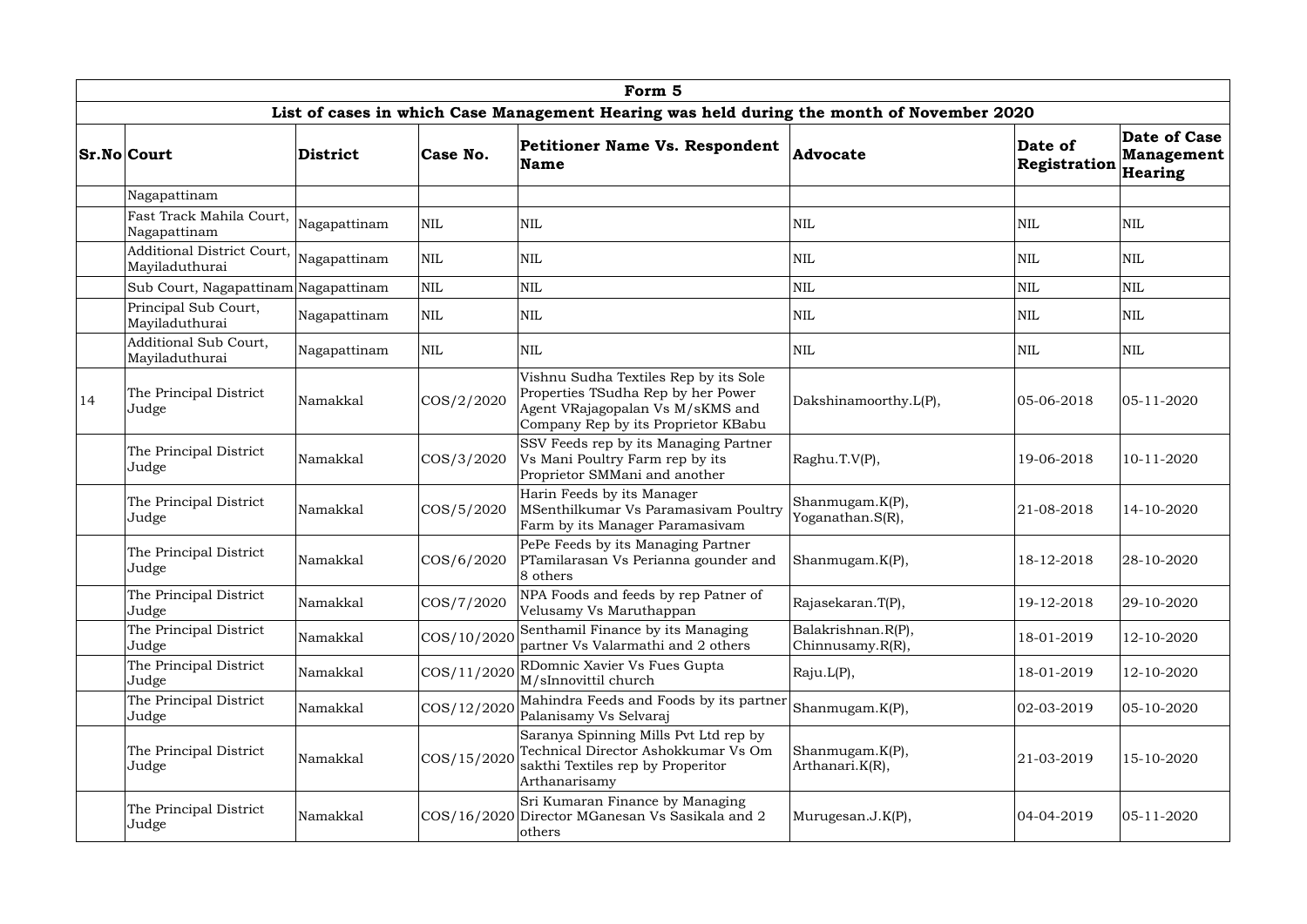|  |                                                                                            |                                                                                                         |             | Form 5                                                                                                              |                                          |                         |                                              |  |  |  |  |  |
|--|--------------------------------------------------------------------------------------------|---------------------------------------------------------------------------------------------------------|-------------|---------------------------------------------------------------------------------------------------------------------|------------------------------------------|-------------------------|----------------------------------------------|--|--|--|--|--|
|  | List of cases in which Case Management Hearing was held during the month of November 2020  |                                                                                                         |             |                                                                                                                     |                                          |                         |                                              |  |  |  |  |  |
|  | <b>Sr.No Court</b>                                                                         | <b>District</b>                                                                                         | Case No.    | <b>Petitioner Name Vs. Respondent</b><br><b>Name</b>                                                                | Advocate                                 | Date of<br>Registration | Date of Case<br><b>Management</b><br>Hearing |  |  |  |  |  |
|  | The Principal District<br>Judge                                                            | Namakkal                                                                                                |             | Sree amman Finance Rep by its<br>COS/17/2020 Managing partner RGanesan Vs<br>Kumaresan                              | Palanisamy. T.M.(P),<br>Ravi.M(R),       | 25-04-2019              | 18-11-2020                                   |  |  |  |  |  |
|  | The Principal District<br>Judge                                                            | Sri Lakshmi Finance by its Partner<br>COS/20/2020 PKrishnamoorthi Vs PElango and<br>Namakkal<br>another |             | Krishnamoorthy.T.V(P),                                                                                              | 30-04-2019                               | 08-10-2020              |                                              |  |  |  |  |  |
|  | The Principal District<br>Namakkal<br>Judge                                                |                                                                                                         |             | Gayathiri Finance by its Managing<br>COS/22/2020 Partner Balu Vs Ramachandiran and 2<br>others                      | Kumarasan.P(P),                          | 13-08-2019              | 13-10-2020                                   |  |  |  |  |  |
|  | The Principal District<br>Judge                                                            | Namakkal                                                                                                |             | Mahendira feeds and foods by its<br>COS/25/2020 Managing Partner Palanisamy Vs<br>MuthuKumar                        | Shanmugam.K(P),                          | 19-08-2019              | 05-10-2020                                   |  |  |  |  |  |
|  | The Principal District<br>Namakkal<br>Judge<br>The Principal District<br>Namakkal<br>Judge |                                                                                                         |             | COS/24/2020 Indian over seas bank Vs KRKala                                                                         | Shanmugham.S.A(P),<br>Udhaya kumar.K(R), | 19-08-2019              | $ 07 - 10 - 2020 $                           |  |  |  |  |  |
|  |                                                                                            |                                                                                                         | COS/23/2020 | Syndicate bank Pallipalayam Branch Vs<br>JKavinkumar                                                                | Shanmugham.S.A(P),                       | 19-08-2019              | 07-10-2020                                   |  |  |  |  |  |
|  | The Principal District<br>Judge                                                            | Namakkal                                                                                                | COS/27/2020 | NPA Foods and Feeds by its Managing<br>Partner Velusamy Vs Kandasamy                                                | Shanmugam.K(P),<br>Johnedwin.F(R),       | 21-08-2019              | 14-10-2020                                   |  |  |  |  |  |
|  | The Principal District<br>Judge                                                            | Namakkal                                                                                                |             | Syndicate bank NPudupatti Branch Rep<br>COS/28/2020 by its Branch Manager Vs PIllaiyaraj and<br>another             | Anbazhagan.P(P),                         | 10-09-2019              | $ 07 - 10 - 2020 $                           |  |  |  |  |  |
|  | The Principal District<br>Judge                                                            | Namakkal                                                                                                |             | Syndicate bank NPudupatti Brach REp<br>$ COS/29/2020 $ by its Branch Manager Vs<br>VMMadhuranthagai and another     | Anbazhagan.P(P),                         | 10-09-2019              | 14-10-2020                                   |  |  |  |  |  |
|  | The Principal District<br>Judge                                                            | Namakkal                                                                                                |             | COS/30/2020 RDinesh Vs Gautham Kanunga                                                                              | Arthanari.K(P),                          | 04-10-2019              | 10-11-2020                                   |  |  |  |  |  |
|  | The Principal District<br>Judge                                                            | Namakkal                                                                                                |             | Mahendira Feeds and Foods by its<br>COS/34/2020 Managing Director Palanisamy Vs<br>Nallaiyan                        | Shanmugam.K(P),                          | 02-01-2020              | 14-10-2020                                   |  |  |  |  |  |
|  | The Principal District<br>Judge                                                            | Namakkal                                                                                                |             | M/S Palls Association by Owner<br>COS/35/2020 Radhakrishnan Vs KMS Poultary Parm<br>rep by its Latha @ Krishnalatha | SureshKumar.P(P),                        | 03-01-2020              | $ 02 - 11 - 2020 $                           |  |  |  |  |  |
|  | The Principal District<br>Judge                                                            | Namakkal                                                                                                | COS/37/2020 | Harin Feeds by its owner MSenthilkumar<br>Vs Sengottuvel                                                            | Shanmugam.K(P),<br>Kannan. $C(R)$ ,      | 07-01-2020              | 15-10-2020                                   |  |  |  |  |  |
|  | The Principal District<br>Judge                                                            | Namakkal                                                                                                | COS/38/2020 | Selvaraj Vs United India Insurance<br>company Ltd by its branch manager                                             | Shanmugam.K(P),                          | 07-01-2020              | 15-10-2020                                   |  |  |  |  |  |
|  | The Principal District<br>Judge                                                            | Namakkal                                                                                                | COS/36/2020 | Harin Feeds by its Owner<br>MSenthilkumar Vs Chinnusamy                                                             | Shanmugam.K(P),<br>Tamilselvan.R(R),     | 07-01-2020              | $ 07 - 10 - 2020 $                           |  |  |  |  |  |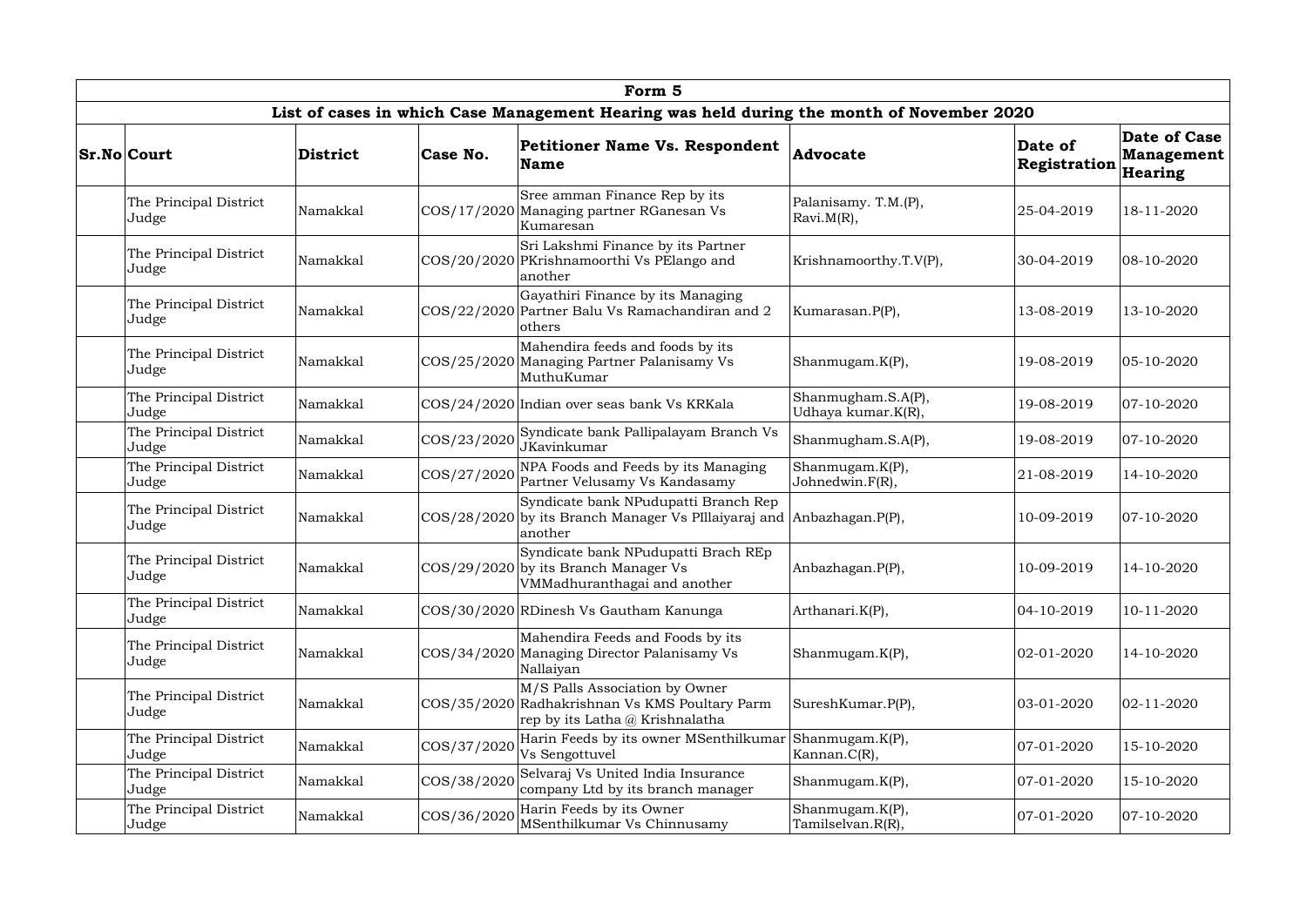| Form 5                          |                 |                     |                                                                                                                                                                                                         |                                            |                         |                                                     |  |  |  |  |  |
|---------------------------------|-----------------|---------------------|---------------------------------------------------------------------------------------------------------------------------------------------------------------------------------------------------------|--------------------------------------------|-------------------------|-----------------------------------------------------|--|--|--|--|--|
|                                 |                 |                     | List of cases in which Case Management Hearing was held during the month of November 2020                                                                                                               |                                            |                         |                                                     |  |  |  |  |  |
| <b>Sr.No Court</b>              | <b>District</b> | Case No.            | <b>Petitioner Name Vs. Respondent</b><br><b>Name</b>                                                                                                                                                    | Advocate                                   | Date of<br>Registration | <b>Date of Case</b><br><b>Management</b><br>Hearing |  |  |  |  |  |
| The Principal District<br>Judge | Namakkal        |                     | Subramani Vs RSR Feeds by its<br>COS/39/2020 Managing Partner Duraisamy and 5<br>others                                                                                                                 | Shanmugam.K(P),                            | 08-01-2020              | 06-10-2020                                          |  |  |  |  |  |
| The Principal District<br>Judge | Namakkal        |                     | M/sVictory Spinning Private Ltd by its<br>COS/40/2020 Director TBalachandran Vs M/sRitham<br>Fibrarics and another                                                                                      | Paraneedharan.C(P),<br>Palanisamy. K.K(R), | 21-01-2020              | $ 07 - 10 - 2020 $                                  |  |  |  |  |  |
| The Principal District<br>Judge | Namakkal        |                     | M/sVadivel Textiles rep by its Prop<br>COS/41/2020 PVadivel Vs M/sSri Vaari Fabrics rep by<br>its prop SSelvan                                                                                          | Gunasekaran.P.M(P),                        | 29-01-2020              | 06-10-2020                                          |  |  |  |  |  |
| The Principal District<br>Judge | Namakkal        | COS/42/2020         | Canara Bank Namakkal Branch by its<br>Manager Vs KalaivaniK                                                                                                                                             | Vinoth.S(P),                               | 30-01-2020              | 09-10-2020                                          |  |  |  |  |  |
| The Principal District<br>Judge | Namakkal        |                     | M/sGlobalvet Enterprises by its Owner<br>COS/43/2020 RGeetharanjani Vs KMS Poultry Farm<br>Latha @ Krishnalatha                                                                                         | Suresh Kumar.P(P),                         | 05-02-2020              | 12-10-2020                                          |  |  |  |  |  |
| The Principal District<br>Judge | Namakkal        |                     | Sri Aruljothi murugan Fianance by its<br>COS/45/2020 Managing Partner KMuthusamy Vs<br>SMuthukumaran                                                                                                    | Chinnusamy.R(P),                           | 12-03-2020              | 28-10-2020                                          |  |  |  |  |  |
| The Principal District<br>Judge | Namakkal        |                     | Sri Sivaganga Capitals by its Managing<br>COS/44/2020 Partner KGanesan Vs BVijayasarathi and Chinnusamy.R(P),<br>2 others                                                                               |                                            | 12-03-2020              | 03-11-2020                                          |  |  |  |  |  |
| The Principal District<br>Judge | Namakkal        | $\vert$ COS/47/2020 | Vijaya Bank (Bank of Baradoa)<br>Rasipuram rep by its Branch Manager Vs<br>VTex rep by its proprieter Jayakumar<br>and 2 others                                                                         | Satthivel.A(P),                            | 11-06-2020              | 13-10-2020                                          |  |  |  |  |  |
| The Principal District<br>Judge | Namakkal        | COS/48/2020         | Dhanlaxmi Bank ltd Vs Arun and<br>another                                                                                                                                                               | Anbazhagan.P(P),                           | 17-06-2020              | 12-10-2020                                          |  |  |  |  |  |
| The Principal District<br>Judge | Namakkal        |                     | Mahendran Feeds Foods by its managing<br>COS/49/2020 director Palanisamy Power Egent Mohan<br>Vs Poongodi                                                                                               | $\mathsf{Shanmugam.K(P)},$                 | 29-06-2020              | 06-11-2020                                          |  |  |  |  |  |
| The Principal District<br>Judge | Namakkal        |                     | Hain Feeds by its Owner MSenthilkumar<br>COS/50/2020 by power Agent PSellamuthu Vs<br>Rajagopal                                                                                                         | Shanmugam.K(P),                            | $ 07 - 07 - 2020$       | 09-10-2020                                          |  |  |  |  |  |
| The Principal District<br>Judge | Namakkal        |                     | M/sLogical Agri Business India Private<br>Limited rep by its Managing Director Vs<br>COS/51/2020 M/sSri Lakshmi Narasimha Poultry<br>Farm Pvt ltdrep by its Managing Director<br>MrKalidindi and 4 othe | Shanmugam.K(P),                            | 29-07-2020              | 06-10-2020                                          |  |  |  |  |  |
| The Principal District<br>Judge | Namakkal        | COS/52/2020         | Mahendra feeds foods by rep its<br>Proseding Partner Palanisamy Agent M                                                                                                                                 | Shanmugam.K(P),                            | 19-08-2020              | 10-11-2020                                          |  |  |  |  |  |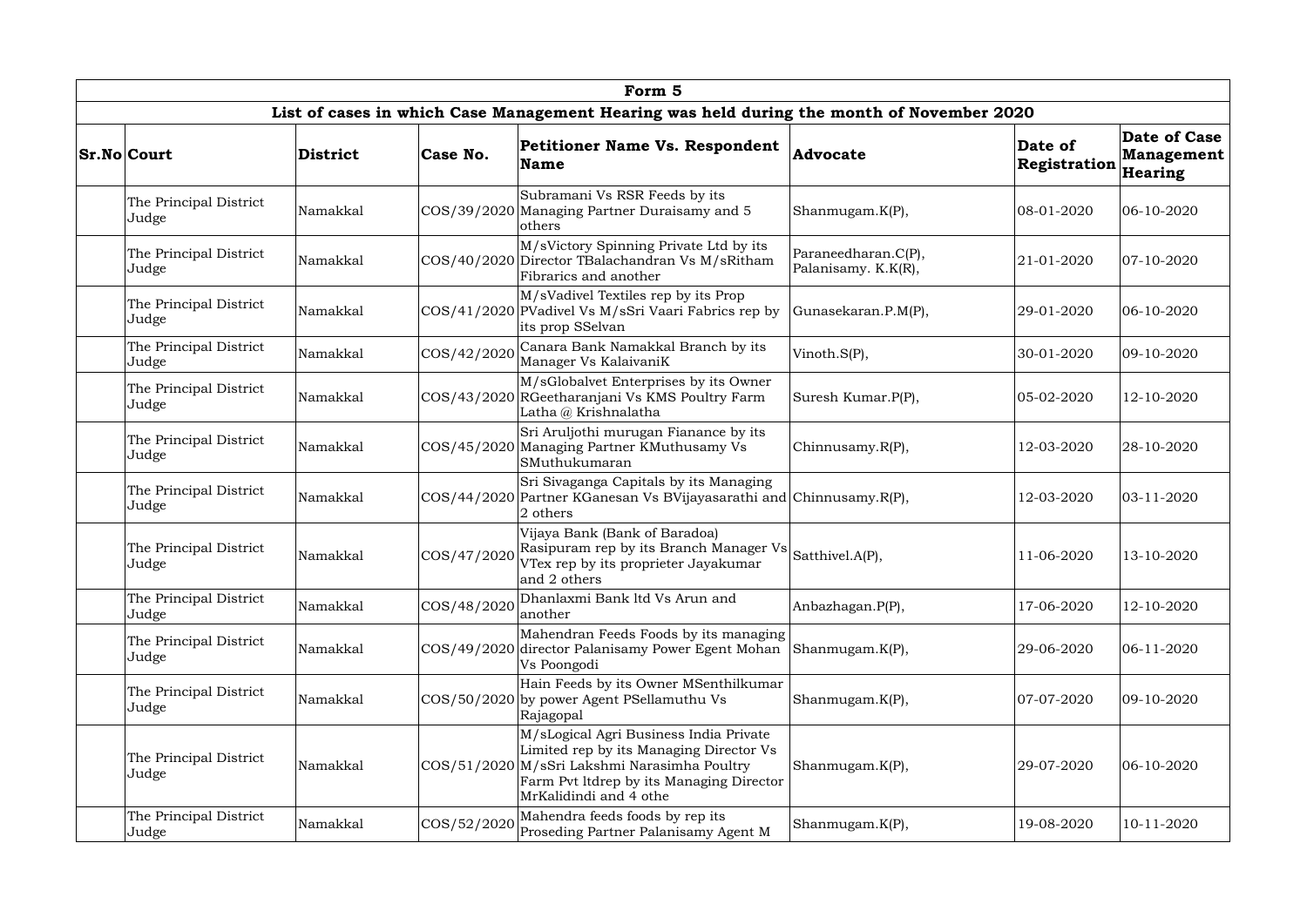|    |                                                                                           |                                                                                  |              | Form 5                                                                                                                            |                                   |                         |                                                     |  |  |  |  |  |
|----|-------------------------------------------------------------------------------------------|----------------------------------------------------------------------------------|--------------|-----------------------------------------------------------------------------------------------------------------------------------|-----------------------------------|-------------------------|-----------------------------------------------------|--|--|--|--|--|
|    | List of cases in which Case Management Hearing was held during the month of November 2020 |                                                                                  |              |                                                                                                                                   |                                   |                         |                                                     |  |  |  |  |  |
|    | <b>Sr.No Court</b>                                                                        | District                                                                         | Case No.     | <b>Petitioner Name Vs. Respondent</b><br><b>Name</b>                                                                              | Advocate                          | Date of<br>Registration | <b>Date of Case</b><br><b>Management</b><br>Hearing |  |  |  |  |  |
|    |                                                                                           |                                                                                  |              | Mohan Vs Balakrishnan                                                                                                             |                                   |                         |                                                     |  |  |  |  |  |
|    | The Principal District<br>Judge                                                           | Namakkal                                                                         |              | Mahendran feeds and foods by rep<br>$ COS/53/2020 $ partner palanisamy by rep agent<br>MMohan Vs Senthikumar                      | Shanmugam.K(P),<br>Vinoth.S(R),   | 19-08-2020              | 28-10-2020                                          |  |  |  |  |  |
|    | The Principal District<br>Judge                                                           | Namakkal                                                                         | COS/54/2020  | Subashree Feeds by its Owner<br>Umamaheswari Vs Palanivel                                                                         | Shanmugam.K(P),                   | 21-08-2020              | 28-10-2020                                          |  |  |  |  |  |
|    | The Principal District<br>Judge                                                           | Namakkal                                                                         | COS/55/2020  | Saranya Spinning Mills Pvt.Ltd., rep. by<br>Techinical Director Ashokkumar Vs Sri<br>Saravana Fabarics rep. owner<br>Abimanyuraja | Shanmugam.K(P),<br>A.K.C.S.(R),   | 13-10-2020              | 20-11-2020                                          |  |  |  |  |  |
|    | The Principal District<br>Judge                                                           | Namakkal                                                                         |              | Muthu Poultry Agencies by its Managing<br>COS/56/2020 Partner Thiyagarajan by power agent<br>Tamilselvan Vs Kannan                | Shanmugam.K(P),                   | 16-10-2020              | 24-11-2020                                          |  |  |  |  |  |
|    | The Principal District<br>Judge                                                           | Namakkal                                                                         |              | Muthu poultary Egency by rep Managing<br>COS/57/2020 partner thiyagarajan power Egent<br>Tamilselvan Vs Subramani                 | Shanmugam.K(P),                   | 16-10-2020              | 24-11-2020                                          |  |  |  |  |  |
|    | The Principal District<br>Judge                                                           | Namakkal                                                                         |              | Hari Feeds by its Owner M.Senthilkumar<br>COS/58/2020 Vs R.V.S.Poultry Farm by owner<br>Velappan                                  | Shanmugam.K(P),<br>Raghu.T.V(R),  | 08-10-2020              | 20-11-2020                                          |  |  |  |  |  |
|    | The Principal District<br>Judge                                                           | Namakkal                                                                         |              | Harin Feeds by Manager M.Senthilkumar<br>COS/59/2020 Vs Krishnaveni Poultry Farm by its<br>Manager Periasamy                      | Shanmugam.K(P),<br>Krishnan.P(R), | 30-09-2020              | 20-11-2020                                          |  |  |  |  |  |
|    | The Principal District<br>Judge                                                           | Namakkal                                                                         | COS 60/2020  | Mahindra Feeds and Foods By its<br>Managing Partner Palanisamy by Power<br>Agent                                                  | K.Shanmugam                       | 30-11-2020              | 08-12-2020                                          |  |  |  |  |  |
|    | The Principal District<br>Judge                                                           | Namakkal                                                                         | COS 61/2020  | Harin Feeds by its Manager<br>M.Senthilkumar Vs K.B.S.Poultry Farm<br>by its Manager Poopathi                                     | K.Shanmugam                       | 30-11-2020              | 04-12-2020                                          |  |  |  |  |  |
|    | The Principal District<br>Judge                                                           | Namakkal                                                                         | COS 62/2020  | Harin Feeds by its owner<br>M.Senthilkukmar Vs Thulasi Poultry<br>Farm by its owner Arul                                          | K.Shanmugam                       | 30-11-2020              | 04-12-2020                                          |  |  |  |  |  |
|    | The Principal District<br>Judge                                                           | Harin Feeds by its Owner<br>COS 63/2020<br>Namakkal<br>M.Senthilkumar Vs Jeyavel |              | K.Shanmugam                                                                                                                       | 30-11-2020                        | 04-12-2020              |                                                     |  |  |  |  |  |
|    | The Principal District<br>Judge                                                           | Namakkal                                                                         | COS 64/2020  | Dhanabaagayam Spinners Private<br>Ltd, Rep by its M.Dhanasekar Vs<br>Leelavathi Textile Traders rep by ists<br>proprietor Sukumar | K.Shanmugam                       | 30-11-2020              | 04-12-2020                                          |  |  |  |  |  |
| 15 | District Court                                                                            | Nilgris                                                                          | $\mbox{NIL}$ | NIL                                                                                                                               | NIL                               | $\mbox{NIL}$            | $\mbox{NIL}$                                        |  |  |  |  |  |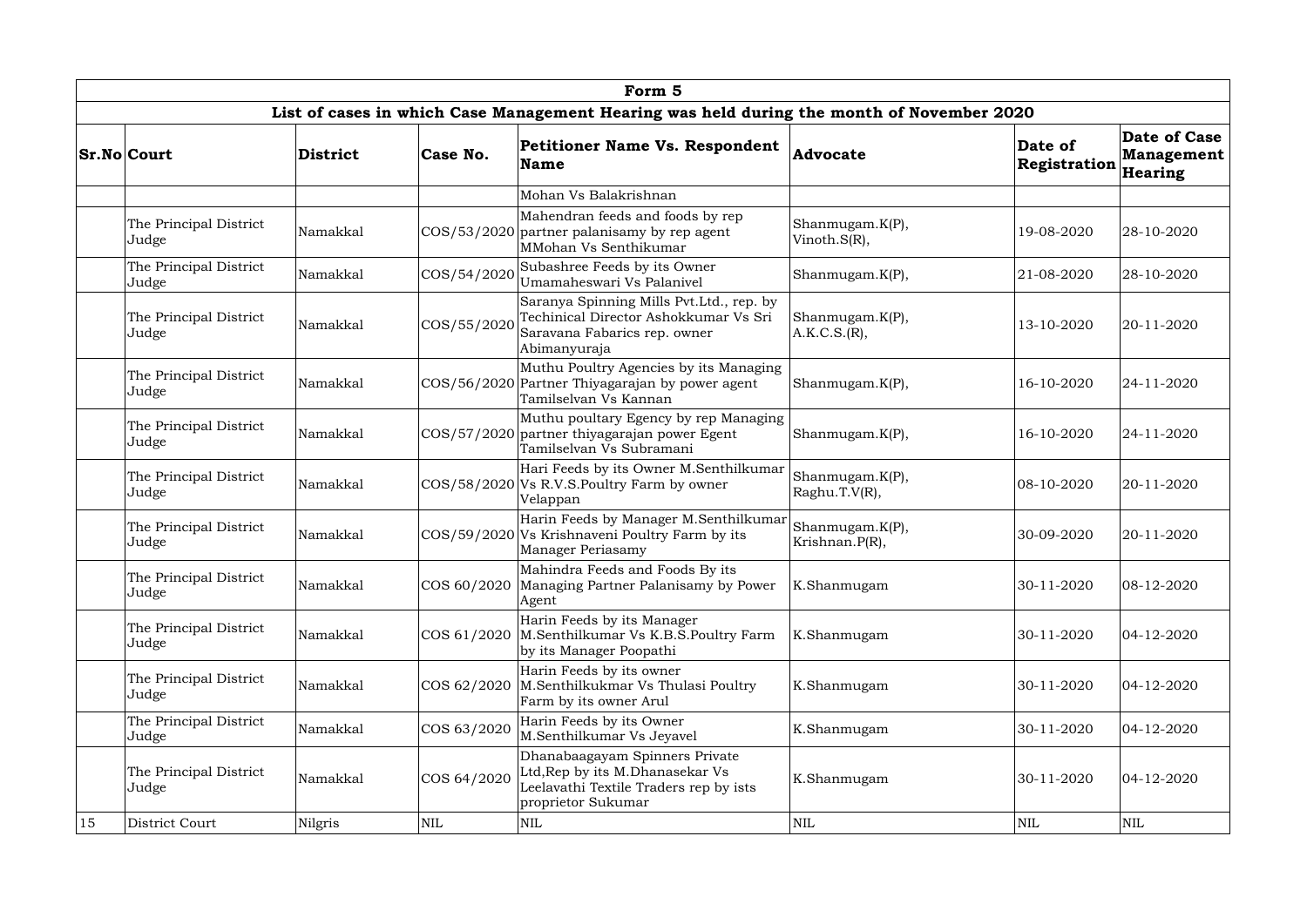|    | Form 5<br>List of cases in which Case Management Hearing was held during the month of November 2020         |                                                                                                                                                                               |                  |                                                                      |                            |                         |                                                     |  |  |  |  |  |  |
|----|-------------------------------------------------------------------------------------------------------------|-------------------------------------------------------------------------------------------------------------------------------------------------------------------------------|------------------|----------------------------------------------------------------------|----------------------------|-------------------------|-----------------------------------------------------|--|--|--|--|--|--|
|    |                                                                                                             |                                                                                                                                                                               |                  |                                                                      |                            |                         |                                                     |  |  |  |  |  |  |
|    | <b>Sr.No Court</b>                                                                                          | <b>District</b>                                                                                                                                                               | Case No.         | <b>Petitioner Name Vs. Respondent</b><br><b>Name</b>                 | Advocate                   | Date of<br>Registration | <b>Date of Case</b><br><b>Management</b><br>Hearing |  |  |  |  |  |  |
|    | Udhagamandalam,<br><b>Nilgris</b>                                                                           |                                                                                                                                                                               |                  |                                                                      |                            |                         |                                                     |  |  |  |  |  |  |
| 16 | Principal District Court                                                                                    | Perambalur                                                                                                                                                                    | <b>NIL</b>       | $\mbox{NIL}$                                                         | NIL                        | $\mbox{NIL}$            | <b>NIL</b>                                          |  |  |  |  |  |  |
|    | Mahila Court<br>Perambalur                                                                                  |                                                                                                                                                                               | $\mbox{NIL}$     | $\mbox{NIL}$                                                         | NIL                        | $\mbox{NIL}$            | $\mbox{NIL}$                                        |  |  |  |  |  |  |
|    | Sub Court                                                                                                   | Perambalur                                                                                                                                                                    | <b>NIL</b>       | $\mbox{NIL}$<br>NIL                                                  |                            | NIL                     | $\mbox{NIL}$                                        |  |  |  |  |  |  |
| 17 | The Principal District<br>Pudukkottai<br>Court                                                              |                                                                                                                                                                               | OS 71/18         | Subaithabegam<br>Vs<br>Balasubramanian                               | M.Jeyanthan                | 28.04.2018              | 09.12.2020                                          |  |  |  |  |  |  |
|    | The Principal District<br>Court                                                                             | Pudukkottai                                                                                                                                                                   | OS 43/20         | Canara Bank, Pudukkottai Branch<br><b>VS</b><br>K.Rajendran          | S.Dhananjeyaramachandran   | 10.06.2020              | 7.12.202                                            |  |  |  |  |  |  |
|    | The Principal District<br>Court                                                                             | Pudukkottai                                                                                                                                                                   | OS 1/2020        | <b>Allahabad Bank</b><br><b>VS</b><br>VKM Fiber Industry and others  | D.Dhanapal                 | 02.01.2020              | 08.12.2020                                          |  |  |  |  |  |  |
|    | N.Periyakaruppan<br>The Principal District<br><b>VS</b><br>OS 78/16<br>Pudukkottai<br>Court<br>S.Saminathan |                                                                                                                                                                               | M.Veerappan      | 30.11.2016                                                           | 7.12.2020                  |                         |                                                     |  |  |  |  |  |  |
|    | The Principal District<br>Court                                                                             | Oriental bank of Commerce<br>Pudukkottai<br>OS 135/19<br><b>VS</b><br>Ramu<br>S.Sultan Mohaiyadeen<br>The Principal District<br><b>VS</b><br>Pudukkottai<br>OS 34/18<br>Court |                  | Kasirajan                                                            | 26.12.2019                 | 09.12.2020              |                                                     |  |  |  |  |  |  |
|    |                                                                                                             |                                                                                                                                                                               |                  | M.Mohammed Frook                                                     | G.RAmalingm                | 22.06.2018              | 08.12.2020                                          |  |  |  |  |  |  |
|    | The Principal District<br>Court                                                                             | Pudukkottai                                                                                                                                                                   | OS 64/18         | i) Gulgarini<br>ii) Abdul Rahman<br>Vs<br>Rahamath Nisa and 8 others | K.Anbazhahan               | 07.09.2018              | 21.12.2020                                          |  |  |  |  |  |  |
|    | Principal Subordinate<br>Court Pudukkottai                                                                  | Pudukkottai                                                                                                                                                                   | OS 77/15         | Corpration Bank Vs. N. Shankar                                       | .P. Jawaher                | 18.02.2015              | 01.12.2020                                          |  |  |  |  |  |  |
|    | Principal Subordinate<br>Court Pudukkottai                                                                  | Pudukkottai                                                                                                                                                                   | O.S.<br>451/2017 | Canarabank Thirumayam Branch<br>Vs<br>R. Vasanthi                    | S. Dhananjaya Ramachandran | 04.10.2017              | 07.12.2020                                          |  |  |  |  |  |  |
|    | Principal Subordinate<br>O.s.<br>Pudukkottai<br>305/2010<br>Court Pudukkottai                               |                                                                                                                                                                               |                  | S. Nagarajan Vs. Dhanam Meenakhi &<br>other                          | S. SivaJothi               | 01.09.2010              | 15.12.2020                                          |  |  |  |  |  |  |
|    | Principal Subordinate<br>Court Pudukkottai                                                                  | Pudukkottai                                                                                                                                                                   | O.S.<br>533/2017 | Canara Bank Thirumayam Branch Vs. K.<br>Karuppaiah                   | S. Dhananjaya Ramachandran | 13.12.17                | 18.01.2021                                          |  |  |  |  |  |  |
|    | Principal Subordinate<br>Court Pudukkottai                                                                  | Pudukkottai                                                                                                                                                                   | O.S.381/2015     | Canara Bank Thirumayam Vs. U.<br>Palanisamy                          | S. Meyappan                | 24.08.15                | 01.12.2020                                          |  |  |  |  |  |  |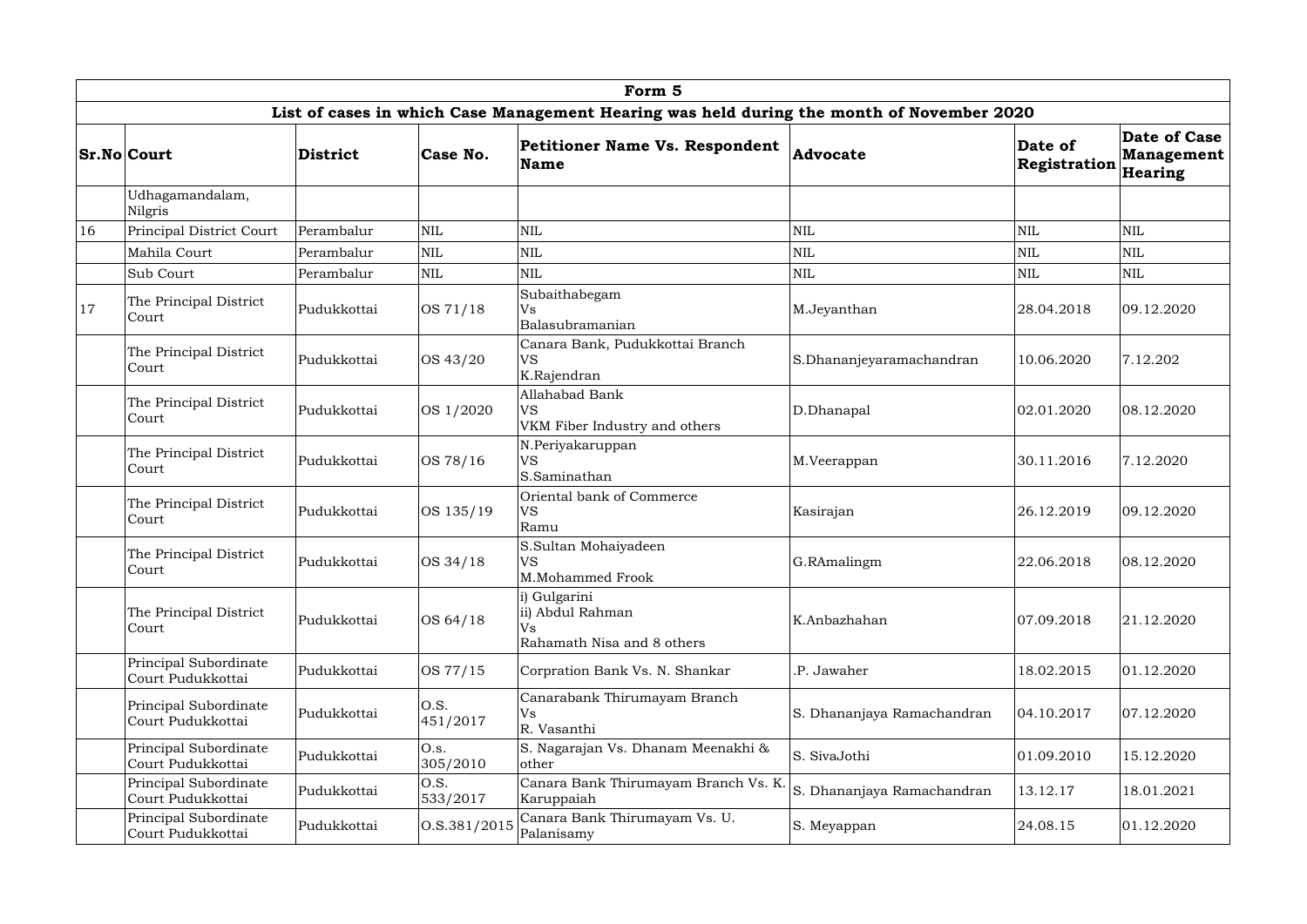|  |                                                                                                                        |                                                                           |                  | Form 5                                                                                    |                            |                         |                                              |
|--|------------------------------------------------------------------------------------------------------------------------|---------------------------------------------------------------------------|------------------|-------------------------------------------------------------------------------------------|----------------------------|-------------------------|----------------------------------------------|
|  |                                                                                                                        |                                                                           |                  | List of cases in which Case Management Hearing was held during the month of November 2020 |                            |                         |                                              |
|  | <b>Sr.No Court</b>                                                                                                     | <b>District</b>                                                           | Case No.         | <b>Petitioner Name Vs. Respondent</b><br><b>Name</b>                                      | Advocate                   | Date of<br>Registration | Date of Case<br><b>Management</b><br>Hearing |
|  | Principal Subordinate<br>Court Pudukkottai                                                                             | Pudukkottai                                                               | 0. S. 231 / 2018 | State Bank of Inida Main Branch<br>Pudukkottai Vs. Pandiselvi                             | T. Kannadasan              | 26.07.20                | 12.01.2021                                   |
|  | Principal Subordinate<br>Court Pudukkottai                                                                             | Pudukkottai                                                               | O.S.<br>171/2018 | UCO Bank Pudukkottai Branch<br>S. M Kumar<br>Vs.<br>K. Palanisamy                         |                            | 21.06.18                | 05.01.2021                                   |
|  | Principal Subordinate<br>Court Pudukkottai                                                                             | Pudukkottai                                                               | 0. S. 125 / 2014 | State Bank of India Main Branch<br>Thanjavour vs.<br>K. Perumal and other                 | s. Muthaiyan               | 24.03.2014              | 08.12.2020                                   |
|  | Principal Subordinate<br>Court Pudukkottai                                                                             | Pudukkottai                                                               | O.S.<br>201/2016 | Union Bank of India. Pudukkottai<br>Vs. Rajendran                                         | K. Narayanan               | 20.06.2016              | 24.11.2020                                   |
|  | Principal Subordinate<br>Court Pudukkottai                                                                             | Pudukkottai                                                               | O.S.279/17       | Canara Bank Thirumayam Branch<br>Vs. Rengasamy                                            | S. Dhananjaya Ramachandran | 15.06.2017              | 03.11.2020                                   |
|  | Principal Subordinate<br>Pudukkottai<br>Court Pudukkottai<br>Principal Subordinate<br>Pudukkottai<br>Court Pudukkottai |                                                                           | O.S. 449/17      | canara Bank Thirumayam Branch<br>Vs<br>A. annadurai                                       | S. Dhananjaya Ramachandran | 03.10.17                | 04.12.2020                                   |
|  |                                                                                                                        |                                                                           | 0. S. 87/16      | canara Bank Thirumayam Branch Vs. A.<br>Chellaiah                                         | M. Veerappan               | 10.03.16                | 05.01.2021                                   |
|  | Principal Subordinate<br>Court Pudukkottai                                                                             | Pudukkottai                                                               | 0. S. 273 / 17   | Canara Bank Thirumayam Branch<br>S. Dhananjaya Ramachandran<br>Vs.R. Muthu                |                            | 14.06.17                | 18.01.2021                                   |
|  | Principal Subordinate<br>Court Pudukkottai                                                                             | Pudukkottai                                                               | 0. S. 205 / 18   | R. Ravindran Vs. Namachivayam                                                             | S. Sagadevan               | 09.07.18                | 07.12.2020                                   |
|  | Principal Subordinate<br>Court Pudukkottai                                                                             | Pudukkottai                                                               | O.S.25/18        | Canara Bank Thirumayam Branch Vs. A.<br>Sangeli                                           | . Dhananjaya Ramachandran  | 30.01.18                | 03.11.2020                                   |
|  | Principal Subordinate<br>Court Pudukkottai                                                                             | Pudukkottai                                                               | 0. S. 303/18     | Veerammal Vs. Muthu @ Eenamuthu                                                           | K. Kulanthivel             | 03.09.189               | 09.11.2020                                   |
|  | Principal Subordinate<br>Court Pudukkottai                                                                             | Pudukkottai                                                               | 0. S. 275 / 17   | canara Bank Thirumayam Branch Vs S.<br>Kannan                                             | S. Dhananjaya Ramachandran | 14.06.17                | 22.12.2020                                   |
|  | Principal Subordinate<br>Court Pudukkottai                                                                             | Pudukkottai                                                               | O.S.399/18       | IOB Pudukkottai Vs. P.P. Sampathkura<br>and others                                        | K. Narayanan               | 26.11.2018              | 12.01.2021                                   |
|  | Principal Subordinate<br>Court Pudukkottai                                                                             | Pudukkottai                                                               | 0. S. 171/19     | Lakshmi Vilas Bank Pudukkottai<br>Branch,<br>Vs. S. Thirumeni & 2 others                  | M. Veerappan               | 30.04.19                | 12.10.20                                     |
|  | Principal Subordinate<br>O.S. 31/19<br>Pudukkottai<br>Court Pudukkottai                                                |                                                                           |                  | M. Nadanam Vs. A. Amutha                                                                  | C. Thirumoorthy            | 13.02.19                | 15.12.2020                                   |
|  | Principal Subordinate<br>Pudukkottai<br>Court Pudukkottai                                                              |                                                                           | 0. S.475/19      | Canara Bank Pudukkottai Vs. A. Muthu<br>Rangiyam                                          | S. Dhananjaya Ramachandran | 26.11.19                | 12.10.20                                     |
|  | Principal Subordinate<br>Court Pudukkottai                                                                             | S. Veerasaamy VS. Nasimabeegam & 7<br>O.S. 47/19<br>Pudukkottai<br>others |                  | K. Narayanan                                                                              | 25.02.19                   | 10.11.2020              |                                              |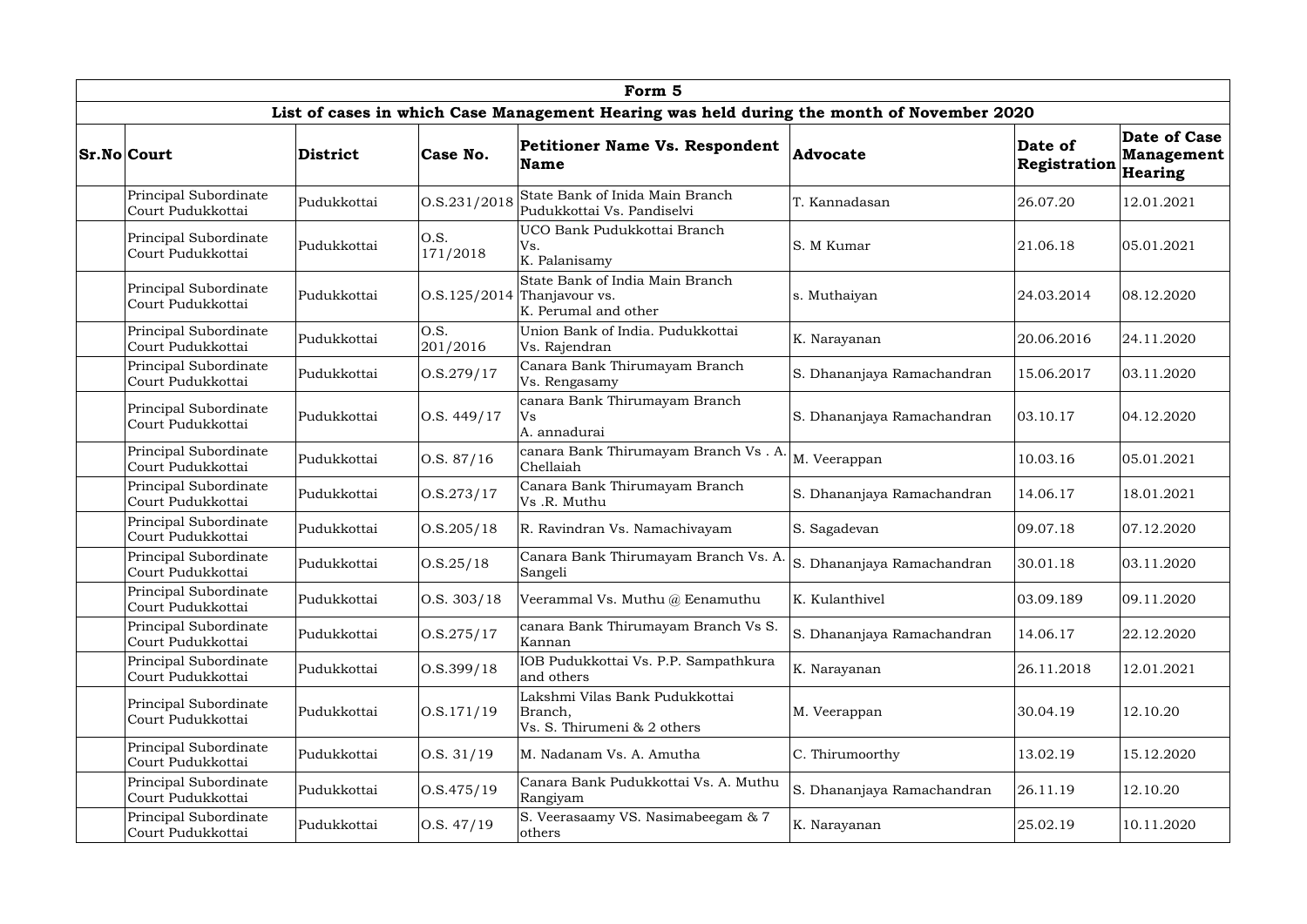| Form 5                                                                                    |                                                                                                                                                                                                                                                                                                                                                                                                                                                                                                      |              |                                                                                             |                                               |                         |                                              |  |  |  |  |  |
|-------------------------------------------------------------------------------------------|------------------------------------------------------------------------------------------------------------------------------------------------------------------------------------------------------------------------------------------------------------------------------------------------------------------------------------------------------------------------------------------------------------------------------------------------------------------------------------------------------|--------------|---------------------------------------------------------------------------------------------|-----------------------------------------------|-------------------------|----------------------------------------------|--|--|--|--|--|
| List of cases in which Case Management Hearing was held during the month of November 2020 |                                                                                                                                                                                                                                                                                                                                                                                                                                                                                                      |              |                                                                                             |                                               |                         |                                              |  |  |  |  |  |
| <b>Sr.No Court</b>                                                                        | <b>District</b>                                                                                                                                                                                                                                                                                                                                                                                                                                                                                      | Case No.     | <b>Petitioner Name Vs. Respondent</b><br><b>Name</b>                                        | Advocate                                      | Date of<br>Registration | Date of Case<br><b>Management</b><br>Hearing |  |  |  |  |  |
| Principal Subordinate<br>Court Pudukkottai                                                | Pudukkottai                                                                                                                                                                                                                                                                                                                                                                                                                                                                                          | O.S. 217/19  | Indian Overseas Bank N arthamalai<br>Branch vs Navaneethakrishnan                           | G. Nangai                                     | 12.06.20                | 10.11.2020                                   |  |  |  |  |  |
| Principal Subordinate<br>Court Pudukkottai                                                | Pudukkottai                                                                                                                                                                                                                                                                                                                                                                                                                                                                                          | O.S. 359/19  | Soosainathan Vs. Senthil & others                                                           | Solai Methaiah                                | 24.09.19                | 15.12.2020                                   |  |  |  |  |  |
| Principal Subordinate<br>Court Pudukkottai                                                | Pudukkottai                                                                                                                                                                                                                                                                                                                                                                                                                                                                                          | 0. S. 127/19 | S. Balasubramaniyan<br>Vs.<br>VG. kannan @ Thamarai kannan                                  | P.M. Shek Dhivan                              | 05.4.19                 | 09.11.2020                                   |  |  |  |  |  |
| Principal Subordinate<br>Court Pudukkottai                                                | Pudukkottai                                                                                                                                                                                                                                                                                                                                                                                                                                                                                          | O.S. 149/19  | Veerasekaran Vs. Ravichandran                                                               | T. Palaninathan                               | 23.04.19                | 10.11.2020                                   |  |  |  |  |  |
| Principal Subordinate<br>Pudukkottai<br>Court Pudukkottai                                 |                                                                                                                                                                                                                                                                                                                                                                                                                                                                                                      | O.S. 75/19   | Canara Bank Pudukkottai VS. S.<br>Ravikumar & another                                       | S. Dhananjaya Ramachandran                    | 08.03.19                | 30.11.2020                                   |  |  |  |  |  |
| Principal Subordinate<br>Court Pudukkottai                                                | A.Palaniappan<br>Pudukkottai<br>$\vert$ O.S. 227/19<br>V.s.<br>P. Balamurugan<br>C. Elangoven<br>Rajamanikam<br>The Additional Sub Court Pudukkottai<br>OS 258/2002<br>VS. Bathrinath Vs Mohamed<br>Vs<br>Sethurajan Chrttiar                                                                                                                                                                                                                                                                        |              |                                                                                             | 24.06.19                                      | 12.01.2021              |                                              |  |  |  |  |  |
|                                                                                           |                                                                                                                                                                                                                                                                                                                                                                                                                                                                                                      |              | 19.11.2002                                                                                  | 05.12.2020                                    |                         |                                              |  |  |  |  |  |
| The Additional Sub Court Pudukkottai                                                      |                                                                                                                                                                                                                                                                                                                                                                                                                                                                                                      | OS 60/2006   | Muthuraman<br><b>Vs</b><br>K.Narayanan Vs K.Balasundaram 07.04.2006<br>Shanmugam and others |                                               |                         | 21.11.2020                                   |  |  |  |  |  |
|                                                                                           | A/M Muthumariammal<br>Temple, Narthamalai<br>S.Rajaathmoolam Vs<br>OS 180/2009<br>The Additional Sub Court   Pudukkottai<br>Vs<br>S.Mutrhukumar<br>Karippaiah and others<br>Br.Manager TMB, Pudukkottai<br>The Additional Sub Court   Pudukkottai<br>OS 410/2010<br>K.Shanmugam<br>Vs<br>Amusu and others<br>The karur Vysya Bank Ltd., Rep by its<br>Thiru.B.Venkatesan<br>Branch Manager, Aranthangi<br>OS 49/19<br>Pudukkottai<br>Vs Thiru.A.M.Shanmuga<br><b>Vs</b><br>sundaram<br>Muthukrishnan |              |                                                                                             |                                               | 09.10.2009              | 09.12.2020                                   |  |  |  |  |  |
|                                                                                           |                                                                                                                                                                                                                                                                                                                                                                                                                                                                                                      |              |                                                                                             |                                               | 26.11.2010              | 25.02.2021                                   |  |  |  |  |  |
| Sub Court, Aranthangi                                                                     |                                                                                                                                                                                                                                                                                                                                                                                                                                                                                                      |              |                                                                                             | 25.07.2019                                    | 14.12.2020              |                                              |  |  |  |  |  |
| Sub Court, Aranthangi                                                                     | Pudukkottai                                                                                                                                                                                                                                                                                                                                                                                                                                                                                          | OS 74/18     | SBI, Mimisal Branch Rep. by its Manager<br>Vs<br>I)Sebasthiyammal<br>ii) Malarvizhi         | Thiru.S.Padmananthan<br>Vs Thiru.B.Venkatesan | 19.04.2018              | 02.12.2020                                   |  |  |  |  |  |
| The Mahila Court                                                                          | Pudukkottai                                                                                                                                                                                                                                                                                                                                                                                                                                                                                          | OS 74/19     | i)P. Venkata Subbu<br>ii)V.Subhassree<br><b>VS</b><br>R.R. Srinivasan and 2 another         | Thiru.S.Chockalingam                          | 19.08.2019              | 10.12.2020                                   |  |  |  |  |  |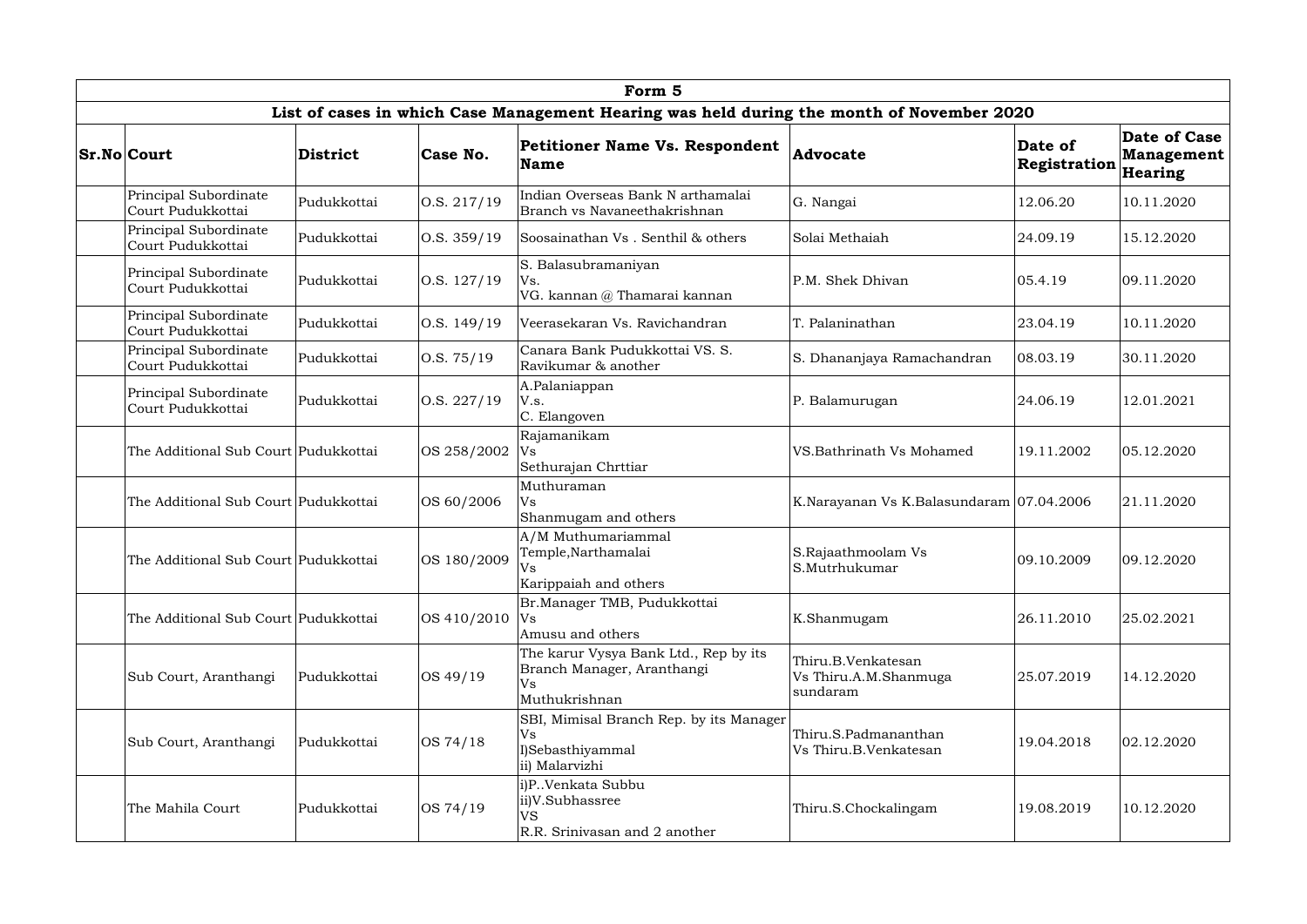|    |                                                                                           |                    |              | Form 5                                                                                                                                                                                                                                                                 |                                          |                         |                                                     |  |  |  |  |  |
|----|-------------------------------------------------------------------------------------------|--------------------|--------------|------------------------------------------------------------------------------------------------------------------------------------------------------------------------------------------------------------------------------------------------------------------------|------------------------------------------|-------------------------|-----------------------------------------------------|--|--|--|--|--|
|    | List of cases in which Case Management Hearing was held during the month of November 2020 |                    |              |                                                                                                                                                                                                                                                                        |                                          |                         |                                                     |  |  |  |  |  |
|    | <b>Sr.No Court</b>                                                                        | District           | Case No.     | <b>Petitioner Name Vs. Respondent</b><br>Name                                                                                                                                                                                                                          | Advocate                                 | Date of<br>Registration | <b>Date of Case</b><br><b>Management</b><br>Hearing |  |  |  |  |  |
| 18 | Principal District Court                                                                  | Ramanathapuram NIL |              | $\mbox{NIL}$                                                                                                                                                                                                                                                           | NIL                                      | $\mbox{NIL}$            | $\mbox{NIL}$                                        |  |  |  |  |  |
| 19 | Principal District Court,<br>Salem.                                                       | Salem              | $\mbox{NIL}$ | $\mbox{NIL}$                                                                                                                                                                                                                                                           | NIL                                      | NIL                     | <b>NIL</b>                                          |  |  |  |  |  |
| 20 | Principal District and<br>Sessions Court                                                  | Sivagangai         | <b>NIL</b>   | <b>NIL</b>                                                                                                                                                                                                                                                             | NIL                                      | NIL                     | <b>NIL</b>                                          |  |  |  |  |  |
| 21 | Prl. District Court                                                                       | Thanjavur          | <b>NIL</b>   | $\mbox{NIL}$                                                                                                                                                                                                                                                           | NIL                                      | $\mbox{NIL}$            | $\mbox{NIL}$                                        |  |  |  |  |  |
|    | <b>III Additional District</b><br>Judge, Pattukkottai.                                    | Thanjavur          | <b>NIL</b>   | <b>NIL</b>                                                                                                                                                                                                                                                             | NIL                                      | NIL                     | <b>NIL</b>                                          |  |  |  |  |  |
| 22 | Principal District Court,<br>Theni                                                        | Theni              | 87/19        | Petitioner name: Shri Amsapriya Store<br>(Through Proprietor S. Sudhakar)<br>Respondent Name: 1) T.Gurusamy<br>Nadar and Sons Maligai, Rep. by<br>Managing Partener G.Vijayakumar Babu<br>and another<br>2) G. Vijayakumar Babu                                        | Amarnathbabau.R.N.S/Anburaj.A 13.11.2019 |                         | 06.11.2020                                          |  |  |  |  |  |
|    | Principal District Court,<br>Theni                                                        | Theni              | 87/20        | Petitioner name: Theni Guru Krishna<br>Textiles Mills (p) Ltd, Rep. by its<br>Managing Director T.K. Ponraj<br>Respondents name: 1) M/s. Vel Textile,<br>Rep. by its Managing Partner Kalai<br>2) Kalai<br>3) M/s Dharshin Fabriks, Rep. by its<br>Properitor Jeyapaul | Guru.Rathakrishnan.G                     | 29.06.2020              | 21.11.2020                                          |  |  |  |  |  |
| 23 | Principal District Court,<br>Thoothukudi                                                  | Thoothukudi        | $\mbox{NIL}$ | $\mbox{NIL}$                                                                                                                                                                                                                                                           | NIL                                      | NIL                     | <b>NIL</b>                                          |  |  |  |  |  |
| 24 | Principal District Court                                                                  | Tiruchirappalli    | NIL          | $\mbox{NIL}$                                                                                                                                                                                                                                                           | NIL                                      | NIL                     | $\mbox{NIL}$                                        |  |  |  |  |  |
|    | II Additional District<br>Court                                                           | Tiruchirappalli    | $\mbox{NIL}$ | $\mbox{NIL}$                                                                                                                                                                                                                                                           | NIL                                      | NIL                     | <b>NIL</b>                                          |  |  |  |  |  |
| 25 | Principal District Court                                                                  | Tirunelveli        | NIL          | $\mbox{NIL}$                                                                                                                                                                                                                                                           | NIL                                      | NIL                     | $\mbox{NIL}$                                        |  |  |  |  |  |
| 26 | Principal Subordinate<br>Court, Tiruppur                                                  | Tiruppur           | $\mbox{NIL}$ | $\mbox{NIL}$                                                                                                                                                                                                                                                           | NIL                                      | <b>NIL</b>              | $\mbox{NIL}$                                        |  |  |  |  |  |
|    | Additional Sub Court,<br>Tiruppur                                                         | Tiruppur           | $\mbox{NIL}$ | <b>NIL</b>                                                                                                                                                                                                                                                             | NIL                                      | NIL                     | <b>NIL</b>                                          |  |  |  |  |  |
| 27 | Principal District Court,<br>Tiruvallur                                                   | Tiruvallur         | NIL          | <b>NIL</b>                                                                                                                                                                                                                                                             | NIL                                      | <b>NIL</b>              | <b>NIL</b>                                          |  |  |  |  |  |
|    | The I Additional District<br>and Sessions Court,                                          | Tiruvallur         | $\mbox{NIL}$ | <b>NIL</b>                                                                                                                                                                                                                                                             | NIL                                      | NIL                     | $\mbox{NIL}$                                        |  |  |  |  |  |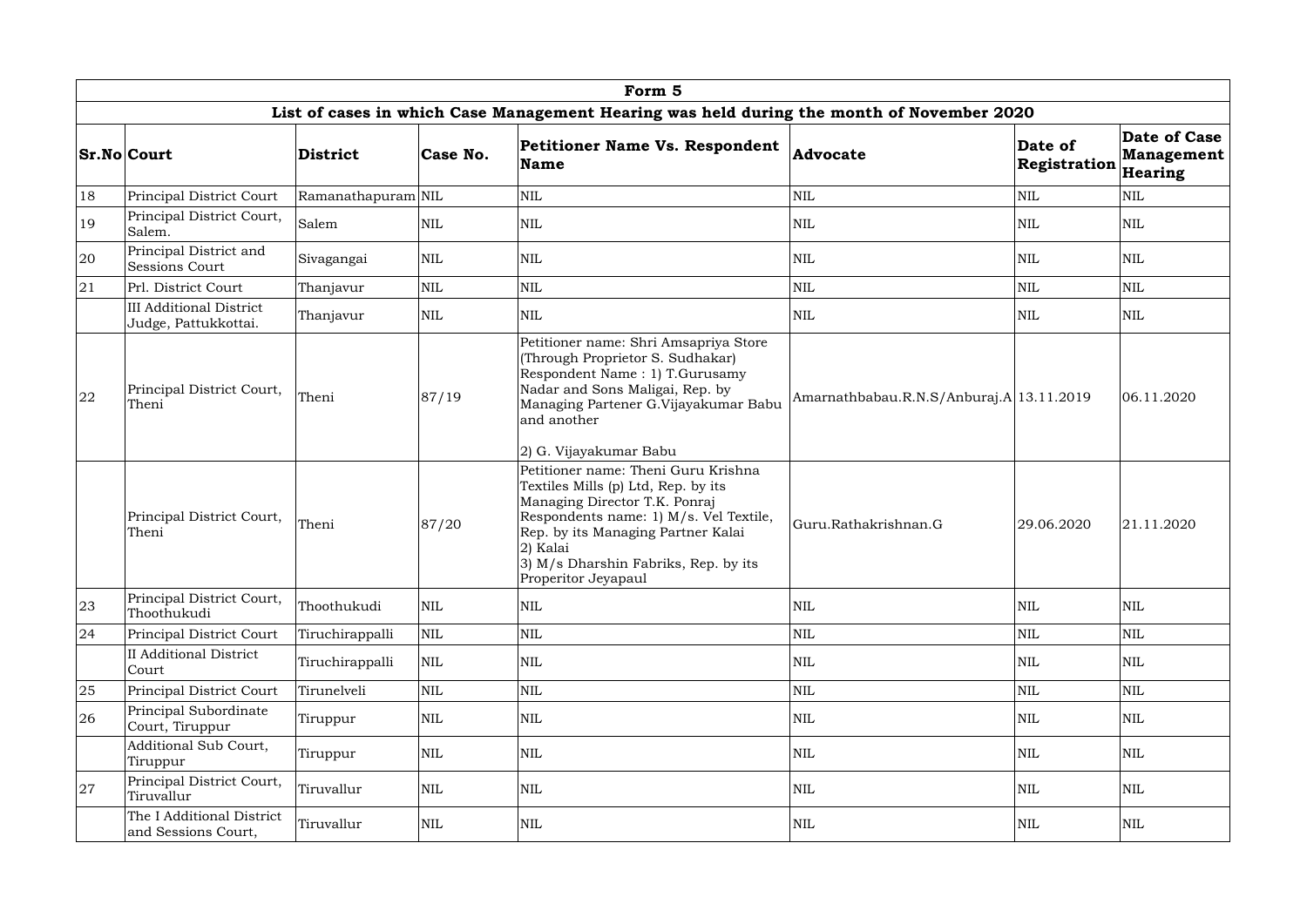|    |                                                                                           |                   |              | Form 5                                                                                                                                                   |                                                   |                         |                                                      |  |  |  |  |  |
|----|-------------------------------------------------------------------------------------------|-------------------|--------------|----------------------------------------------------------------------------------------------------------------------------------------------------------|---------------------------------------------------|-------------------------|------------------------------------------------------|--|--|--|--|--|
|    | List of cases in which Case Management Hearing was held during the month of November 2020 |                   |              |                                                                                                                                                          |                                                   |                         |                                                      |  |  |  |  |  |
|    | <b>Sr.No Court</b>                                                                        | District          | Case No.     | Petitioner Name Vs. Respondent<br><b>Name</b>                                                                                                            | Advocate                                          | Date of<br>Registration | Date of Case<br><b>Management</b><br>Hearing         |  |  |  |  |  |
|    | Tiruvallur.                                                                               |                   |              |                                                                                                                                                          |                                                   |                         |                                                      |  |  |  |  |  |
|    | The II Additional District<br>and Sessions Court,<br>Poonamallee.                         | Tiruvallur        | <b>NIL</b>   | NIL                                                                                                                                                      | <b>NIL</b>                                        | <b>NIL</b>              | <b>NIL</b>                                           |  |  |  |  |  |
|    | The III Additional District<br>and Sessions Court,<br>Poonamallee.                        | Tiruvallur        | <b>NIL</b>   | <b>NIL</b>                                                                                                                                               | <b>NIL</b>                                        | <b>NIL</b>              | <b>NIL</b>                                           |  |  |  |  |  |
|    | The IV Additional District<br>and Sessions Court,<br>Tiruvallur<br>Ponneri.               |                   | <b>NIL</b>   | <b>NIL</b>                                                                                                                                               | <b>NIL</b>                                        | <b>NIL</b>              | <b>NIL</b>                                           |  |  |  |  |  |
|    | The Sub Court,<br>Tiruvallur.                                                             | Tiruvallur        | <b>NIL</b>   | <b>NIL</b>                                                                                                                                               | $\text{NIL}$                                      | <b>NIL</b>              | <b>NIL</b>                                           |  |  |  |  |  |
|    | The Sub Court,<br>Tiruvallur<br>Poonamallee.                                              |                   | <b>NIL</b>   | <b>NIL</b>                                                                                                                                               | <b>NIL</b>                                        | <b>NIL</b>              | <b>NIL</b>                                           |  |  |  |  |  |
|    | <b>NIL</b><br>The Sub Court, Tiruttani. Tiruvallur                                        |                   | $\mbox{NIL}$ | <b>NIL</b>                                                                                                                                               | <b>NIL</b>                                        | NIL                     |                                                      |  |  |  |  |  |
| 28 | Principal District Court,<br>Tiruvannamalai.                                              | Tiruvannamalai    | <b>NIL</b>   | $\mbox{NIL}$                                                                                                                                             | <b>NIL</b>                                        | <b>NIL</b>              | <b>NIL</b>                                           |  |  |  |  |  |
|    | <b>Additional District Court</b><br>(FTC), Arni                                           | Tiruvannamalai    | <b>NIL</b>   | $\mbox{NIL}$                                                                                                                                             | <b>NIL</b>                                        | $\mbox{NIL}$            | <b>NIL</b>                                           |  |  |  |  |  |
| 29 | Principal District Court                                                                  | Tiruvarur         | NIL          | $\mbox{NIL}$                                                                                                                                             | $\text{NIL}$                                      | $\mbox{NIL}$            | $\mbox{NIL}$                                         |  |  |  |  |  |
| 30 | Principal District Court,<br>Vellore                                                      | Vellore           | <b>NIL</b>   | <b>NIL</b>                                                                                                                                               | <b>NIL</b>                                        | <b>NIL</b>              | <b>NIL</b>                                           |  |  |  |  |  |
| 31 | <b>Principal District Court</b>                                                           | Villupuram        | <b>NIL</b>   | $\mbox{NIL}$                                                                                                                                             | <b>NIL</b>                                        | <b>NIL</b>              | <b>NIL</b>                                           |  |  |  |  |  |
| 32 | Principal District Court,<br>Srivillliputtur                                              | Virudhunagar      | <b>NIL</b>   | $\mbox{NIL}$                                                                                                                                             | <b>NIL</b>                                        | NIL                     | <b>NIL</b>                                           |  |  |  |  |  |
|    | Sub Court, Sivakasi                                                                       | Virudhunagar      | <b>NIL</b>   | $\mbox{NIL}$                                                                                                                                             | <b>NIL</b>                                        | $\mbox{NIL}$            | $\mbox{NIL}$                                         |  |  |  |  |  |
| 33 | ${\rm PDJ}$<br>134/2019<br><b>PUDUCHERRY</b>                                              |                   |              | M/s. Grace Infrastructure P. Ltd Vs M/s.<br>Ultramax Hydrojet Pvt. Limited                                                                               | Mr. Rajaprakash<br><b>Vs</b><br>Senthil Narayanan | 21.06.2019              | 02.11.2020                                           |  |  |  |  |  |
|    | PDJ<br><b>PUDUCHERRY</b>                                                                  |                   | 242/2019     | M/s. Strides Pharma Science Ltd Rep. by<br>its sr. Manager A. Maria Francis Xavier<br>Vs Mr. K. Sudharsan The proprietor, M/s<br>Trust India Pondicherry | Mr. L. Sathish                                    | 05.12.2019              | 04.11.2020<br>20.11.2020                             |  |  |  |  |  |
|    | PDJ                                                                                       | <b>PUDUCHERRY</b> | 83/2020      | M/s. Prashanth Properties Pvt. Ltd., Rep.<br>by its M.D., Premraja<br>Vs<br>1) Om Ganeshaya Food and Beverages                                           | Mr. L. Sathish<br>Vs<br>Mr. P. Natarajan          | 08.07.2020              | 02.11.2020<br>05.11.2020<br>09.11.2020<br>18.11.2020 |  |  |  |  |  |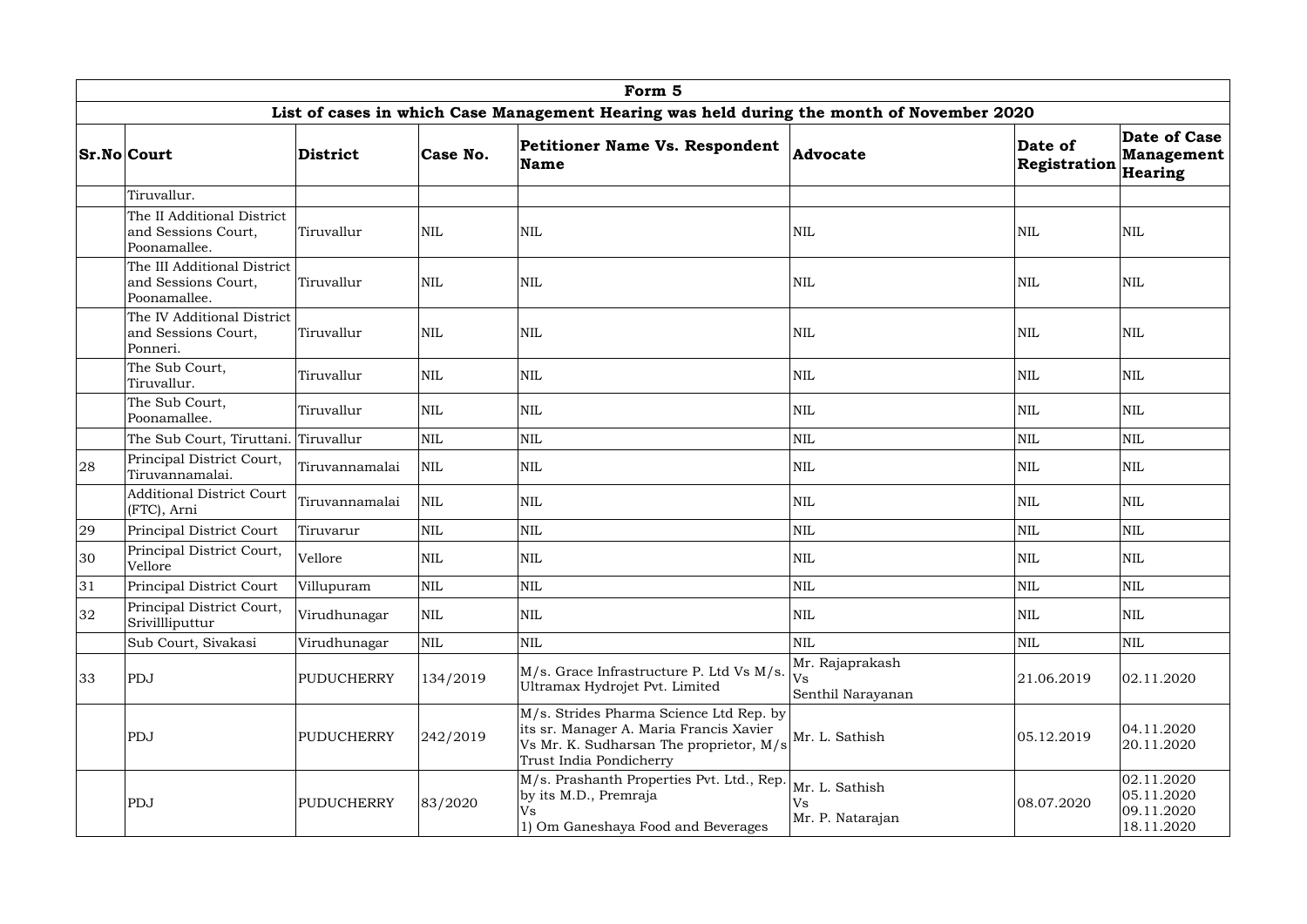|                                                                                           |                   |          | Form <sub>5</sub>                                                                                                                          |                                       |                         |                                              |  |  |  |  |  |
|-------------------------------------------------------------------------------------------|-------------------|----------|--------------------------------------------------------------------------------------------------------------------------------------------|---------------------------------------|-------------------------|----------------------------------------------|--|--|--|--|--|
| List of cases in which Case Management Hearing was held during the month of November 2020 |                   |          |                                                                                                                                            |                                       |                         |                                              |  |  |  |  |  |
| <b>Sr.No Court</b>                                                                        | District          | Case No. | <b>Petitioner Name Vs. Respondent</b><br><b>Name</b>                                                                                       | Advocate                              | Date of<br>Registration | Date of Case<br><b>Management</b><br>Hearing |  |  |  |  |  |
|                                                                                           |                   |          | Pvt. Ltd., Rep. by its Director, Sumit<br>Shital                                                                                           |                                       |                         | 30.11.2020                                   |  |  |  |  |  |
|                                                                                           |                   |          | 2) Shreem Food and Beverages rp by<br>Partner Mrs. Shreedevi Chandrasekaran                                                                |                                       |                         |                                              |  |  |  |  |  |
| PDJ                                                                                       | <b>PUDUCHERRY</b> | 31/2020  | Everest Travels, rep. by its Properietor<br>Ahamed Bahahudheen<br>Vs<br>The General Manager (MM), Oil and<br>Natural Gas Corporation Ltd., | Mr. Jayakandhan                       | 23.09.2020              | 24.11.2020                                   |  |  |  |  |  |
| PDJ                                                                                       | <b>PUDUCHERRY</b> | 32/2020  | Radhika Pandian<br>Vs<br>Shri ram City Union Finance Company<br>Ltd., rep by Branch Manager                                                | Mr. Selvaganapathy                    | 23.09.2020              | 24.11.2020                                   |  |  |  |  |  |
| PDJ                                                                                       | PUDUCHERRY        | 33/2020  | 1. Ayesha Banu<br>2. Mohamed Thamimual Ansari<br>3. Saburan Jameela Alias Yasmin Banu<br>Vs<br>HDB Financial Services Ltd.,                | Mr. Veerapandian<br>Mr. Thiruvengadam | 23.09.2020              | 24.11.2020                                   |  |  |  |  |  |
| PDJ                                                                                       | PUDUCHERRY        | 34/2020  | Pioneer Power Limited rep by its Director<br>Mr. K.R. Ganti<br><b>Vs</b><br>Oil and Natural Gas Corporation Ltd.,<br>Karnataka Bank        | Mrs. Radha                            | 23.09.2020              | 24.11.2020                                   |  |  |  |  |  |
| PDJ                                                                                       | <b>PUDUCHERRY</b> | 35/2020  | Sai Regency Power Corporation Private<br>Ltd., rep by R. Kumaravelu<br>Vs<br>Oil and Natural Gas Corporation Ltd.,<br>Punjab National Bank | Mrs. Radha                            | 23.09.2020              | 24.11.2020                                   |  |  |  |  |  |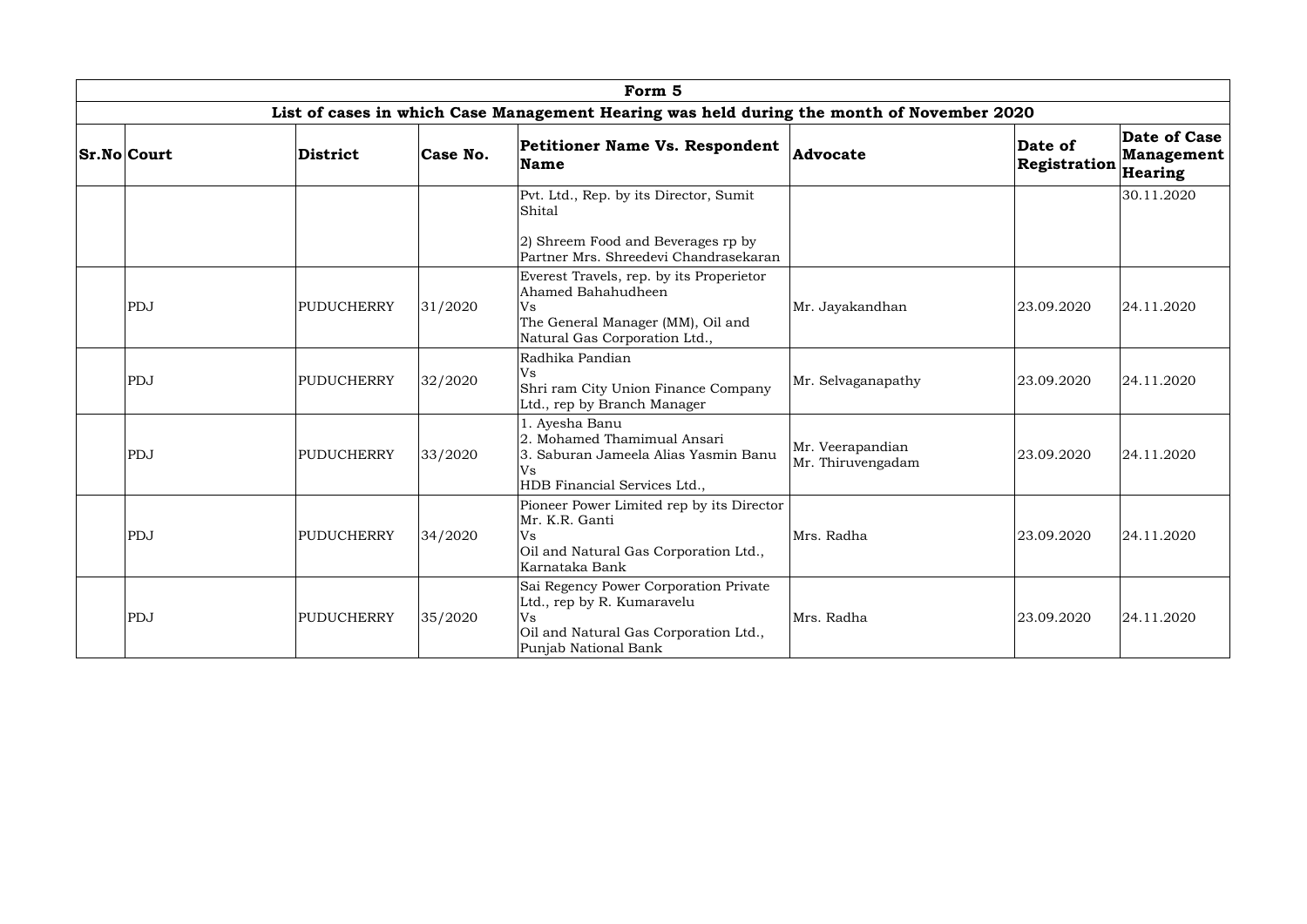|              | Form 6                      |                 |                               |                                                                                                                                                                                                                                  |                                                                       |                                       |                                                                                                                                                                                                       |                        |                    |                                                                               |                                          |                                                                                                    |                                                                                                                                                                                   |
|--------------|-----------------------------|-----------------|-------------------------------|----------------------------------------------------------------------------------------------------------------------------------------------------------------------------------------------------------------------------------|-----------------------------------------------------------------------|---------------------------------------|-------------------------------------------------------------------------------------------------------------------------------------------------------------------------------------------------------|------------------------|--------------------|-------------------------------------------------------------------------------|------------------------------------------|----------------------------------------------------------------------------------------------------|-----------------------------------------------------------------------------------------------------------------------------------------------------------------------------------|
|              |                             |                 |                               |                                                                                                                                                                                                                                  | Contested commercial cases disposed during the month of November 2020 |                                       |                                                                                                                                                                                                       |                        |                    |                                                                               |                                          |                                                                                                    |                                                                                                                                                                                   |
| $\bullet$    | $ Sr.N _{\text{Court}}$     | <b>District</b> | Case<br>No.                   | <b>Petitione</b><br>r Name<br>Vs.<br>Respond<br>ent Name                                                                                                                                                                         | <b>Advocate</b>                                                       | Date of<br>Registrati Instituti<br>on | <b>Whether</b><br>Urgent<br><b>Relief</b><br>was<br> sought<br>and Pre- Date of $\begin{vmatrix} 2 & 4 \\ 1 & 3 \end{vmatrix}$ for<br>on<br><b>Mediatio</b><br>n did<br>not take<br>place<br>(Yes/No) | Decisio<br>$\mathbf n$ | <b>Days</b><br> a1 | Nature of<br><b>Disposal</b><br>$ \mathbf{dispos}\, $ (Contested/Set<br>tled) | $ $ executi $ $ on of<br>on of<br>decree | Number<br>of days<br>for<br>Date of executi<br>decree<br>from<br>date of<br>decisio<br>$\mathbf n$ | Act<br><b>Section</b>                                                                                                                                                             |
|              | Principal District<br>Court | <b>ARIYALUR</b> | <b>NIL</b>                    | NIL                                                                                                                                                                                                                              | <b>NIL</b>                                                            | <b>NIL</b>                            | <b>NIL</b>                                                                                                                                                                                            | <b>NIL</b>             | $\mbox{NIL}$       | <b>NIL</b>                                                                    | <b>NIL</b>                               | <b>NIL</b>                                                                                         | $\mbox{NIL}$                                                                                                                                                                      |
| <sup>2</sup> | Principal Judge's<br>Court  | Chennai         | <b>COS</b><br>$3/2020$ Biotek | Geethu<br>Thomas,<br>Proprietor<br>$M/s$ . The<br>Frontliners,<br>Chennai. -<br>Plaintiff<br>$-VS-$<br>M/s.<br>Oceanaa<br>Industries<br>Limited,<br>Rep by its<br>Director<br>and<br>Authorised<br>Signatory,<br>A. Joseb<br>Raj | M/s. AAV<br>Partners                                                  | $21.08.2020$ Yes                      |                                                                                                                                                                                                       | 05.11.20 <br>20        | 76                 | <b>Exparte Decree</b>                                                         | Decree<br>passed<br>on<br>05.11.20       |                                                                                                    | U/OVIIR1<br>of C.P.C.<br>and $U/s$<br>2(1)(c)(v)<br>$\&$ (xviii),<br>Section 2<br>(1)(i)r/w<br>Section<br>$12$ and<br>Section 7<br>of the<br>Commerc<br>ial<br>Courts<br>Act 2015 |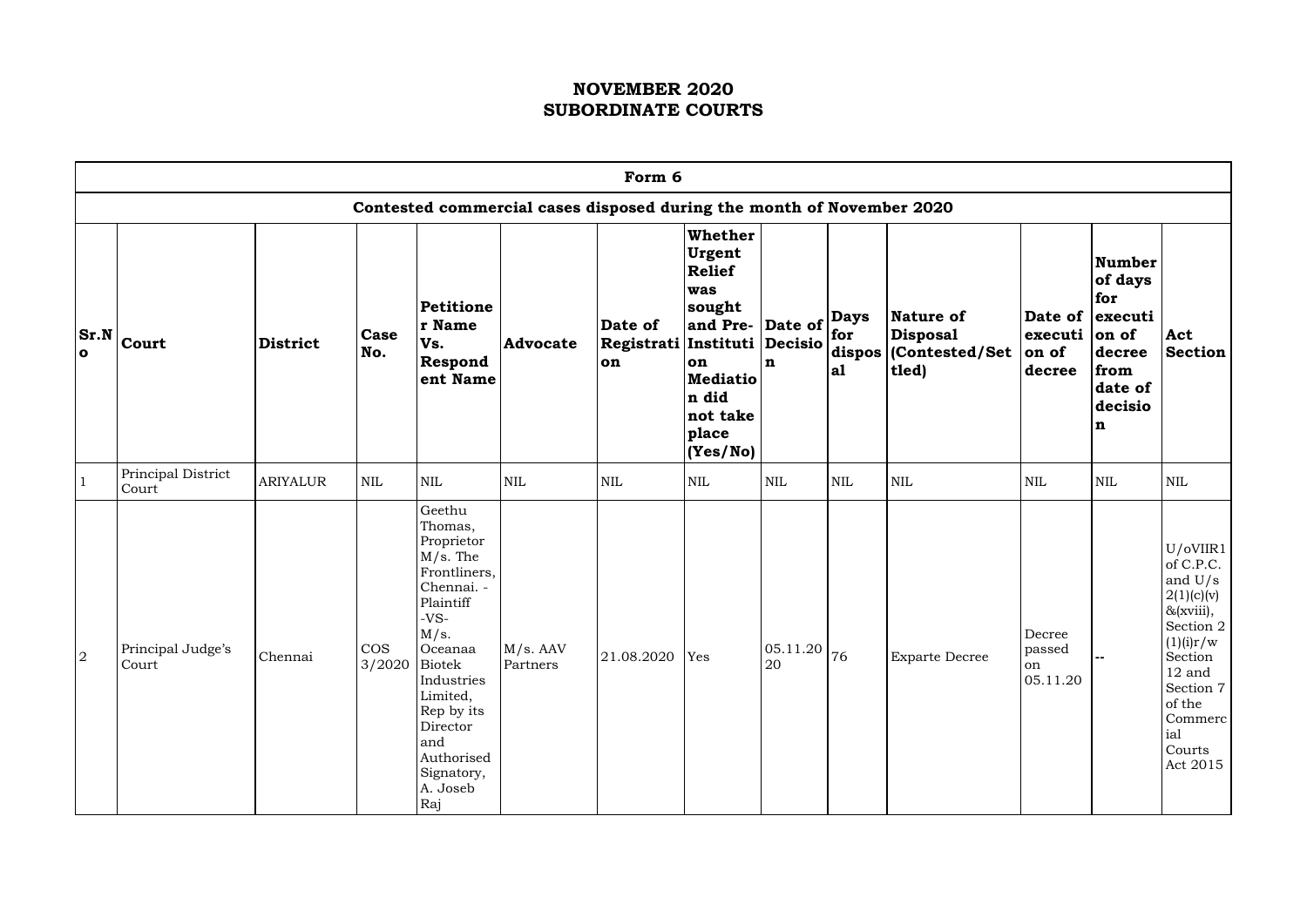|                | Form 6                        |                 |                           |                                                                                                                                                                                                                      |                                                                                              |                                                |                                                                                                                                                                                                          |                     |                    |                                                                                    |                                               |                                                                                                           |                                                                                                                                                                                                      |
|----------------|-------------------------------|-----------------|---------------------------|----------------------------------------------------------------------------------------------------------------------------------------------------------------------------------------------------------------------|----------------------------------------------------------------------------------------------|------------------------------------------------|----------------------------------------------------------------------------------------------------------------------------------------------------------------------------------------------------------|---------------------|--------------------|------------------------------------------------------------------------------------|-----------------------------------------------|-----------------------------------------------------------------------------------------------------------|------------------------------------------------------------------------------------------------------------------------------------------------------------------------------------------------------|
|                |                               |                 |                           |                                                                                                                                                                                                                      | Contested commercial cases disposed during the month of November 2020                        |                                                |                                                                                                                                                                                                          |                     |                    |                                                                                    |                                               |                                                                                                           |                                                                                                                                                                                                      |
| $\bullet$      | $ Sr.N _{\text{Court}}$       | <b>District</b> | <b>Case</b><br>No.        | <b>Petitione</b><br>r Name<br>Vs.<br>Respond<br>ent Name                                                                                                                                                             | <b>Advocate</b>                                                                              | Date of<br>Registrati Instituti Decisio<br>lon | <b>Whether</b><br>Urgent<br><b>Relief</b><br>was<br>sought<br>and Pre- Date of $\begin{vmatrix} 2 & 4 & 3 \\ 6 & 1 & 1 \end{vmatrix}$<br>on<br><b>Mediatio</b><br>n did<br>not take<br>place<br>(Yes/No) | In                  | <b>Days</b><br> a1 | <b>Nature of</b><br><b>Disposal</b><br>$ \textbf{dispos} $ (Contested/Set<br>tled) | $ $ executi $ $ on of<br>on of<br>decree      | <b>Number</b><br>of days<br>for<br>Date of executi<br>decree<br>from<br>date of<br>decisio<br>$\mathbf n$ | Act<br><b>Section</b>                                                                                                                                                                                |
|                | Principal Judge's<br>Court    | Chennai         | <b>COS</b><br>5/2020      | M/s.<br>Bhavani<br>Amma<br>Combines,<br>rep. by its<br>proprietor<br>Mr. R.<br>Vijayakum<br>ar, Chennai<br>- Plaintiff<br>-VS-<br>M/s.<br>Sathya<br>Jyothi<br>Films,<br>Chennai<br>and 3<br>$others -$<br>Defendants | Mr. R.<br>Thiyagarajan<br>(Plaintiff)<br>PL.<br>Narayanan<br>(D1)<br>R.<br>Mukundhan<br>(D4) | 22.09.2020                                     | Yes                                                                                                                                                                                                      | 11.11.20<br>20      | 50                 | Decreed                                                                            | Decree<br>passed<br><sub>on</sub><br>11.11.20 |                                                                                                           | $U/O$ VII<br>R1 of<br>C.P.C.<br>and $U/s$<br>$2(1)$ (c)<br>$(v)$ &<br>(xviii),<br>Section 2<br>$(1)$ (i) $r/w$<br>Section<br>$12$ and<br>Section 7<br>of the<br>Commerc<br>ial<br>Courts<br>Act 2015 |
| $\overline{3}$ | Prl. District Court,<br>CBE.  | Coimbatore      | <b>OS</b><br>595/20<br>19 | Corporatio<br>n Bank Vs<br>Pushpavat<br>hy<br>Sivasakthi                                                                                                                                                             | Mr.R.Venkate   09-09-2019   No<br>san                                                        |                                                |                                                                                                                                                                                                          | $10 - 11 -$<br>2020 | 416                | Settled out of<br>Court                                                            |                                               |                                                                                                           |                                                                                                                                                                                                      |
|                | I Addl.District<br>Court, CBE | Coimbatore      |                           |                                                                                                                                                                                                                      |                                                                                              |                                                |                                                                                                                                                                                                          |                     |                    |                                                                                    |                                               |                                                                                                           |                                                                                                                                                                                                      |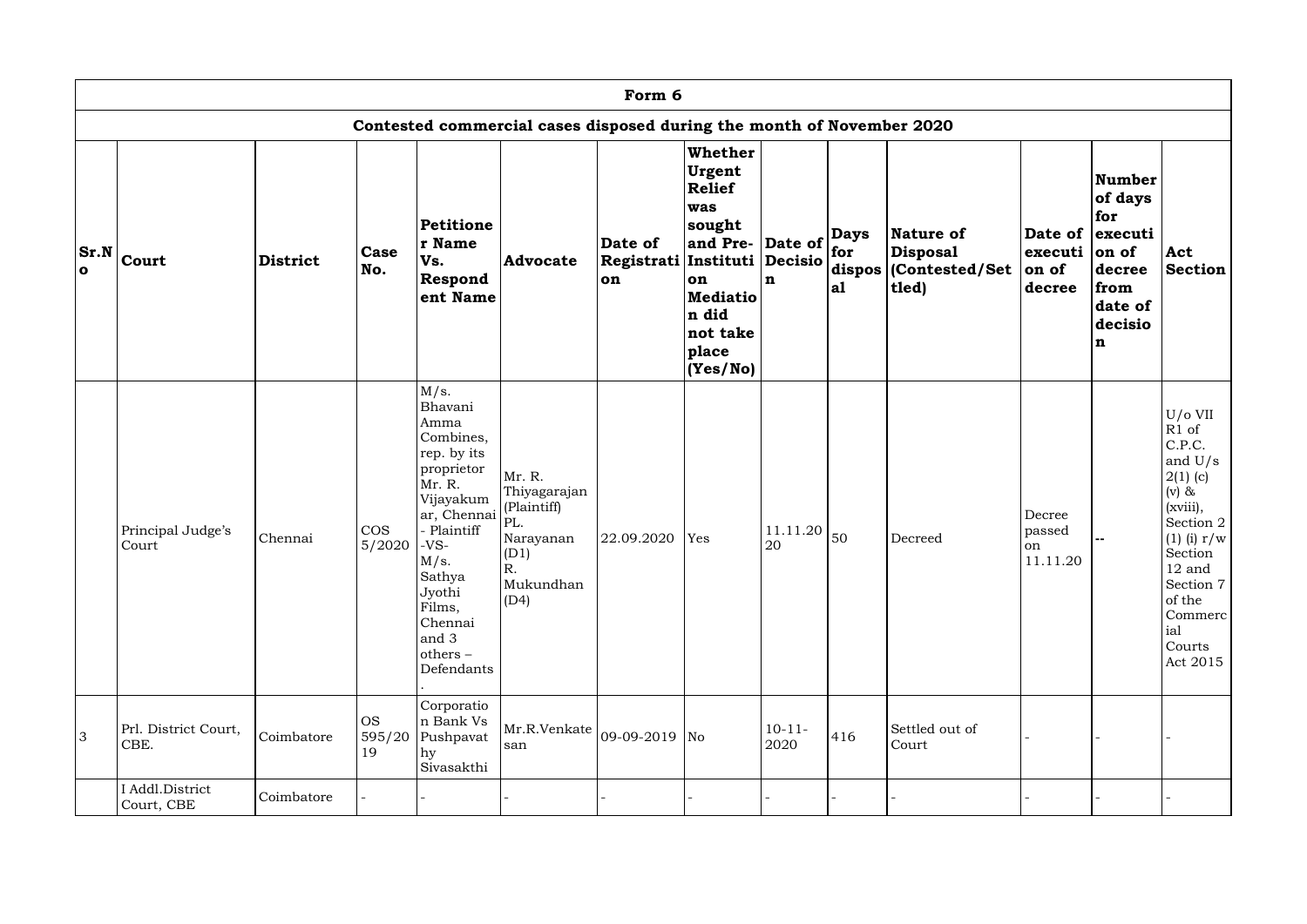|                |                                                                  |                 |                           |                                                   |                                                                       | Form 6                                            |                                                                                                                                           |                                                                       |                    |                                                                                    |                                       |                                                                                                  |                       |
|----------------|------------------------------------------------------------------|-----------------|---------------------------|---------------------------------------------------|-----------------------------------------------------------------------|---------------------------------------------------|-------------------------------------------------------------------------------------------------------------------------------------------|-----------------------------------------------------------------------|--------------------|------------------------------------------------------------------------------------|---------------------------------------|--------------------------------------------------------------------------------------------------|-----------------------|
|                |                                                                  |                 |                           |                                                   | Contested commercial cases disposed during the month of November 2020 |                                                   |                                                                                                                                           |                                                                       |                    |                                                                                    |                                       |                                                                                                  |                       |
| $\mathbf{o}$   | $ Sr.N _{\text{Court}}$                                          | <b>District</b> | Case<br>No.               | Petitione<br>r Name<br>Vs.<br>Respond<br>ent Name | <b>Advocate</b>                                                       | Date of<br> Registrati   Instituti  <br><b>on</b> | <b>Whether</b><br>Urgent<br><b>Relief</b><br>was<br>sought<br>and Pre-<br>on<br><b>Mediatio</b><br>n did<br>not take<br>place<br>(Yes/No) | Date of $\left \frac{1}{\text{for}}\right $<br>Decisio<br>$\mathbf n$ | <b>Days</b><br> a1 | <b>Nature of</b><br><b>Disposal</b><br>$ \textbf{dispos} $ (Contested/Set<br>tled) | Date of<br>executi<br>on of<br>decree | <b>Number</b><br>of days<br>for<br>executi<br>on of<br>decree<br>from<br>date of<br>decisio<br>n | Act<br><b>Section</b> |
|                | III Addl. Dist.<br>Court, CBE                                    | Coimbatore      |                           |                                                   |                                                                       |                                                   |                                                                                                                                           |                                                                       |                    |                                                                                    |                                       |                                                                                                  |                       |
|                | IV Addl. Dist.<br>Court, CBE                                     | Coimbatore      | <b>OS</b><br>510/20<br>15 | Hindustan<br>Hardwares<br>Vs Velan<br>Hotel Ltd   | Mr.N.Sundar<br>vadivelu Vs<br>Mr.P.Sundar<br>araj                     | 30-09-2015 No                                     |                                                                                                                                           | $30 - 11 -$<br>2020                                                   | 1888               | Uncontested<br>(DFD)                                                               |                                       |                                                                                                  |                       |
|                | V Addl. Dist. Court,<br><b>CBE</b>                               | Coimbatore      |                           |                                                   |                                                                       |                                                   |                                                                                                                                           |                                                                       |                    |                                                                                    |                                       |                                                                                                  |                       |
| $\overline{4}$ | Principal District<br>and Sessions Court, Cuddalore<br>Cuddalore |                 | NIL                       | <b>NIL</b>                                        | <b>NIL</b>                                                            | <b>NIL</b>                                        | <b>NIL</b>                                                                                                                                | <b>NIL</b>                                                            | <b>NIL</b>         | NIL                                                                                | <b>NIL</b>                            | <b>NIL</b>                                                                                       | <b>NIL</b>            |
|                | All other Courts                                                 | Cuddalore       | $\mbox{NIL}$              | $\mbox{NIL}$                                      | $\mbox{NIL}$                                                          | <b>NIL</b>                                        | $\mbox{NIL}$                                                                                                                              | $\mbox{NIL}$                                                          | <b>NIL</b>         | $\mbox{NIL}$                                                                       | <b>NIL</b>                            | $\mbox{NIL}$                                                                                     | $\mbox{NIL}$          |
| 5              | Principal District<br>Court, Dharmapuri.                         | Dharmapuri      | NIL                       | $\mbox{NIL}$                                      | <b>NIL</b>                                                            | <b>NIL</b>                                        | <b>NIL</b>                                                                                                                                | $\mbox{NIL}$                                                          | <b>NIL</b>         | $\mbox{NIL}$                                                                       | <b>NIL</b>                            | $\mbox{NIL}$                                                                                     | NIL                   |
|                | Judicial Magistrate<br>No.II, Dharmapuri.                        | Dharmapuri      | $\mbox{NIL}$              | $\mbox{NIL}$                                      | $\mbox{NIL}$                                                          | <b>NIL</b>                                        | <b>NIL</b>                                                                                                                                | $\mbox{NIL}$                                                          | <b>NIL</b>         | $\mbox{NIL}$                                                                       | <b>NIL</b>                            | $\mbox{NIL}$                                                                                     | $\mbox{NIL}$          |
| 6              | Principal District<br>Court, Dindigul                            | Dindigul        | NIL                       | $\mbox{NIL}$                                      | $\mbox{NIL}$                                                          | <b>NIL</b>                                        | <b>NIL</b>                                                                                                                                | $\mbox{NIL}$                                                          | <b>NIL</b>         | <b>NIL</b>                                                                         | <b>NIL</b>                            | <b>NIL</b>                                                                                       | <b>NIL</b>            |
| $\overline{7}$ | Principal District<br>Court, Erode                               | Erode           | $\mbox{NIL}$              | $\mbox{NIL}$                                      | $\mbox{NIL}$                                                          | <b>NIL</b>                                        | $\mbox{NIL}$                                                                                                                              | $\mbox{NIL}$                                                          | <b>NIL</b>         | $\mbox{NIL}$                                                                       | <b>NIL</b>                            | $\mbox{NIL}$                                                                                     | NIL                   |
|                | <b>I</b> Additional District<br>Court, Erode                     | Erode           | NIL                       | $\mbox{NIL}$                                      | $\mbox{NIL}$                                                          | <b>NIL</b>                                        | <b>NIL</b>                                                                                                                                | $\mbox{NIL}$                                                          | <b>NIL</b>         | $\mbox{NIL}$                                                                       | <b>NIL</b>                            | $\mbox{NIL}$                                                                                     | NIL                   |
|                | II Additional<br>District                                        | Erode           | NIL                       | $\mbox{NIL}$                                      | NIL                                                                   | <b>NIL</b>                                        | <b>NIL</b>                                                                                                                                | $\mbox{NIL}$                                                          | <b>NIL</b>         | $\mbox{NIL}$                                                                       | <b>NIL</b>                            | $\mbox{NIL}$                                                                                     | NIL                   |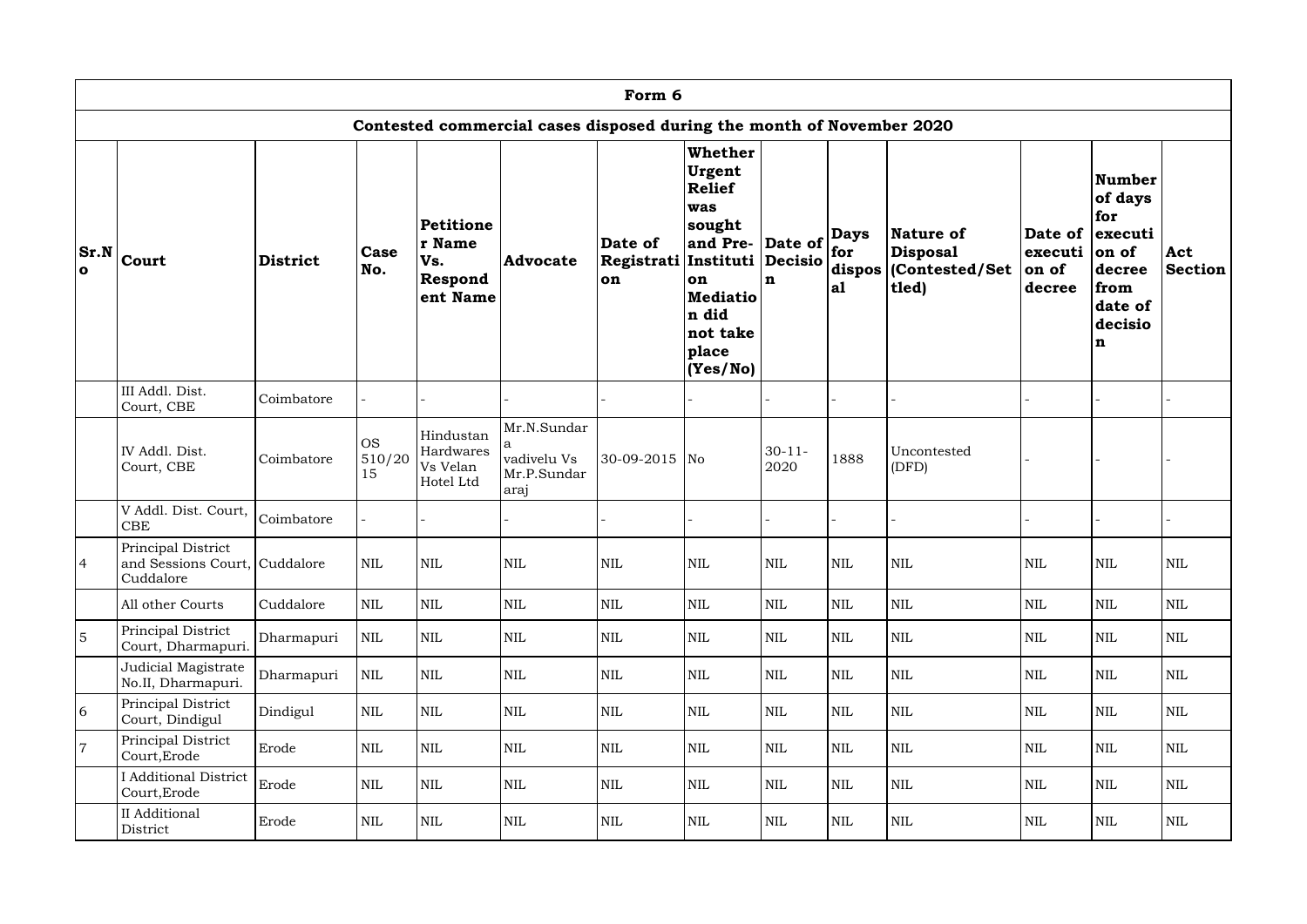|              | Form 6                                                                |                             |                    |                                                   |                 |                                              |                                                                                                                                           |                                                                       |                    |                                                                               |                                       |                                                                                               |                       |  |
|--------------|-----------------------------------------------------------------------|-----------------------------|--------------------|---------------------------------------------------|-----------------|----------------------------------------------|-------------------------------------------------------------------------------------------------------------------------------------------|-----------------------------------------------------------------------|--------------------|-------------------------------------------------------------------------------|---------------------------------------|-----------------------------------------------------------------------------------------------|-----------------------|--|
|              | Contested commercial cases disposed during the month of November 2020 |                             |                    |                                                   |                 |                                              |                                                                                                                                           |                                                                       |                    |                                                                               |                                       |                                                                                               |                       |  |
| $\mathbf{o}$ | $ Sr.N _{\text{Court}}$                                               | <b>District</b>             | <b>Case</b><br>No. | Petitione<br>r Name<br>Vs.<br>Respond<br>ent Name | <b>Advocate</b> | Date of<br>Registrati Instituti<br><b>on</b> | <b>Whether</b><br>Urgent<br><b>Relief</b><br>was<br>sought<br>and Pre-<br>on<br><b>Mediatio</b><br>n did<br>not take<br>place<br>(Yes/No) | Date of $\left \frac{1}{\text{for}}\right $<br>Decisio<br>$\mathbf n$ | <b>Days</b><br> a1 | Nature of<br><b>Disposal</b><br>$ \mathbf{dispos}\, $ (Contested/Set<br>tled) | Date of<br>executi<br>on of<br>decree | Number<br>of days<br>for<br>executi<br>$ on\ of$<br>decree<br>from<br>date of<br>decisio<br>n | Act<br><b>Section</b> |  |
|              | Court, Erode                                                          |                             |                    |                                                   |                 |                                              |                                                                                                                                           |                                                                       |                    |                                                                               |                                       |                                                                                               |                       |  |
|              | <b>III</b> Additional<br>District<br>Court, Gobichettipal<br>ayam     | Erode                       | <b>NIL</b>         | <b>NIL</b>                                        | <b>NIL</b>      | <b>NIL</b>                                   | <b>NIL</b>                                                                                                                                | <b>NIL</b>                                                            | <b>NIL</b>         | <b>NIL</b>                                                                    | <b>NIL</b>                            | <b>NIL</b>                                                                                    | <b>NIL</b>            |  |
|              | <b>IV</b> Additional<br>District Court,<br>Bhavani.                   | Erode                       | <b>NIL</b>         | $\mbox{NIL}$                                      | $\mbox{NIL}$    | <b>NIL</b>                                   | <b>NIL</b>                                                                                                                                | <b>NIL</b>                                                            | <b>NIL</b>         | <b>NIL</b>                                                                    | <b>NIL</b>                            | $\mbox{NIL}$                                                                                  | <b>NIL</b>            |  |
|              | Principal<br>Subordinate Court, Erode<br>Erode                        |                             | <b>NIL</b>         | <b>NIL</b>                                        | $\mbox{NIL}$    | <b>NIL</b>                                   | <b>NIL</b>                                                                                                                                | <b>NIL</b>                                                            | <b>NIL</b>         | <b>NIL</b>                                                                    | <b>NIL</b>                            | <b>NIL</b>                                                                                    | $\mbox{NIL}$          |  |
|              | I Additional<br>Subordinate Court,<br>Erode                           | Erode                       | <b>NIL</b>         | $\mbox{NIL}$                                      | <b>NIL</b>      | <b>NIL</b>                                   | $\mbox{NIL}$                                                                                                                              | $\mbox{NIL}$                                                          | <b>NIL</b>         | <b>NIL</b>                                                                    | <b>NIL</b>                            | $\mbox{NIL}$                                                                                  | $\mbox{NIL}$          |  |
|              | II Additional<br>Subordinate Court,<br>Erode                          | Erode                       | <b>NIL</b>         | $\mbox{NIL}$                                      | $\mbox{NIL}$    | <b>NIL</b>                                   | $\mbox{NIL}$                                                                                                                              | $\mbox{NIL}$                                                          | <b>NIL</b>         | $\mbox{NIL}$                                                                  | <b>NIL</b>                            | $\mbox{NIL}$                                                                                  | $\mbox{NIL}$          |  |
|              | Sub Court,<br>Gobichettipalayam                                       | Erode                       | NIL                | $\mbox{NIL}$                                      | $\mbox{NIL}$    | <b>NIL</b>                                   | $\mbox{NIL}$                                                                                                                              | $\mbox{NIL}$                                                          | <b>NIL</b>         | <b>NIL</b>                                                                    | <b>NIL</b>                            | $\mbox{NIL}$                                                                                  | NIL                   |  |
| 8            | Principal District<br>Court, Chengalpattu                             | Kancheepura<br>$\mathbf{m}$ | NIL                | $\mbox{NIL}$                                      | $\mbox{NIL}$    | <b>NIL</b>                                   | <b>NIL</b>                                                                                                                                | $\mbox{NIL}$                                                          | <b>NIL</b>         | $\mbox{NIL}$                                                                  | <b>NIL</b>                            | $\mbox{NIL}$                                                                                  | NIL                   |  |
| 9            | Principal District<br>Court                                           | Kanniya<br>Kumari           | <b>NIL</b>         | $\mbox{NIL}$                                      | $\mbox{NIL}$    | <b>NIL</b>                                   | $\mbox{NIL}$                                                                                                                              | $\mbox{NIL}$                                                          | <b>NIL</b>         | $\mbox{NIL}$                                                                  | <b>NIL</b>                            | $\mbox{NIL}$                                                                                  | NIL                   |  |
| 10           | Principal District<br>Court                                           | Karur                       | NIL                | $\mbox{NIL}$                                      | $\mbox{NIL}$    | <b>NIL</b>                                   | $\mbox{NIL}$                                                                                                                              | $\mbox{NIL}$                                                          | <b>NIL</b>         | NIL                                                                           | <b>NIL</b>                            | $\mbox{NIL}$                                                                                  | NIL                   |  |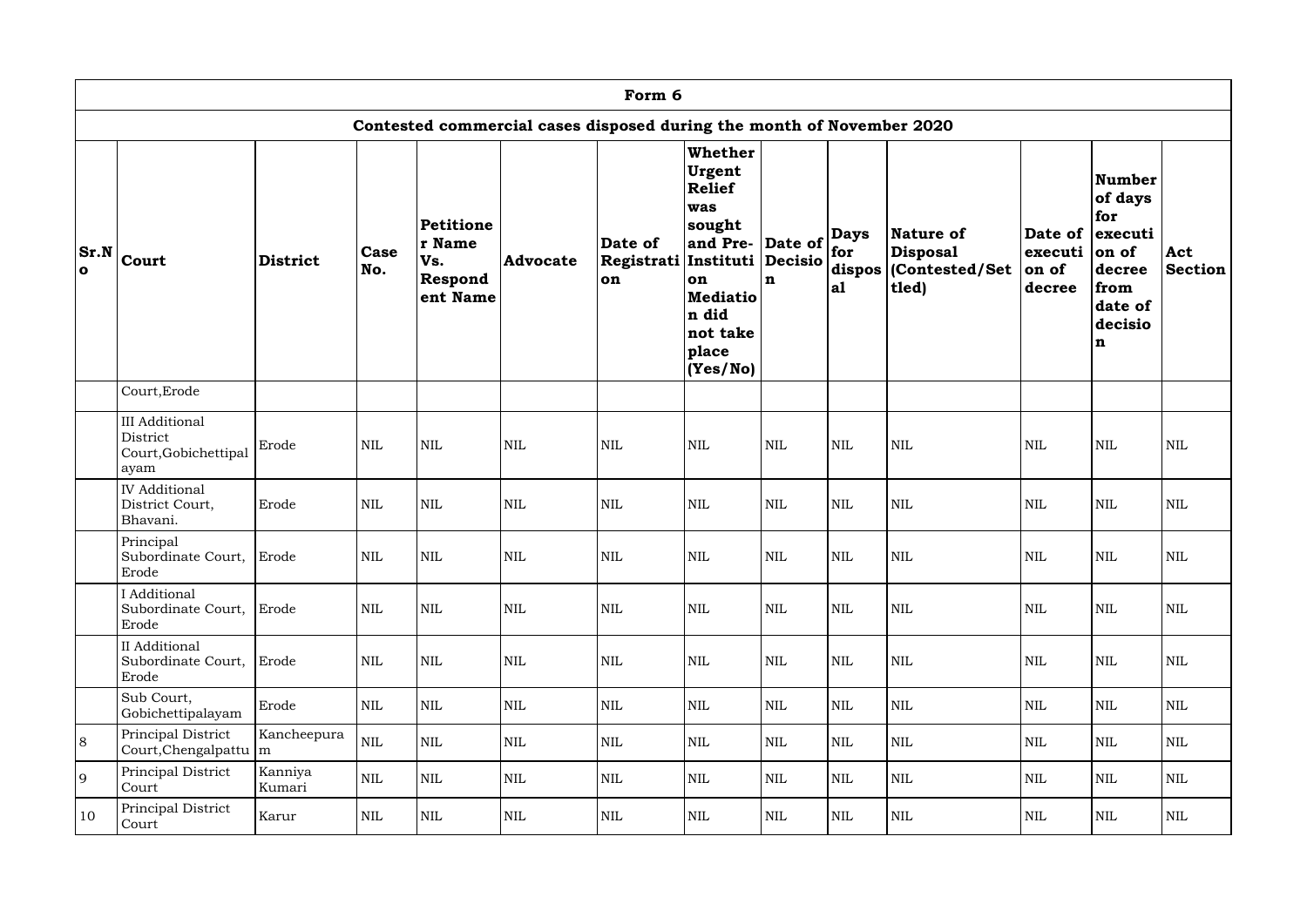|                      | Form 6                                                                |                 |             |                                                                                                    |                            |                                                          |                                                                                                                                                         |              |                           |                                                                               |                            |                                                                                                                                |                       |  |
|----------------------|-----------------------------------------------------------------------|-----------------|-------------|----------------------------------------------------------------------------------------------------|----------------------------|----------------------------------------------------------|---------------------------------------------------------------------------------------------------------------------------------------------------------|--------------|---------------------------|-------------------------------------------------------------------------------|----------------------------|--------------------------------------------------------------------------------------------------------------------------------|-----------------------|--|
|                      | Contested commercial cases disposed during the month of November 2020 |                 |             |                                                                                                    |                            |                                                          |                                                                                                                                                         |              |                           |                                                                               |                            |                                                                                                                                |                       |  |
| Sr.N<br>$\mathbf{o}$ | <b>Court</b>                                                          | <b>District</b> | Case<br>No. | <b>Petitione</b><br>r Name<br>Vs.<br>Respond<br>ent Name                                           | <b>Advocate</b>            | Date of<br> Registrati Instituti  Decisio  <br><b>on</b> | <b>Whether</b><br>Urgent<br>Relief<br>was<br> sought<br>$ $ and Pre- $ $ Date of $ $<br>on<br><b>Mediatio</b><br>n did<br>not take<br>place<br>(Yes/No) | $\mathbf n$  | <b>Days</b><br>for<br> a1 | Nature of<br><b>Disposal</b><br>$ \mathbf{dispos}\, $ (Contested/Set<br>tled) | executi<br>on of<br>decree | <b>Number</b><br>of days<br>for<br>Date of executi<br>$ on\ of$<br>decree<br>from<br>date of<br>decisio<br>$\lfloor n \rfloor$ | Act<br><b>Section</b> |  |
| 11                   | Principal District<br>Court, Krishnagiri                              | Krishnagiri     | <b>NIL</b>  | $\mbox{NIL}$                                                                                       | $\mbox{NIL}$               | <b>NIL</b>                                               | <b>NIL</b>                                                                                                                                              | $\mbox{NIL}$ | <b>NIL</b>                | <b>NIL</b>                                                                    | <b>NIL</b>                 | <b>NIL</b>                                                                                                                     | $\mbox{NIL}$          |  |
|                      | <b>Additional District</b><br>Court, Krishnagiri                      | Krishnagiri     | 61/20       | Bank of<br>Baroda<br>Krishnagiri<br>Vs.<br>ī.<br>Manogari<br>Kumaresan Nil<br>2. Suresh<br>Kannan. | Tr. K.<br>Velayudam<br>Vs. | 24.02.2020                                               | <b>NIL</b>                                                                                                                                              | 02.11.20     |                           | $02.11.2$ Dismissed for<br>default                                            | <b>NIL</b>                 | <b>NIL</b>                                                                                                                     | <b>NIL</b>            |  |
|                      | <b>Additional District</b><br>Court, Hosur.                           | Krishnagiri     | <b>NIL</b>  | $\mbox{NIL}$                                                                                       | <b>NIL</b>                 | $\mbox{NIL}$                                             | <b>NIL</b>                                                                                                                                              | $\mbox{NIL}$ | <b>NIL</b>                | <b>NIL</b>                                                                    | <b>NIL</b>                 | <b>NIL</b>                                                                                                                     | <b>NIL</b>            |  |
| 12                   | Prl. Dist. &<br><b>Sessions Court</b>                                 | Madurai         | NIL         | $\mbox{NIL}$                                                                                       | <b>NIL</b>                 | <b>NIL</b>                                               | <b>NIL</b>                                                                                                                                              | $\mbox{NIL}$ | <b>NIL</b>                | <b>NIL</b>                                                                    | NIL                        | <b>NIL</b>                                                                                                                     | $\mbox{NIL}$          |  |
|                      | I Addl. Dist. &<br>Sessions Court                                     | Madurai         | <b>NIL</b>  | $\mbox{NIL}$                                                                                       | <b>NIL</b>                 | <b>NIL</b>                                               | <b>NIL</b>                                                                                                                                              | $\mbox{NIL}$ | <b>NIL</b>                | <b>NIL</b>                                                                    | <b>NIL</b>                 | <b>NIL</b>                                                                                                                     | <b>NIL</b>            |  |
|                      | I Addl. Sub Court                                                     | Madurai         | NIL         | $\mbox{NIL}$                                                                                       | $\mbox{NIL}$               | <b>NIL</b>                                               | <b>NIL</b>                                                                                                                                              | $\mbox{NIL}$ | <b>NIL</b>                | <b>NIL</b>                                                                    | <b>NIL</b>                 | <b>NIL</b>                                                                                                                     | $\mbox{NIL}$          |  |
|                      | II Addl. Sub Court                                                    | Madurai         | <b>NIL</b>  | $\mbox{NIL}$                                                                                       | <b>NIL</b>                 | <b>NIL</b>                                               | <b>NIL</b>                                                                                                                                              | $\mbox{NIL}$ | <b>NIL</b>                | <b>NIL</b>                                                                    | NIL                        | <b>NIL</b>                                                                                                                     | NIL                   |  |
| 13                   | District Court,<br>Nagapattinam                                       | Nagapattinam    | <b>NIL</b>  | $\mbox{NIL}$                                                                                       | $\mbox{NIL}$               | <b>NIL</b>                                               | <b>NIL</b>                                                                                                                                              | $\mbox{NIL}$ | <b>NIL</b>                | <b>NIL</b>                                                                    | NIL                        | <b>NIL</b>                                                                                                                     | NIL                   |  |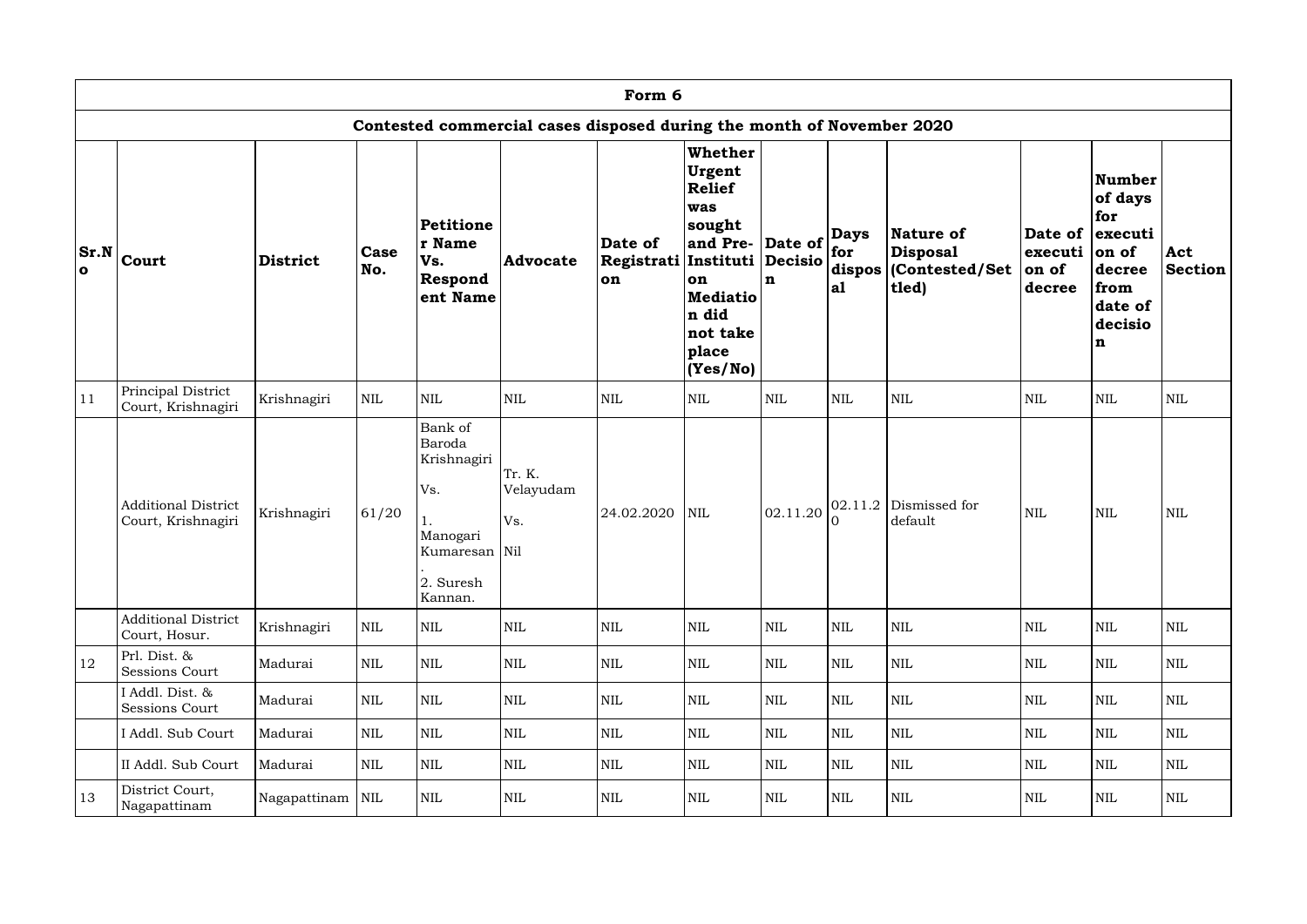|              | Form 6                                                                |                    |              |                                                   |                 |                                              |                                                                                                                                           |                                                                       |                    |                                                                                    |                                       |                                                                                           |                       |  |
|--------------|-----------------------------------------------------------------------|--------------------|--------------|---------------------------------------------------|-----------------|----------------------------------------------|-------------------------------------------------------------------------------------------------------------------------------------------|-----------------------------------------------------------------------|--------------------|------------------------------------------------------------------------------------|---------------------------------------|-------------------------------------------------------------------------------------------|-----------------------|--|
|              | Contested commercial cases disposed during the month of November 2020 |                    |              |                                                   |                 |                                              |                                                                                                                                           |                                                                       |                    |                                                                                    |                                       |                                                                                           |                       |  |
| $\mathbf{o}$ | $ Sr.N _{\text{Court}}$                                               | <b>District</b>    | Case<br>No.  | Petitione<br>r Name<br>Vs.<br>Respond<br>ent Name | <b>Advocate</b> | Date of<br>Registrati Instituti<br><b>on</b> | <b>Whether</b><br>Urgent<br><b>Relief</b><br>was<br>sought<br>and Pre-<br>on<br><b>Mediatio</b><br>n did<br>not take<br>place<br>(Yes/No) | Date of $\left \frac{1}{\text{for}}\right $<br>Decisio<br>$\mathbf n$ | <b>Days</b><br> a1 | <b>Nature of</b><br><b>Disposal</b><br>$ \textbf{dispos} $ (Contested/Set<br>tled) | Date of<br>executi<br>on of<br>decree | Number<br>of days<br>for<br>executi<br>on of<br>decree<br>from<br>date of<br>decisio<br>n | Act<br><b>Section</b> |  |
|              | Fast Track Mahila<br>Court,<br>Nagapattinam                           | Nagapattinam   NIL |              | <b>NIL</b>                                        | $\mbox{NIL}$    | <b>NIL</b>                                   | <b>NIL</b>                                                                                                                                | <b>NIL</b>                                                            | <b>NIL</b>         | <b>NIL</b>                                                                         | <b>NIL</b>                            | $\mbox{NIL}$                                                                              | <b>NIL</b>            |  |
|              | <b>Additional District</b><br>Court,<br>Mayiladuthurai                | Nagapattinam   NIL |              | <b>NIL</b>                                        | $\mbox{NIL}$    | <b>NIL</b>                                   | <b>NIL</b>                                                                                                                                | <b>NIL</b>                                                            | <b>NIL</b>         | <b>NIL</b>                                                                         | <b>NIL</b>                            | $\mbox{NIL}$                                                                              | <b>NIL</b>            |  |
|              | Sub Court,<br>Nagapattinam                                            | Nagapattinam       | NIL          | <b>NIL</b>                                        | <b>NIL</b>      | <b>NIL</b>                                   | $\mbox{NIL}$                                                                                                                              | <b>NIL</b>                                                            | <b>NIL</b>         | $\mbox{NIL}$                                                                       | $\mbox{NIL}$                          | <b>NIL</b>                                                                                | $\mbox{NIL}$          |  |
|              | Principal Sub<br>Court,<br>Mayiladuthurai                             | Nagapattinam   NIL |              | <b>NIL</b>                                        | $\mbox{NIL}$    | <b>NIL</b>                                   | <b>NIL</b>                                                                                                                                | <b>NIL</b>                                                            | <b>NIL</b>         | <b>NIL</b>                                                                         | <b>NIL</b>                            | <b>NIL</b>                                                                                | <b>NIL</b>            |  |
|              | <b>Additional Sub</b><br>Court,<br>Mayiladuthurai                     | Nagapattinam NIL   |              | $\mbox{NIL}$                                      | $\mbox{NIL}$    | <b>NIL</b>                                   | $\mbox{NIL}$                                                                                                                              | $\mbox{NIL}$                                                          | <b>NIL</b>         | $\mbox{NIL}$                                                                       | <b>NIL</b>                            | $\mbox{NIL}$                                                                              | $\mbox{NIL}$          |  |
| 14           | The Principal<br>District Judge                                       | Namakkal           | <b>NIL</b>   | $\mbox{NIL}$                                      | $\mbox{NIL}$    | <b>NIL</b>                                   | $\mbox{NIL}$                                                                                                                              | $\mbox{NIL}$                                                          | $\mbox{NIL}$       | $\mbox{NIL}$                                                                       | <b>NIL</b>                            | $\mbox{NIL}$                                                                              | NIL                   |  |
| 15           | District Court<br>Udhagamandalam,<br>Nilgris                          | Nilgris            | <b>NIL</b>   | $\mbox{NIL}$                                      | $\mbox{NIL}$    | <b>NIL</b>                                   | $\mbox{NIL}$                                                                                                                              | $\mbox{NIL}$                                                          | $\mbox{NIL}$       | $\mbox{NIL}$                                                                       | <b>NIL</b>                            | $\mbox{NIL}$                                                                              | $\mbox{NIL}$          |  |
| 16           | Principal District<br>Court                                           | Perambalur         | $\mbox{NIL}$ | $\mbox{NIL}$                                      | $\mbox{NIL}$    | <b>NIL</b>                                   | $\mbox{NIL}$                                                                                                                              | $\mbox{NIL}$                                                          | $\mbox{NIL}$       | $\mbox{NIL}$                                                                       | <b>NIL</b>                            | $\mbox{NIL}$                                                                              | $\mbox{NIL}$          |  |
|              | Mahila Court                                                          | Perambalur         | NIL          | $\mbox{NIL}$                                      | $\mbox{NIL}$    | <b>NIL</b>                                   | $\mbox{NIL}$                                                                                                                              | $\mbox{NIL}$                                                          | <b>NIL</b>         | $\mbox{NIL}$                                                                       | <b>NIL</b>                            | NIL                                                                                       | NIL                   |  |
|              | Sub Court                                                             | Perambalur         | <b>NIL</b>   | $\mbox{NIL}$                                      | $\mbox{NIL}$    | <b>NIL</b>                                   | <b>NIL</b>                                                                                                                                | $\mbox{NIL}$                                                          | <b>NIL</b>         | <b>NIL</b>                                                                         | <b>NIL</b>                            | <b>NIL</b>                                                                                | $\mbox{NIL}$          |  |
| 17           | The Principal                                                         | Pudukottai         | NIL          | $\mbox{NIL}$                                      | $\mbox{NIL}$    | <b>NIL</b>                                   | $\mbox{NIL}$                                                                                                                              | $\mbox{NIL}$                                                          | <b>NIL</b>         | NIL                                                                                | NIL                                   | $\mbox{NIL}$                                                                              | $\mbox{NIL}$          |  |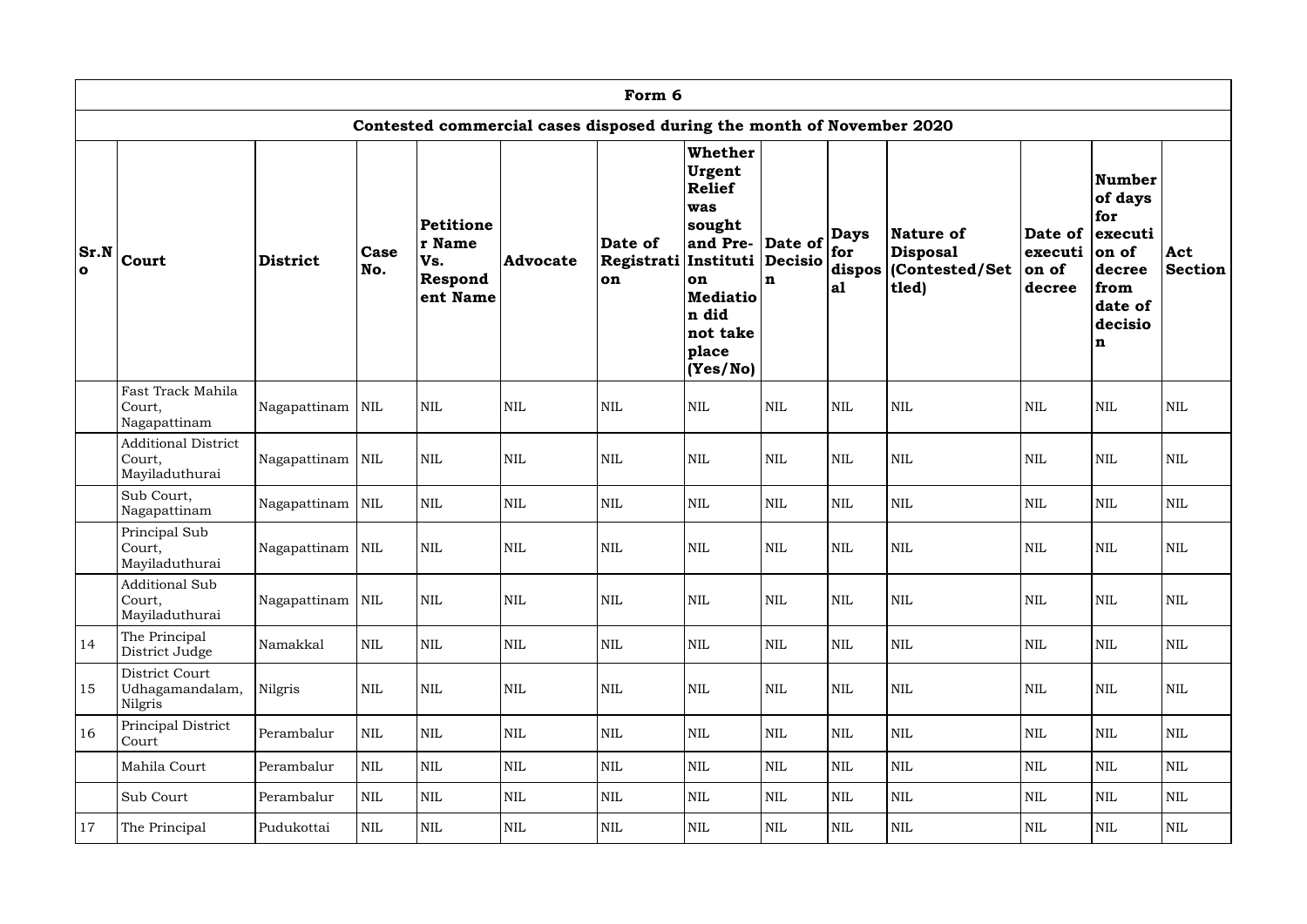|              |                                                                       |                    |              |                                                   |                 | Form 6                                               |                                                                                                                                                   |              |                           |                                                            |                            |                                                                                                              |                       |  |
|--------------|-----------------------------------------------------------------------|--------------------|--------------|---------------------------------------------------|-----------------|------------------------------------------------------|---------------------------------------------------------------------------------------------------------------------------------------------------|--------------|---------------------------|------------------------------------------------------------|----------------------------|--------------------------------------------------------------------------------------------------------------|-----------------------|--|
|              | Contested commercial cases disposed during the month of November 2020 |                    |              |                                                   |                 |                                                      |                                                                                                                                                   |              |                           |                                                            |                            |                                                                                                              |                       |  |
| $\mathbf{o}$ | $ Sr.N _{\text{Court}}$                                               | <b>District</b>    | Case<br>No.  | Petitione<br>r Name<br>Vs.<br>Respond<br>ent Name | <b>Advocate</b> | Date of<br>Registrati Instituti Decisio<br><b>on</b> | <b>Whether</b><br>Urgent<br><b>Relief</b><br>was<br>sought<br>and Pre- Date of<br>on<br><b>Mediatio</b><br>n did<br>not take<br>place<br>(Yes/No) | $\mathbf n$  | <b>Days</b><br>for<br> a1 | Nature of<br>Disposal <br>dispos   (Contested/Set<br>tled) | executi<br>on of<br>decree | Number<br>of days<br>for<br>Date of lexecuti<br>on of<br>decree<br>from<br>date of<br>decisio<br>$\mathbf n$ | Act<br><b>Section</b> |  |
|              | District Court                                                        |                    |              |                                                   |                 |                                                      |                                                                                                                                                   |              |                           |                                                            |                            |                                                                                                              |                       |  |
|              | The Mahila Court                                                      | Pudukottai         | $\mbox{NIL}$ | $\mbox{NIL}$                                      |                 | <b>NIL</b>                                           | <b>NIL</b>                                                                                                                                        | <b>NIL</b>   | <b>NIL</b>                | <b>NIL</b>                                                 | <b>NIL</b>                 | <b>NIL</b>                                                                                                   | $\mbox{NIL}$          |  |
|              | The Principal Sub<br>Court                                            | Pudukottai         | <b>NIL</b>   | <b>NIL</b>                                        | $\mbox{NIL}$    | <b>NIL</b>                                           | NIL                                                                                                                                               | <b>NIL</b>   | <b>NIL</b>                | <b>NIL</b>                                                 | <b>NIL</b>                 | <b>NIL</b>                                                                                                   | <b>NIL</b>            |  |
|              | The Additional Sub<br>Court                                           | Pudukottai         | <b>NIL</b>   | <b>NIL</b>                                        | <b>NIL</b>      | <b>NIL</b>                                           | <b>NIL</b>                                                                                                                                        | <b>NIL</b>   | <b>NIL</b>                | <b>NIL</b>                                                 | <b>NIL</b>                 | <b>NIL</b>                                                                                                   | $\mbox{NIL}$          |  |
|              | The Additional<br>District Court                                      | Pudukottai         | NIL          | <b>NIL</b>                                        | <b>NIL</b>      | <b>NIL</b>                                           | <b>NIL</b>                                                                                                                                        | <b>NIL</b>   | <b>NIL</b>                | <b>NIL</b>                                                 | <b>NIL</b>                 | <b>NIL</b>                                                                                                   | <b>NIL</b>            |  |
|              | The Sub Court,<br>Aranthangi                                          | Pudukottai         | $\mbox{NIL}$ | $\mbox{NIL}$                                      | $\mbox{NIL}$    | $\mbox{NIL}$                                         | $\mbox{NIL}$                                                                                                                                      | $\mbox{NIL}$ | $\mbox{NIL}$              | $\mbox{NIL}$                                               | $\mbox{NIL}$               | <b>NIL</b>                                                                                                   | $\mbox{NIL}$          |  |
| 18           | Principal District<br>Court                                           | Ramanathapu<br>ram | $\mbox{NIL}$ | <b>NIL</b>                                        | $\mbox{NIL}$    | <b>NIL</b>                                           | <b>NIL</b>                                                                                                                                        | <b>NIL</b>   | <b>NIL</b>                | <b>NIL</b>                                                 | <b>NIL</b>                 | <b>NIL</b>                                                                                                   | NIL                   |  |
| 19           | Principal District<br>Court, Salem.                                   | Salem              | $\mbox{NIL}$ | $\mbox{NIL}$                                      | $\mbox{NIL}$    | <b>NIL</b>                                           | <b>NIL</b>                                                                                                                                        | <b>NIL</b>   | <b>NIL</b>                | $\mbox{NIL}$                                               | <b>NIL</b>                 | <b>NIL</b>                                                                                                   | <b>NIL</b>            |  |
| 20           | Principal District<br>and Sessions Court                              | Sivagangai         | $\mbox{NIL}$ | $\mbox{NIL}$                                      | $\mbox{NIL}$    | <b>NIL</b>                                           | <b>NIL</b>                                                                                                                                        | $\mbox{NIL}$ | $\mbox{NIL}$              | <b>NIL</b>                                                 | <b>NIL</b>                 | <b>NIL</b>                                                                                                   | $\mbox{NIL}$          |  |
| 21           | Prl. District Court                                                   | Thanjavur          | NIL          | <b>NIL</b>                                        | $\mbox{NIL}$    | NIL                                                  | $\mbox{NIL}$                                                                                                                                      | <b>NIL</b>   | <b>NIL</b>                | NIL                                                        | <b>NIL</b>                 | <b>NIL</b>                                                                                                   | <b>NIL</b>            |  |
|              | <b>III</b> Additional<br>District Judge,<br>Pattukkottai.             | Thanjavur          | $\mbox{NIL}$ | $\mbox{NIL}$                                      | $\mbox{NIL}$    | <b>NIL</b>                                           | $\mbox{NIL}$                                                                                                                                      | $\mbox{NIL}$ | $\mbox{NIL}$              | NIL                                                        | <b>NIL</b>                 | <b>NIL</b>                                                                                                   | <b>NIL</b>            |  |
| 22           | Principal District<br>Court                                           | Theni              | $\mbox{NIL}$ | $\mbox{NIL}$                                      | $\mbox{NIL}$    | NIL                                                  | $\mbox{NIL}$                                                                                                                                      | $\mbox{NIL}$ | $\mbox{NIL}$              | NIL                                                        | <b>NIL</b>                 | <b>NIL</b>                                                                                                   | <b>NIL</b>            |  |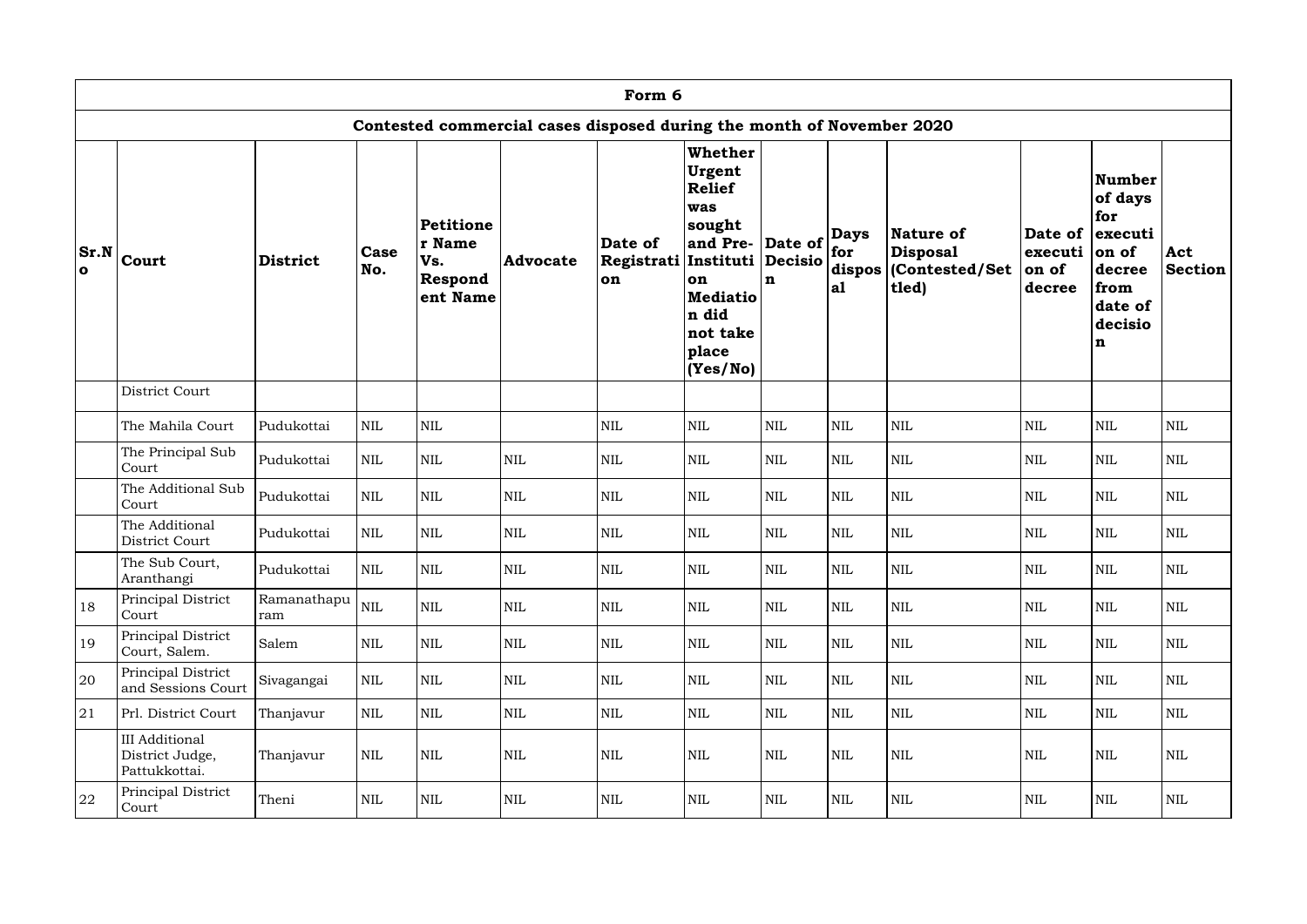|              | Form 6                                                                |                 |              |                                                   |                 |                                              |                                                                                                                                           |                                                                       |                    |                                                                                    |                                       |                                                                                                  |                       |  |
|--------------|-----------------------------------------------------------------------|-----------------|--------------|---------------------------------------------------|-----------------|----------------------------------------------|-------------------------------------------------------------------------------------------------------------------------------------------|-----------------------------------------------------------------------|--------------------|------------------------------------------------------------------------------------|---------------------------------------|--------------------------------------------------------------------------------------------------|-----------------------|--|
|              | Contested commercial cases disposed during the month of November 2020 |                 |              |                                                   |                 |                                              |                                                                                                                                           |                                                                       |                    |                                                                                    |                                       |                                                                                                  |                       |  |
| $\mathbf{o}$ | $ Sr.N _{\text{Court}}$                                               | <b>District</b> | Case<br>No.  | Petitione<br>r Name<br>Vs.<br>Respond<br>ent Name | <b>Advocate</b> | Date of<br>Registrati Instituti<br><b>on</b> | <b>Whether</b><br>Urgent<br><b>Relief</b><br>was<br>sought<br>and Pre-<br>on<br><b>Mediatio</b><br>n did<br>not take<br>place<br>(Yes/No) | Date of $\left \frac{1}{\text{for}}\right $<br>Decisio<br>$\mathbf n$ | <b>Days</b><br> a1 | <b>Nature of</b><br><b>Disposal</b><br>$ \textbf{dispos} $ (Contested/Set<br>tled) | Date of<br>executi<br>on of<br>decree | <b>Number</b><br>of days<br>for<br>executi<br>on of<br>decree<br>from<br>date of<br>decisio<br>n | Act<br><b>Section</b> |  |
| 23           | Principal District<br>Court, Thoothukudi                              | Thoothukudi     | <b>NIL</b>   | <b>NIL</b>                                        | <b>NIL</b>      | <b>NIL</b>                                   | $\mbox{NIL}$                                                                                                                              | <b>NIL</b>                                                            | <b>NIL</b>         | $\mbox{NIL}$                                                                       | <b>NIL</b>                            | <b>NIL</b>                                                                                       | $\mbox{NIL}$          |  |
| 24           | Principal District<br>Court                                           | Tiruchirappall  | $\mbox{NIL}$ | <b>NIL</b>                                        | <b>NIL</b>      | <b>NIL</b>                                   | $\mbox{NIL}$                                                                                                                              | <b>NIL</b>                                                            | $\mbox{NIL}$       | <b>NIL</b>                                                                         | <b>NIL</b>                            | <b>NIL</b>                                                                                       | <b>NIL</b>            |  |
|              | <b>II</b> Additional<br>District Court                                | Tiruchirappall  | $\mbox{NIL}$ | $\mbox{NIL}$                                      | $\mbox{NIL}$    | <b>NIL</b>                                   | <b>NIL</b>                                                                                                                                | <b>NIL</b>                                                            | <b>NIL</b>         | $\mbox{NIL}$                                                                       | <b>NIL</b>                            | $\mbox{NIL}$                                                                                     | $\mbox{NIL}$          |  |
| 25           | Principal District<br>Court                                           | Tirunelveli     | <b>NIL</b>   | $\mbox{NIL}$                                      | <b>NIL</b>      | <b>NIL</b>                                   | <b>NIL</b>                                                                                                                                | $\text{NIL}$                                                          | $\mbox{NIL}$       | $\mbox{NIL}$                                                                       | <b>NIL</b>                            | $\mbox{NIL}$                                                                                     | <b>NIL</b>            |  |
| 26           | Principal<br>Subordinate Court,<br>Tiruppur                           | Tiruppur        | NIL          | <b>NIL</b>                                        | NIL             | <b>NIL</b>                                   | <b>NIL</b>                                                                                                                                | <b>NIL</b>                                                            | <b>NIL</b>         | <b>NIL</b>                                                                         | <b>NIL</b>                            | $\mbox{NIL}$                                                                                     | NIL                   |  |
|              | <b>Additional Sub</b><br>Court, Tiruppur                              | Tiruppur        | <b>NIL</b>   | $\mbox{NIL}$                                      | $\mbox{NIL}$    | <b>NIL</b>                                   | <b>NIL</b>                                                                                                                                | $\mbox{NIL}$                                                          | <b>NIL</b>         | <b>NIL</b>                                                                         | <b>NIL</b>                            | $\mbox{NIL}$                                                                                     | <b>NIL</b>            |  |
| 27           | Principal District<br>Court, Tiruvallur                               | Tiruvallur      | <b>NIL</b>   | <b>NIL</b>                                        | $\mbox{NIL}$    | <b>NIL</b>                                   | $\mbox{NIL}$                                                                                                                              | $\mbox{NIL}$                                                          | <b>NIL</b>         | <b>NIL</b>                                                                         | <b>NIL</b>                            | <b>NIL</b>                                                                                       | <b>NIL</b>            |  |
|              | The I Additional<br>District and<br>Sessions Court,<br>Tiruvallur.    | Tiruvallur      | <b>NIL</b>   | $\mbox{NIL}$                                      | $\mbox{NIL}$    | <b>NIL</b>                                   | <b>NIL</b>                                                                                                                                | $\mbox{NIL}$                                                          | <b>NIL</b>         | <b>NIL</b>                                                                         | <b>NIL</b>                            | $\mbox{NIL}$                                                                                     | <b>NIL</b>            |  |
|              | The II Additional<br>District and<br>Sessions Court,<br>Poonamallee.  | Tiruvallur      | <b>NIL</b>   | <b>NIL</b>                                        | $\mbox{NIL}$    | <b>NIL</b>                                   | <b>NIL</b>                                                                                                                                | <b>NIL</b>                                                            | <b>NIL</b>         | <b>NIL</b>                                                                         | <b>NIL</b>                            | <b>NIL</b>                                                                                       | <b>NIL</b>            |  |
|              | The III Additional<br>District and<br>Sessions Court,                 | Tiruvallur      | <b>NIL</b>   | $\mbox{NIL}$                                      | $\mbox{NIL}$    | <b>NIL</b>                                   | $\mbox{NIL}$                                                                                                                              | <b>NIL</b>                                                            | <b>NIL</b>         | <b>NIL</b>                                                                         | <b>NIL</b>                            | <b>NIL</b>                                                                                       | NIL                   |  |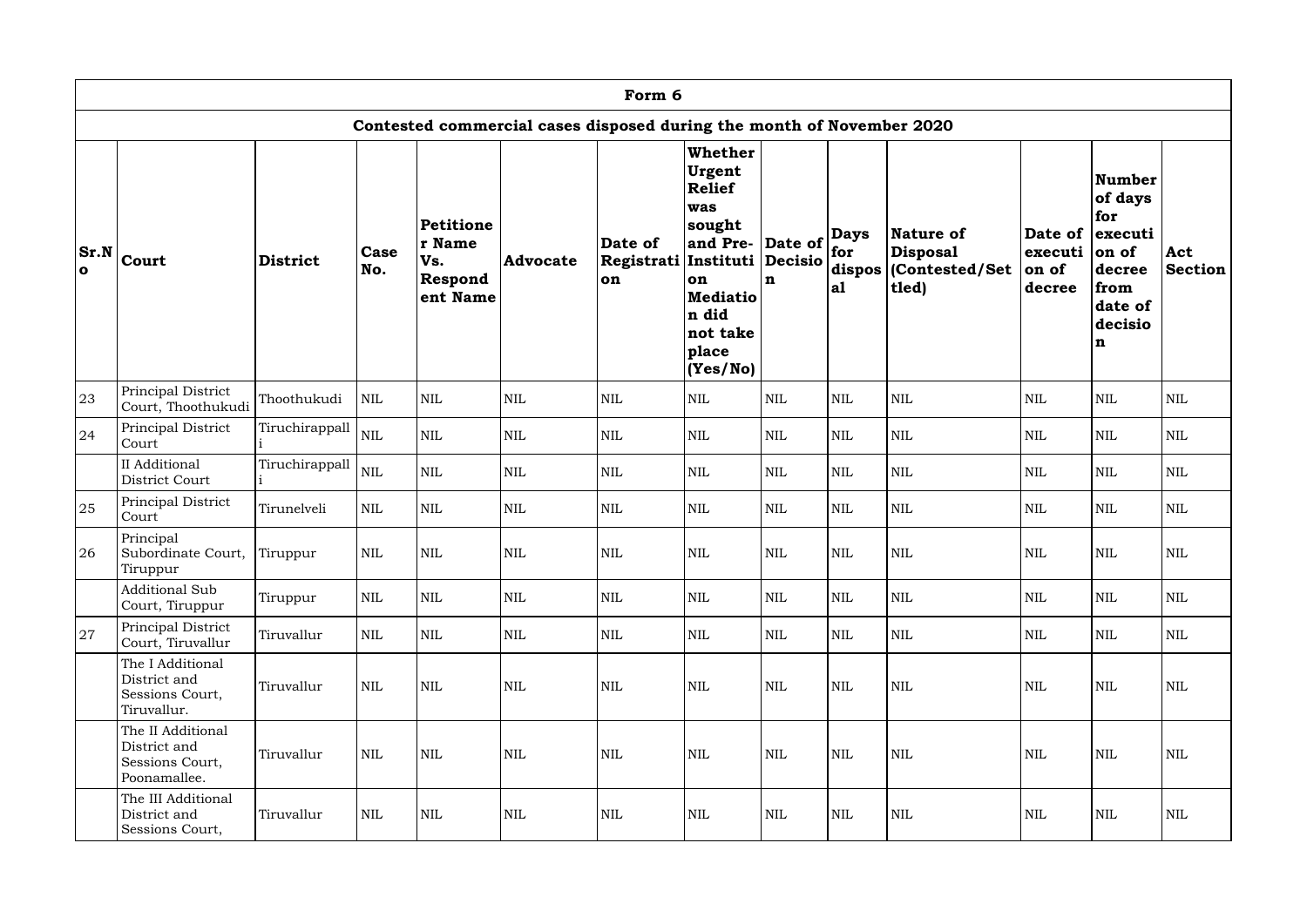|              |                                                                  |                    |              |                                                   |                                                                       | Form 6                                |                                                                                                                                           |                                                                              |                    |                                                                  |                                                |                                                                                                 |                       |
|--------------|------------------------------------------------------------------|--------------------|--------------|---------------------------------------------------|-----------------------------------------------------------------------|---------------------------------------|-------------------------------------------------------------------------------------------------------------------------------------------|------------------------------------------------------------------------------|--------------------|------------------------------------------------------------------|------------------------------------------------|-------------------------------------------------------------------------------------------------|-----------------------|
|              |                                                                  |                    |              |                                                   | Contested commercial cases disposed during the month of November 2020 |                                       |                                                                                                                                           |                                                                              |                    |                                                                  |                                                |                                                                                                 |                       |
| $\mathbf{o}$ | $ Sr.N _{\text{Court}}$                                          | <b>District</b>    | Case<br>No.  | Petitione<br>r Name<br>Vs.<br>Respond<br>ent Name | <b>Advocate</b>                                                       | Date of<br>Registrati Instituti<br>on | <b>Whether</b><br>Urgent<br><b>Relief</b><br>was<br>sought<br>and Pre-<br>on<br><b>Mediatio</b><br>n did<br>not take<br>place<br>(Yes/No) | Date of $\left \frac{1}{\text{for}}\right $<br><b>Decisio</b><br>$\mathbf n$ | <b>Days</b><br> a1 | Nature of<br><b>Disposal</b><br>dispos   (Contested/Set<br>tled) | Date of lexecuti<br>executi<br>on of<br>decree | <b>Number</b><br>of days<br>for<br>on of<br>decree<br>from<br>date of<br>decisio<br>$\mathbf n$ | Act<br><b>Section</b> |
|              | Poonamallee.                                                     |                    |              |                                                   |                                                                       |                                       |                                                                                                                                           |                                                                              |                    |                                                                  |                                                |                                                                                                 |                       |
|              | The IV Additional<br>District and<br>Sessions Court,<br>Ponneri. | Tiruvallur         | <b>NIL</b>   | <b>NIL</b>                                        | $\mbox{NIL}$                                                          | <b>NIL</b>                            | <b>NIL</b>                                                                                                                                | <b>NIL</b>                                                                   | <b>NIL</b>         | <b>NIL</b>                                                       | <b>NIL</b>                                     | <b>NIL</b>                                                                                      | <b>NIL</b>            |
|              | The Sub Court,<br>Tiruvallur.                                    | Tiruvallur         | <b>NIL</b>   | <b>NIL</b>                                        | $\mbox{NIL}$                                                          | <b>NIL</b>                            | <b>NIL</b>                                                                                                                                | <b>NIL</b>                                                                   | $\mbox{NIL}$       | <b>NIL</b>                                                       | <b>NIL</b>                                     | <b>NIL</b>                                                                                      | $\mbox{NIL}$          |
|              | The Sub Court,<br>Poonamallee.                                   | Tiruvallur         | <b>NIL</b>   | <b>NIL</b>                                        | <b>NIL</b>                                                            | <b>NIL</b>                            | <b>NIL</b>                                                                                                                                | <b>NIL</b>                                                                   | <b>NIL</b>         | <b>NIL</b>                                                       | <b>NIL</b>                                     | <b>NIL</b>                                                                                      | <b>NIL</b>            |
|              | The Sub Court,<br>Tiruttani.                                     | Tiruvallur         | $\mbox{NIL}$ | $\mbox{NIL}$                                      | $\mbox{NIL}$                                                          | <b>NIL</b>                            | $\mbox{NIL}$                                                                                                                              | $\mbox{NIL}$                                                                 | $\mbox{NIL}$       | $\mbox{NIL}$                                                     | $\mbox{NIL}$                                   | <b>NIL</b>                                                                                      | $\mbox{NIL}$          |
| 28           | Principal District<br>Court,<br>Tiruvannamalai.                  | Tiruvannamal<br>ai | $\mbox{NIL}$ | $\mbox{NIL}$                                      | $\mbox{NIL}$                                                          | <b>NIL</b>                            | <b>NIL</b>                                                                                                                                | $\mbox{NIL}$                                                                 | <b>NIL</b>         | <b>NIL</b>                                                       | <b>NIL</b>                                     | <b>NIL</b>                                                                                      | $\mbox{NIL}$          |
|              | <b>Additional District</b><br>Court (FTC), Arni                  | Tiruvannamal<br>ai | $\mbox{NIL}$ | $\mbox{NIL}$                                      | $\mbox{NIL}$                                                          | <b>NIL</b>                            | <b>NIL</b>                                                                                                                                | $\mbox{NIL}$                                                                 | <b>NIL</b>         | <b>NIL</b>                                                       | <b>NIL</b>                                     | NIL                                                                                             | NIL                   |
| 29           | Principal District<br>Court                                      | Tiruvarur          | NIL          | $\mbox{NIL}$                                      | $\mbox{NIL}$                                                          | NIL                                   | $\mbox{NIL}$                                                                                                                              | $\mbox{NIL}$                                                                 | <b>NIL</b>         | <b>NIL</b>                                                       | <b>NIL</b>                                     | <b>NIL</b>                                                                                      | NIL                   |
| 30           | Principal District<br>Court, Vellore                             | Vellore            | NIL          | $\mbox{NIL}$                                      | $\mbox{NIL}$                                                          | NIL                                   | <b>NIL</b>                                                                                                                                | $\rm NIL$                                                                    | <b>NIL</b>         | <b>NIL</b>                                                       | <b>NIL</b>                                     | <b>NIL</b>                                                                                      | NIL                   |
| 31           | Principal District<br>Court                                      | Villupuram         | <b>NIL</b>   | $\mbox{NIL}$                                      | $\mbox{NIL}$                                                          | <b>NIL</b>                            | <b>NIL</b>                                                                                                                                | <b>NIL</b>                                                                   | <b>NIL</b>         | <b>NIL</b>                                                       | <b>NIL</b>                                     | <b>NIL</b>                                                                                      | <b>NIL</b>            |
| 32           | Principal District<br>Court,<br>Srivillliputtur                  | Virudhunagar  NIL  |              | $\mbox{NIL}$                                      | <b>NIL</b>                                                            | <b>NIL</b>                            | <b>NIL</b>                                                                                                                                | $\mbox{NIL}$                                                                 | <b>NIL</b>         | <b>NIL</b>                                                       | <b>NIL</b>                                     | <b>NIL</b>                                                                                      | <b>NIL</b>            |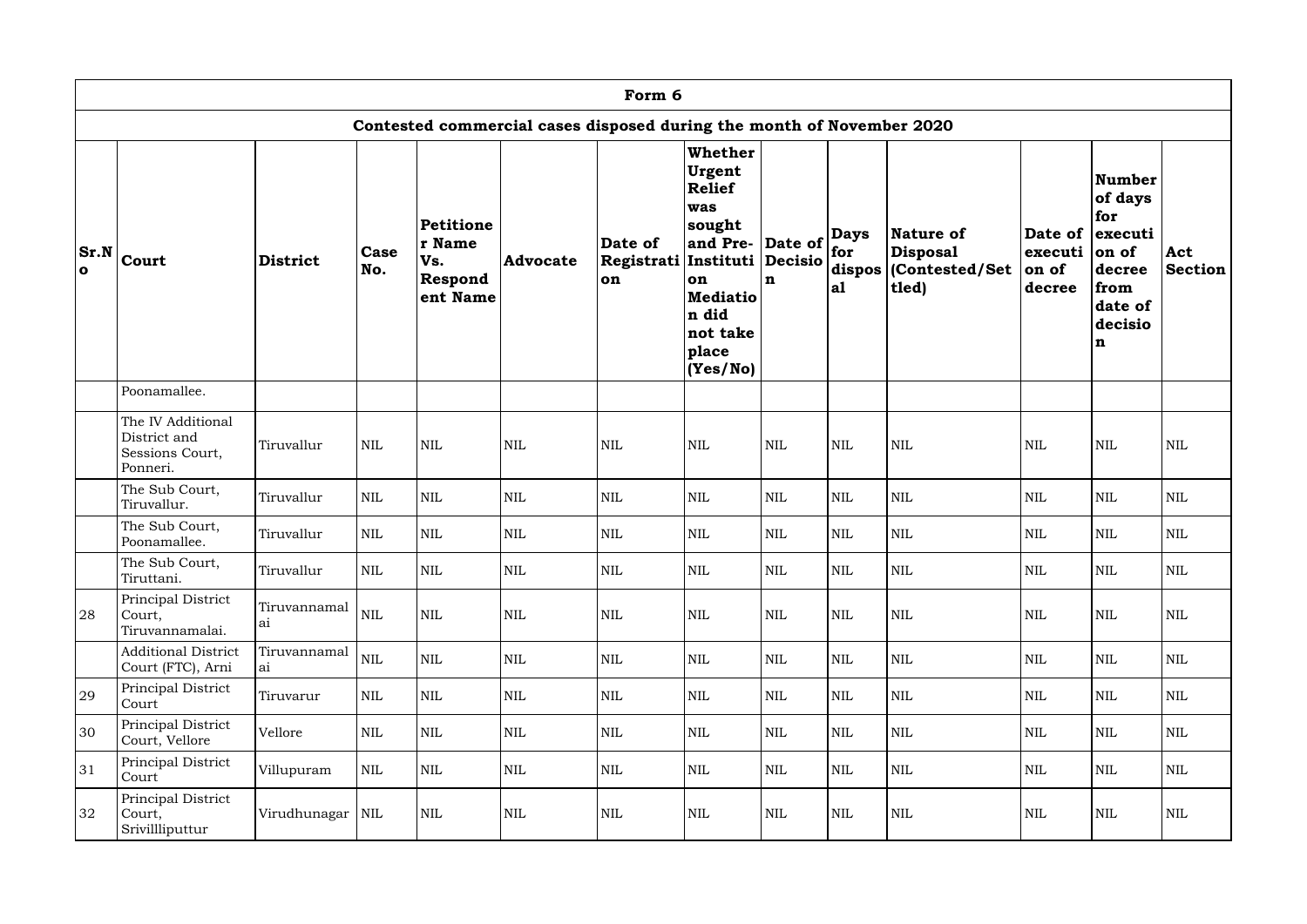|           | Form 6                                                                |                 |                    |                                                   |                 |                                                      |                                                                                                                                                  |                                            |                    |                                                                  |                                          |                                                                                                      |                       |
|-----------|-----------------------------------------------------------------------|-----------------|--------------------|---------------------------------------------------|-----------------|------------------------------------------------------|--------------------------------------------------------------------------------------------------------------------------------------------------|--------------------------------------------|--------------------|------------------------------------------------------------------|------------------------------------------|------------------------------------------------------------------------------------------------------|-----------------------|
|           | Contested commercial cases disposed during the month of November 2020 |                 |                    |                                                   |                 |                                                      |                                                                                                                                                  |                                            |                    |                                                                  |                                          |                                                                                                      |                       |
| $\bullet$ | $ Sr.N _{\text{Court}}$                                               | <b>District</b> | <b>Case</b><br>No. | Petitione<br>r Name<br>Vs.<br>Respond<br>ent Name | <b>Advocate</b> | Date of<br>Registrati Instituti Decisio<br><b>on</b> | <b>Whether</b><br><b>Urgent</b><br><b>Relief</b><br>was<br>sought<br>and Pre-<br>on<br><b>Mediatio</b><br>n did<br>not take<br>place<br>(Yes/No) | $\vert$ Date of $\vert$ for<br>$\mathbf n$ | <b>Days</b><br> a1 | Nature of<br><b>Disposal</b><br>dispos   (Contested/Set<br> tled | $ $ executi $ $ on of<br>on of<br>decree | Number<br>of days<br>for<br>Date of   executi<br>decree<br>from<br>date of<br>decisio<br>$\mathbf n$ | Act<br><b>Section</b> |
|           | Sub Court, Sivakasi Virudhunagar   NIL                                |                 |                    | <b>NIL</b>                                        | <b>NIL</b>      | <b>NIL</b>                                           | <b>NIL</b>                                                                                                                                       | <b>NIL</b>                                 | <b>NIL</b>         | <b>NIL</b>                                                       | <b>NIL</b>                               | <b>NIL</b>                                                                                           | <b>NIL</b>            |
| 33        | PDJ                                                                   | Puducherry      | <b>NIL</b>         | <b>NIL</b>                                        | <b>NIL</b>      | <b>NIL</b>                                           | <b>NIL</b>                                                                                                                                       | <b>NIL</b>                                 | <b>NIL</b>         | NIL                                                              | <b>NIL</b>                               | <b>NIL</b>                                                                                           | <b>NIL</b>            |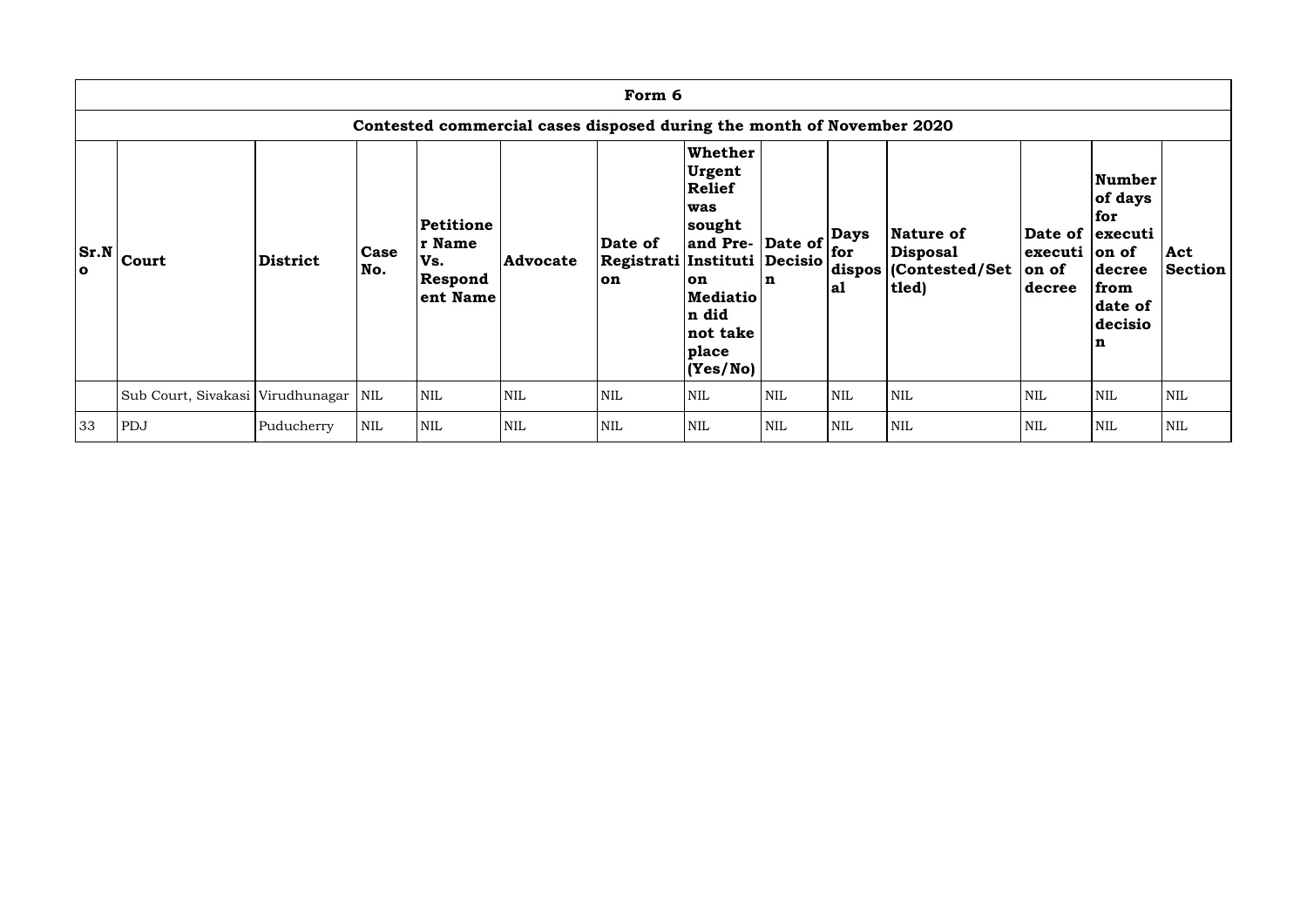|                |                                                                                    | Form 7                                                        |                                                                              |                                                                      |                                                                 |                                                                       |
|----------------|------------------------------------------------------------------------------------|---------------------------------------------------------------|------------------------------------------------------------------------------|----------------------------------------------------------------------|-----------------------------------------------------------------|-----------------------------------------------------------------------|
|                |                                                                                    | Summary of Commercial Cases during the month of November 2020 |                                                                              |                                                                      |                                                                 |                                                                       |
| Sr.No          | Court                                                                              | <b>District</b>                                               | <b>Total number</b><br>of cases<br>pending on<br>the 1st day of<br>the month | <b>Total number</b><br>of cases<br>instituted<br>during the<br>month | <b>Total number of</b><br>cases disposed<br>during the<br>month | <b>Total number of</b><br>cases pending at<br>the end of the<br>month |
|                | <b>Principal District Court</b>                                                    | Ariyalur                                                      | $\overline{0}$                                                               | $\overline{0}$                                                       | $\overline{0}$                                                  | $\overline{0}$                                                        |
|                |                                                                                    | <b>Ariyalur Total</b>                                         | $\mathbf 0$                                                                  | $\mathbf 0$                                                          | 0                                                               | $\mathbf 0$                                                           |
| $\overline{2}$ | Principal City Civil Court                                                         | Chennai                                                       | 8                                                                            | $\overline{0}$                                                       | $\overline{2}$                                                  | 6                                                                     |
|                |                                                                                    | <b>Chennai Total</b>                                          | 8                                                                            | $\mathbf 0$                                                          | $\overline{\mathbf{2}}$                                         | 6                                                                     |
| 3              | Prl. District Court, CBE.                                                          | Coimbatore                                                    | 143                                                                          | 10                                                                   |                                                                 | 152                                                                   |
|                | I Addl. District Court, CBE                                                        | Coimbatore                                                    | 10                                                                           | $\overline{0}$                                                       | $\overline{0}$                                                  | 10                                                                    |
|                | III Addl. Dist. Court, CBE                                                         | Coimbatore                                                    | 26                                                                           | $\overline{0}$                                                       | $\overline{0}$                                                  | 26                                                                    |
|                | IV Addl. Dist. Court, CBE                                                          | Coimbatore                                                    | 36                                                                           | $\overline{0}$                                                       |                                                                 | 35                                                                    |
|                | V Addl. Dist. Court, CBE                                                           | Coimbatore                                                    | 34                                                                           | $\overline{0}$                                                       | $\overline{0}$                                                  | 34                                                                    |
|                |                                                                                    | <b>Coimbatore Total</b>                                       | 249                                                                          | 10                                                                   | $\bf{2}$                                                        | 257                                                                   |
|                | Principal District and Sessions Court,<br>Cuddalore<br>All other Courts            | Cuddalore<br>Cuddalore                                        | 5<br>$\overline{0}$                                                          | $\Omega$                                                             | $\boldsymbol{0}$<br>$\overline{0}$                              | 6<br>$\overline{0}$                                                   |
|                |                                                                                    | <b>Cuddalore Total</b>                                        | 5                                                                            |                                                                      | $\mathbf 0$                                                     | 6                                                                     |
| $\overline{5}$ | Principal District Court, Dharmapuri.<br>Judicial Magistrate No.II,<br>Dharmapuri. | Dharmapuri<br>Dharmapuri                                      | 10<br>$\overline{0}$                                                         | $\overline{0}$                                                       | $\overline{O}$<br>$\overline{0}$                                | 11<br>$\overline{0}$                                                  |
|                |                                                                                    | <b>Dharmapuri Total</b>                                       | 10                                                                           | 1                                                                    | $\boldsymbol{0}$                                                | 11                                                                    |
| 6              | Principal District Court, Dindigul                                                 | Dindigul                                                      | 48                                                                           | 15                                                                   | $\overline{0}$                                                  | 63                                                                    |
|                |                                                                                    | <b>Dindigul Total</b>                                         | 48                                                                           | 15                                                                   | $\mathbf 0$                                                     | 63                                                                    |
|                | Principal District Court, Erode                                                    | Erode                                                         | 32                                                                           | $\overline{0}$                                                       | $\overline{0}$                                                  | 32                                                                    |
|                | I Additional District Court, Erode                                                 | Erode                                                         |                                                                              | $\overline{0}$                                                       | $\overline{0}$                                                  |                                                                       |
|                | II Additional District Court, Erode                                                | Erode                                                         | $\overline{2}$                                                               | $\overline{0}$                                                       | $\overline{0}$                                                  | $\overline{2}$                                                        |
|                | <b>III Additional District</b><br>Court, Gobichettipalayam                         | Erode                                                         | ∩                                                                            | $\Omega$                                                             | $\overline{O}$                                                  | $\mathbf{O}$                                                          |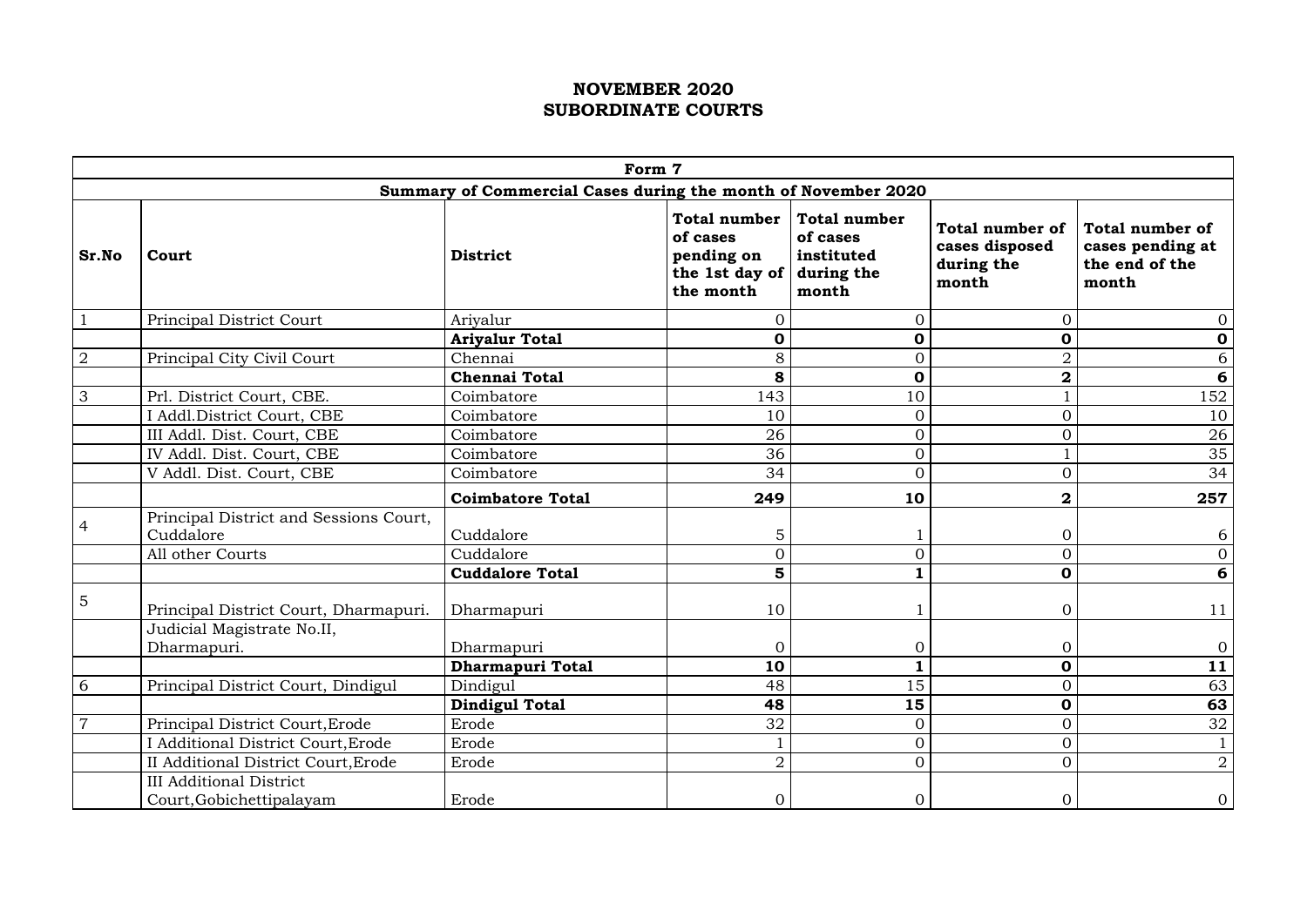|       | Form 7                                         |                                                               |                                                                              |                                                                      |                                                          |                                                                       |  |  |  |  |  |  |  |
|-------|------------------------------------------------|---------------------------------------------------------------|------------------------------------------------------------------------------|----------------------------------------------------------------------|----------------------------------------------------------|-----------------------------------------------------------------------|--|--|--|--|--|--|--|
|       |                                                | Summary of Commercial Cases during the month of November 2020 |                                                                              |                                                                      |                                                          |                                                                       |  |  |  |  |  |  |  |
| Sr.No | Court                                          | <b>District</b>                                               | <b>Total number</b><br>of cases<br>pending on<br>the 1st day of<br>the month | <b>Total number</b><br>of cases<br>instituted<br>during the<br>month | Total number of<br>cases disposed<br>during the<br>month | <b>Total number of</b><br>cases pending at<br>the end of the<br>month |  |  |  |  |  |  |  |
|       | IV Additional District Court, Bhavani.         | Erode                                                         |                                                                              | $\overline{0}$                                                       |                                                          | $\overline{0}$                                                        |  |  |  |  |  |  |  |
|       | Principal Subordinate Court, Erode             | Erode                                                         | 18                                                                           | $\overline{0}$                                                       | $\overline{0}$                                           | 18                                                                    |  |  |  |  |  |  |  |
|       | I Additional Subordinate Court, Erode          | Erode                                                         | 15                                                                           | $\overline{0}$                                                       | 2                                                        | 13                                                                    |  |  |  |  |  |  |  |
|       | II Additional Subordinate Court, Erode   Erode |                                                               | 4                                                                            | $\overline{0}$                                                       | $\overline{0}$                                           | 4                                                                     |  |  |  |  |  |  |  |
|       | Sub Court, Gobichettipalayam                   | Erode                                                         |                                                                              | $\overline{0}$                                                       | $\overline{0}$                                           | $\mathbf{1}$                                                          |  |  |  |  |  |  |  |
|       |                                                | <b>Erode Total</b>                                            | 74                                                                           | $\mathbf 0$                                                          | 3                                                        | 71                                                                    |  |  |  |  |  |  |  |
| 8     | Principal District Court, Chengalpattu         | Kancheepuram<br><b>Kancheepuram Total</b>                     | 41<br>41                                                                     | $\overline{0}$<br>$\mathbf 0$                                        | $\overline{0}$<br>$\mathbf 0$                            | 41<br>41                                                              |  |  |  |  |  |  |  |
| 9     | <b>Principal District Court</b>                | Kanniya Kumari                                                | 29                                                                           | 3                                                                    |                                                          | 31                                                                    |  |  |  |  |  |  |  |
|       |                                                | Kanniya Kumari Total                                          | 29                                                                           | 3                                                                    | 1                                                        | 31                                                                    |  |  |  |  |  |  |  |
| 10    | Principal District Court                       | Karur                                                         | 4                                                                            |                                                                      | $\overline{0}$                                           | $\overline{5}$                                                        |  |  |  |  |  |  |  |
|       |                                                | <b>Karur Total</b>                                            | 4                                                                            |                                                                      | $\mathbf 0$                                              | 5                                                                     |  |  |  |  |  |  |  |
| 11    | Principal District Court, Krishnagiri          | Krishnagiri                                                   | 3                                                                            | $\overline{0}$                                                       | $\overline{0}$                                           | 3                                                                     |  |  |  |  |  |  |  |
|       | Additional District Court, Krishnagiri         | Krishnagiri                                                   | $\overline{2}$                                                               | $\overline{0}$                                                       |                                                          |                                                                       |  |  |  |  |  |  |  |
|       | Additional District Court, Hosur.              | Krishnagiri                                                   | 41                                                                           | $\mathbf{0}$                                                         | $\overline{0}$                                           | 41                                                                    |  |  |  |  |  |  |  |
|       |                                                | Krishnagiri Total                                             | 46                                                                           | $\mathbf 0$                                                          | 1                                                        | 45                                                                    |  |  |  |  |  |  |  |
| 12    | Prl. Dist. & Sessions Court                    | Madurai                                                       | 37                                                                           |                                                                      | $\overline{0}$                                           | 38                                                                    |  |  |  |  |  |  |  |
|       | I Addl. Dist. & Sessions Court                 | Madurai<br>Madurai                                            | $\overline{2}$                                                               | $\overline{0}$<br>$\overline{0}$                                     | $\overline{0}$<br>$\overline{0}$                         | $\overline{2}$                                                        |  |  |  |  |  |  |  |
|       | I Addl. Sub Court<br>II Addl. Sub Court        | Madurai                                                       | 3<br>$\overline{2}$                                                          | $\Omega$                                                             | $\overline{0}$                                           | $\mathfrak{S}$<br>$\overline{2}$                                      |  |  |  |  |  |  |  |
|       |                                                | <b>Madurai Total</b>                                          | 44                                                                           |                                                                      | $\mathbf 0$                                              | 45                                                                    |  |  |  |  |  |  |  |
| 13    | District Court, Nagapattinam                   | Nagapattinam                                                  | $\overline{0}$                                                               | $\overline{0}$                                                       | $\overline{0}$                                           | $\overline{0}$                                                        |  |  |  |  |  |  |  |
|       | Fast Track Mahila Court,                       |                                                               |                                                                              |                                                                      |                                                          |                                                                       |  |  |  |  |  |  |  |
|       | Nagapattinam                                   | Nagapattinam                                                  | $\overline{0}$                                                               | $\overline{0}$                                                       | $\overline{O}$                                           | $\overline{0}$                                                        |  |  |  |  |  |  |  |
|       | Additional District Court,<br>Mayiladuthurai   | Nagapattinam                                                  | $\Omega$                                                                     | $\Omega$                                                             | $\overline{0}$                                           | $\overline{0}$                                                        |  |  |  |  |  |  |  |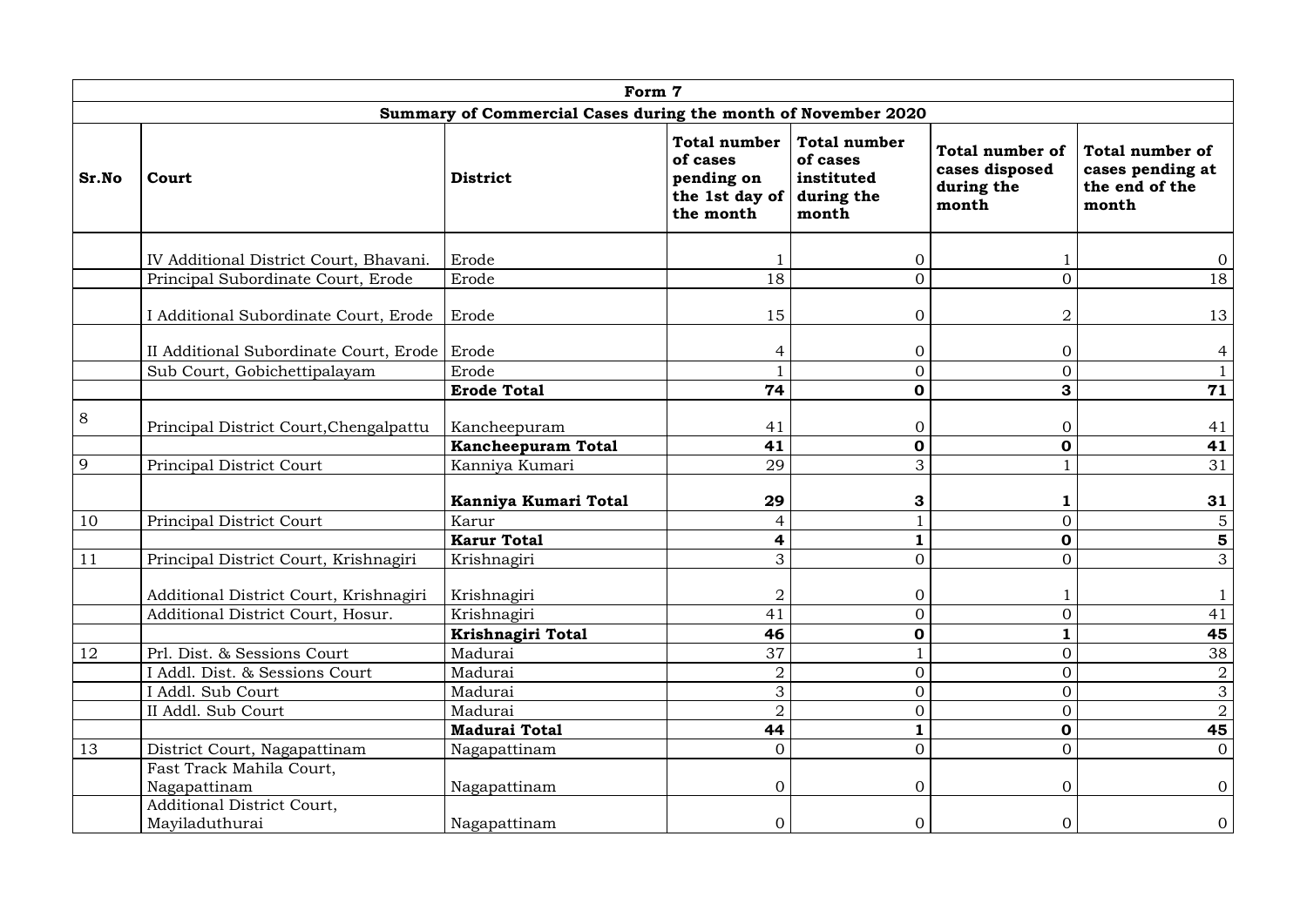|       | Form 7                                     |                                                               |                                                                              |                                                                      |                                                                 |                                                                       |  |  |  |  |  |  |  |
|-------|--------------------------------------------|---------------------------------------------------------------|------------------------------------------------------------------------------|----------------------------------------------------------------------|-----------------------------------------------------------------|-----------------------------------------------------------------------|--|--|--|--|--|--|--|
|       |                                            | Summary of Commercial Cases during the month of November 2020 |                                                                              |                                                                      |                                                                 |                                                                       |  |  |  |  |  |  |  |
| Sr.No | Court                                      | <b>District</b>                                               | <b>Total number</b><br>of cases<br>pending on<br>the 1st day of<br>the month | <b>Total number</b><br>of cases<br>instituted<br>during the<br>month | <b>Total number of</b><br>cases disposed<br>during the<br>month | <b>Total number of</b><br>cases pending at<br>the end of the<br>month |  |  |  |  |  |  |  |
|       | Sub Court, Nagapattinam                    | Nagapattinam                                                  | $\overline{0}$                                                               | $\overline{0}$                                                       | $\overline{O}$                                                  | $\overline{0}$                                                        |  |  |  |  |  |  |  |
|       | Principal Sub Court, Mayiladuthurai        | Nagapattinam                                                  | $\overline{0}$                                                               | $\overline{0}$                                                       | $\overline{0}$                                                  | $\overline{O}$                                                        |  |  |  |  |  |  |  |
|       | Additional Sub Court, Mayiladuthurai       | Nagapattinam                                                  | $\overline{0}$                                                               | $\overline{0}$                                                       | $\overline{0}$                                                  | $\overline{O}$                                                        |  |  |  |  |  |  |  |
| 14    |                                            | <b>Nagapattinam Total</b><br>Namakkal                         | $\boldsymbol{0}$<br>46                                                       | $\mathbf 0$<br>5                                                     | $\mathbf 0$                                                     | $\mathbf 0$                                                           |  |  |  |  |  |  |  |
|       | The Principal District Judge               | <b>Namakkal Total</b>                                         | 46                                                                           | 5                                                                    | $\mathbf{1}$                                                    | 50<br>50                                                              |  |  |  |  |  |  |  |
| 15    | District Court Udhagamandalam,<br>Nilgiris | Nilgiris                                                      | $\overline{2}$                                                               | $\overline{0}$                                                       | $\overline{0}$                                                  | $\overline{2}$                                                        |  |  |  |  |  |  |  |
|       | District Court Udhagamandalam,<br>Nilgiris | Nilgiris                                                      |                                                                              | $\overline{0}$                                                       | $\overline{0}$                                                  |                                                                       |  |  |  |  |  |  |  |
|       |                                            | <b>Nilgiris Total</b>                                         | 3                                                                            | $\mathbf 0$                                                          | $\mathbf 0$                                                     | 3                                                                     |  |  |  |  |  |  |  |
| 16    | Principal District Court                   | Perambalur                                                    | $\overline{0}$                                                               | $\overline{0}$                                                       | $\overline{O}$                                                  | $\overline{0}$                                                        |  |  |  |  |  |  |  |
|       | Mahila Court                               | Perambalur                                                    | $\overline{0}$                                                               | $\overline{0}$                                                       | $\overline{O}$                                                  | $\overline{0}$                                                        |  |  |  |  |  |  |  |
|       | Sub Court                                  | Perambalur                                                    | $\Omega$                                                                     | $\overline{0}$                                                       | $\overline{0}$                                                  | $\overline{0}$                                                        |  |  |  |  |  |  |  |
|       |                                            | <b>Perambalur Total</b>                                       | $\mathbf 0$                                                                  | $\mathbf 0$                                                          | $\mathbf 0$                                                     | $\mathbf 0$                                                           |  |  |  |  |  |  |  |
| 17    | The Principal District Court               | Pudukottai                                                    | $\overline{7}$                                                               | $\overline{O}$                                                       | $\overline{0}$                                                  | $\overline{7}$                                                        |  |  |  |  |  |  |  |
|       | The Mahila Court                           | Pudukottai                                                    |                                                                              | $\overline{0}$                                                       | $\overline{O}$                                                  | $\mathbf{1}$                                                          |  |  |  |  |  |  |  |
|       | The Principal Sub Court                    | Pudukottai                                                    | 28                                                                           | $\overline{0}$                                                       | $\overline{0}$                                                  | 28                                                                    |  |  |  |  |  |  |  |
|       | The Additional Sub Court                   | Pudukottai                                                    | 44                                                                           | $\overline{0}$                                                       | $\overline{O}$                                                  | 44                                                                    |  |  |  |  |  |  |  |
|       | The Additional District Court              | Pudukottai                                                    | $\overline{7}$                                                               | $\overline{0}$                                                       | $\overline{0}$                                                  | $\overline{7}$                                                        |  |  |  |  |  |  |  |
|       | The Sub Court, Aranthangi                  | Pudukottai                                                    | $\overline{2}$                                                               | $\overline{0}$                                                       | $\overline{O}$                                                  | $\overline{2}$                                                        |  |  |  |  |  |  |  |
|       |                                            | <b>Pudukottai Total</b>                                       | 89                                                                           | $\boldsymbol{0}$                                                     | $\mathbf 0$                                                     | 89                                                                    |  |  |  |  |  |  |  |
| 18    | Principal District Court                   | Ramanathapuram                                                |                                                                              | $\overline{0}$                                                       | $\overline{O}$                                                  | $\mathbf{1}$                                                          |  |  |  |  |  |  |  |
|       |                                            | <b>Ramanathapuram Total</b>                                   | 1                                                                            | $\boldsymbol{0}$                                                     | $\mathbf 0$                                                     | $\mathbf{1}$                                                          |  |  |  |  |  |  |  |
| 19    | Principal District Court, Salem.           | Salem                                                         | 81                                                                           | $\overline{2}$                                                       | $\overline{2}$                                                  | 81                                                                    |  |  |  |  |  |  |  |
|       |                                            | <b>Salem Total</b>                                            | 81                                                                           | $\overline{\mathbf{2}}$                                              | $\mathbf{2}$                                                    | 81                                                                    |  |  |  |  |  |  |  |
| 20    | Principal District and Sessions Court      | Sivagangai                                                    | $\overline{0}$                                                               | $\overline{0}$                                                       | $\overline{O}$                                                  | $\overline{O}$                                                        |  |  |  |  |  |  |  |
|       |                                            | Sivagangai Total                                              | $\mathbf 0$                                                                  | $\mathbf 0$                                                          | $\mathbf 0$                                                     | $\mathbf 0$                                                           |  |  |  |  |  |  |  |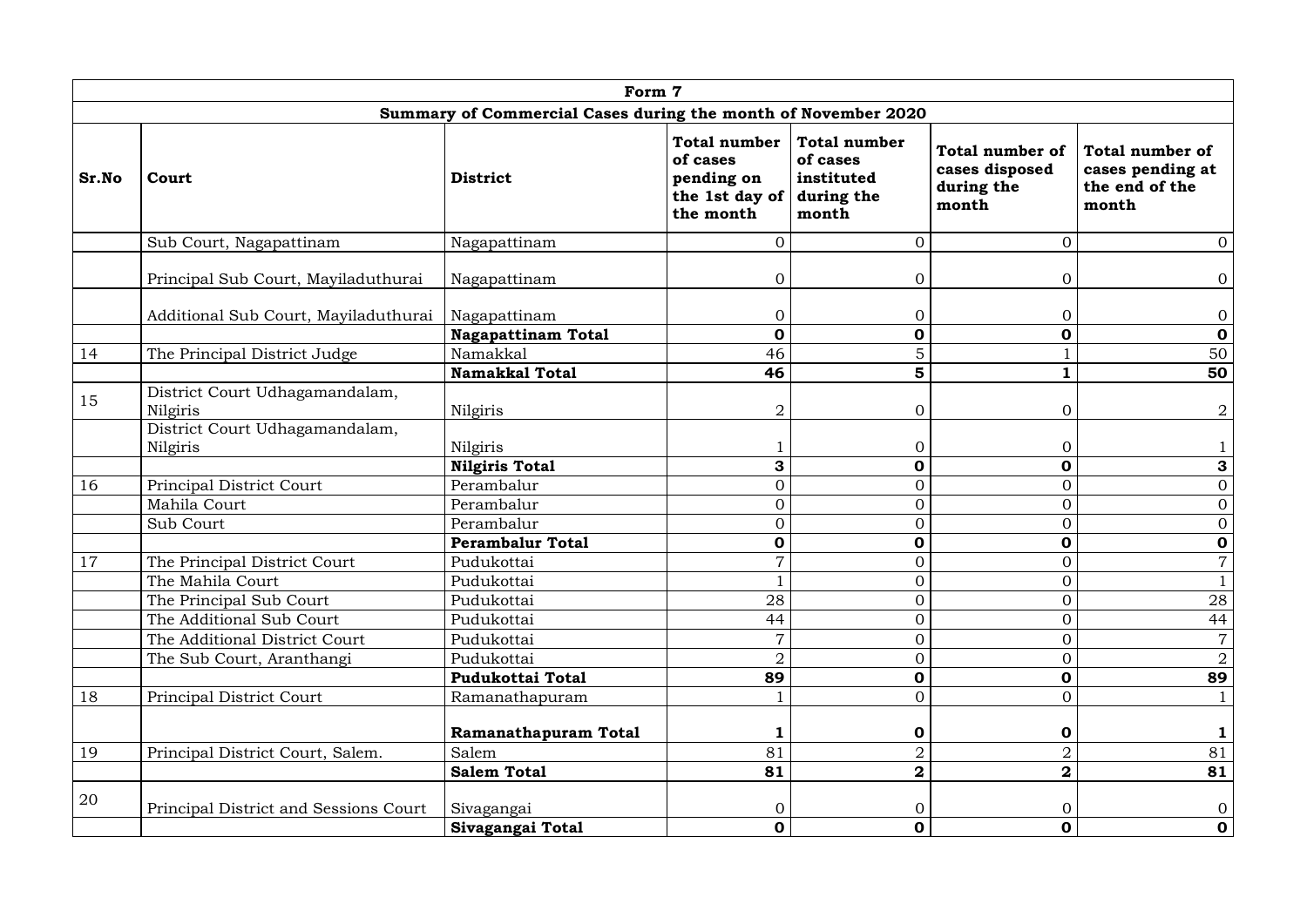| Form 7<br>Summary of Commercial Cases during the month of November 2020 |                                                                 |                          |                |                  |                |                         |  |  |  |
|-------------------------------------------------------------------------|-----------------------------------------------------------------|--------------------------|----------------|------------------|----------------|-------------------------|--|--|--|
|                                                                         |                                                                 |                          |                |                  |                |                         |  |  |  |
| 21                                                                      | Prl. District Court                                             | Thanjavur                | 47             | 5                | $\overline{0}$ | 52                      |  |  |  |
|                                                                         | III Additional District Judge,<br>Pattukkottai.                 | Thanjavur                | $\overline{2}$ | $\overline{0}$   | $\overline{0}$ | $\overline{2}$          |  |  |  |
|                                                                         |                                                                 | <b>Thanjavur Total</b>   | 49             | 5                | $\mathbf 0$    | 54                      |  |  |  |
| 22                                                                      | Principal District Court                                        | Theni                    | $\overline{2}$ | $\overline{O}$   | $\overline{O}$ | $\overline{2}$          |  |  |  |
|                                                                         |                                                                 | <b>Theni Total</b>       | $\mathbf 2$    | $\mathbf 0$      | $\mathbf 0$    | $\overline{\mathbf{2}}$ |  |  |  |
| 23                                                                      | Principal District Court, Thoothukudi                           | Thoothukudi              | 24             |                  | $\overline{0}$ | 25                      |  |  |  |
|                                                                         |                                                                 | Thoothukudi Total        | 24             | $\mathbf{1}$     | $\mathbf 0$    | 25                      |  |  |  |
| 24                                                                      | Principal District Court                                        | Tiruchirappalli          | 21             |                  | $\overline{O}$ | 22                      |  |  |  |
|                                                                         | <b>II Additional District Court</b>                             | Tiruchirappalli          | $\overline{0}$ | $\overline{0}$   | $\overline{O}$ | $\overline{0}$          |  |  |  |
|                                                                         |                                                                 | Tiruchirappalli Total    | 21             | $\mathbf{1}$     | $\mathbf 0$    | 22                      |  |  |  |
| 25                                                                      | Principal District Court                                        | Tirunelveli              | 18             | $\overline{0}$   | $\overline{O}$ | 18                      |  |  |  |
|                                                                         |                                                                 | <b>Tirunelveli Total</b> | 18             | $\boldsymbol{0}$ | $\mathbf 0$    | 18                      |  |  |  |
| 26                                                                      | Principal District Court, Tiruppur                              | Tiruppur                 | 19             |                  | $\overline{O}$ | 20                      |  |  |  |
|                                                                         | Additional District Court, Tiruppur                             | Tiruppur                 | 53             | $\overline{0}$   | $\overline{0}$ | 53                      |  |  |  |
|                                                                         | II Additional District Court, Tiruppur                          | Tiruppur                 | 22             | $\Omega$         | $\overline{0}$ | 22                      |  |  |  |
|                                                                         | Principal Sub Court, Tiruppur                                   | Tiruppur                 | 95             | $\overline{0}$   | $\overline{O}$ | 95                      |  |  |  |
|                                                                         | Additional Sub Court, Tiruppur                                  | Tiruppur                 | 72             |                  |                | 72                      |  |  |  |
|                                                                         | Sub Court, Udumalpet                                            | Tiruppur                 | 8              | $\overline{0}$   | $\overline{O}$ | 8                       |  |  |  |
|                                                                         | Sub Court, Avinashi                                             | Tiruppur                 | 13             | $\overline{0}$   | $\overline{O}$ | 13                      |  |  |  |
|                                                                         |                                                                 | <b>Tiruppur Total</b>    | 282            | $\overline{2}$   | 1              | 283                     |  |  |  |
| 27                                                                      | Principal District Court, Tiruvallur                            | Tiruvallur               | 8              | $\overline{2}$   | $\overline{O}$ | 10                      |  |  |  |
|                                                                         | The I Additional District and Sessions<br>Court, Tiruvallur.    | Tiruvallur               | 12             | $\overline{0}$   | $\overline{0}$ | 12                      |  |  |  |
|                                                                         | The II Additional District and Sessions<br>Court, Poonamallee.  | Tiruvallur               | 13             | $\overline{0}$   | $\overline{O}$ | 13                      |  |  |  |
|                                                                         | The III Additional District and<br>Sessions Court, Poonamallee. | Tiruvallur               | 4              | $\overline{0}$   | $\overline{0}$ | 4                       |  |  |  |
|                                                                         | The IV Additional District and<br>Sessions Court, Ponneri.      | Tiruvallur               | 4              | $\Omega$         | $\overline{0}$ |                         |  |  |  |